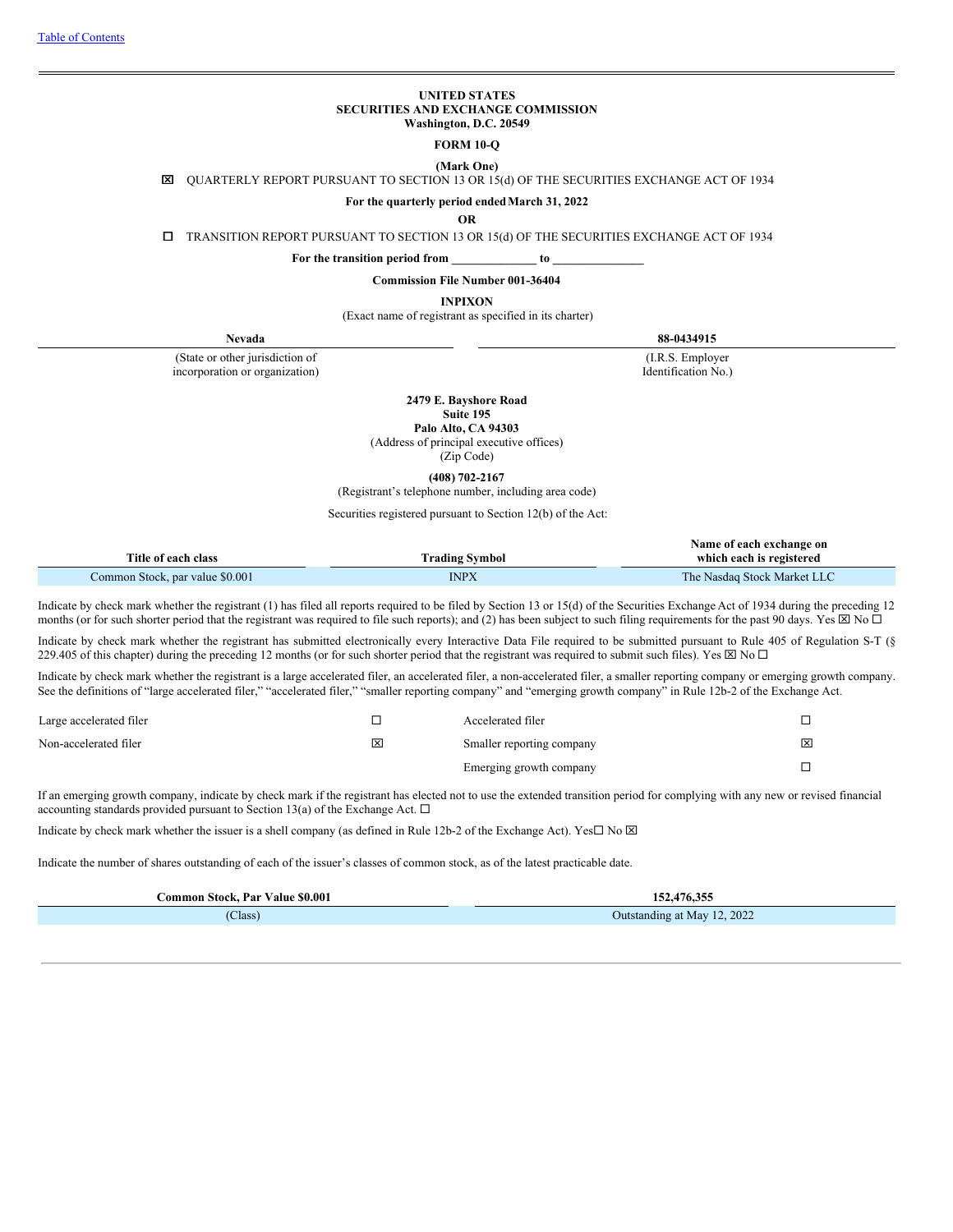## **INPIXON**

# **TABLE OF CONTENTS**

|            |                                                                                                                                                 | Page No.       |
|------------|-------------------------------------------------------------------------------------------------------------------------------------------------|----------------|
|            | Special Note Regarding Forward-Looking Statements and Other Information Contained in this Report                                                | ii             |
|            | PART I - FINANCIAL INFORMATION                                                                                                                  | iv             |
| ITEM 1.    | <b>Financial Statements</b>                                                                                                                     | i <b>v</b>     |
|            | Condensed Consolidated Balance Sheets as of March 31, 2022 and December 31, 2021                                                                | $\mathbf{1}$   |
|            | Condensed Consolidated Statements of Operations for the three months ended March 31, 2022 and 2021                                              | $\overline{4}$ |
|            | Condensed Consolidated Statements of Comprehensive Loss for the three months ended March 31, 2022 and<br>2021                                   | 6              |
|            | Condensed Consolidated Statements of Changes in Mezzanine Equity and Stockholders' Equity for the three<br>months ended March 31, 2022 and 2021 | $\overline{7}$ |
|            | Condensed Consolidated Statements of Cash Flows for the three months ended March 31, 2022 and 2021                                              | 9              |
|            | Notes to Unaudited Condensed Consolidated Financial Statements                                                                                  | <b>10</b>      |
| Item 2.    | Management's Discussion and Analysis of Financial Condition and Results of Operations                                                           | 43             |
| Item 3.    | Quantitative and Qualitative Disclosures About Market Risk                                                                                      | 57             |
| Item 4.    | <b>Controls and Procedures</b>                                                                                                                  | 57             |
|            | PART II - OTHER INFORMATION                                                                                                                     | 58             |
| Item 1.    | <b>Legal Proceedings</b>                                                                                                                        | 58             |
| Item 1A.   | <b>Risk Factors</b>                                                                                                                             | 58             |
| Item 2.    | Unregistered Sales of Equity Securities and Use of Proceeds                                                                                     | 60             |
| Item 3.    | <b>Defaults Upon Senior Securities</b>                                                                                                          | 61             |
| Item 4.    | Mine Safety Disclosures                                                                                                                         | 61             |
| Item 5.    | Other Information                                                                                                                               | 61             |
| Item 6.    | Exhibits                                                                                                                                        | 61             |
| Signatures |                                                                                                                                                 | 62             |

<span id="page-1-0"></span>i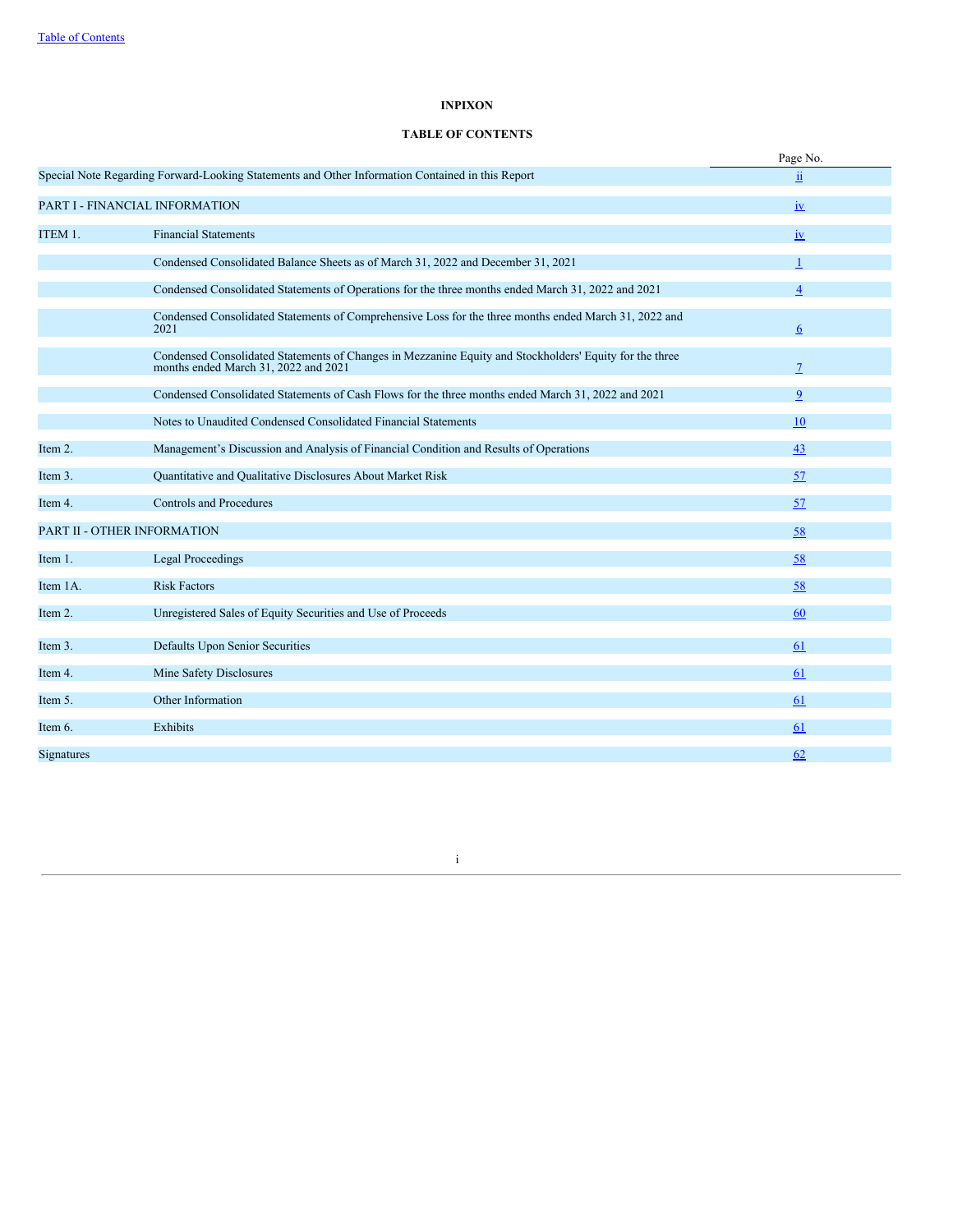#### **SPECIAL NOTE REGARDING FORWARD-LOOKING STATEMENTS AND OTHER INFORMATION CONTAINED IN THIS REPORT**

This Quarterly Report on Form 10-Q (this "Form 10-Q") contains forward-looking statements within the meaning of the Private Securities Litigation Reform Act of 1995 and the provisions of Section 27A of the Securities Act of 1933, as amended (the "Securities Act"), and Section 21E of the Securities Exchange Act of 1934, as amended (the "Exchange Act"). Forward-looking statements give our current expectations or forecasts of future events. You can identify these statements by the fact that they do not relate strictly to historical or current facts. You can find many (but not all) of these statements by looking for words such as "approximates," "believes," "hopes," "expects," "anticipates," "estimates," "projects," "intends," "plans," "would," "should," "could," "may" or other similar expressions in this Form 10-Q. In particular, these include statements relating to future actions; prospective products, applications, customers and technologies; future performance or results of anticipated products; anticipated expenses; and projected financial results. These forward-looking statements are subject to certain risks and uncertainties that could cause actual results to differ materially from our historical experience and our present expectations or projections. Factors that could cause actual results to differ from those discussed in the forward-looking statements include, but are not limited to:

- our history of losses;
- our ability to achieve profitability;
- our limited operating history with recent acquisitions;
- risks related to our recent acquisitions;
- our ability to successfully integrate companies or technologies we acquire;
- emerging competition and rapidly advancing technology in our industry that may outpace our technology;
- customer demand for the products and services we develop;
- the impact of competitive or alternative products, technologies and pricing;
- our ability to manufacture any products we develop;
- general economic conditions and events and the impact they may have on us and our potential customers, including, but not limited to supply chain challenges, increased costs for materials and labor and other impacts resulting from COVID-19 and the Russia/Ukraine conflict;
- our ability to obtain adequate financing in the future;
- our ability to consummate strategic transactions which may include acquisitions, mergers, dispositions or investments;
- our ability to maintain compliance with the continued listing requirements of the Nasdaq Stock Market LLC;
- lawsuits and other claims by third parties or investigations by various regulatory agencies that we are and may be become subject to and are required to report, including but not limited to, the U.S. Securities and Exchange Commission;
- our success at managing the risks involved in the foregoing items; and
- other factors discussed in this Form 10-Q.

We may not actually achieve the plans, intentions or expectations disclosed in our forward-looking statements, and you should not place undue reliance on our forward-looking statements. Actual results or events could differ materially from the plans, intentions and expectations disclosed in the forward-looking statements we make. We have included important factors in the cautionary statements included in this Form 10-Q, particularly in the "Risk Factors" section, that we believe could cause actual results or events to differ materially from the forward-looking statements that we make. Our forward-looking

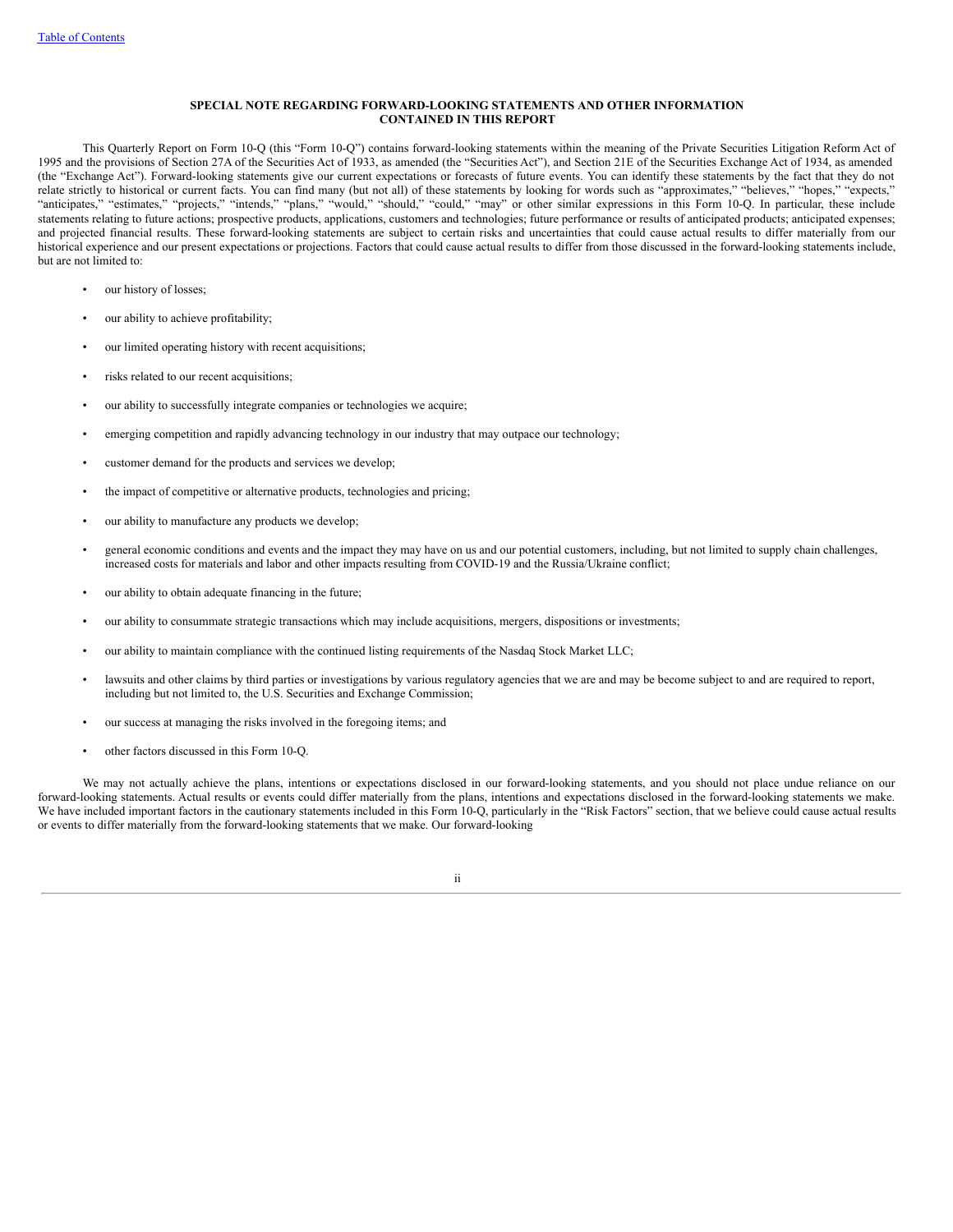statements do not reflect the potential impact of any future acquisitions, mergers, dispositions, joint ventures or investments we may make or collaborations or strategic partnerships we may enter into.

You should read this Form 10-Q and the documents that we have filed as exhibits to this Form 10-Q completely and with the understanding that our actual future results may be materially different from what we expect. We do not assume any obligation to update any forward-looking statements, whether as a result of new information, future events or otherwise, except as required by law.

Unless otherwise stated or the context otherwise requires, the terms "Inpixon" "we," "us," "our" and the "Company" refer collectively to Inpixon and, where appropriate, its subsidiaries.

Unless indicated otherwise in this Form 10-Q, all references to "\$" refer to United States dollars, the lawful currency of the United States of America. References to "CAD" refer to Canadian dollars, the lawful currency of Canada. References to "INR" refer to Indian rupees, the lawful currency of India. References to "EUR" refer to euros, the single currency of Participating Member States of the European Union. References to "GBP" refer to the British pound, the lawful currency of the United Kingdom.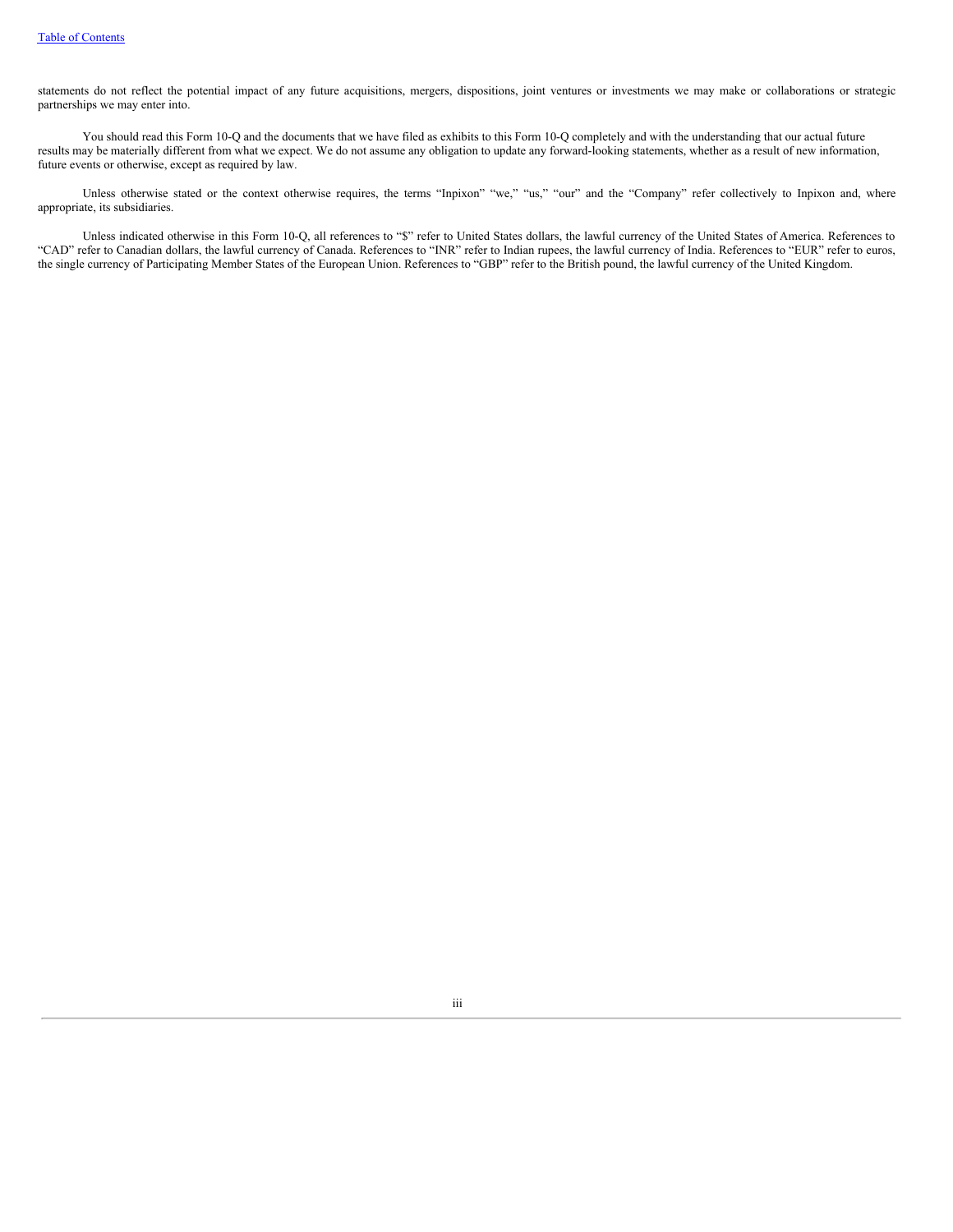## **PART I — FINANCIAL INFORMATION**

## <span id="page-4-1"></span><span id="page-4-0"></span>**ITEM 1: FINANCIAL STATEMENTS**

The accompanying condensed consolidated financial statements have been prepared in accordance with generally accepted accounting principles for interim financial information which are the accounting principles that are generally accepted in the United States of America and in accordance with the instructions for Form 10-Q. Accordingly, they do not include all of the information and footnotes required by generally accepted accounting principles for complete financial statements.

In the opinion of management, the condensed consolidated financial statements contain all material adjustments, consisting only of normal recurring adjustments necessary to present fairly the financial condition, results of operations, and cash flows of the Company for the interim periods presented.

<span id="page-4-2"></span>The results for the period ended March 31, 2022 are not necessarily indicative of the results of operations for the full year. These financial statements and related notes should be read in conjunction with the consolidated financial statements and notes thereto included in our audited consolidated financial statements for the fiscal years December 31, 2021 and 2020 included in the annual report on Form 10-K filed with the U.S. Securities and Exchange Commission (the "SEC") on March 16, 2022.

iv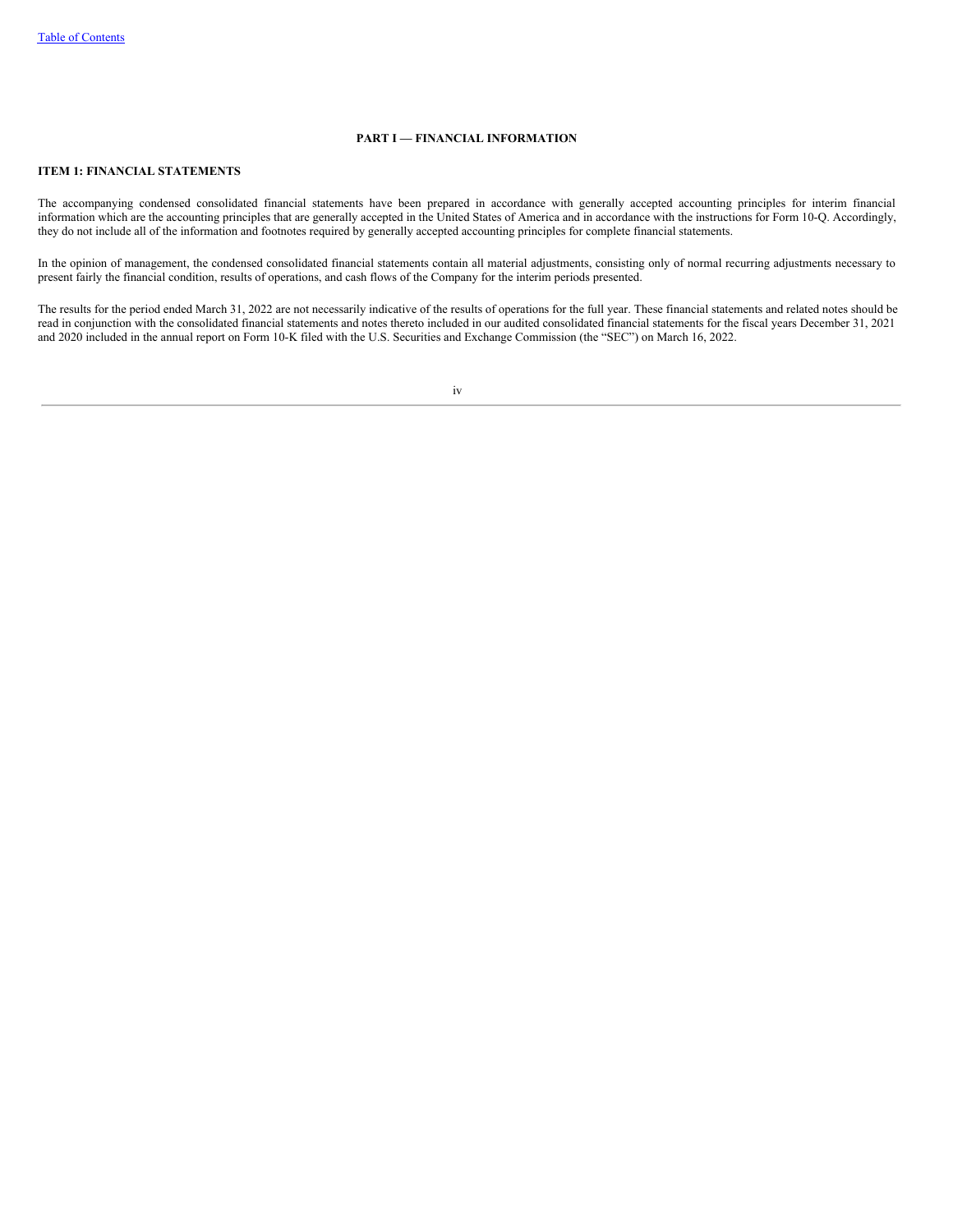## **CONDENSED CONSOLIDATED BALANCE SHEETS**

# **(In thousands, except number of shares and par value data)**

|                                                                         |    | As of March 31,<br>2022 | As of December 31,<br>2021 |
|-------------------------------------------------------------------------|----|-------------------------|----------------------------|
|                                                                         |    | (Unaudited)             | (Audited)                  |
| <b>Assets</b>                                                           |    |                         |                            |
| <b>Current Assets</b>                                                   |    |                         |                            |
| Cash and cash equivalents                                               | \$ | 60,852 \$               | 52,480                     |
| Accounts receivable, net of allowances of \$272 and \$272, respectively |    | 3,454                   | 3,218                      |
| Notes and other receivables                                             |    | 284                     | 321                        |
| Inventory, net of reserve of \$438 and \$438, respectively              |    | 1,766                   | 1,976                      |
| Short-term investments                                                  |    | 15,035                  | 43,125                     |
| Prepaid expenses and other current assets                               |    | 8,474                   | 4,842                      |
|                                                                         |    |                         |                            |
| <b>Total Current Assets</b>                                             |    | 89,865                  | 105,962                    |
| Property and equipment, net                                             |    | 1,412                   | 1,442                      |
| Operating lease right-of-use asset, net                                 |    | 1,558                   | 1,736                      |
| Software development costs, net                                         |    | 1,688                   | 1,792                      |
| Investments in equity securities                                        |    | 335                     | 1,838                      |
| Long-term investments                                                   |    | 2,500                   | 2,500                      |
| Intangible assets, net                                                  |    | 32,002                  | 33,478                     |
| Goodwill                                                                |    | 7,656                   | 7,672                      |
| Other assets                                                            |    | 209                     | 253                        |
|                                                                         |    |                         |                            |
| <b>Total Assets</b>                                                     | S  | 137,225                 | 156,673                    |

The accompanying notes are an integral part of these financial statements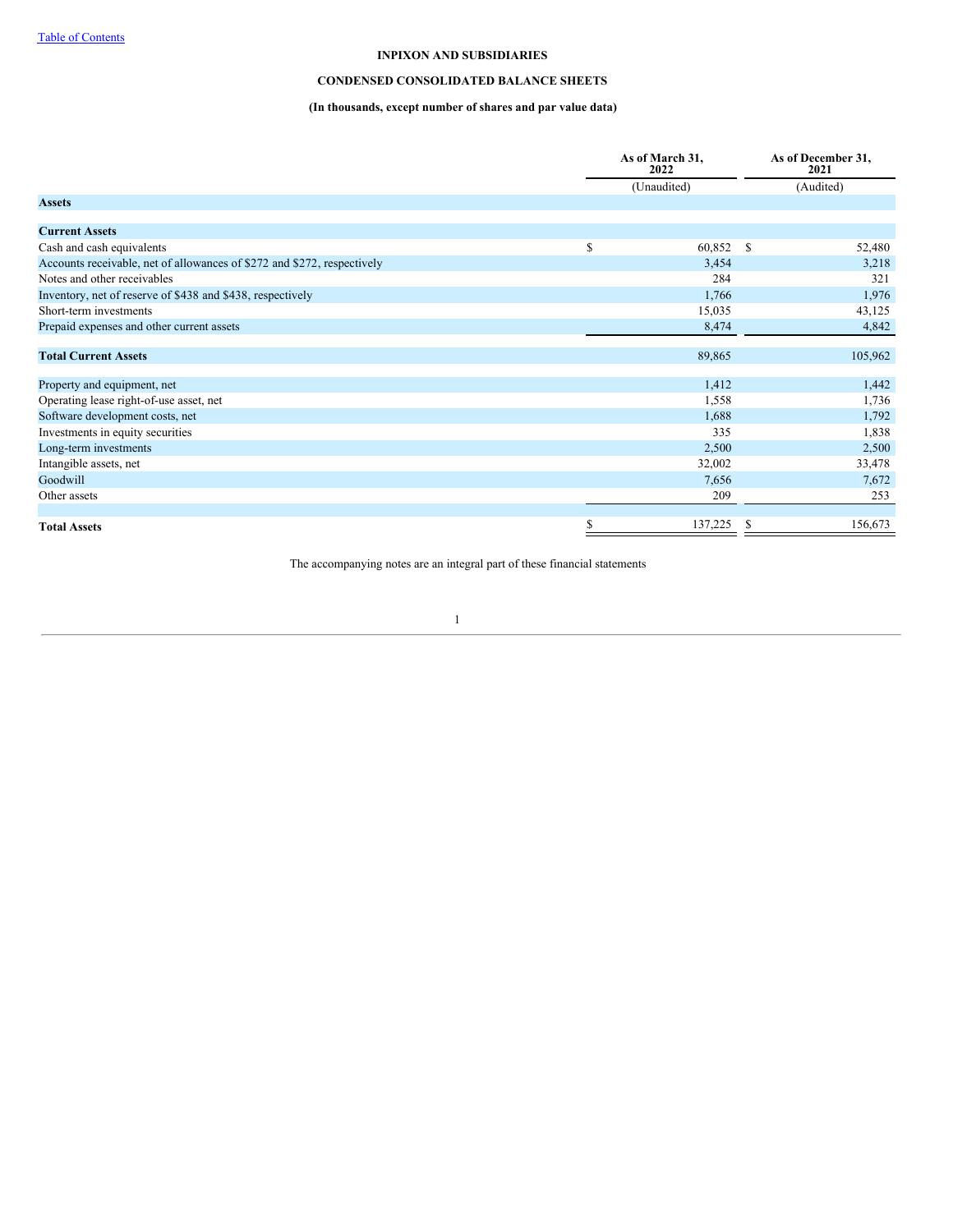# **CONDENSED CONSOLIDATED BALANCE SHEETS (CONTINUED)**

# **(In thousands, except number of shares and par value data)**

|                                                                                                                                                                                                                         | As of March 31,<br>2022 | As of December 31,<br>2020 |
|-------------------------------------------------------------------------------------------------------------------------------------------------------------------------------------------------------------------------|-------------------------|----------------------------|
|                                                                                                                                                                                                                         | (Unaudited)             | (Audited)                  |
| <b>Liabilities and Stockholders' Equity</b>                                                                                                                                                                             |                         |                            |
| <b>Current Liabilities</b>                                                                                                                                                                                              |                         |                            |
| Accounts payable                                                                                                                                                                                                        | \$<br>$1,066$ \$        | 2,414                      |
| <b>Accrued liabilities</b>                                                                                                                                                                                              | 3,863                   | 10.665                     |
| Operating lease obligation, current                                                                                                                                                                                     | 619                     | 643                        |
| Deferred revenue                                                                                                                                                                                                        | 4,133                   | 4,805                      |
| Short-term debt                                                                                                                                                                                                         | 2,411                   | 3,490                      |
| <b>Acquisition liability</b>                                                                                                                                                                                            | 3,436                   | 5,114                      |
|                                                                                                                                                                                                                         |                         |                            |
| <b>Total Current Liabilities</b>                                                                                                                                                                                        | 15,528                  | 27,131                     |
| <b>Long Term Liabilities</b>                                                                                                                                                                                            |                         |                            |
| Operating lease obligation, noncurrent                                                                                                                                                                                  | 982                     | 1,108                      |
| Other liabilities, noncurrent                                                                                                                                                                                           | 28                      | 28                         |
| Acquisition liability, noncurrent                                                                                                                                                                                       | 110                     | 220                        |
|                                                                                                                                                                                                                         |                         |                            |
| <b>Total Liabilities</b>                                                                                                                                                                                                | 16,648                  | 28,487                     |
|                                                                                                                                                                                                                         |                         |                            |
| <b>Commitments and Contingencies</b>                                                                                                                                                                                    |                         |                            |
|                                                                                                                                                                                                                         |                         |                            |
| <b>Mezzanine Equity</b>                                                                                                                                                                                                 |                         |                            |
| Series 7 Convertible Preferred Stock - 58,750 shares authorized; zero and 49,250 issued and outstanding as of<br>March 31, 2022 and December 31, 2021, respectively.                                                    |                         | 44.695                     |
| Series 8 Convertible Preferred Stock-53,197.7234 shares authorized; 53,197.7234 and zero issued and<br>outstanding as of March 31, 2022 and December 31, 2021, respectively. (Liquidation preference of<br>\$53,197,723 | 43,173                  |                            |
|                                                                                                                                                                                                                         |                         |                            |
| <b>Stockholders' Equity</b>                                                                                                                                                                                             |                         |                            |
| Preferred Stock -\$0.001 par value; 5,000,000 shares authorized                                                                                                                                                         |                         |                            |
| Series 4 Convertible Preferred Stock - 10,415 shares authorized; 1 issued, and 1 outstanding as of March 31,<br>2022 and December 31, 2021                                                                              |                         |                            |
| Series 5 Convertible Preferred Stock - 12,000 shares authorized; 126 issued, and 126 outstanding as of<br>March 31, 2022 and December 31, 2021                                                                          |                         |                            |
| Common Stock - \$0.001 par value; 2,000,000,000 shares authorized; 152,476,356 and 124,440,924 issued and<br>152,476,355 and 124,440,923 outstanding as of March 31, 2022 and December 31, 2021, respectively.          | 152                     | 124                        |
| Additional paid-in capital                                                                                                                                                                                              | 338,183                 | 332,639                    |
| Treasury stock, at cost, 1 share                                                                                                                                                                                        | (695)                   | (695)                      |
| Accumulated other comprehensive (loss) income                                                                                                                                                                           | (58)                    | 44                         |
| Accumulated deficit                                                                                                                                                                                                     | (261, 535)              | (250, 309)                 |
|                                                                                                                                                                                                                         |                         |                            |
| Stockholders' Equity Attributable to Inpixon                                                                                                                                                                            | 76,047                  | 81,803                     |
|                                                                                                                                                                                                                         |                         |                            |
| Non-controlling Interest                                                                                                                                                                                                | 1,357                   | 1,688                      |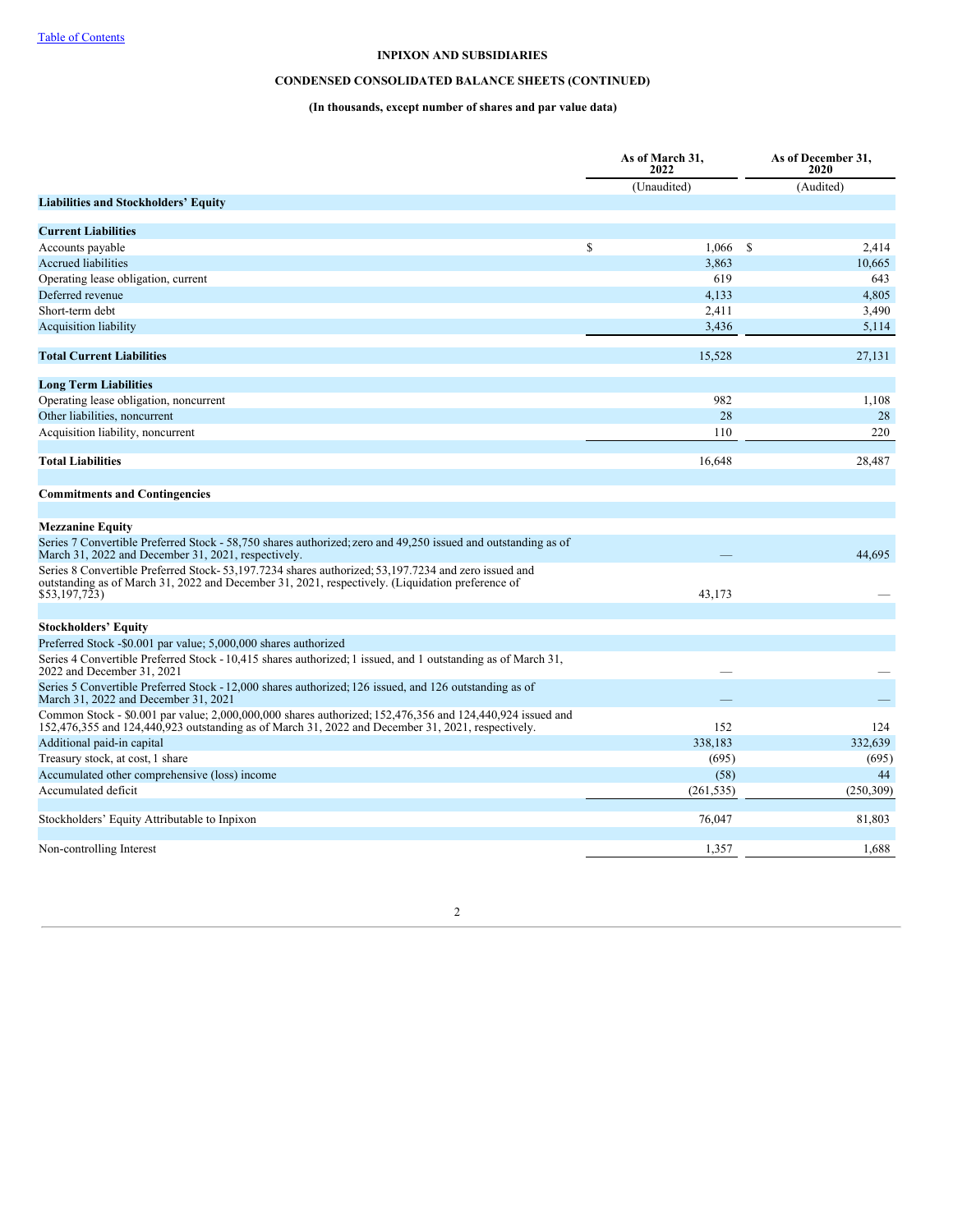# **CONDENSED CONSOLIDATED BALANCE SHEETS (CONTINUED)**

# **(In thousands, except number of shares and par value data)**

<span id="page-7-0"></span>

| <b>Total Stockholders' Equity</b>                                         | 77.404  | 83,491  |
|---------------------------------------------------------------------------|---------|---------|
|                                                                           |         |         |
| <b>Total Liabilities, Mezzanine Equity and Stockholders' Equity</b>       | 137.225 | 156,673 |
| The accompanying notes are an integral part of these financial statements |         |         |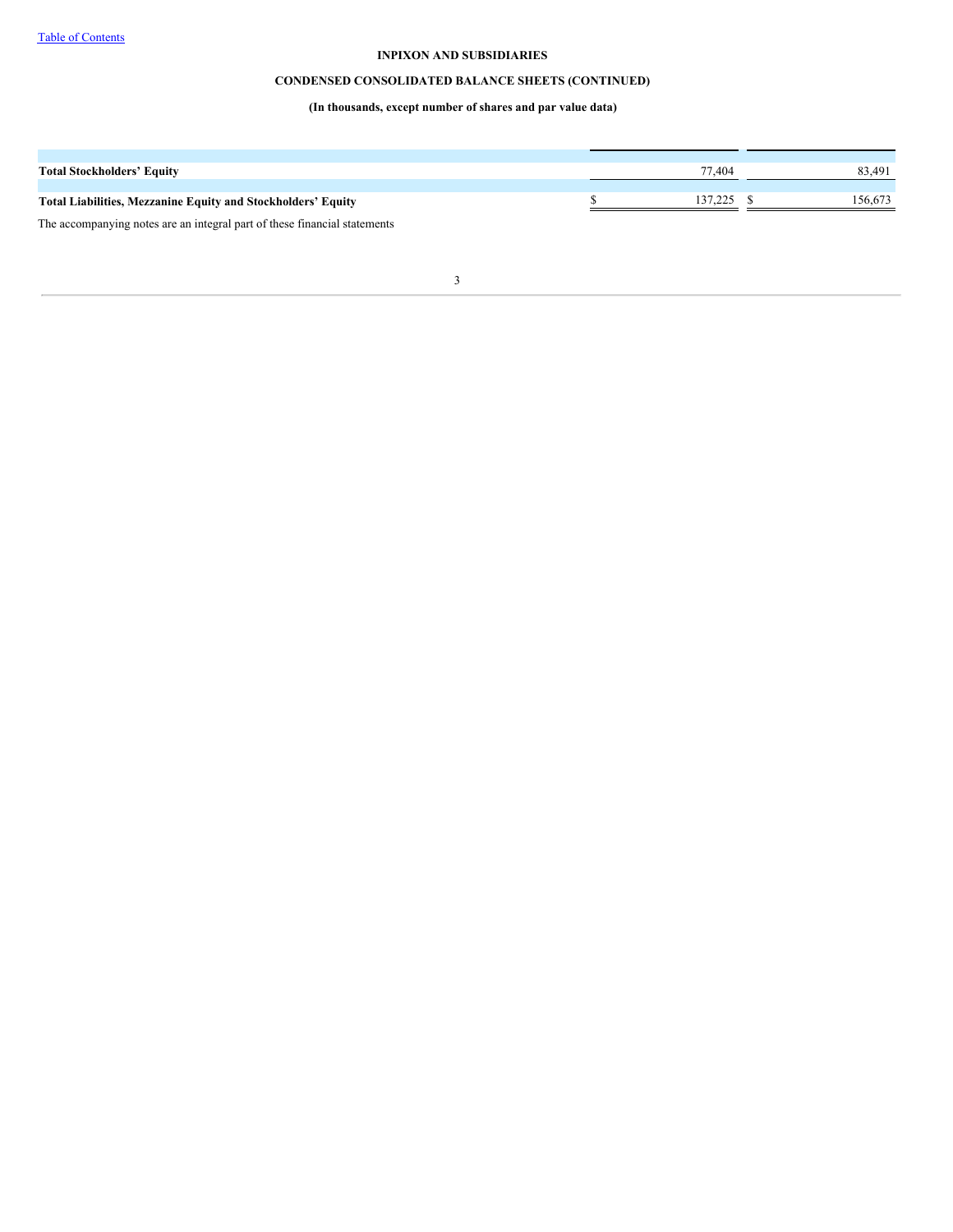# **CONDENSED CONSOLIDATED STATEMENTS OF OPERATIONS**

# **(In thousands, except per share data)**

|                                                                                                                 |              | For the Three Months Ended March 31, |              |           |
|-----------------------------------------------------------------------------------------------------------------|--------------|--------------------------------------|--------------|-----------|
|                                                                                                                 |              | 2022                                 |              | 2021      |
|                                                                                                                 |              |                                      | (Unaudited)  |           |
| <b>Revenues</b>                                                                                                 | $\mathbb{S}$ | 5,231 \$                             |              | 2,954     |
| <b>Cost of Revenues</b>                                                                                         |              | 1,386                                |              | 884       |
| <b>Gross Profit</b>                                                                                             |              | 3,845                                |              | 2,070     |
| <b>Operating Expenses</b>                                                                                       |              |                                      |              |           |
| Research and development                                                                                        |              | 4,085                                |              | 2,708     |
| Sales and marketing                                                                                             |              | 2,276                                |              | 1,639     |
| General and administrative                                                                                      |              | 6,105                                |              | 9,171     |
| Acquisition-related costs                                                                                       |              | 121                                  |              | 470       |
| Amortization of intangibles                                                                                     |              | 1,322                                |              | 502       |
| <b>Total Operating Expenses</b>                                                                                 |              | 13,909                               |              | 14,490    |
| <b>Loss from Operations</b>                                                                                     |              | $(10,064)$ \$                        |              | (12, 420) |
| <b>Other Income (Expense)</b>                                                                                   |              |                                      |              |           |
| Interest income (expense), net                                                                                  |              | $\overline{2}$                       |              | (349)     |
| Loss on exchange of debt for equity                                                                             |              | $\qquad \qquad -$                    |              | (30)      |
| Provision for valuation allowance on related party loan - held for sale                                         |              |                                      |              | (117)     |
| Other income                                                                                                    |              | 108                                  |              | 386       |
| Unrealized loss on equity securities                                                                            |              | (1, 503)                             |              |           |
| <b>Total Other Income (Expense)</b>                                                                             |              | (1, 393)                             |              | (110)     |
| Net Loss, before tax                                                                                            |              | (11, 457)                            |              | (12, 530) |
| Income tax provision                                                                                            |              | (100)                                |              | (9)       |
| <b>Net Loss</b>                                                                                                 |              | $(11,557)$ \$                        |              | (12, 539) |
| Net (Loss) Income Attributable to Non-controlling Interest                                                      |              | (346)                                |              | 18        |
| <b>Net Loss Attributable to Stockholders of Inpixon</b>                                                         |              | (11,211)                             |              | (12, 557) |
| Accretion of Series 7 Preferred Stock                                                                           |              | (4, 555)                             |              |           |
| Accretion of Series 8 Preferred Stock                                                                           |              | (548)                                |              |           |
| Deemed dividend for the modification related to Series 8 Preferred Stock                                        |              | (2,627)                              |              |           |
| Deemed contribution for the modification related to Warrants issued in connection with Series 8 Preferred Stock |              | 1,469                                |              | -         |
| Amortization premium- modification related to Series 8 Preferred Stock                                          |              | 110                                  |              |           |
| <b>Net Loss Attributable to Common Stockholders</b>                                                             | $\mathbb{S}$ | (17, 362)                            | $\mathbb{S}$ | (12, 557) |
| <b>Net Loss Per Share - Basic and Diluted</b>                                                                   | $\mathbb{S}$ | $(0.13)$ \$                          |              | (0.16)    |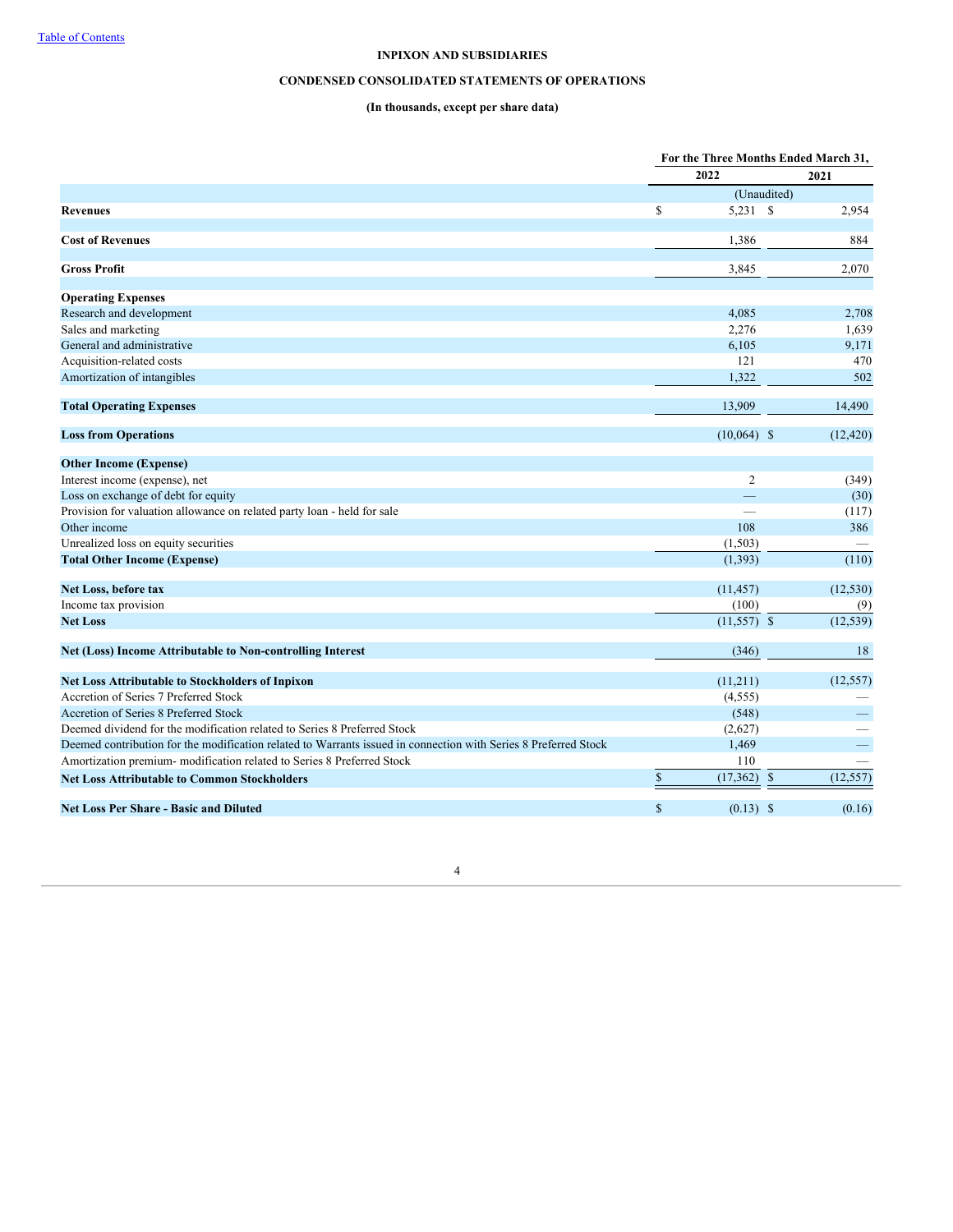## **CONDENSED CONSOLIDATED STATEMENTS OF OPERATIONS**

**(In thousands, except per share data)**

<span id="page-9-0"></span>

| <b>Weighted Average Shares Outstanding</b> |                                                                           |             |            |
|--------------------------------------------|---------------------------------------------------------------------------|-------------|------------|
| Basic and Diluted                          |                                                                           | 138,502,493 | 78,942,697 |
|                                            | The accompanying notes are an integral part of these financial statements |             |            |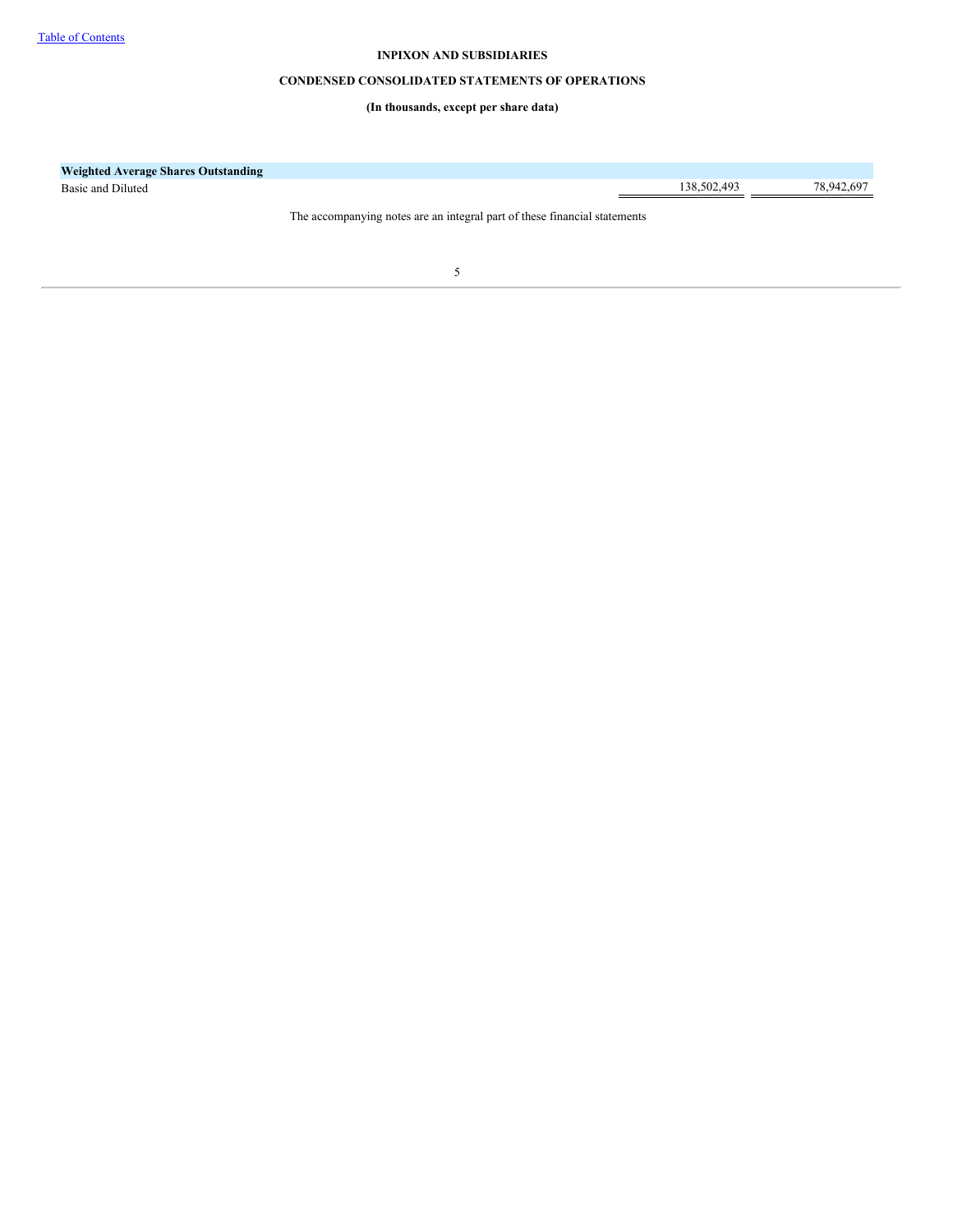# **CONDENSED CONSOLIDATED STATEMENTS OF COMPREHENSIVE LOSS**

# **(In thousands)**

<span id="page-10-0"></span>

|                                                                          | For the Three Months Ended March 31, |           |
|--------------------------------------------------------------------------|--------------------------------------|-----------|
|                                                                          | 2022                                 | 2021      |
|                                                                          | (Unaudited)                          |           |
| <b>Net Loss</b>                                                          | $(11,557)$ \$                        | (12, 539) |
| Unrealized foreign exchange loss from cumulative translation adjustments | (102)                                | (671)     |
|                                                                          |                                      |           |
| <b>Comprehensive Loss</b>                                                | $(11.659)$ \$                        | (13,210)  |

The accompanying notes are an integral part of these financial statements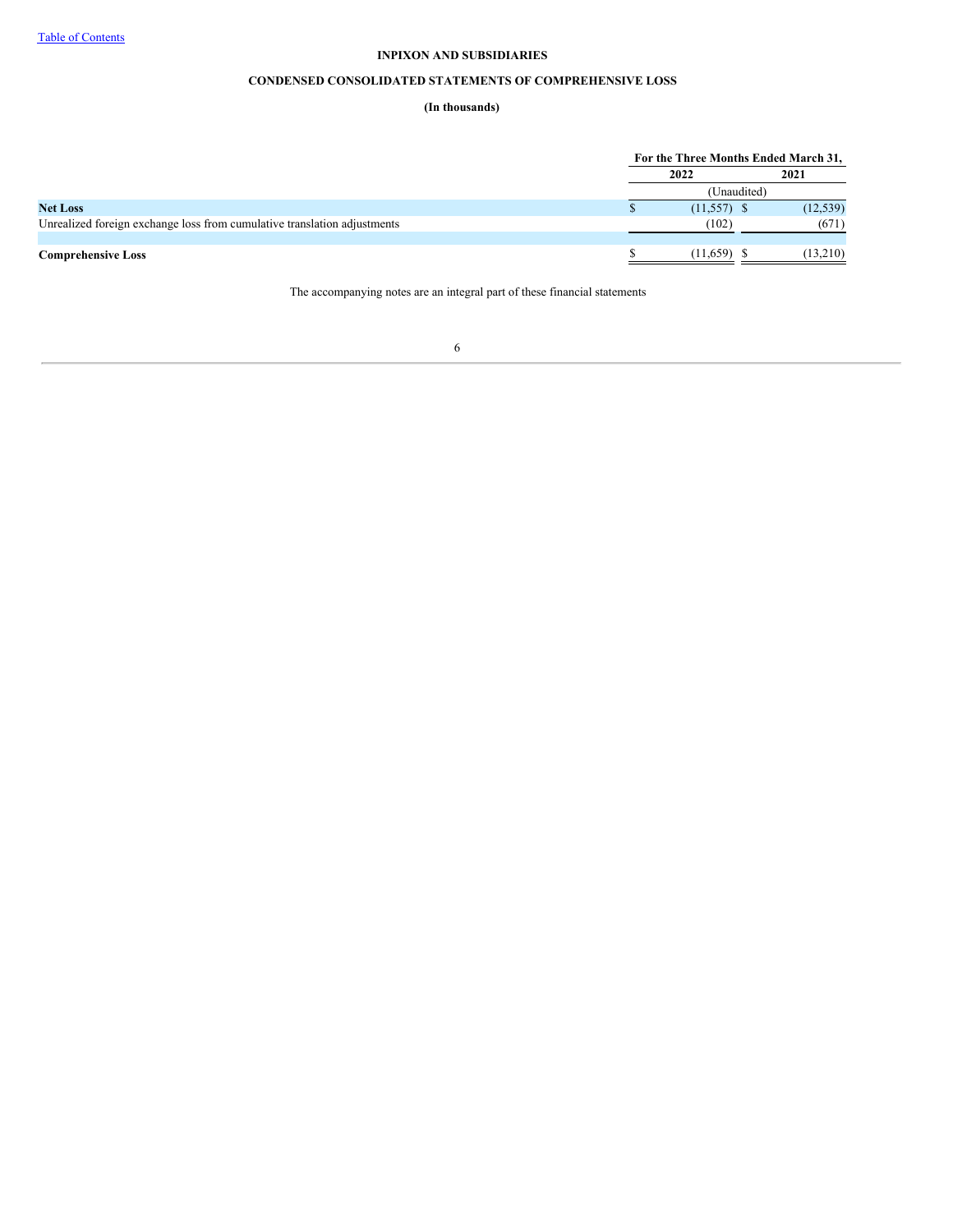# **CONDENSED CONSOLIDATED STATEMENT OF CHANGES IN MEZZANINE EQUITY AND STOCKHOLDERS' EQUITY**

## **(Unaudited)**

## **(In thousands, except per share data)**

|                                                                                                                                |               | <b>Series 7 Preferred</b><br><b>Stock</b> | <b>Series 8 Preferred Stock</b> |          |               | Series 4<br>Convertible<br><b>Preferred Stock</b> |               | Series 5<br>Convertible<br><b>Preferred Stock</b> | <b>Common Stock</b> |           | <b>Additional</b>  |               | <b>Treasury Stock</b> | Accumulated<br>Other           |                        | Non-                    |              | Total<br>Stockholders' |
|--------------------------------------------------------------------------------------------------------------------------------|---------------|-------------------------------------------|---------------------------------|----------|---------------|---------------------------------------------------|---------------|---------------------------------------------------|---------------------|-----------|--------------------|---------------|-----------------------|--------------------------------|------------------------|-------------------------|--------------|------------------------|
|                                                                                                                                | <b>Shares</b> | Amount                                    | <b>Shares</b>                   | Amount   | <b>Shares</b> | Amount                                            | <b>Shares</b> | Amount                                            | <b>Shares</b>       | Amount    | Paid-In<br>Capital | <b>Shares</b> | Amount                | Comprehensive<br>Income (Loss) | Accumulated<br>Deficit | Controlling<br>Interest |              | (Deficit)<br>Equity    |
| Balance - January 1,<br>2022                                                                                                   |               | 49,250 \$44,695                           |                                 | -8       | $\mathbf{1}$  | $\mathbf{s}$                                      | 126           | \$                                                | 124,440,924         | 124<br>-S | \$ 332,639         |               | $(1)$ \$ $(695)$ \$   | 44                             | $(250,309)$ \$<br>S    | $1,688$ \$              |              | 83,491                 |
| Common shares<br>issued for<br>extinguishment of debt                                                                          |               |                                           |                                 |          |               |                                                   |               |                                                   | 4,310,245           | 4         | 1,496              |               |                       |                                |                        |                         | S            | 1,500                  |
| Stock options and<br>restricted stock awards<br>granted to employees<br>for services                                           |               |                                           |                                 |          |               |                                                   |               |                                                   |                     |           | 1,533              |               |                       |                                |                        |                         | <sub>S</sub> | 1,533                  |
| Series 7 Preferred<br>redeemed for cash                                                                                        | (49,250)      | (49,250)                                  |                                 |          |               |                                                   |               |                                                   |                     |           |                    |               |                       |                                |                        |                         | -S           |                        |
| Series 8 Preferred<br>stock issued for cash                                                                                    |               |                                           | 53,197.7234                     | 41,577   |               |                                                   |               |                                                   |                     |           | 5,329              |               |                       |                                |                        |                         | <sub>S</sub> | 5,329                  |
| Accretion Discount-<br>Series 7 Preferred<br>Shares                                                                            |               | 4,555                                     |                                 |          |               |                                                   |               |                                                   |                     |           | (4, 555)           |               |                       |                                |                        |                         | s            | (4,555)                |
| <b>Accretion Discount-</b><br>Series 8 Preferred<br><b>Shares</b>                                                              |               |                                           |                                 | 548      |               |                                                   |               |                                                   |                     |           | (548)              |               |                       |                                |                        |                         | <b>S</b>     | (548)                  |
| Deemed dividend for<br>the modification<br>related to Series 8<br>Preferred Stock                                              |               |                                           |                                 | 2,627    |               |                                                   |               |                                                   |                     |           | (2,627)            |               |                       |                                |                        |                         |              | (2,627)                |
| Deemed contribution<br>for the modification<br>related to Warrants<br>issued in connection<br>with Series 8 Preferred<br>Stock |               |                                           |                                 | (1, 469) |               |                                                   |               |                                                   |                     |           | 1,469              |               |                       |                                |                        |                         |              | 1,469                  |
| Amortization<br>Premium-<br>modification related to<br>Series 8 embedded<br>warrants                                           |               |                                           |                                 | (110)    |               |                                                   |               |                                                   |                     |           | 110                |               |                       |                                |                        |                         |              | 110                    |
| Restricted stock grants<br>withheld for taxes                                                                                  |               |                                           |                                 |          |               |                                                   |               |                                                   | (960, 106)          | (1)       | (335)              |               |                       |                                |                        |                         | S            | (336)                  |
| Common shares<br>issued for CXApp<br>earnout                                                                                   |               |                                           |                                 |          |               |                                                   |               |                                                   | 10,873,886          | 11        | 3,686              |               |                       |                                |                        |                         | S            | 3,697                  |
| Common shares<br>issued for exchange of<br>warrants                                                                            |               |                                           |                                 |          |               |                                                   |               |                                                   | 13,811,407          | 14        | (14)               |               |                       |                                |                        |                         | S            |                        |
| Cumulative translation<br>adjustment                                                                                           |               |                                           |                                 |          |               |                                                   |               |                                                   |                     |           |                    |               |                       | (102)                          | (15)                   | 15                      | s            | (102)                  |
| Net loss                                                                                                                       |               |                                           |                                 |          |               |                                                   |               |                                                   |                     |           |                    |               |                       | $\overline{\phantom{m}}$       | (11,211)               | (346)                   | <sup>S</sup> | (11, 557)              |
| Balance - March 31,<br>2022                                                                                                    |               |                                           | 53, 197. 7234 \$43, 173         |          |               | S                                                 | 126           |                                                   | 152,476,356         | 152<br>S  | 338,183<br>-S      | (1)           | (695)<br>S            | (58)<br>-S                     | $(261, 535)$ \$<br>S   | 1,357                   | -S           | 77,404                 |
|                                                                                                                                |               |                                           |                                 |          |               |                                                   |               |                                                   |                     |           |                    |               |                       |                                |                        |                         |              |                        |

The accompanying notes are an integral part of these financial statements

7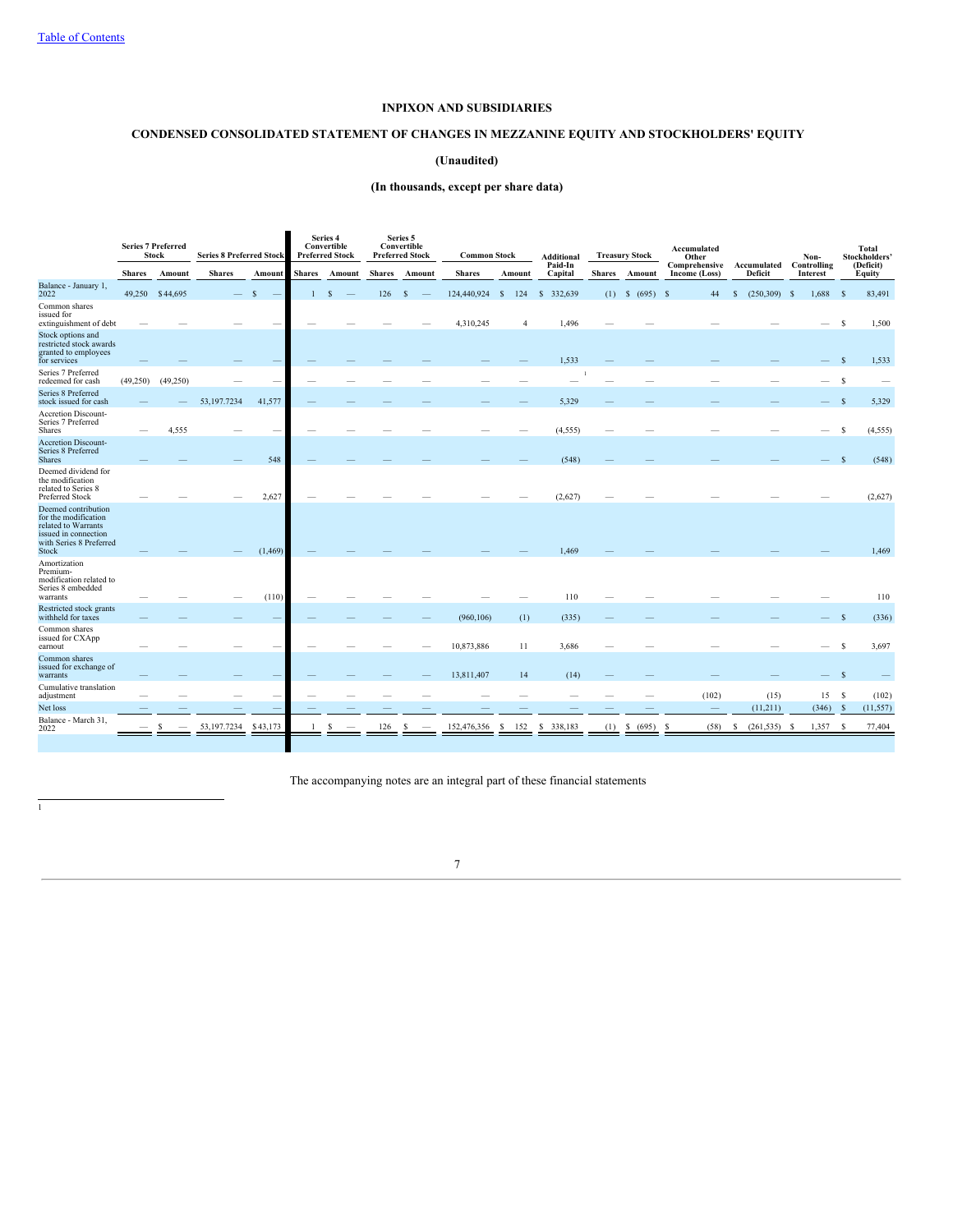# **CONDENSED CONSOLIDATED STATEMENT OF CHANGES IN MEZZANINE EQUITY AND STOCKHOLDERS' EQUITY (Unaudited)**

## **(In thousands, except per share data)**

|                                                                       | <b>Series 7 Preferred</b><br>Stock |        | Series 4<br>Convertible<br><b>Preferred Stock</b> |        |               |          | Series 5<br>Convertible<br><b>Preferred Stock</b> |           | <b>Common Stock</b>     |               | <b>Additional</b><br>Paid-In | <b>Treasury Stock</b>    |            | Accumulated<br>Other<br>Comprehensive | Accumulated      | Non-<br>Controlling | Total<br>Stockholders' |  |
|-----------------------------------------------------------------------|------------------------------------|--------|---------------------------------------------------|--------|---------------|----------|---------------------------------------------------|-----------|-------------------------|---------------|------------------------------|--------------------------|------------|---------------------------------------|------------------|---------------------|------------------------|--|
|                                                                       | <b>Shares</b>                      | Amount | <b>Shares</b>                                     | Amount | <b>Shares</b> | Amount   | <b>Shares</b>                                     | Amount    | Capital                 | <b>Shares</b> | Amount                       | Deficit<br>Income (Loss) |            | Interest                              | (Deficit) Equity |                     |                        |  |
| Balance - January 1, 2021                                             |                                    |        |                                                   | S      | 126           | <b>S</b> | 53,178,462                                        | 53        | 225,613                 | (1)           | \$ (695)                     | 660<br>- S               | (180,992)  | 41<br>-8                              | 44,680           |                     |                        |  |
| Common shares issued for<br>registered direct offering                |                                    |        |                                                   |        |               |          | 15,800,000                                        | 16        | 74,058                  | _             |                              |                          |            |                                       | 74,074           |                     |                        |  |
| Common shares issued for<br>extinguishment of debt                    |                                    |        |                                                   |        |               |          | 893,921                                           |           | 1,499                   |               |                              |                          |            |                                       | 1,500            |                     |                        |  |
| Common shares issued for<br>cashless stock options exercised          |                                    |        |                                                   |        |               |          | 4,977                                             |           |                         |               |                              |                          |            |                                       |                  |                     |                        |  |
| Common shares issued for net<br>proceeds from warrants<br>exercised   |                                    |        |                                                   |        |               |          | 31,505,088                                        | 32        | 3,747                   |               |                              |                          |            |                                       | 3,779            |                     |                        |  |
| Stock options granted to<br>employees and consultants for<br>services | _                                  |        |                                                   |        |               |          |                                                   |           | 5,096                   |               |                              |                          |            |                                       | 5,096            |                     |                        |  |
| Cumulative translation<br>adjustment                                  |                                    |        |                                                   |        |               |          |                                                   |           |                         |               |                              | (671)                    |            |                                       | (671)            |                     |                        |  |
| Net loss                                                              |                                    |        |                                                   |        |               |          |                                                   |           |                         |               |                              |                          | (12, 557)  | 18                                    | (12, 539)        |                     |                        |  |
| Balance - March 31, 2021                                              |                                    |        |                                                   | S      | 126           |          | 101,382,448                                       | 102<br>-S | 310,013<br><sup>S</sup> | (1)           | (695)<br>S                   | (11)                     | (193, 549) | 59                                    | 115,919          |                     |                        |  |
|                                                                       |                                    |        |                                                   |        |               |          |                                                   |           |                         |               |                              |                          |            |                                       |                  |                     |                        |  |

<span id="page-12-0"></span>The accompanying notes are an integral part of these financial statements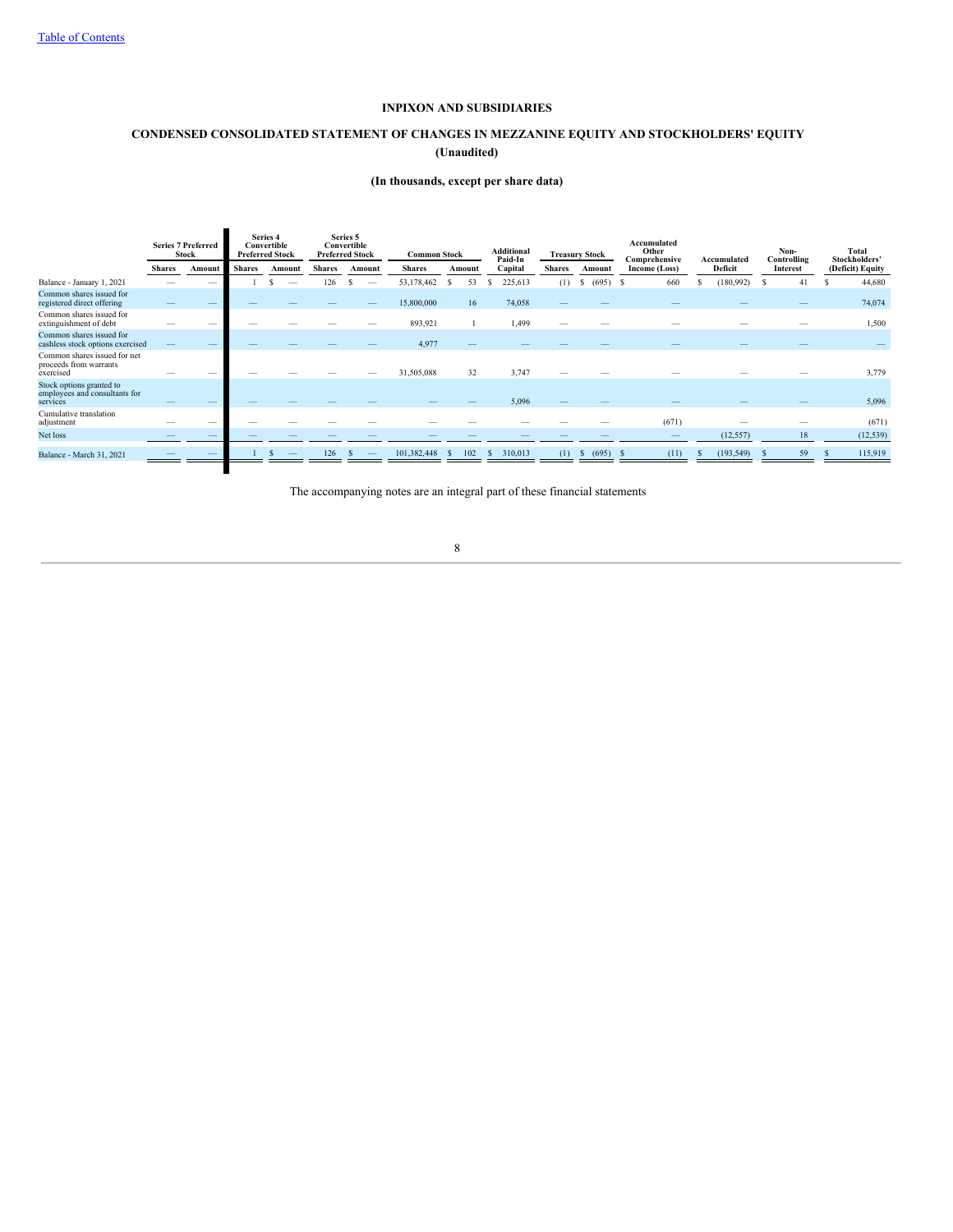# **CONDENSED CONSOLIDATED STATEMENTS OF CASH FLOWS**

## **(In thousands)**

|                                                                            |                               | For the Three Months Ended March<br>31, |  |  |  |
|----------------------------------------------------------------------------|-------------------------------|-----------------------------------------|--|--|--|
|                                                                            | 2022                          | 2021                                    |  |  |  |
| <b>Cash Flows Used in Operating Activities</b>                             |                               | (Unaudited)                             |  |  |  |
| Net loss                                                                   | $\mathbb{S}$<br>$(11,557)$ \$ | (12, 539)                               |  |  |  |
| Adjustment to reconcile net loss to net cash used in operating activities: |                               |                                         |  |  |  |
| Depreciation and amortization                                              | 317                           | 293                                     |  |  |  |
| Amortization of intangible assets                                          | 1,489                         | 650                                     |  |  |  |
| Amortization of right of use asset                                         | 169                           | 181                                     |  |  |  |
| Stock based compensation                                                   | 1,533                         | 5,096                                   |  |  |  |
| Earnout payment expense                                                    | (2,827)                       |                                         |  |  |  |
| Loss on exchange of debt for equity                                        |                               | 30                                      |  |  |  |
| Amortization of debt discount                                              |                               | 224                                     |  |  |  |
| Related party note, gain on foreign currency transaction                   |                               | (363)                                   |  |  |  |
| Unrealized gain on note                                                    | (167)                         |                                         |  |  |  |
| Provision for valuation allowance for held for sale loan                   |                               | 117                                     |  |  |  |
| Income tax expense                                                         |                               | 9                                       |  |  |  |
| Unrealized loss on equity securities                                       | 1,503                         |                                         |  |  |  |
| Other                                                                      | 146                           | $\overline{\phantom{0}}$                |  |  |  |
| Changes in operating assets and liabilities:                               |                               |                                         |  |  |  |
| Accounts receivable and other receivables                                  | (239)                         | 426                                     |  |  |  |
| Inventory                                                                  | 181                           | (279)                                   |  |  |  |
| Prepaid expenses and other current assets                                  | (3,607)                       | 135                                     |  |  |  |
| Other assets                                                               | 41                            | (227)                                   |  |  |  |
| Accounts payable                                                           | (1, 345)                      | 480                                     |  |  |  |
| <b>Accrued liabilities</b>                                                 | (109)                         | 421                                     |  |  |  |
| Income tax liabilities                                                     | (40)                          |                                         |  |  |  |
| Deferred revenue                                                           | (666)                         | (235)                                   |  |  |  |
| Operating lease obligation                                                 | (141)                         | (176)                                   |  |  |  |
| Other liabilities                                                          |                               | 96                                      |  |  |  |
| <b>Net Cash Used in Operating Activities</b>                               | (15,319)                      | (5,661)                                 |  |  |  |
| <b>Cash Flows Used in Investing Activities</b>                             |                               |                                         |  |  |  |
| Purchase of property and equipment                                         | (81)                          | (109)                                   |  |  |  |
| Purchases of capitalized software                                          | (107)                         | (253)                                   |  |  |  |
| Investments in short term investments                                      |                               | (42,059)                                |  |  |  |
| Sales of treasury bills                                                    | 28,001                        |                                         |  |  |  |
| Purchase of Systat licensing agreement                                     |                               | (900)                                   |  |  |  |
| <b>Net Cash Provided By (Used in) Investing Activities</b>                 | 27,813                        | (43, 321)                               |  |  |  |
| <b>Cash From Financing Activities</b>                                      |                               |                                         |  |  |  |
| Net proceeds from issuance of preferred stock and warrants                 | 46,906                        |                                         |  |  |  |
| Net proceeds from issuance of common stock and warrants                    |                               | 77.853                                  |  |  |  |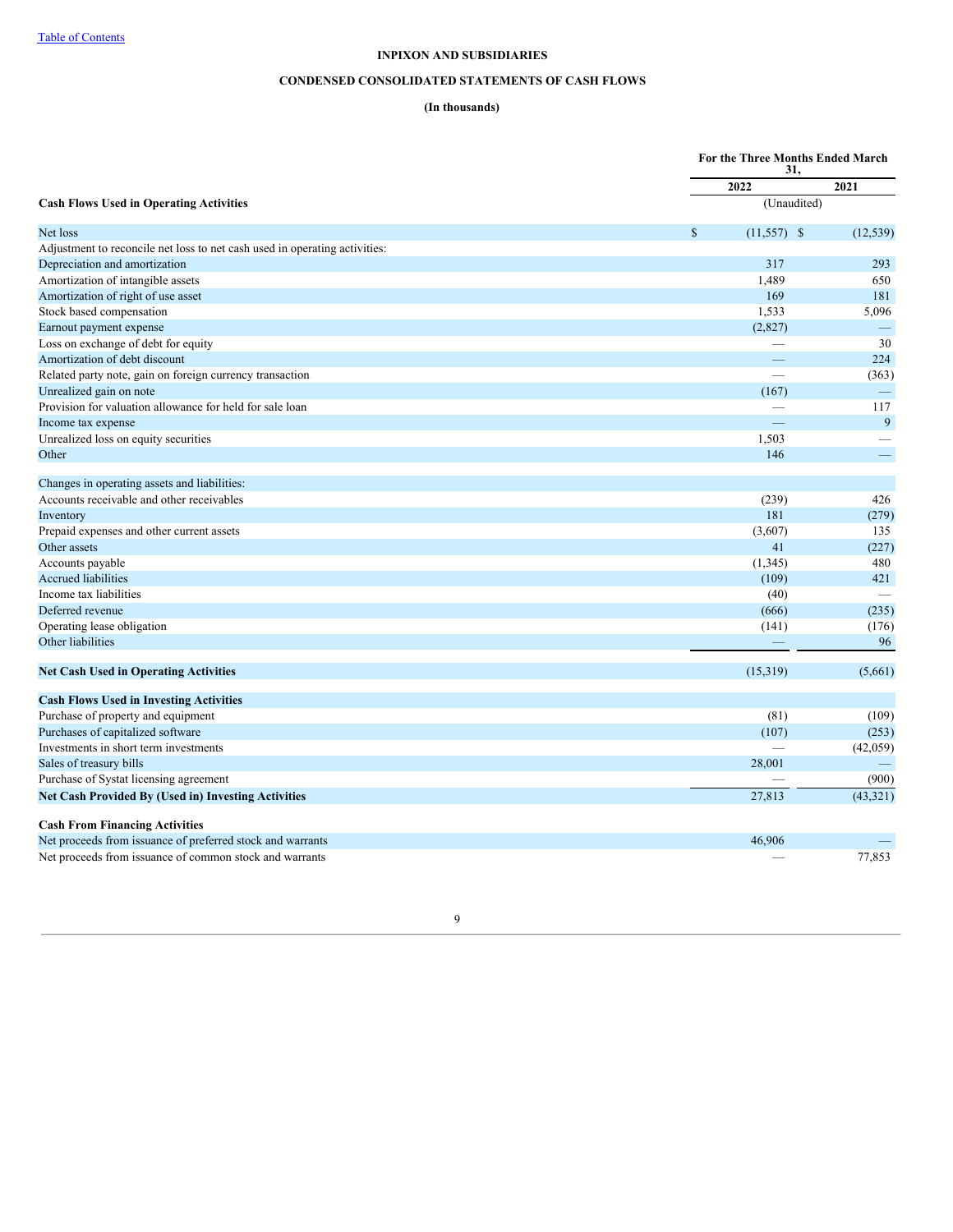# **CONDENSED CONSOLIDATED STATEMENTS OF CASH FLOWS (CONTINUED)**

## **(In thousands)**

| Cash paid for redemption of preferred stock series 7         |              | (49,250)   |               |        |
|--------------------------------------------------------------|--------------|------------|---------------|--------|
| Restricted stock forfeiture for settlement of employee taxes |              | (336)      |               |        |
| Loans to related party                                       |              |            |               | (117)  |
| Net proceeds from promissory notes                           |              | 364        |               |        |
| Repayment of CXApp acquisition liability                     |              | (1,787)    |               |        |
| Repayment of acquisition liability to Locality shareholders  |              |            |               | (467)  |
| <b>Net Cash (Used In) Provided By Financing Activities</b>   |              | (4,103)    |               | 77,269 |
| <b>Effect of Foreign Exchange Rate on Changes on Cash</b>    |              | (19)       |               | (10)   |
| <b>Net Increase in Cash and Cash Equivalents</b>             |              | 8,372      |               | 28,277 |
| Cash and Cash Equivalents - Beginning of period              |              | 52,480     |               | 17,996 |
| Cash and Cash Equivalents - End of period                    |              | 60,852     | <sup>\$</sup> | 46,273 |
| <b>Supplemental Disclosure of cash flow information:</b>     |              |            |               |        |
| Cash paid for:                                               |              |            |               |        |
| Interest                                                     | $\mathbb{S}$ |            | <sup>\$</sup> |        |
| <b>Income Taxes</b>                                          | S            | 100        | -S            |        |
| Non-cash investing and financing activities                  |              |            |               |        |
| Common shares issued for extinguishment of debt              | $\mathbb{S}$ | $1,500$ \$ |               | 1,500  |
| Common shares issued for CXApp Earnout Payment               | \$           | 3,697      | S             |        |
| Common shares issued in exchange for warrants                | \$           | 14         | S             |        |

<span id="page-14-0"></span>The accompanying notes are an integral part of these financial statements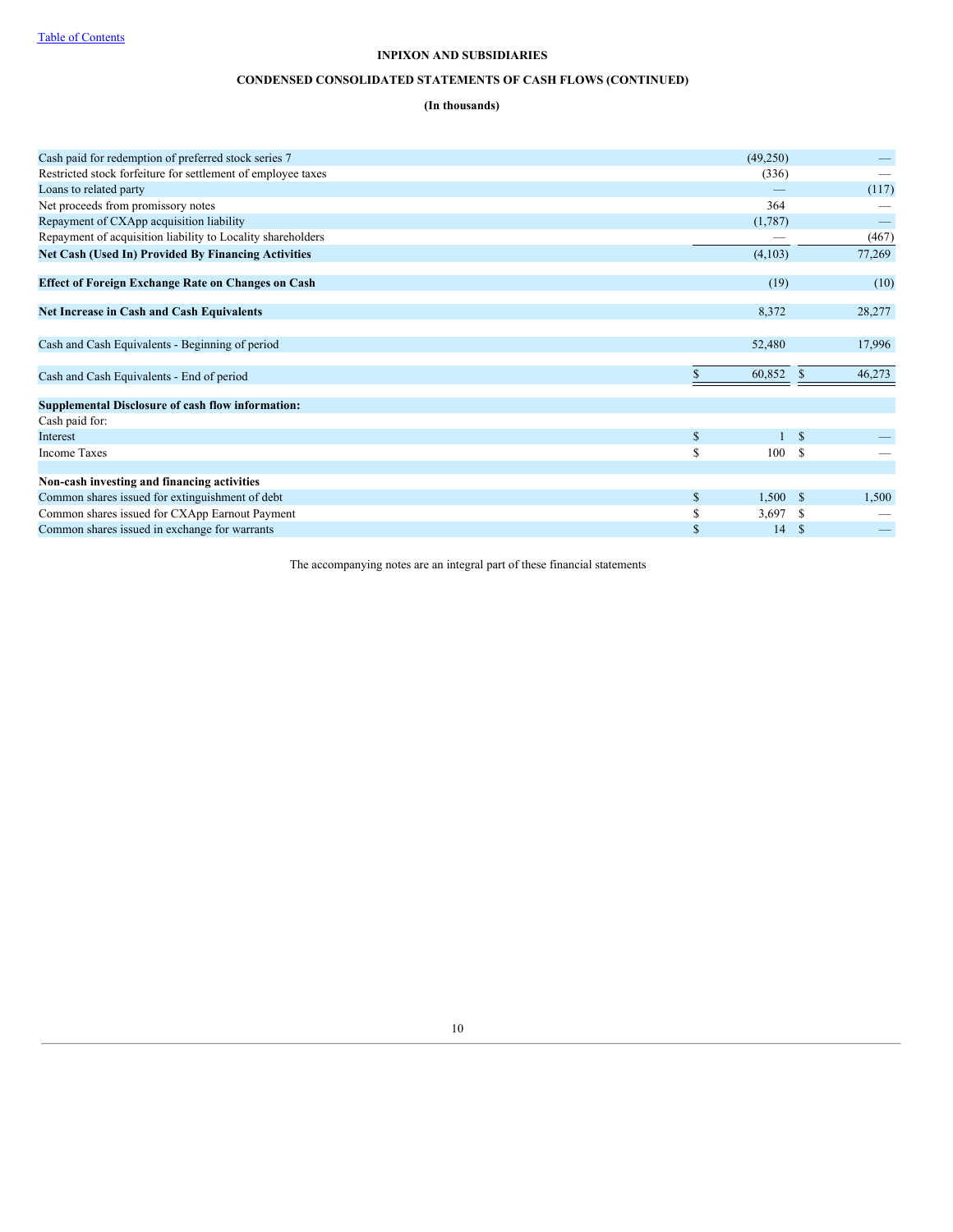#### **Note 1 - Organization and Nature of Business**

Inpixon is the Indoor Intelligence™ company. Our solutions and technologies help organizations create and redefine exceptional workplace experiences that enable smarter, safer and more secure environments. We leverage our positioning, mapping, analytics and app technologies to achieve higher levels of productivity and performance, increase safety and security, improve worker and employee satisfaction rates and drive a more connected workplace. We have focused our corporate strategy on being the primary provider of the full range of foundational technologies needed in order to offer a comprehensive suite of solutions that make indoor data available and meaningful to organizations and their employees.

Our Indoor Intelligence solutions are used by our customers for a variety of use cases including, but not limited to, employee and visitor experience enhancement through a customer branded app with features such as desk booking, wayfinding and navigation, and the delivery of content to tens of thousands of attendees in hybrid events. Our real time location (RTLS) and asset tracking products offer manufacturing and warehouse logistics optimization and automation, increase workforce productivity, and enhance worker safety and security.

In addition to our Indoor Intelligence technologies and solutions, we also offer:

- Digital solutions (eTearsheets; eInvoice, adDelivery) or cloud-based applications and analytics for the advertising, media and publishing industries y advertising management platform referred to as Shoom by Inpixon; and
- A comprehensive set of data analytics and statistical visualization solutions for engineers and scientists referred to as SAVES by Inpixon.

We report financial results forthree segments: Indoor Intelligence, Shoom and SAVES. For Indoor Intelligence, we generate revenue from sales of hardware, software licenses and professional services. For Shoom and SAVES, we generate revenue from the sale of software licenses.

### **Note 2 - Basis of Presentation**

The accompanying unaudited condensed consolidated financial statements of the Company have been prepared in accordance with generally accepted accounting principles in the United States of America ("GAAP"), for interim financial information and the rules and regulations of the Securities and Exchange Commission ("SEC") . Accordingly, they do not include all of the information and footnotes required by GAAP for complete financial statements. In the opinion of management, all adjustments (consisting of normal recurring accruals) considered necessary for a fair presentation have been included. Interim results for the three months ended March 31, 2022 are not necessarily indicative of the results for the full year ending December 31, 2022. These interim unaudited condensed consolidated financial statements should be read in conjunction with the Company's audited consolidated financial statements and notes for the years ended December 31, 2021 and 2020 included in the annual report on Form 10-K for the year ended December 31, 2021, filed with the SEC on March 16, 2022.

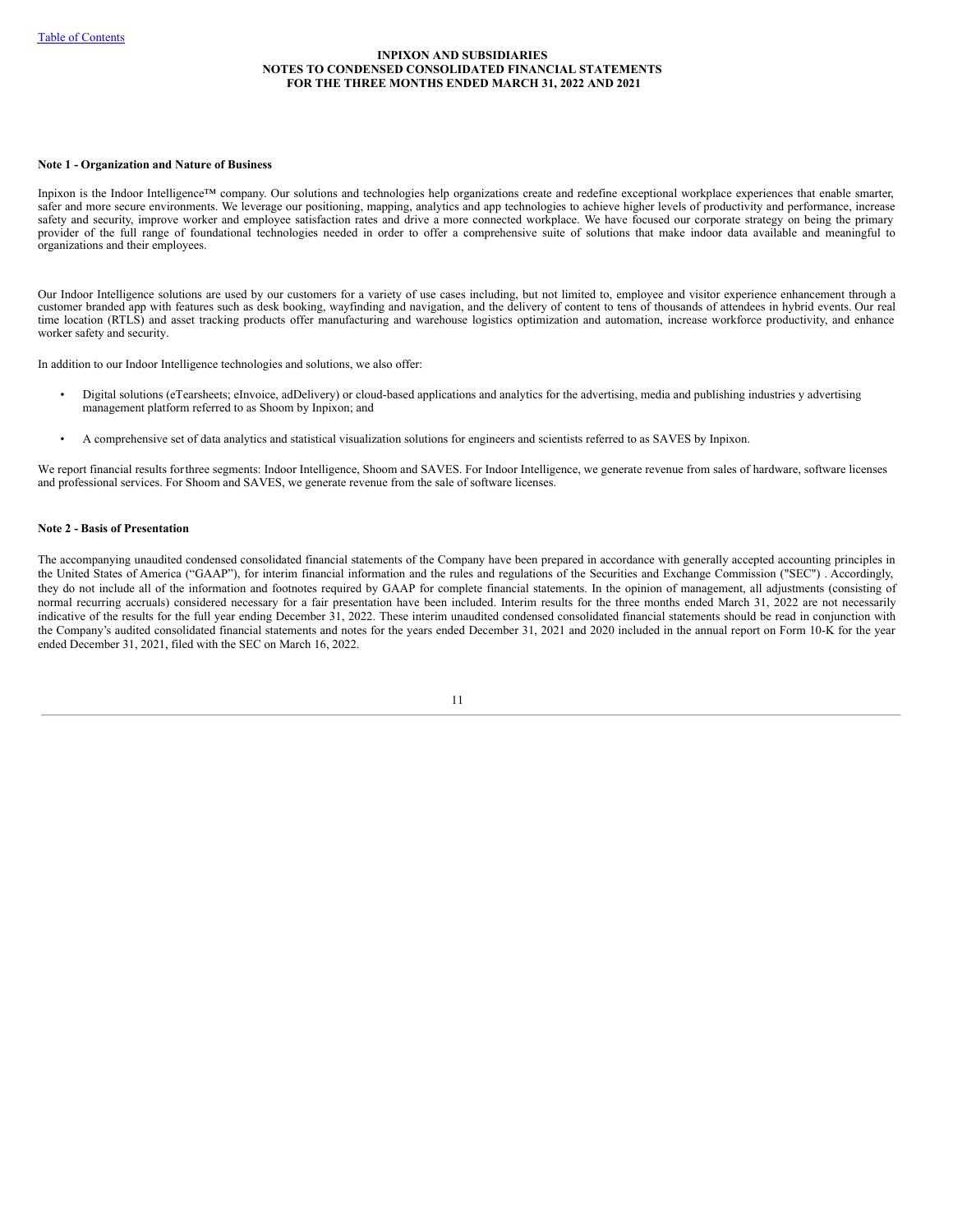### **Note 3 - Summary of Significant Accounting Policies**

The Company's complete accounting policies are described in Note 2 to the Company's audited consolidated financial statements and notes for the years ended December 31, 2021 and 2020.

#### *Liquidity*

As of March 31, 2022, the Company has a working capital surplus of approximately \$74.3 million, cash of approximately \$60.9 million and short term investments of \$15.0 million. For the three months ended March 31, 2022, the Company had a net loss of approximately \$11.6 million.

On March 22, 2022, the Company entered into a Securities Purchase Agreement with certain institutional investors named therein, pursuant to which the Company sold in a registered direct offering (i) 53,197.7234 shares of Series 8 Convertible Preferred Stock and (ii) related warrants to purchase up to an aggregate of112,778,720 shares of common stock. Each share of Series 8 Convertible Preferred Stock and the related warrants were sold at a subscription amount of \$940, representing an original issue discount of 6% of the stated value of each share of Series 8 Convertible Preferred Stock for an aggregate subscription amount of \$50.0 million. The net proceeds to the Company from this offering was \$46.9 million after placement agent commissions and other offering costs. See further breakdown in Note 12 - Capital Raises.

#### *Risks and Uncertainties*

The Company cannot assure you that we will ever earn revenues sufficient to support our operations, or that we will ever be profitable. In order to continue our operations, we have supplemented the revenues we earned with proceeds from the sale of our equity and debt securities and proceeds from loans and bank credit lines. While the impact of the COVID-19 pandemic is generally subsiding, the lasting impact on our business and results of operations continues to remain uncertain. While we were able to continue operations remotely throughout the pandemic, we have experienced supply chain cost increases and constraints and delays in the receipt of certain components of our hardware products impacting delivery times for our products. In addition, to the extent that certain customers continue to be challenged by the lasting effects of the pandemic, we have and may continue to see an impact in the demand of certain products and delays in certain projects and customer orders. Despite these challenges, we were able to realize growth in revenue for the first quarter of 2022 when compared to the same period of 2021 as a result of an increase in sales associated with our indoor intelligence platform including the CXApp and Intranav acquisitions completed in April and December 2021, respectively.

We anticipate that certain global events, such as the continued impact of the pandemic, the recent military conflict between Russia and Ukraine, and inflation on our customers and partners in regions throughout the world. We expect that supply chain interruptions and constraints, and increased costs on parts, materials and labor may continue to be a challenge for our business. The impact that these global events will have on general economic conditions is continuously evolving and the ultimate that they will have on our results of operations continues to remain uncertain and there are no assurances that we will be able to continue to experience the same growth or not be materially adversely effected.

The Company's recurring losses and utilization of cash in its operations are indicators of going concern however with the Company's current liquidity position, the Company believes it has the ability to mitigate such concerns for a period of at least one year from the date these financial statements are issued.

### *Use of Estimates*

The preparation of financial statements in conformity with GAAP requires management to make estimates and assumptions that affect the reported amounts of assets and liabilities and disclosure of contingent assets and liabilities at the date of the financial statements and the reported amounts of revenues and expenses during each of the reporting periods. Actual results could differ from those estimates. The Company's significant estimates consist of:

- the valuation of stock-based compensation;
- the valuation of the Company's common stock issued in transactions, including acquisitions;

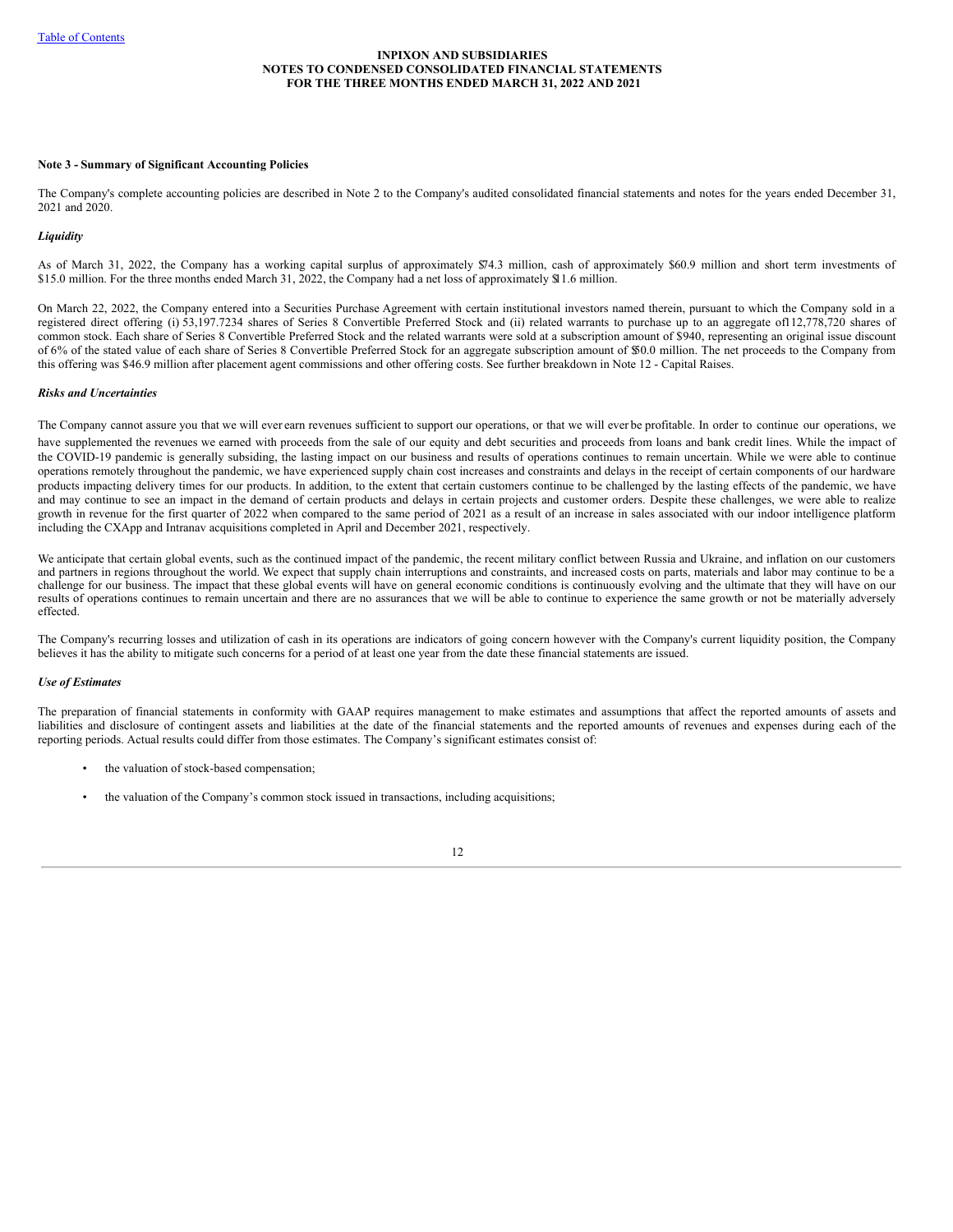## **Note 3 - Summary of Significant Accounting Policies (continued)**

- the allowance for credit losses;
- the valuation of loans receivable;
- the valuation of equity securities;
- the valuation allowance for deferred tax assets; and
- impairment of long-lived assets and goodwill.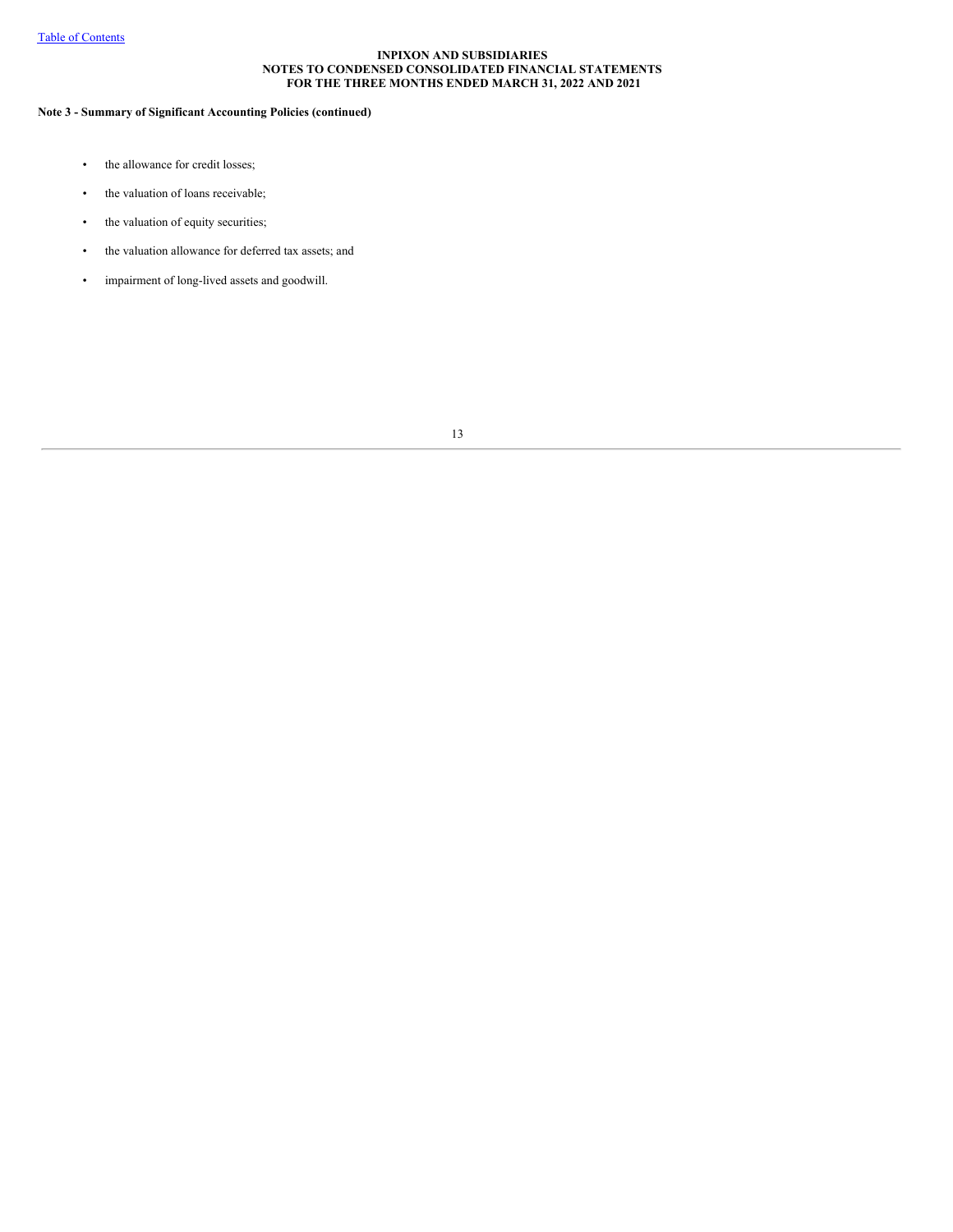#### **Note 3 - Summary of Significant Accounting Policies (continued)**

#### *Business Combinations*

The Company accounts for business combinations under Financial Accounting Standards Board ("FASB") Accounting Standards Codification ("ASC") 805 "Business Combinations" using the acquisition method of accounting, and accordingly, the assets and liabilities of the acquired business are recorded at their fair values at the date of acquisition. The excess of the purchase price over the estimated fair value is recorded as goodwill. All acquisition costs are expensed as incurred. Upon acquisition, the accounts and results of operations are consolidated as of and subsequent to the acquisition date.

#### *Investments*

### *Short-term investments*

Investments with maturities greater than 90 days but less than one year are classified as short-term investments on the consolidated balance sheets and consist of U.S. Treasury Bills. Accrued interest on U.S. Treasury bills are also classified as short term investment.

Our short-term investments are considered available for use in current operations, are classified as available-for-sale securities.Available for sale securities are carried at fair value, with an unrealized gains and losses included in the Other income (expense) line of the Condensed Consolidated Statements of Operations. The Company recorded unrealized losses of approximately \$89,000 and \$2,000 for the three months ended March 31, 2022 and 2021, respectively.

#### *Mezzanine equity*

When ordinary or preferred shares are determined to be conditionally redeemable upon the occurrence of certain events that are not solely within the control of the issuer, and upon such event, the shares would become redeemable at the option of the holders, they are classified as 'mezzanine equity' (temporary equity). The purpose of this classification is to convey that such a security may not be permanently part of equity and could result in a demand for cash, securities or other assets of the entity in the future.

#### *Investment in equity securities- fair value*

Investment securities—fair value consist primarily of investments in equity securities and are carried at fair value in accordance with Accounting Standards Codification ("ASC") 321, *Investments-Equity Securities* ("ASC 321"). These securities are marked to market based on the respective publicly quoted market prices of the equity securities adjusted for liquidity. These securities transactions are recorded on a trade date basis. Any unrealized appreciation or depreciation on investment securities is reported in the Condensed Consolidated Statement of Operations within Unrealized Loss on Equity Securities. The Unrealized loss on equity securities for the three months ended March 31, 2022 and 2021 was approximately \$1.5 million and zero, respectively.

#### *Revenue Recognition*

The Company recognizes revenue when control is transferred of the promised products or services to its customers, in an amount that reflects the consideration the Company expects to be entitled to in exchange for those products or services. The Company derives revenue from software as a service, design and implementation services for its Indoor Intelligence systems, and professional services for work performed in conjunction with its systems.

#### *Hardware and Software Revenue Recognition*

For sales of hardware and software products, the Company's performance obligation is satisfied at a point in time when they are shipped to the customer. This is when the customer has title to the product and the risks and rewards of ownership. The delivery of products to Inpixon's customers occurs in a variety of ways, including (i) as a physical product shipped from the Company's warehouse, (ii) via drop-shipment by a third-party vendor, or (iii) via electronic delivery with respect to software licenses. The Company leverages drop-ship arrangements with many of its vendors and suppliers to deliver products to customers without having to physically hold the inventory at its warehouse. In such arrangements, the Company negotiates the sale price with the customer, pays the supplier directly for the product shipped, bears credit risk of collecting payment from its customers and is ultimately responsible for the acceptability of the product and ensuring that such product meets the standards and requirements of the customer. Accordingly, the Company is the principal in the transaction with the customer and records revenue on a gross

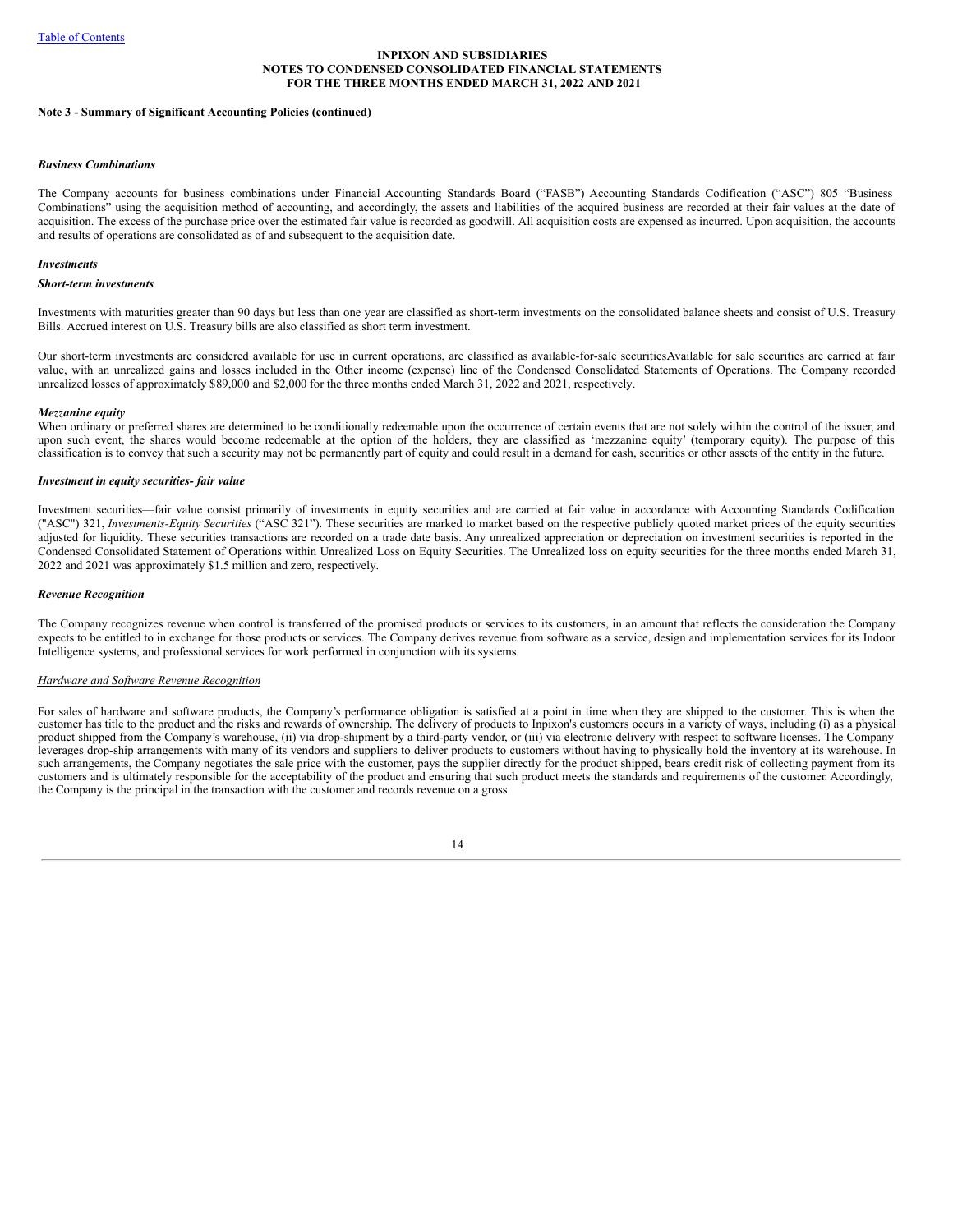#### **Note 3 - Summary of Significant Accounting Policies (continued)**

basis. The Company receives fixed consideration for sales of hardware and software products. The Company's customers generally pay within 30 to 60 days from the receipt of a customer approved invoice. The Company has elected the practical expedient to expense the costs of obtaining a contract when they are incurred because the amortization period of the asset that otherwise would have been recognized is less than a year.

#### *Software As A Service Revenue Recognition*

With respect to sales of the Company's maintenance, consulting and other service agreements including the Company's digital advertising and electronic services, customers pay fixed monthly fees in exchange for the Company's service. The Company's performance obligation is satisfied over time as the digital advertising and electronic services are provided continuously throughout the service period. The Company recognizes revenue evenly over the service period using a time-based measure because the Company is providing continuous access to its service.

#### *Professional Services Revenue Recognition*

The Company's professional services include milestone, fixed fee and time and materials contracts.

Professional services under milestone contracts are accounted for using the percentage of completion method. As soon as the outcome of a contract can be estimated reliably, contract revenue is recognized in the consolidated statement of operations in proportion to the stage of completion of the contract. Contract costs are expensed as incurred. Contract costs include all amounts that relate directly to the specific contract, are attributable to contract activity, and are specifically chargeable to the customer under the terms of the contract.

Professional services are also contracted on the fixed fee and time and materials basis. Fixed fees are paid monthly, in phases, or upon acceptance of deliverables. The Company's time and materials contracts are paid weekly or monthly based on hours worked. Revenue on time and material contracts is recognized based on a fixed hourly rate as direct labor hours are expended. Materials, or other specified direct costs, are reimbursed as actual costs and may include markup. The Company has elected the practical expedient to recognize revenue for the right to invoice because the Company's right to consideration corresponds directly with the value to the customer of the performance completed to date. For fixed fee contracts including maintenance service provided by in house personnel, the Company recognizes revenue evenly over the service period using a time-based measure because the Company is providing continuous service. Because the Company's contracts have an expected duration of one year or less, the Company has elected the practical expedient in ASC 606-10-50-14(a) to not disclose information about its remaining performance obligations. Anticipated losses are recognized as soon as they become known. For the three months ended March 31, 2022 and 2021, the Company did not incur any such losses. These amounts are based on known and estimated factors.

#### *License Revenue Recognition*

The Company enters into contracts with its customers whereby it grants a non-exclusive on-premise license for the use of its proprietary software. The contracts provide for either (i) a one year stated term with a one year renewal option, (ii) a perpetual term or (iii) atwo year term with the option to upgrade to a perpetual license at the end of the term. The contracts may also provide for yearly on-going maintenance services for a specified price, which includes maintenance services, designated support, and enhancements, upgrades and improvements to the software (the "Maintenance Services"), depending on the contract. Licenses for on-premises software provide the customer with a right to use the software as it exists when made available to the customer. All software provides customers with the same functionality and differ mainly in the duration over which the customer benefits from the software.

The timing of the Company's revenue recognition related to the licensing revenue stream is dependent on whether the software licensing agreement entered into represents a good or service. Software that relies on an entity's IP and is delivered only through a hosting arrangement, where the customer cannot take possession of the software, is a service. A software arrangement that is provided through an access code or key represents the transfer of a good. Licenses for on-premises software represents a good and provide the customer with a right to use the software as it exists when made available to the customer. Customers may purchase perpetual licenses or subscribe to licenses, which provide customers with the same functionality and differ mainly in the duration over which the customer benefits from the software. Revenue from distinct on-premises licenses is recognized upfront at the point in time when the software is made available to the customer.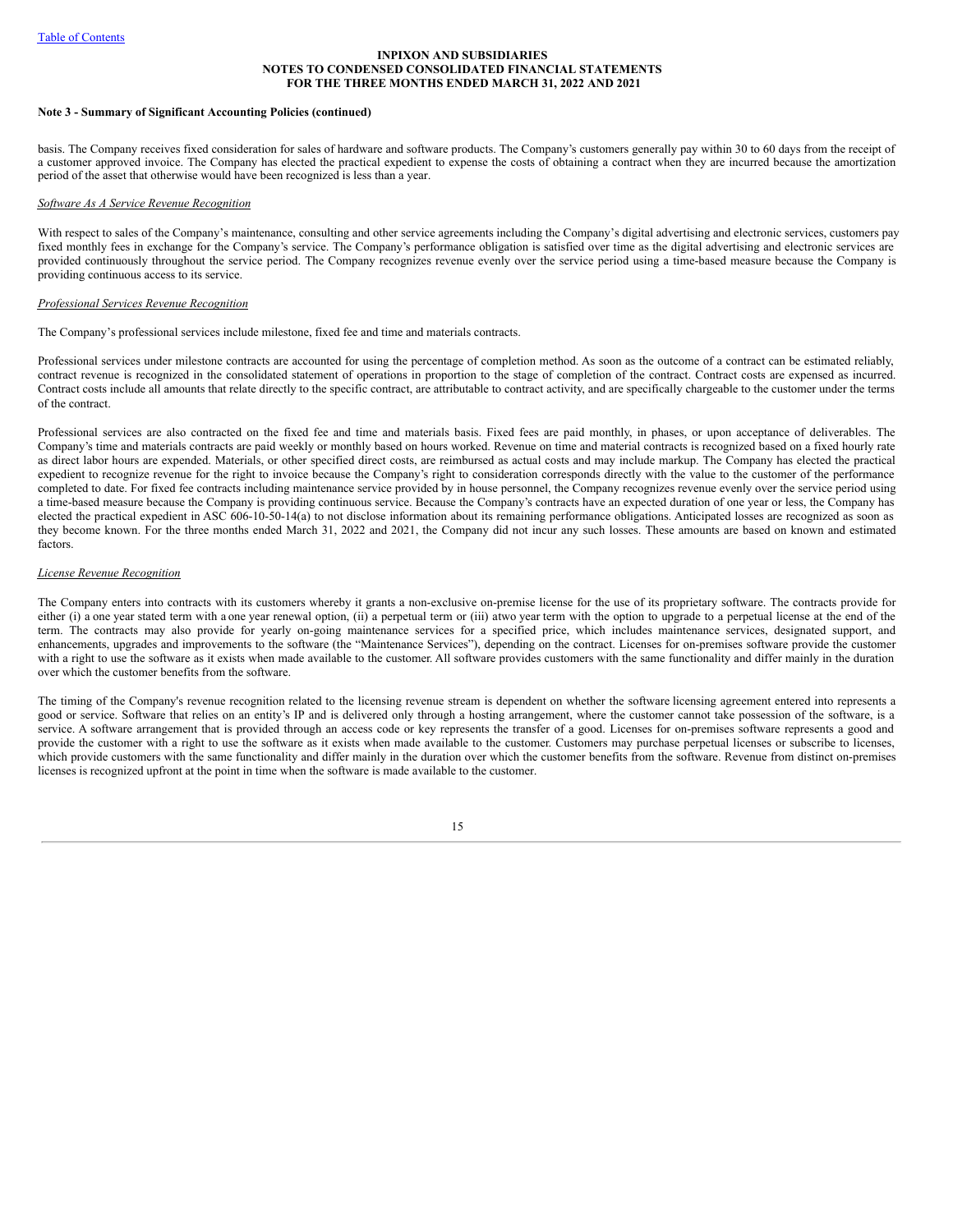#### **Note 3 - Summary of Significant Accounting Policies (continued)**

Renewals or extensions of licenses are evaluated as distinct licenses (i.e., a distinct good or service), and revenue attributed to the distinct good or service cannot be recognized until (1) the entity provides the distinct license (or makes the license available) to the customer and (2) the customer is able to use and benefit from the distinct license. Renewal contracts are not combined with original contracts, and, as a result, the renewal right is evaluated in the same manner as all other additional rights granted after the initial contract. The revenue is not recognized until the customer can begin to use and benefit from the license, which is typically at the beginning of the license renewal period. Therefore, the Company recognizes revenue resulting from renewal of licensed software at a point in time, specifically, at the beginning of the license renewal period.

The Company recognizes revenue related to Maintenance Services evenly over the service period using a time-based measure because the Company is providing continuous service and the customer simultaneously receives and consumes the benefits provided by the Company's performance as the services are performed.

#### *Contract Balances*

The timing of the Company's revenue recognition may differ from the timing of payment by its customers. The Company records a receivable when revenue is recognized prior to payment and the Company has an unconditional right to payment. Alternatively, when payment precedes the provision of the related services, the Company records deferred revenue until the performance obligations are satisfied. The Company had deferred revenue of approximately \$4.1 million and \$4.8 million as of March 31, 2022 and December 31, 2021, respectively, related to cash received in advance for product maintenance services and professional services provided by the Company's technical staff. The Company expects to satisfy its remaining performance obligations for these maintenance services and professional services, and recognize the deferred revenue and related contract costs over the next twelve months.

### *Stock-Based Compensation*

The Company accounts for options granted to employees by measuring the cost of services received in exchange for the award of equity instruments based upon the fair value of the award on the date of grant. The fair value of that award is then ratably recognized as an expense over the period during which the recipient is required to provide services in exchange for that award.

Options and warrants granted to consultants and other non-employees are recorded at fair value as of the grant date and subsequently adjusted to fair value at the end of each reporting period until such options and warrants vest, and the fair value of such instruments, as adjusted, is expensed over the related vesting period.

The Company measures the cost of services received in exchange for an award of equity instruments based on the fair value of the award. The fair value of the award is measured on the grant date and recognized over the period services are required to be provided in exchange for the award, usually the vesting period. Forfeitures of unvested stock options are recorded when they occur.

The Company incurred stock-based compensation charges of approximately \$1.5 million and \$5.1 million for the three months ended March 31, 2022 and 2021, respectively, which are included in general and administrative expenses. Stock-based compensation charges are related to employee compensation and related benefits.

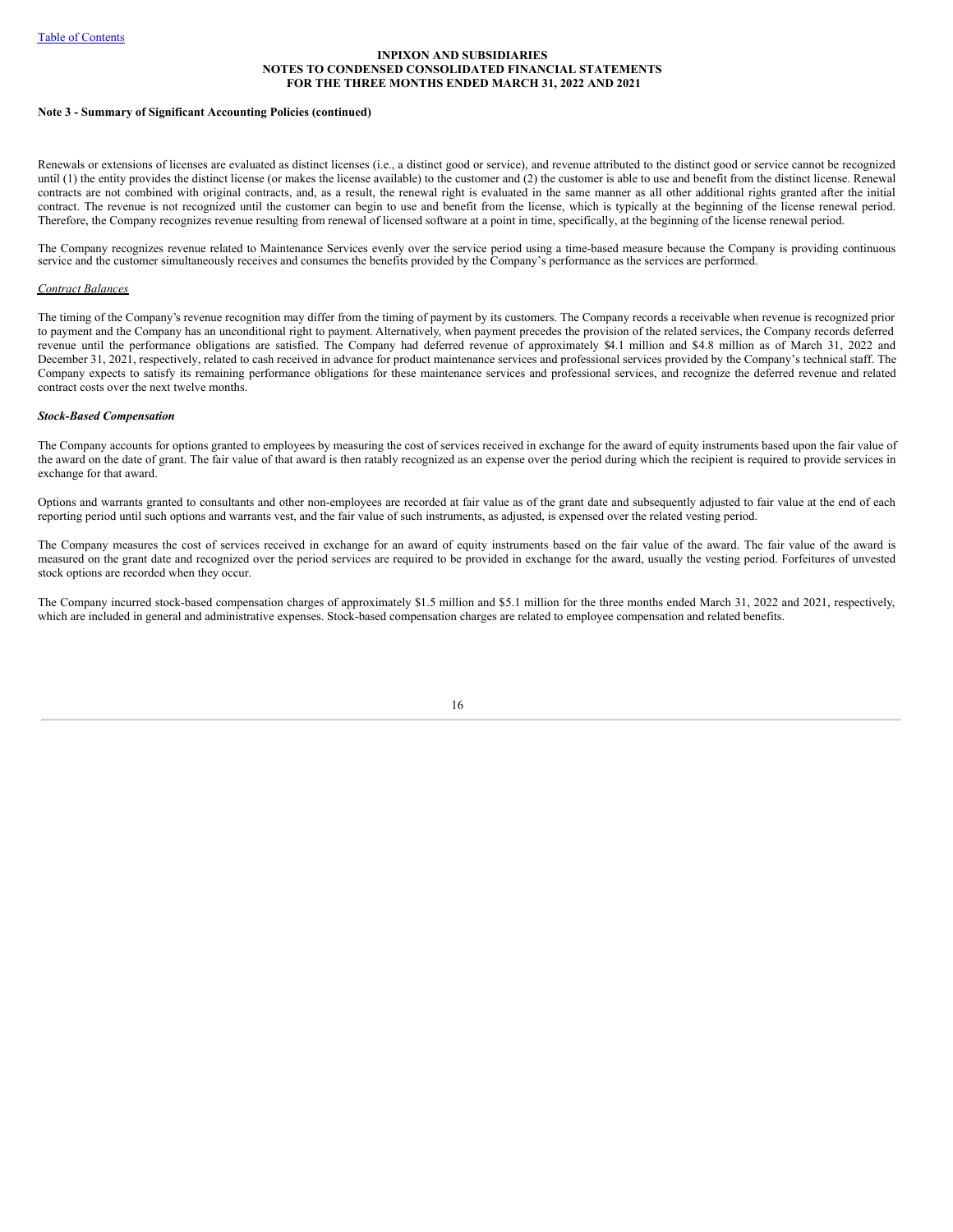#### **Note 3 - Summary of Significant Accounting Policies (continued)**

### *Net Income (Loss) Per Share*

The Company computes basic and diluted earnings per share by dividing net loss by the weighted average number of common shares outstanding during the period. Basic and diluted net loss per common share were the same since the inclusion of common shares issuable pursuant to the exercise of options and warrants in the calculation of diluted net loss per common shares would have been anti-dilutive.

The following table summarizes the number of common shares and common share equivalents excluded from the calculation of diluted net loss per common share for the three months ended March 31, 2022 and 2021:

|                               | For the Three Months Ended March 31, |            |  |  |
|-------------------------------|--------------------------------------|------------|--|--|
|                               | 2022                                 | 2021       |  |  |
| Options                       | 28,456,321                           | 7,012,891  |  |  |
| Warrants                      | 130,321,970                          | 49,398,338 |  |  |
| Convertible preferred stock   | 112,779,566                          | 846        |  |  |
| Rights to common stock        | 3,938,424                            | __         |  |  |
| <b>Restricted Stock Award</b> |                                      | 5,250,000  |  |  |
| Total                         | 275,496,281                          | 61,662,075 |  |  |

#### *Preferred Stock*

The Company relies on the guidance provided by ASC 480, "Distinguishing Liabilities from Equity", to classify certain redeemable and/or convertible instruments. Preferred shares subject to mandatory redemption are classified as liability instruments and are measured at fair value. Conditionally redeemable preferred shares (including preferred shares that feature redemption rights that are either within the control of the holder or subject to redemption upon the occurrence of uncertain events not solely within the Company's control) are classified as temporary equity. At all other times, preferred shares are classified as permanent equity.

The Company also follows the guidance provided by ASC 815 "Derivatives and Hedging", which states that contracts that are both, (1) indexed to its own stock and (2) classified in stockholders' equity in its statement of financial position, are not classified as derivative instruments, and to be recorded under stockholder's equity on the balance sheet of the financial statements. Management assessed the preferred stock and determined that it did meet the scope exception under ASC 815, and would be recorded as equity, and not a derivative instrument, on the balance sheet of the Company's financial statements.

#### *Fair Value of Financial Instruments*

Financial instruments consist of cash and cash equivalents, investments in equity securities, short-term investment, accounts receivable, notes receivable, accounts payable, and short-term debt. Company determines the estimated fair value of such financial instruments presented in these financial statements using available market information and appropriate methodologies. These financial instruments, except for short-term debt and investments in equity securities, are stated at their respective historical carrying amounts, which approximate fair value due to their short-term nature. Investments in equity securities are marked to market based on the respective publicly quoted market prices of the equity securities adjusted for liquidity, as necessary. Short-term debt approximates market value based on similar terms available to the Company in the market place.

#### *Recently Issued and Adopted Accounting Standards*

In August 2020, the Financial Accounting Standards Board ("FASB") issued Accounting Standards Update ("ASU") 2020-06, *"Debt - Debt with Conversion and Other Options* (Subtopic 470-20) and Derivatives and Hedging - Contracts in Entity's Own Equity (Subtopic 815-40)" ("ASU 2020-06"). ASU 2020-06 reduces the number of models used to account for convertible instruments, amends diluted EPS calculations for convertible instruments, and amends the requirements for a contract (or embedded derivative) that is potentially settled in an entity's own shares to be classified in equity. The amendments add certain disclosure requirements to increase transparency and decision-usefulness about a convertible instrument's terms and features. Under the amendment, the Company must use the if-converted method for including convertible instruments in diluted EPS as

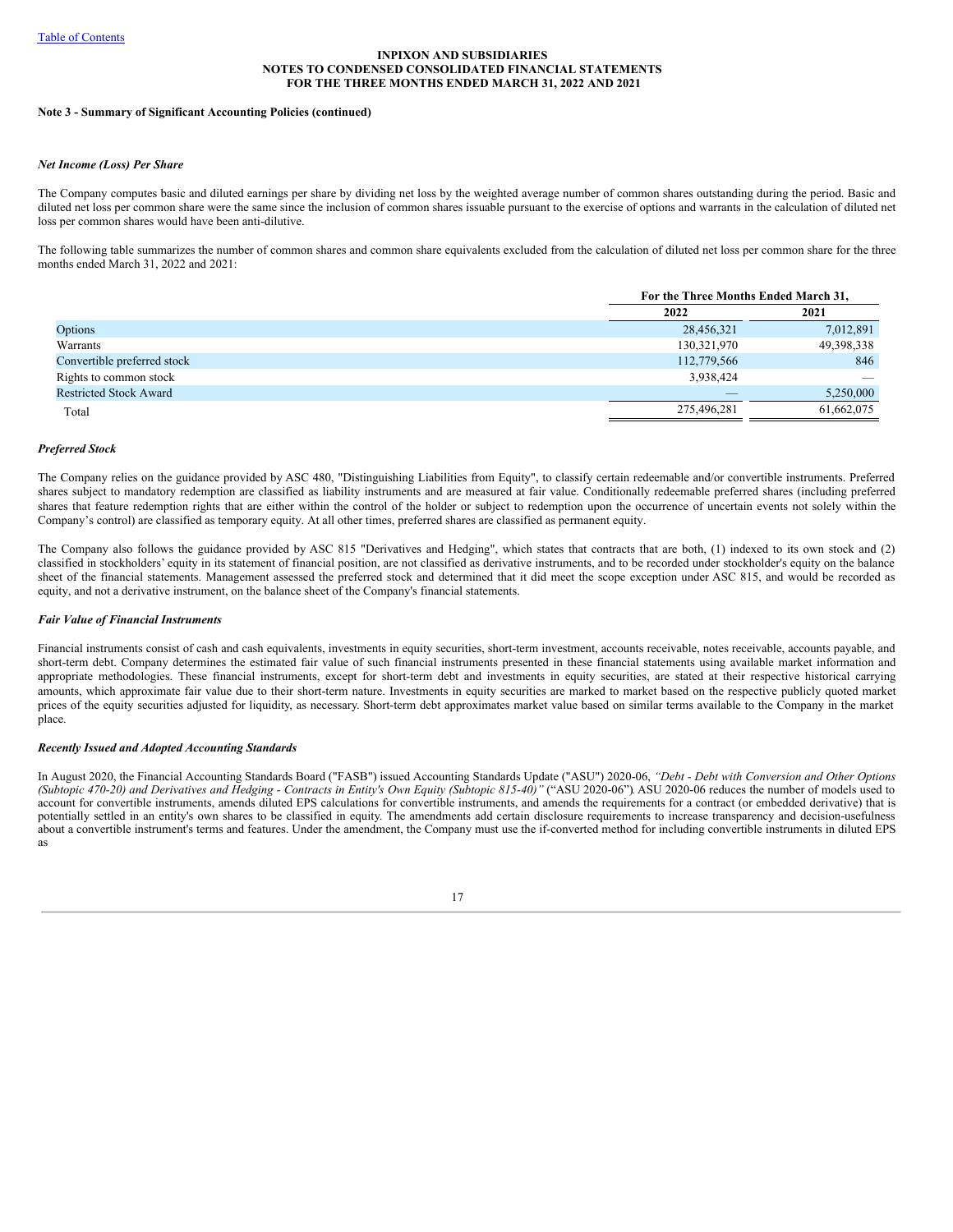#### **Note 3 - Summary of Significant Accounting Policies (continued)**

opposed to the treasury stock method. ASU 2020-06 is effective for annual reporting periods beginning after December 15, 2023 for smaller reporting companies as defined by the SEC. Early adoption is allowed under the standard with either a modified retrospective or full retrospective method. The Company early adopted ASU 2020-06 on January 1, 2022 using the modified retrospective method. As a result of Management's evaluation, the adoption of ASU 2020-06 did not have a material impact on the consolidated financial statements.

In May 2021, the FASB issued ASU 2021-04, "Issuer's Accounting for Certain Modifications or Exchanges of Freestanding Equity Classified Written Call Options'" ("ASU 2021-04"), which introduces a new way for companies to account for warrants either as stock compensation or derivatives. Under the new guidance, if the modification does not change the instrument's classification as equity, the company accounts for the modification as an exchange of the original instrument for a new instrument. In general, if the fair value of the "new" instrument is greater than the fair value of the "original" instrument, the excess is recognized based on the substance of the transaction, as if the issuer has paid cash. The effective date of the standard is for interim and annual reporting periods beginning after December 15, 2021 for all entities, and early adoption is permitted. The Company adopted ASU 2021-04 on January 1, 2022. As a result of Management's evaluation, the adoption of ASU 2021-04 did not have a material impact on the consolidated financial statements.

In October 2021, the FASB issued ASU 2021-08, "Accounting for Contract Assets and Contract Liabilities from Contracts with Customers" ("ASU 2021-08"), which addresses diversity in practice related to the accounting for revenue contracts with customers acquired in a business combination. Under the new guidance, the acquirer is required to apply Topic 606 to recognize and measure contract assets and contract liabilities in a business combination. The effective date of the standard is for fiscal years beginning after December 15, 2022, including interim periods within those fiscal years, with early adoption permitted. The Company adopted ASU 2021-08 on January 1, 2022. As a result of Management's evaluation, the adoption of ASU 2021-08 did not have a material impact on the consolidated financial statements.

In November 2021, the FASB issued ASU 2021-10, "Government Assistance (Topic 832)" ("ASU 2021-10"), which provides guidance on disclosing government assistance. Under the new guidance, the Company is required to including the disclosure of (1) the types of assistance, (2) an entity's accounting for the assistance, and (3) the effect of the assistance on the entity's financial statements. The effective date of the standard is for annual periods beginning after December 15, 2021. The Company adopted ASU 2021-10 on January 1, 2022. As a result of Management's evaluation, the adoption of ASU 2021-10 did not have a material impact on the consolidated financial statements.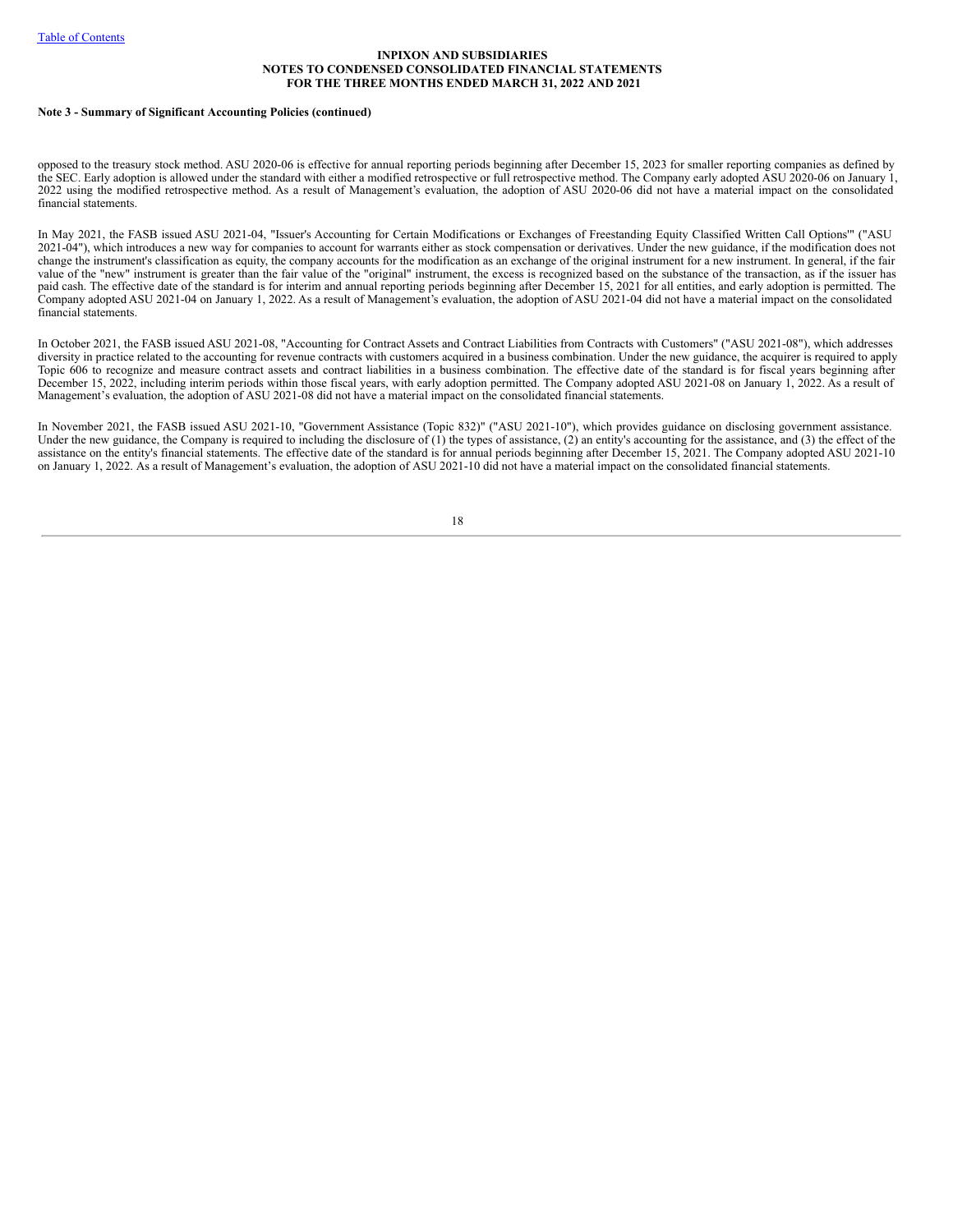#### **Note 4 - Disaggregation of Revenue**

### *Disaggregation of Revenue*

The Company recognizes revenue when control is transferred of the promised products or services to its customers, in an amount that reflects the consideration the Company expects to be entitled to in exchange for those products or services. The Company derives revenue from software as a service, design and implementation services for its Indoor Intelligence systems, and professional services for work performed in conjunction with its systems recognition policy. Revenues consisted of the following (in thousands):

|                                    |     | For the Three Months Ended March 31, |          |       |  |  |
|------------------------------------|-----|--------------------------------------|----------|-------|--|--|
|                                    |     | 2022                                 |          | 2021  |  |  |
| <b>Recurring revenue</b>           |     |                                      |          |       |  |  |
| Hardware                           | \$  | -                                    | S        |       |  |  |
| Software                           |     | 2,310                                |          | 1,460 |  |  |
| Professional services              |     |                                      |          | 35    |  |  |
| <b>Total recurring revenue</b>     |     | 2,310                                |          | 1,495 |  |  |
| Non-recurring revenue              |     |                                      |          |       |  |  |
| Hardware                           | \$. | 821                                  | <b>S</b> | 814   |  |  |
| Software                           |     | 368                                  |          | 311   |  |  |
| Professional services              |     | 1,732                                |          | 334   |  |  |
| <b>Total non-recurring revenue</b> |     | 2,921                                |          | 1,459 |  |  |
|                                    |     |                                      |          |       |  |  |
| <b>Total Revenue</b>               |     | 5,231                                |          | 2,954 |  |  |

|                                       |   | For the Three Months Ended March 31, |       |  |  |
|---------------------------------------|---|--------------------------------------|-------|--|--|
|                                       |   | 2022                                 | 2021  |  |  |
| Revenue recognized at a point in time |   |                                      |       |  |  |
| Indoor Intelligence (1)               | S | -S<br>821                            | 814   |  |  |
| Saves $(1)$                           |   | 368                                  | 311   |  |  |
| Shoom $(1)$                           |   |                                      |       |  |  |
| <b>Total</b>                          |   | 1,189                                | 1,125 |  |  |
|                                       |   |                                      |       |  |  |
| Revenue recognized over time          |   |                                      |       |  |  |
| Indoor Intelligence $(2)$ $(3)$       | S | 3,158<br>-S                          | 803   |  |  |
| Saves $(3)$                           |   | 366                                  | 521   |  |  |
| Shoom $(3)$                           |   | 518                                  | 505   |  |  |
| <b>Total</b>                          |   | 4,042                                | 1,829 |  |  |
|                                       |   |                                      |       |  |  |
| <b>Total Revenue</b>                  |   | 5,231                                | 2,954 |  |  |

(1) Hardware and Software's performance obligation is satisfied at a point in time where when they are shipped to the customer.

(2) Professional services are also contracted on the fixed fee and time and materials basis. Fixed fees are paid monthly, in phases, or upon acceptance of deliverables. The Company has elected the practical expedient to recognize revenue for the right

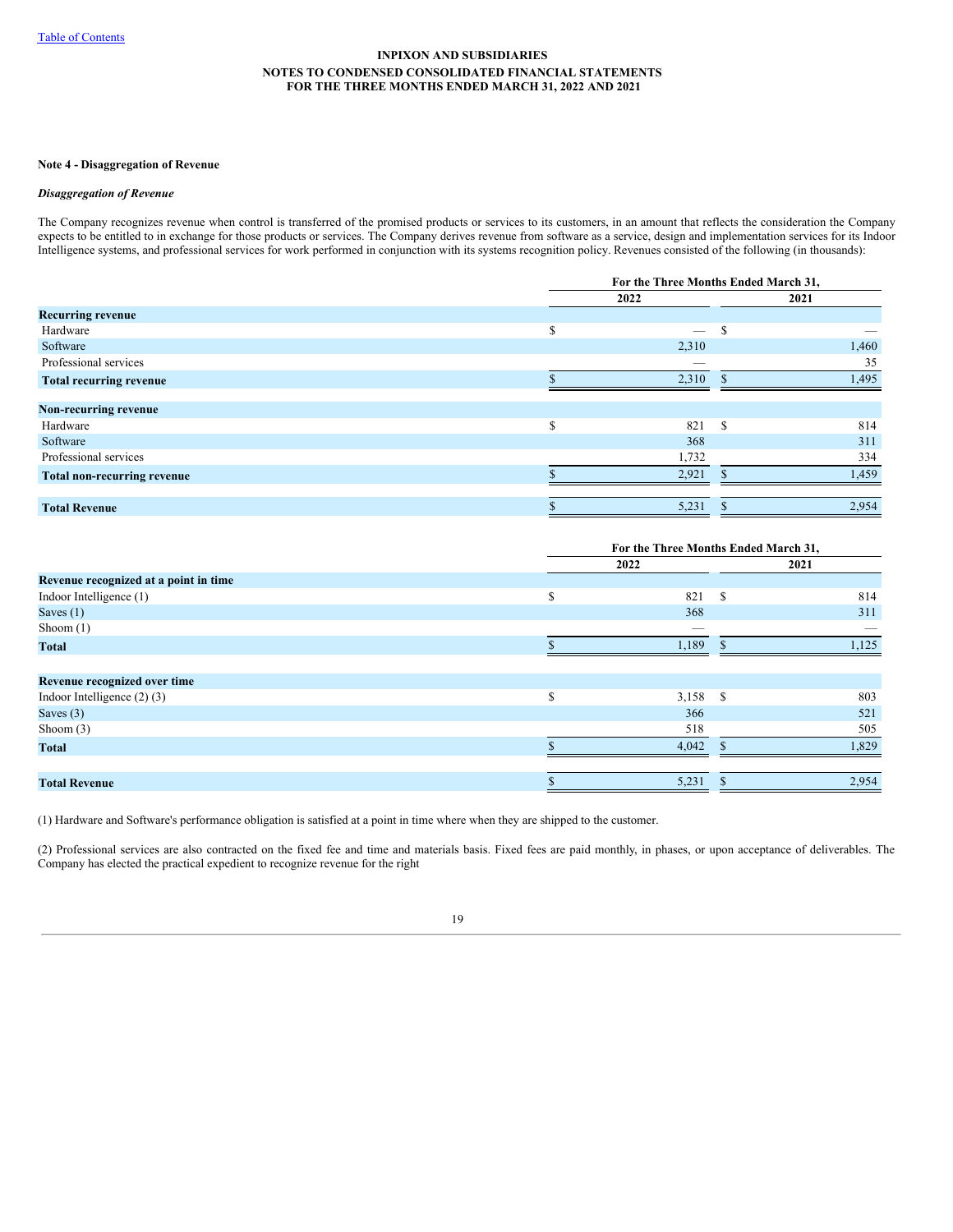#### **Note 4 - Disaggregation of Revenue (continued)**

to invoice because the Company's right to consideration corresponds directly with the value to the customer of the performance completed to date, in which revenue is recognized over time.

(3) Software As A Service Revenue's performance obligation is satisfied evenly over the service period using a time-based measure because the Company is providing continuous access to its service and service is recognized overtime.

### **Note 5 – CXApp Acquisition**

On March 3, 2022, we entered into a Second Amendment to that certain Stock Purchase Agreement, dated as of April 30, 2021 (the CXApp Stock Purchase Agreement"), by and among the Company, Design Reactor, Inc. (the "CXApp") and the holders of the outstanding capital stock of CXApp (the "Sellers") with the Sellers' Representative (as defined in the CXApp Stock Purchase Agreement), pursuant to which the parties agreed that withholding taxes payable by certain of the Sellers, as applicable, in connection with the issuance of the Earnout Shares (as defined in the CXApp Purchase Agreement) would be offset up to the aggregate amount payable to such Seller by the Company from the Holdback Amount (as defined in the CXApp Purchase Agreement) and the Holdback Amount would be reduced by an equal amount. On March 3, 2022, the Company issued 10,873,886 shares of common stock to the Sellers in connection with the satisfaction of the Earnout Payment (as defined in the CXApp Purchase Agreement). The fair market value of the Earnout Shares issued was lower than the fair market value of the Earnout Shares as of December 31, 2021, and therefore the Company recorded a benefit of \$2.8 million for the three months ended March 31, 2022, which is included in the General and Administrative costs of the condensed consolidated statements of operations.

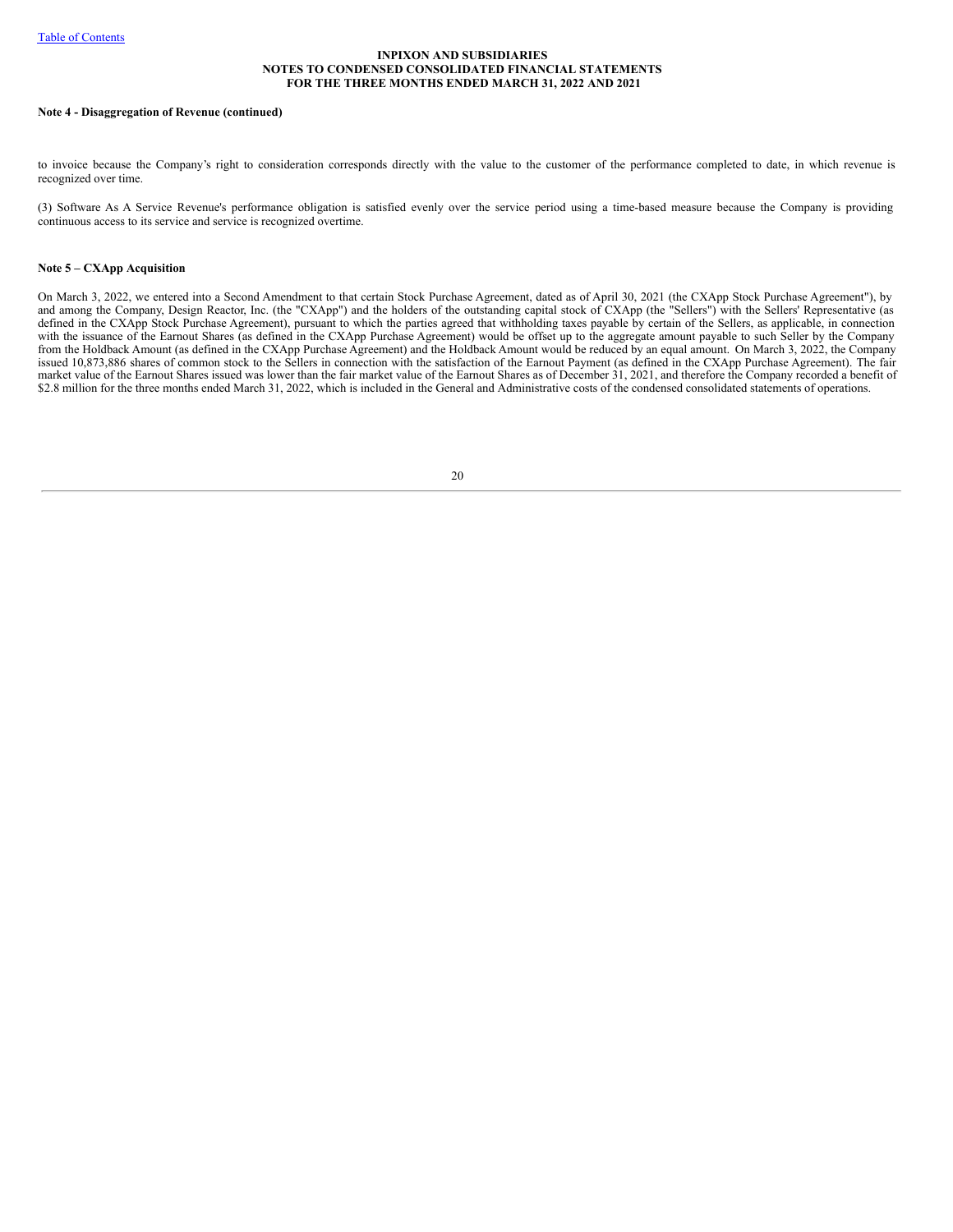#### **Note 6 - Proforma Financial Information**

#### *CXApp Proforma Financial Information*

The following unaudited proforma financial information presents the consolidated results of operations of the Company and the CXApp for the three months ended March 31, 2021, as if the acquisition had occurred as of the beginning of the first period presented instead of on April 30, 2021. The proforma information does not necessarily reflect the results of operations that would have occurred had the entities been a single company during those periods.

The proforma financial information for Game Your Game, Visualix and IntraNav have not been presented as it is deemed immaterial.

The proforma financial information for the Company and the CXApp is as follows (in thousands):

|                                                       | For the Three Months Ended March<br>31, 2021 |
|-------------------------------------------------------|----------------------------------------------|
| Revenues                                              | 4.429                                        |
| Net income (loss) attributable to common stockholders | (13,076)                                     |
| Net income (loss) per basic and diluted common share  | (0.15)                                       |
| Weighted average common shares outstanding:           |                                              |
| Basic and Diluted                                     | 87,693,906                                   |
|                                                       |                                              |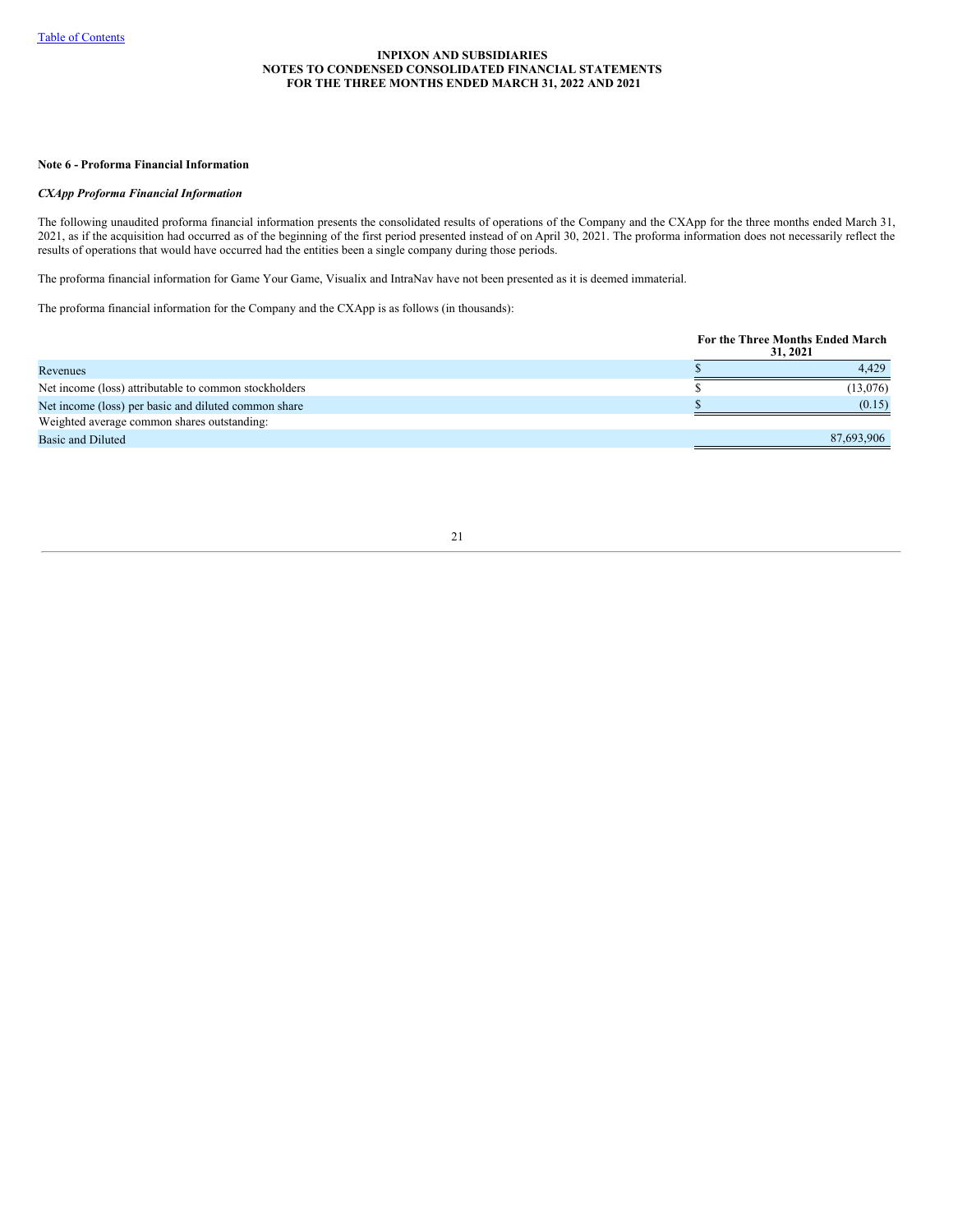### **Note 7- Goodwill and Intangibles**

## **Goodwill:**

The following table summarizes the changes in the carrying amount of Goodwill for the three months ended March 31, 2022 (in thousands):

| <b>Segments</b>            | <b>Acquisitions</b> | <b>Balance as of</b><br><b>January 1, 2022</b> | <b>Goodwill additions</b><br>through<br>acquisitions | <b>Valuation</b><br><b>Measurement Period</b><br><b>Adjustments</b> | <b>Exchange rate</b><br>fluctuations as of<br>March 31, 2022 | <b>Balance as of</b><br>March 31, 2022 |
|----------------------------|---------------------|------------------------------------------------|------------------------------------------------------|---------------------------------------------------------------------|--------------------------------------------------------------|----------------------------------------|
| <b>SAVES</b>               | Systat              | 695                                            |                                                      | $\overline{\phantom{a}}$                                            | _                                                            | 695                                    |
|                            | <b>GTX</b>          |                                                |                                                      |                                                                     |                                                              |                                        |
|                            | Nanotron            | 1,119                                          | _                                                    |                                                                     | (21)                                                         | 1,098                                  |
|                            | Jibestream          | 480                                            |                                                      |                                                                     |                                                              | 487                                    |
| <b>Indoor Intelligence</b> | CXApp               | 5,066                                          |                                                      |                                                                     |                                                              | 5,066                                  |
|                            | Game Your Game      | 152                                            |                                                      |                                                                     |                                                              | 152                                    |
|                            | IntraNav            | 159                                            | _                                                    |                                                                     | (2)                                                          | 157                                    |
|                            | Total               | 7,672                                          | _                                                    |                                                                     | (16)                                                         | 7,656                                  |

The Company reviews goodwill for impairment on a reporting unit basis on December 31 of each year and whenever events or changes in circumstances indicate the carrying value of goodwill may not be recoverable. As of March 31, 2022, the Company did not identify any changes in circumstances that would indicate the carrying value of goodwill may not be recoverable. As of March 31, 2022 and December 31, 2021, the Company has cumulative goodwill impairment charges of \$0 and \$14.8 million related to the Indoor Intelligence reporting unit, respectively.

Intangibles assets at March 31, 2022 and December 31, 2021 consisted of the following (in thousands):

|                               | <b>Gross Carrying Amount</b> |              | <b>Accumulated Amortization Amount</b> |              |  | <b>Remaining Weighted</b><br>Average Useful Life |      |
|-------------------------------|------------------------------|--------------|----------------------------------------|--------------|--|--------------------------------------------------|------|
|                               | March 31,                    | December 31, |                                        | March 31,    |  | December 31,                                     |      |
|                               | 2022                         | 2021         |                                        | 2022         |  | 2021                                             |      |
| <b>IP</b> Agreement           | 167S                         | 172          |                                        | $(63)$ \$    |  | (54)                                             | 2.50 |
| Trade Name/Trademarks         | 3,598                        | 3,602        |                                        | (844)        |  | (662)                                            | 4.02 |
| Webstores & Websites          | 404                          | 404          |                                        | (157)        |  | (123)                                            | 1.83 |
| <b>Customer Relationships</b> | 9,288                        | 9,294        |                                        | (1,782)      |  | (1, 440)                                         | 5.53 |
| Developed Technology          | 22,216                       | 22,175       |                                        | (3,608)      |  | (3,010)                                          | 8.25 |
| Non-compete Agreements        | 4,783                        | 4,786        |                                        | (2,000)      |  | (1,666)                                          | 2.21 |
| <b>Totals</b>                 | 40,456                       | 40,433       |                                        | $(8,454)$ \$ |  | (6,955)                                          |      |

## **Amortization Expense:**

Amortization expense for the three months ended March 31, 2022 and 2021 was approximately \$1.5 million and \$0.6 million, respectively.

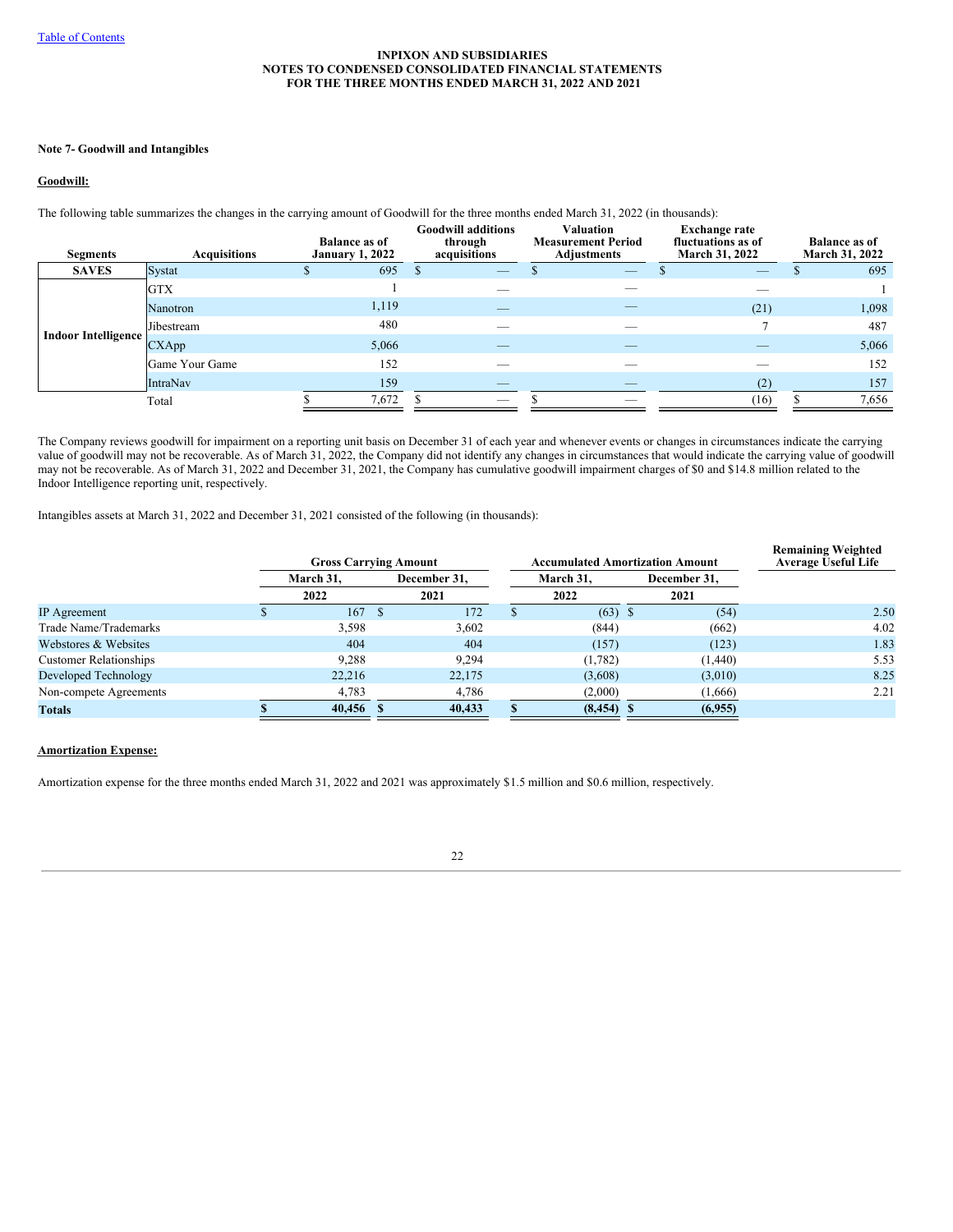## **Note 7- Goodwill and Intangibles (continued)**

Future amortization expense on intangibles assets is anticipated to be as follows (in thousands):

|                                  | Amount |  |  |  |  |
|----------------------------------|--------|--|--|--|--|
| December 31, 2022 (for 9 months) | 4,646  |  |  |  |  |
| December 31, 2023                | 5,987  |  |  |  |  |
| December 31, 2024                | 5,033  |  |  |  |  |
| December 31, 2025                | 4,402  |  |  |  |  |
| December 31, 2026 and thereafter | 11,934 |  |  |  |  |
|                                  | 32,002 |  |  |  |  |

### **Note 8 - Inventory**

Inventory as of March 31, 2022 and December 31, 2021 consisted of the following (in thousands):

|                                | As of March 31, 2022 | As of December 31, 2021 |  |  |
|--------------------------------|----------------------|-------------------------|--|--|
| Raw materials                  | 469                  | 463                     |  |  |
| Work-in-process                | 483                  | 539                     |  |  |
| Finished goods                 | 1,251                | 1,412                   |  |  |
| Subtotal inventory             | 2,204                | 2.414                   |  |  |
| Inventory obsolescence reserve | (438)                | (438)                   |  |  |
| <b>Total Inventory</b>         | 1,766                | 1.976                   |  |  |

## **Note 9 - Investments in Equity Securities**

Investment securities—fair value consist of investments in the Company's investment in shares and rights of equity securities.The composition of the Company's investment securities—fair value was as follows (in thousands):

|                                                   | As of March 31, 2022 |           |  |                   |
|---------------------------------------------------|----------------------|-----------|--|-------------------|
|                                                   |                      | Cost      |  | <b>Fair Value</b> |
| Investments in equity securities fair value       |                      |           |  |                   |
| Equity shares                                     |                      | 47,841 \$ |  | 272               |
| Equity rights                                     |                      | 11.064    |  | 63                |
| Total investments in equity securities-fair value |                      | 58.905    |  | 335               |
|                                                   |                      |           |  |                   |

For the three months ended March 31, 2022 and 2021, the Company recognized a net unrealized loss on equity securities of \$1.5 million and zero, respectively, in the other income/expense section of the condensed consolidated statements of operations.

## **Note 10 - Accrued Liabilities**

Accrued liabilities as of March 31, 2022 and December 31, 2021 consisted of the following (in thousands):

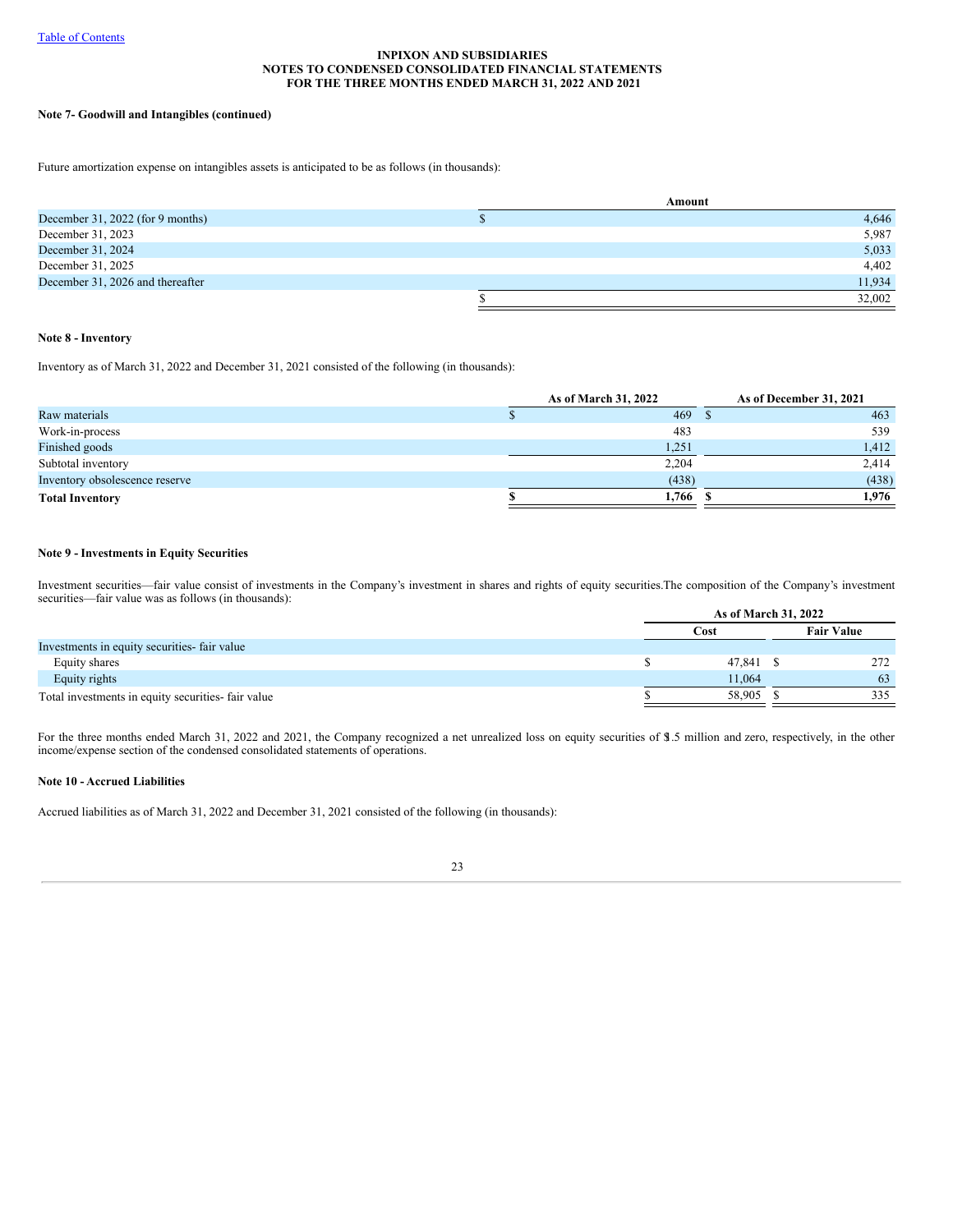## **Note 10- Accrued Liabilities (continued)**

|                                                | As of March 31, 2022 | As of December 31, 2021 |
|------------------------------------------------|----------------------|-------------------------|
| Accrued compensation and benefits              | 1,365                | 8,027                   |
| <b>Accrued Interest Expense</b>                | 1.105                | 1.012                   |
| <b>Accrued Bonus and Commissions</b>           | 694                  | 597                     |
| Accrued Other                                  | 531                  | 707                     |
| Accrued sales and other indirect taxes payable | 168                  | 322                     |
|                                                | 3,863                | 10.665                  |

### **Note 11 - Debt**

Debt as of March 31, 2022 and December 31, 2021 consisted of the following (in thousands):

| Short-Term Debt              | Maturity  | <b>March 31, 2022</b> | December 31, 2021 |
|------------------------------|-----------|-----------------------|-------------------|
| March 2020 10% Note          | 3/18/2023 | l.808                 | 3,251             |
| Third Party Note Payable     | 2/31/2022 | 603                   | 239               |
| <b>Total Short-Term Debt</b> |           | 2.411                 | 3.490             |

Interest expense on the short-term debt totaled approximately \$0.1 million and \$0.4 million for the three months ended March 31, 2022 and 2021, respectively, which was amortized to interest expense from the combined amortization of deferred financing costs and note discounts recorded at issuance for the Short Term Debt.

#### *Notes Payable*

#### *March 2020 10% Note Purchase Agreement and Promissory Note*

On March 18, 2020, the Company entered into a note purchase agreement with Iliad Research and Trading, L.P. ("Iliad"), pursuant to which the Company agreed to issue and sell to the holder an unsecured promissory note (the "March 2020 10% Note") in an aggregate initial principal amount of \$6.5 million, which is payable on or before the date that is 12 months from the issuance date. The initial principal amount includes an original issue discount of \$.5 million and \$0.02 million that the Company agreed to pay to the holder to cover the holder's legal fees, accounting costs, due diligence, monitoring and other transaction costs.

In exchange for the March 2020 10% Note, the holder paid an aggregate purchase price of \$5.0 million. Interest on the March 2020 10% Note accrues at a rate of10% per annum and is payable on the maturity date or otherwise in accordance with the March 2020 10% Note. The Company may pay all or any portion of the amount owed earlier than it is due; provided, that in the event the Company elects to prepay all or any portion of the outstanding balance, it shall pay to the holder 115% of the portion of the outstanding balance the Company elects to prepay.

Beginning on the date that is 6 months from the issuance date and at the intervals indicated below until the March 202010% Note is paid in full, the holder shall have the right to redeem up to an aggregate of 1/3 of the initial principal balance of the March 2020 10% Note each month by providing written notice delivered to the Company; provided, however, that if the holder does not exercise any monthly redemption amount in its corresponding month then such monthly redemption amount shall be available for the holder to redeem in any future month in addition to such future month's monthly redemption amount.

Upon receipt of any monthly redemption notice, the Company shall pay the applicable monthly redemption amount in cash to the holder within five business days of the Company's receipt of such Monthly Redemption Notice. The March 2020 10% Note includes customary event of default provisions, subject to certain cure periods, and provides for a default interest rate of 22%. Upon the occurrence of an event of default (except a default due to the occurrence of bankruptcy or insolvency proceedings, the holder may, by written notice, declare all unpaid principal, plus all accrued interest and other amounts due under the March 2020 10% Note to be immediately due and payable. Upon the occurrence of a bankruptcy-related event of default, without notice, all unpaid principal, plus all accrued interest and other amounts due under the March 2020 10% Note will become immediately due and payable at the mandatory default amount. On September 17, 2020, the Company amended the one time

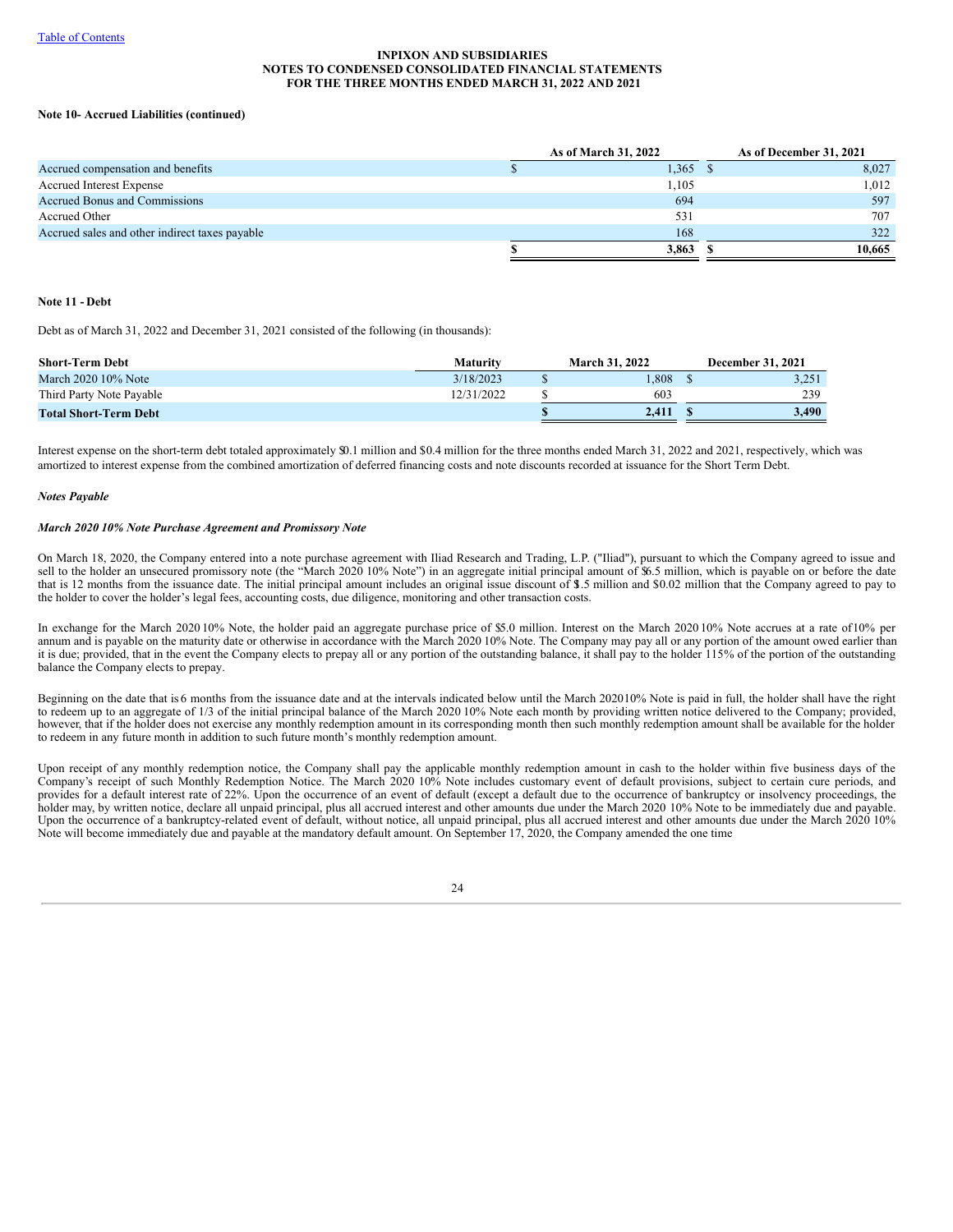#### **Note 11- Debt (continued)**

monitoring fee applicable in the event the note was outstanding on the date that was6 months from the issuance date, from 10% to 5% which was added to the March 2020 10% Note balance. On March 17, 2021, the Company extended the maturity date of the March 2020 10% Note from March 18, 2021 to March 18, 2022.

On February 11, 2021, the Company entered into an exchange agreement with Iliad, pursuant to which the Company and Iliad agreed to: (i) partition a new promissory note in the form of the March 2020 10% Note equal to \$1.5 million and then cause the outstanding balance of the March 2020 10% Note to be reduced by \$1.5 million; and (ii) exchange the partitioned note for the delivery of 893,921 shares of the Company's common stock, at an effective price per share equal to \$1.678. The Company analyzed the exchange of the principal under the March 2020 10% Note as an extinguishment and compared the net carrying value of the debt being extinguished to the reacquisition price (shares of common stock being issued) and recorded approximately a \$30,000 loss on the exchange of debt for equity as a separate item in the other income/expense section of the condensed consolidated statements of operations for three months ended March 31, 2021.

The Company entered into an exchange agreement with Iliad which afforded a free trading date of July 1, 2021, pursuant to which the Company and Iliad agreed to: (i) partition a new promissory note in the form of the March 2020 10% Note equal to \$1.0 million and then cause the outstanding balance of the March 2020 10% Note to be reduced by \$1.0 million; and (ii) exchange the partitioned note for the delivery of877,192 shares of the Company's common stock, at an effective price per share equal to \$1.14. The Company analyzed the exchange of the principal under the March 2020 10% Note as an extinguishment and compared the net carrying value of the debt being extinguished to the reacquisition price (shares of common stock being issued) and there was no loss on the exchange for debt for equity.

On February 1, 2022, the Company entered into an exchange agreement with Iliad, pursuant to which the Company and Iliad agreed to: (i) partition a new promissory note in the form of the March 2020 10% Note equal to \$0.5 million and then cause the outstanding balance of the March 2020 10% Note to be reduced by \$0.5 million; and (ii) exchange the partitioned note for the delivery of 1,191,611 shares of the Company's common stock, at an effective price per share equal to \$0.4196. The Company analyzed the exchange of the principal under the March 2020 10% Note as an extinguishment and compared the net carrying value of the debt being extinguished to the reacquisition price (shares of common stock being issued) and there was no loss on the exchange for debt for equity.

On February 18, 2022, the Company entered into an exchange agreement with Iliad, pursuant to which the Company and Iliad agreed to: (i) partition a new promissory note in the form of the March 2020 10% Note equal to \$0.4 million and then cause the outstanding balance of the March 2020 10% Note to be reduced by \$0.4 million; and (ii) exchange the partitioned note for the delivery of 966,317 shares of the Company's common stock, at an effective price per share equal to \$0.3622. The Company analyzed the exchange of the principal under the March 2020 10% Note as an extinguishment and compared the net carrying value of the debt being extinguished to the reacquisition price (shares of common stock being issued) and there was no loss on the exchange for debt for equity.

On March 15, 2022, the Company entered into an exchange agreement with Iliad, pursuant to which the Company and Iliad agreed to: (i) partition a new promissory note in the form of the March 2020 10% Note equal to \$0.7 million and then cause the outstanding balance of the March 2020 10% Note to be reduced by \$0.7 million; and (ii) exchange the partitioned note for the delivery of 2,152,317 shares of the Company's common stock, at an effective price per share equal to \$0.3020. The Company analyzed the exchange of the principal under the March 2020 10% Note as an extinguishment and compared the net carrying value of the debt being extinguished to the reacquisition price (shares of common stock being issued) and there was no loss on the exchange for debt for equity.

Effective as of March 16, 2022, we entered into a third amendment (the "Third Amendment") to the Original Note which was accounted for as a modification. Pursuant to the terms of the Third Amendment, the maturity date of the Original Note was extended from March 18, 2022 to March 18, 2023 (the "Maturity Date Extension"). In exchange for the Maturity Date Extension, we agreed to pay a 2% extension fee in the amount of approximately \$56,860 (the "Extension Fee"), which was added to the outstanding balance of the Original Note.

### **Third Party Note Payable**

Game Your Game entered into promissory notes with an individual whereby it received approximately \$0.24 million on October 29, 2021, approximately \$0.24 million on January 18, 2022, and approximately \$0.13 million on March 22, 2022 for funding of outside liabilities and working capital needs. All of the promissory notes have a interest rate of 8% and are due on or before December 31, 2022. As of March 31, 2022, the balance owed under the notes was \$0.6 million.

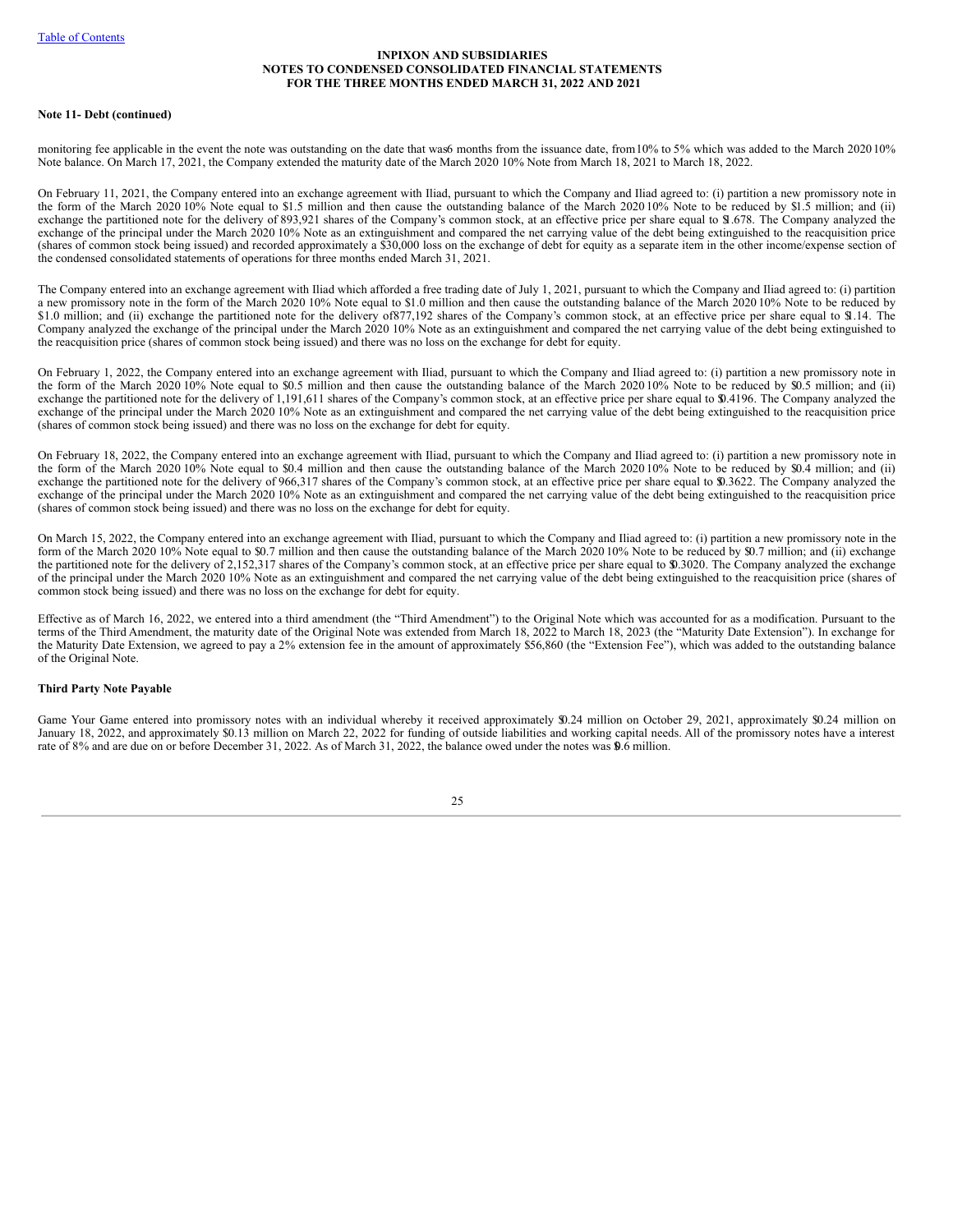#### **Note 12 - Capital Raises**

#### *Registered Direct Of erings*

On January 24, 2021, the Company entered into a securities purchase agreement with an institutional investor, pursuant to which it sold in a registered direct offering,5,800,000 shares of its common stock, and warrants to purchase up to 19,354,838 shares of common stock at an exercise price of \$1.55 per share (the "January 2021 Purchase Warrants") for a combined purchase price of \$1.55 per share and pre-funded warrants to purchase up to13,554,838 shares of common stock ("January 2021 Pre-funded Warrants") at an exercise price of \$0.001 per share, at a purchase price of \$1.549 per share for net proceeds of approximately \$27.8 million. Each January 2021 Purchase Warrant and January 2021 Pre-funded Warrant is exercisable for one share of common stock, is immediately exercisable and will expire5 years from the issuance date. The January 2021 Pre-funded Warrants were exercised in full as of February 8, 2021. In addition, the investor exercised its purchase rights for 3,000,000 shares of common stock pursuant to the the January 2021 Purchase Warrant on February 11, 2021.

On February 12, 2021, the Company entered into a securities purchase agreement with an institutional investor, pursuant to which it sold in a registered direct offering, 7,000,000 shares of its common stock, and warrants to purchase up to15,000,000 shares of common stock at an exercise price of \$2.00 per share (the "First February 2021 Purchase Warrants") for a combined purchase price of \$2.00 per share and pre-funded warrants to purchase up to 8,000,000 shares of common stock ("First February 2021 Prefunded Warrants") at an exercise price of \$0.001 per share, at a purchase price of \$1.999 per share for net proceeds of approximately \$27.8 million. Each First February 2021 Purchase Warrant and First February 2021 Pre-funded Warrant is exercisable for one share of common stock, is immediately exercisable and will expire5 years from the issuance date. The First February 2021 Pre-funded warrants were exercised in full as of February 18, 2021.

On February 16, 2021, the Company entered into a securities purchase agreement with an institutional investor, pursuant to which the Company sold in a registered direct offering, 3,000,000 shares of its common stock, and warrants to purchase up to9,950,250 shares of common stock at an exercise price of \$2.01 per share (the "Second February 2021 Purchase Warrants") for a combined purchase price of \$2.01 per share and pre-funded warrants to purchase up to6,950,250 shares of common stock ("Second February 2021 Pre-funded Warrants") at an exercise price of \$0.001 per share, at a purchase price of \$2.009 per share for net proceeds of \$18.5 million after deducting placement agent commissions and offering expenses. Each Second February 2021 Purchase Warrant and Second February 2021 Pre-funded Warrant is exercisable for one share of common stock, is immediately exercisable and will expire five yearsfrom the issuance date. The Second February 2021 Pre-funded warrants were exercised in full as of March 1, 2021.

On September 13, 2021, the Company entered into a securities purchase agreement with certain institutional investors named therein, pursuant to which the Company sold in a registered direct offering (i) 58,750 shares of Series 7 Convertible Preferred Stock and (ii) related warrants to purchase up to an aggregate of47,000,000 shares of common stock. Each share of Series 7 Convertible Preferred Stock and the related Warrants were sold at a subscription amount of \$920, representing an original issue discount of8% of the stated value of each share of Series 7 Convertible Preferred Stock for an aggregate subscription amount of \$54.1 million. In connection with this offering, the Company filed a Certificate of Designation for the Series 7 Convertible Preferred Stock with the Nevada Secretary of State. The Company has authorized the issuance of 5,000,000 shares of preferred stock, of which 49,250 shares were issued and outstanding as of March 31, 2022. Each share of Series 7 Convertible Preferred Stock has a par value of \$0.001 per share and stated value of \$1,000 per share. The shares of Series 7 Convertible Preferred Stock are convertible into shares of the Company's common stock, at a conversion price of \$1.25 per share. Each share of Series 7 Convertible Preferred Stock is entitled to receive cumulative dividends, payable in the same form as dividends paid on shares of the Company's common stock. At any time beginning on the 6-month anniversary of the date the shares of Series 7 Convertible Preferred Stock are issued and ending 90 days thereafter, the holders of the Series 7 Convertible Preferred Stock have the right to redeem all or part of the shares held by such holder in cash for the redemption price equal to the stated value of such share, plus all accrued but unpaid dividends thereon and all liquidated damages and other costs, expenses or amounts due. Upon redemption, the holder of the Series 7 Convertible Preferred Stock will forfeit 75% of the warrants issued in connection therewith. The holders of the Series 7 Convertible Preferred Stock are entitled to vote together with all other classes and series of stock of the Company as a single class on all actions to be taken by the stockholders of the Company.The Series 7 Convertible Preferred Stock and related warrants subject to forfeiture are recorded as Mezzanine Equity in the accompanying balance sheets as the holder has the option to redeem these shares for cash and the warrants are an embedded feature for the Series 7 Convertible Preferred Stock. The remaining warrants that are not subject to forfeiture are recorded within Stockholders' Equity as the remaining warrants are classified as freestanding instruments The aggregate net proceeds from the offering, after

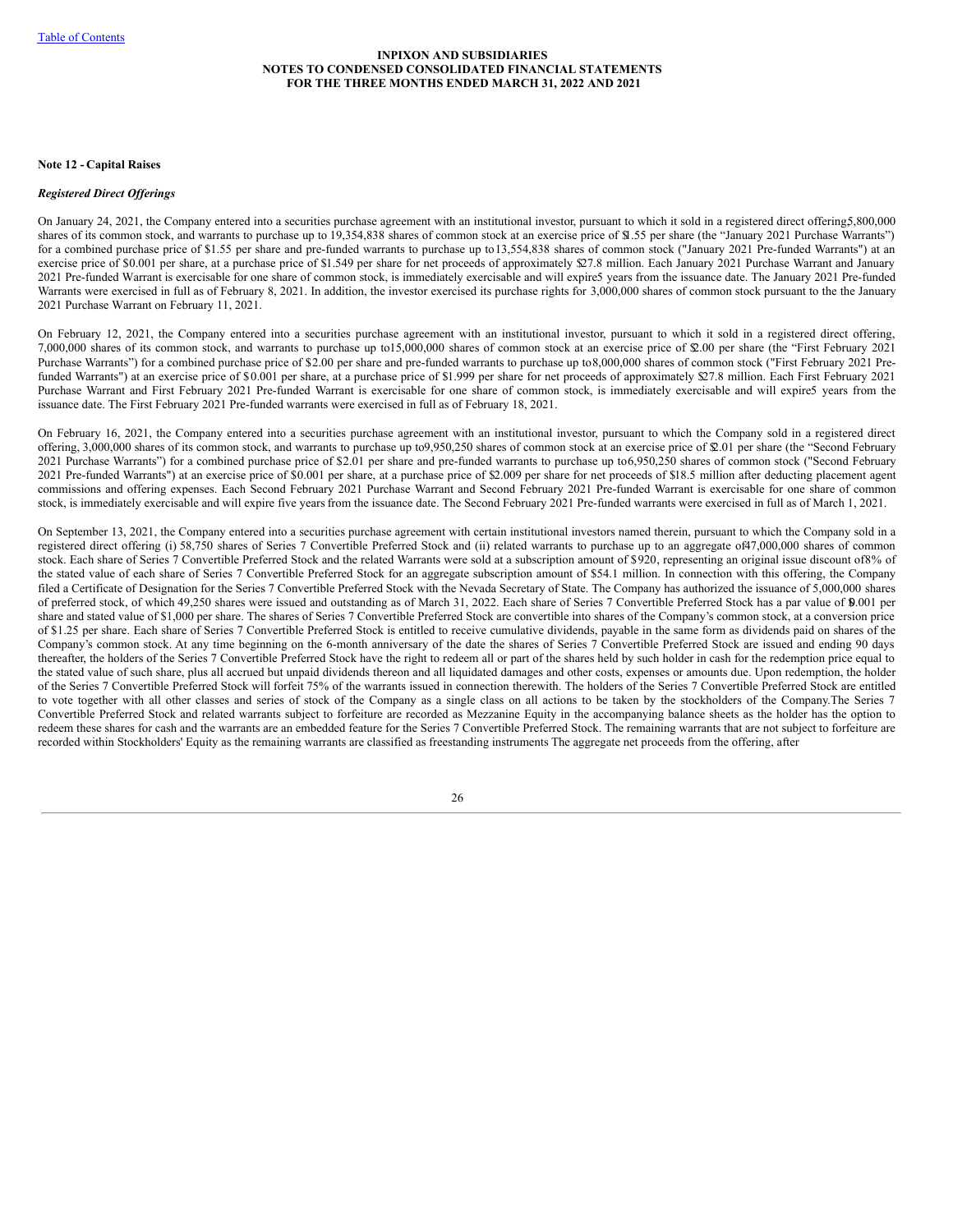#### **Note 12- Capital Raises (continued)**

deducting the placement agent fees and other estimated offering expenses, were approximately \$50.6 million. See [Note](#page-32-0) 14 for Preferred Stock and Note 17 for Warrant details.

On March 22, 2022, the Company entered into a Securities Purchase Agreement with certain institutional investors named therein, pursuant to which the Company sold in a registered direct offering (i) 53,197.7234 shares of Series 8 Convertible Preferred Stock and (ii) related warrants to purchase up to an aggregate of112,778,720 shares of common stock. Each share of Series 8 Convertible Preferred Stock and the related Warrants were sold at a subscription amount of \$940, representing an original issue discount of 6% of the stated value of each share of Series 8 Convertible Preferred Stock for an aggregate subscription amount of \$50.0 million. In connection with this offering, the Company filed a Certificate of Designation for the Series 8 Convertible Preferred Stock with the Nevada Secretary of State. Each share of Series 8 Convertible Preferred Stock has a par value of \$0.001 per share and stated value of \$1,000 per share. The shares of Series 8 Convertible Preferred Stock are convertible into shares of the Company's common stock, at a conversion price of \$0.4717 per share. Each share of Series 8 Convertible Preferred Stock is entitled to receive cumulative dividends, payable in the same form as dividends paid on shares of the Company's common stock. At any time beginning on October 1, 2022 and ending ninety 90 days thereafter, the holders of the Series 8 Convertible Preferred Stock have the right to redeem all or part of the shares held by such holder in cash for the redemption price equal to the stated value of such share, plus all accrued but unpaid dividends thereon and all liquidated damages and other costs, expenses or amounts due. Upon redemption, the holder of the Series 8 Convertible Preferred Stock will forfeit 50% of the warrants issued in connection therewith. The holders of the Series 8 Convertible Preferred Stock shall vote together with all other classes and series of stock of the Company as a single class on all actions to be taken by the stockholders of the Company. The Series 8 Convertible Preferred Stock and related warrants subject to forfeiture are recorded as Mezzanine Equity in the accompanying balance sheets as the holder has the option to redeem these shares for cash and the warrants are an embedded feature for the Series 8 Convertible Preferred Stock. The remaining warrants that are not subject to forfeiture are recorded within Stockholders' Equity as the remaining warrants are classified as freestanding instruments containing a total value of \$5.6 million. The aggregate net proceeds from the offering, after deducting the placement agent fees and other estimated offering expenses, were approximately \$46.9 million. See Note 14 for Preferred Stock and Note 17 for Warrant details.

Between March 15, 2022 and March 22, 2022, the Company received cash redemption notices from the holders of the Series 7 Convertible Preferred Stock issued on September 15, 2021, totaling 49,250 shares of Series 7 Convertible Preferred Stock for aggregate cash required to be paid of approximately \$49.3 million. In addition, in accordance with the related purchase agreement, upon redemption of the Series 7 Convertible Preferred Stock, each holder will forfeit 75% of the related warrants that were issued. Therefore, as of March 22, 2022, 49,250 shares of Series 7 Convertible Preferred Stock were redeemed and29,550,000 related warrants were forfeited. The Company noted about 71% of the Series 7 Preferred Stock holders that redeemed shares also participated as Series 8 Convertible Preferred Stock holders ("shared holders"). The Company accounted for proceeds of the shared holders as a modification to the Series 7 and Series 8 Convertible Preferred Stock, as well as the related embedded warrants. The total change in fair value as a result of modification related to the Preferred Stock amounted to \$2.6 million which were recognized as a deemed dividend at the date of the modification, upon which will be amortized until the redemption period begins on October 1, 2022. The total change in fair value as a result of modification related to the embedded warrants amounted to \$1.5 million which was recognized as a deemed contribution at the date of the modification, upon which will be accreted until the redemption period begins on October 1, 2022.

#### **Note 13 - Common Stock**

On January 28, 2022, the Company entered into an exchange agreement with the holder of certain existing warrants of the Company which were exercisable for an aggregate of 49,305,088 shares of the Company's common stock. Pursuant to the exchange agreement, the Company agreed to issue to the warrant holder an aggregate of13,811,407 shares of common stock and rights to receive an aggregate of 3,938,424 shares of common stock in exchange for the existing warrants.

On February 19, 2022, 960,106 shares of common stock issued in connection with restricted stock grants were withheld for employee taxes.

On March 3, 2022, the Company issued 10,873,886 shares of common stock to the sellers of the CXApp in connection with the satisfaction of an earnout payment. See Note 5.

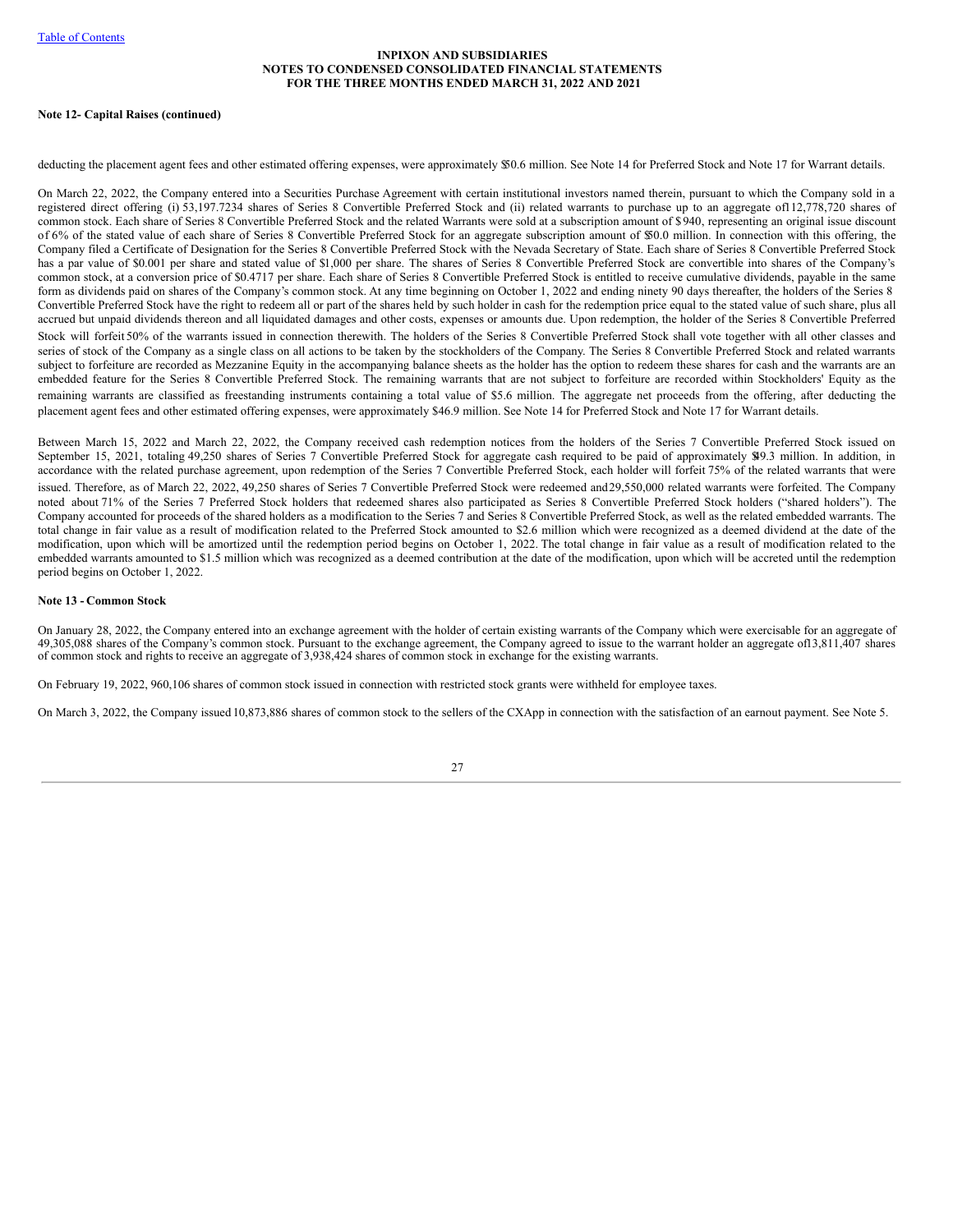#### **Note 13- Common Stock (continued)**

During the three months ended March 31, 2022, the Company issued4,310,245 shares of common stock under exchange agreements to settle outstanding balances totaling approximately \$1.5 million under partitioned notes.

#### <span id="page-32-0"></span>**[Note](#page-32-0) 14 - Preferred Stock**

The Company is authorized to issue up to 5,000,000 shares of preferred stock with a par value of \$0.001 per share with rights, preferences, privileges and restrictions as to be determined by the Company's Board of Directors.

### **Series 4 Convertible Preferred Stock**

On April 20, 2018, the Company filed with the Secretary of State of the State of Nevada the Certificate of Designation that created the Series 4 Convertible Preferred Stock ("Series 4 Preferred"), authorized 10,415 shares of Series 4 Preferred and designated the preferences, rights and limitations of the Series 4 Preferred. The Series 4 Preferred is non-voting (except to the extent required by law) and was convertible into the number of shares of common stock, determined by dividing the aggregate stated value of the Series 4 Preferred of \$1,000 per share to be converted by \$828.

As of March 31, 2022, there was1 share of Series 4 Preferred outstanding.

#### **Series 5 Convertible Preferred Stock**

On January 14, 2019, the Company filed with the Secretary of State of the State of Nevada the Certificate of Designation that created the Series 5 Convertible Preferred Stock, authorized 12,000 shares of Series 5 Convertible Preferred Stock and designated the preferences, rights and limitations of the Series 5 Convertible Preferred Stock. The Series 5 Convertible Preferred Stock is non-voting (except to the extent required by law). The Series 5 Convertible Preferred Stock is convertible into the number of shares of common stock, determined by dividing the aggregate stated value of the Series 5 Convertible Preferred Stock of \$1,000 per share to be converted by \$149.85.

As of March 31, 2022, there were126 shares of Series 5 Convertible Preferred Stock outstanding.

#### **Series 7 Convertible Preferred Stock**

On September 13, 2021, the Company filed a Certificate of Designation with the Secretary of State of the State of Nevada, amending the Company's Articles of Incorporation, as amended, to establish the Series 7 Convertible Preferred Stock, consisting of 58,750 authorized shares, \$0.001 par value per share and \$1,000 stated value per share. The holders of the Series 7 Convertible Preferred Stock have full voting rights and powers, except as otherwise required by the Articles of Incorporation, as amended, or applicable law. The holders of Series 7 Convertible Preferred Stock are entitled to vote together with all other classes and series of stock of the Company as a single class on all actions to be taken by the stockholders of the Company. Each holder of the Series 7 Convertible Preferred Stock is entitled to the number of votes equal to the number of shares of common stock into which the Series 7 Convertible Preferred Stock then held by such holder could be converted on the record date for the vote which is being taken, provided, however, that the voting power of a holder together with its Attribution Parties (as defined in the Certificate of Designation), may not exceed 19.99% (or such greater percentage allowed by the Nasdaq Listing Rules without any shareholder approval requirements). The Series 7 Convertible Preferred Stock is convertible into the number of shares of common stock, determined by dividing the aggregate stated value of the Series 7 Convertible Preferred Stock of \$1,000 per share to be converted by \$1.25.

On September 13, 2021, the Company entered into a securities purchase agreement with certain institutional investors named therein, pursuant to which the Company agreed to issue and sell in a registered direct offering (i) up to 58,750 shares of Series 7 Convertible Preferred Stock and (ii) related warrants to purchase up to an aggregate of47,000,000 shares of common stock (the "Warrants"). Each share of Series 7 Convertible Preferred Stock and the related Warrants were sold at a subscription amount of \$ 920, representing an original issue discount of 8% of the stated value for an aggregate subscription amount of \$54.1 million. The shares of Series 7 Convertible Preferred Stocks are recorded as Mezzanine Equity in the accompanying balance sheets as the holder has the option to redeem these shares for cash. The aggregate net proceeds from the offering, after deducting the placement agent fees and other estimated offering expenses, was approximately \$50.6 million. The Company has

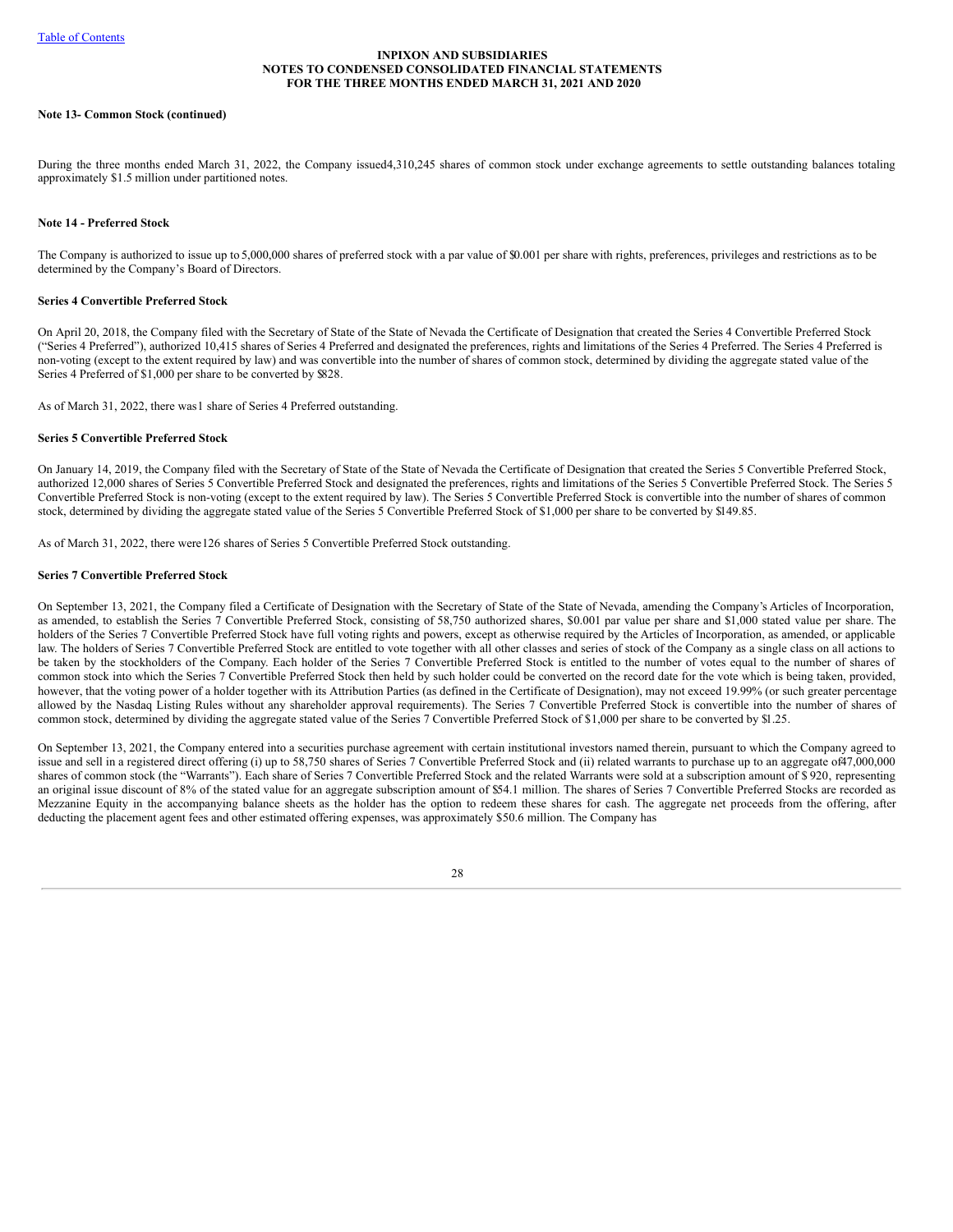#### **Note 14- Preferred Stock (continued)**

elected to accrete the issuance costs, discount, and freestanding warrants through the date shares can be first be redeemed at the option of the holders, which is the sixth month anniversary of the original issuance date using the effective interest method.

During the year ended December 31, 2021,9,500 shares of Series 7 Convertible Preferred Stock were converted into7,600,000 shares of the Company's common stock.

Between March 15, 2022 and March 22, 2022, the Company received cash redemption notices from the holders of the Series 7 Convertible Preferred Stock issued on September 15, 2021, totaling 49,250 shares of Series 7 Convertible Preferred Stock for aggregate cash required to be paid of approximately \$49.3 million.

As of March 31, 2022 there were0 shares of Series 7 Convertible Preferred stock outstanding.

### **Series 8 Convertible Preferred Stock**

On March 22, 2022, the Company filed a Certificate of Designation with the Secretary of State of the State of Nevada, amending the Company's Articles of Incorporation, as amended, by establishing the Series 8 Convertible Preferred Stock, consisting of 53,197.7234 authorized shares, \$0.001 par value per share and \$1,000 stated value per share. The holders of the Series 8 Convertible Preferred Stock have full voting rights and powers, except as otherwise required by the Articles of Incorporation, as amended, or applicable law. The holders of Series 8 Convertible Preferred Stock are entitled to vote together with all other classes and series of stock of the Company as a single class on all actions to be taken by the stockholders of the Company. Each holder of the Series 8 Convertible Preferred Stock is entitled to the number of votes equal to the number of shares of common stock into which the Series 8 Convertible Preferred Stock then held by such holder could be converted on the record date for the vote which is being taken, provided, however, that the voting power of a holder together with its Attribution Parties (as defined in the Certificate of Designation), may not exceed 19.99% (or such greater percentage allowed by the Nasdaq Listing Rules without any shareholder approval requirements). The Series 8 Convertible Preferred Stock is convertible into the number of shares of common stock, determined by dividing the aggregate stated value of the Series 8 Convertible Preferred Stock of \$1,000 per share to be converted by \$0.4717.

On March 22, 2022, the Company entered into a securities purchase agreement with certain institutional investors named therein, pursuant to which the Company agreed to issue and sell in a registered direct offering (i) up to 53,197.7234 shares of Series 8 Convertible Preferred Stock and (ii) related warrants to purchase up to an aggregate of 112,778,720 shares of common stock (the "Warrants"). Each share of Series 8 Convertible Preferred Stock and the related Warrants (see Note 17) were sold at a subscription amount of \$940, representing an original issue discount of6% of the stated value for an aggregate subscription amount of \$50.0 million. The shares of Series 8 Convertible Preferred Stocks are recorded as Mezzanine Equity in the accompanying balance sheets as the holder has the option to redeem these shares for cash. The aggregate net proceeds from the offering, after deducting the placement agent fees and other estimated offering expenses, was approximately \$46.9 million. The Company has elected to accrete the issuance costs, discount, and freestanding warrants through the date shares can be first be redeemed at the option of the holders, which is the sixth month anniversary of the original issuance date using the effective interest method.

#### . **Note 15- Authorized Share Increase**

On November 18, 2021, the Company filed a certificate of amendment to the Company's articles of incorporation, as amended, with the Secretary of State of the State of Nevada to increase the number of authorized shares of common stock from 250,000,000 to 2,000,000,000 shares effective as of November 18, 2021.

### **Note 16 - Stock Award Plans and Stock-Based Compensation**

In September 2011, the Company adopted the 2011 Employee Stock Incentive Plan (the "2011 Plan") which provides for the granting of incentive and non-statutory common stock options and stock based incentive awards to employees, non-employee directors, consultants and independent contractors. The plan was terminated by its terms on August 31, 2021 and and no new awards will be issued under the 2011 Plan.

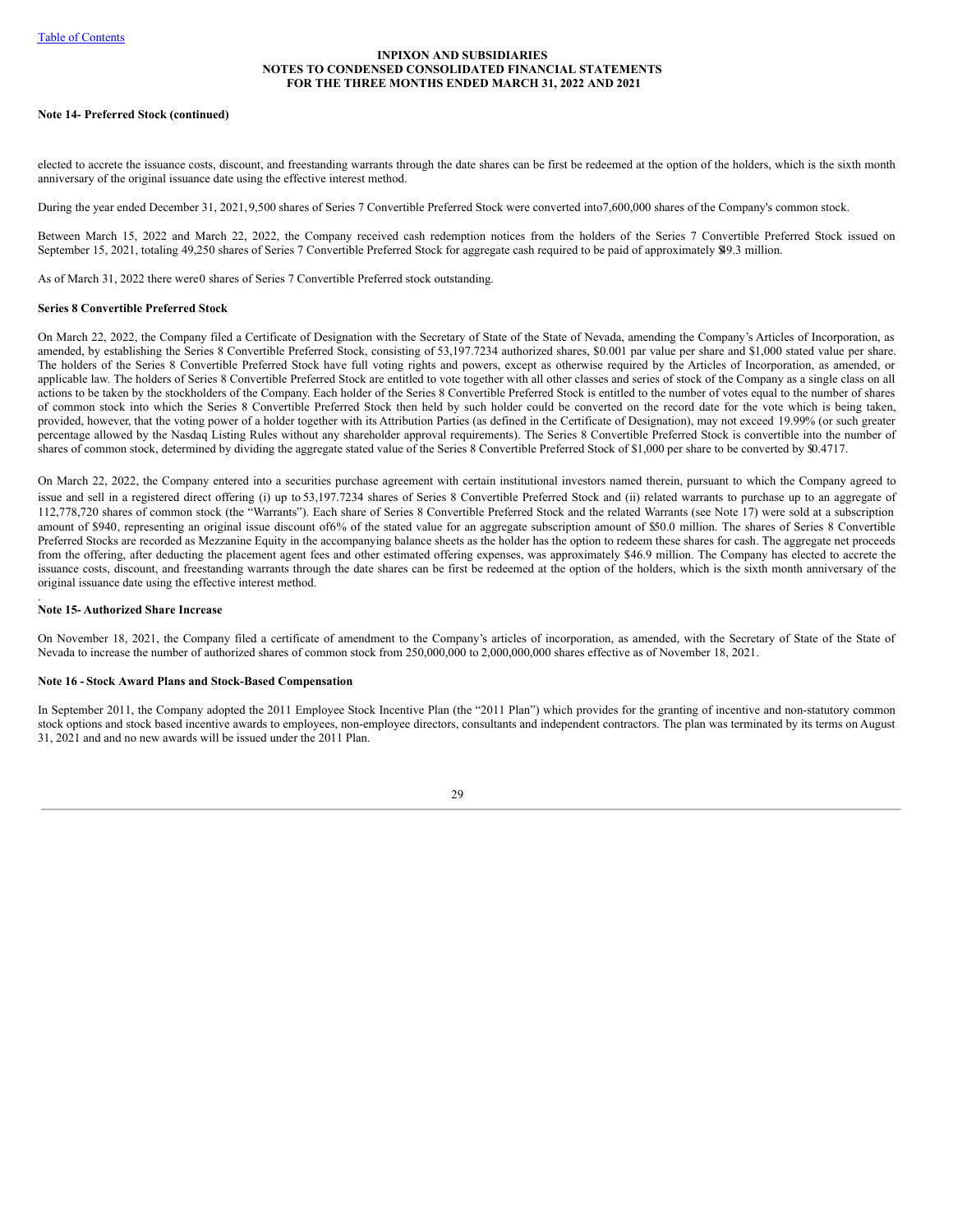#### **Note 16 - Stock Award Plans and Stock-Based Compensation (continued)**

In February 2018, the Company adopted the 2018 Employee Stock Incentive Plan (the "2018 Plan" and together with the 2011 Plan, the "Option Plans"), which is utilized for employees, corporate officers, directors, consultants and other key persons employed. The 2018 Plan provides for the granting of incentive stock options, NQSOs, stock grants and other stock-based awards, including Restricted Stock and Restricted Stock Units (as defined in the 2018 Plan).

Incentive stock options granted under the Option Plans are granted at exercise prices not less than100% of the estimated fair market value of the underlying common stock at date of grant. The exercise price per share for incentive stock options may not be less than 110% of the estimated fair value of the underlying common stock on the grant date for any individual possessing more that 10% of the total outstanding common stock of the Company. Options granted under the Option Plans vest over periods ranging from immediately to four years and are exercisable over periods not exceeding ten years.

The aggregate number of shares that may be awarded under the 2018 Plan as of March 31, 2022 is43,000,000. As of March 31, 2022, 31,678,907 of stock options and restricted stock were granted to employees, directors and consultants of the Company (including 1 share outside of our plan and70 under our 2011 Plan) and 11,321,164 options were available for future grant under the 2018 Plan.

### *Employee Stock Options*

During the three months ended March 31, 2021, the Company granted options under the 2018 Plan for the purchase of1,605,000 shares of common stock to employees and consultants of the Company. These options are 100% vested or vest pro-rata over 12, 24 or 36 months, have a life of ten years and an exercise price of \$1.83 per share. The Company valued the stock options using the Black-Scholes option valuation model and the fair value of the awards was determined to be approximately \$1.0 million. The fair value of the common stock as of the grant date was determined to be \$1.83 per share.

On February 5, 2021, the Company issued 4,977 shares of common stock in connection with the cashless exercise of14,583 employee stock options.

On June 10, 2021, the Company issued414 shares of common stock in connection with the cashless exercise of6,111 employee stock options.

During the three months ended March 31, 2022, the Company granted options under the 2018 Plan for the purchase of 945,000 shares of common stock to employees and consultants of the Company. These options are 100% vested or vest pro-rata over 12 or 48 months, have a life of ten years and an exercise price of \$0.53 per share. The Company valued the stock options using the Black-Scholes option valuation model and the fair value of the awards was determined to be approximately \$1.8 million. The fair value of the common stock as of the grant date was determined to be \$0.53 per share.

During the three months ended March 31, 2022 and 2021, the Company recorded a charge for the amortization of stock options of approximately \$0.9 million and \$0.5 million, respectively, which is included in the general and administrative section of the condensed consolidated statement of operations.

As of March 31, 2022, the fair value of non-vested stock options totaled approximately \$4.7 million, which will be amortized to expense over the weighted average remaining term of 1.21 years.

See below for a summary of the stock options granted under the 2011 and 2018 plans:

|                                         | 2011 Plan                | <b>2018 Plan</b> | Non Plan                 | Total      |
|-----------------------------------------|--------------------------|------------------|--------------------------|------------|
| Beginning balance as of January 1, 2022 | 73                       | 18,882,229       |                          | 18,882,303 |
| Granted                                 | $\overline{\phantom{a}}$ | 9.945.000        | $\overline{\phantom{a}}$ | 9,945,000  |
| Exercised                               | _                        | _                | __                       |            |
| Expired                                 | (3)                      | (101, 267)       | $\overline{\phantom{a}}$ | (101, 270) |
| Forfeited                               | _                        | (269, 712)       | _                        | (269, 712) |
| Ending balance as of March 31, 2022     | 70                       | 28.456.250       |                          | 28,456,321 |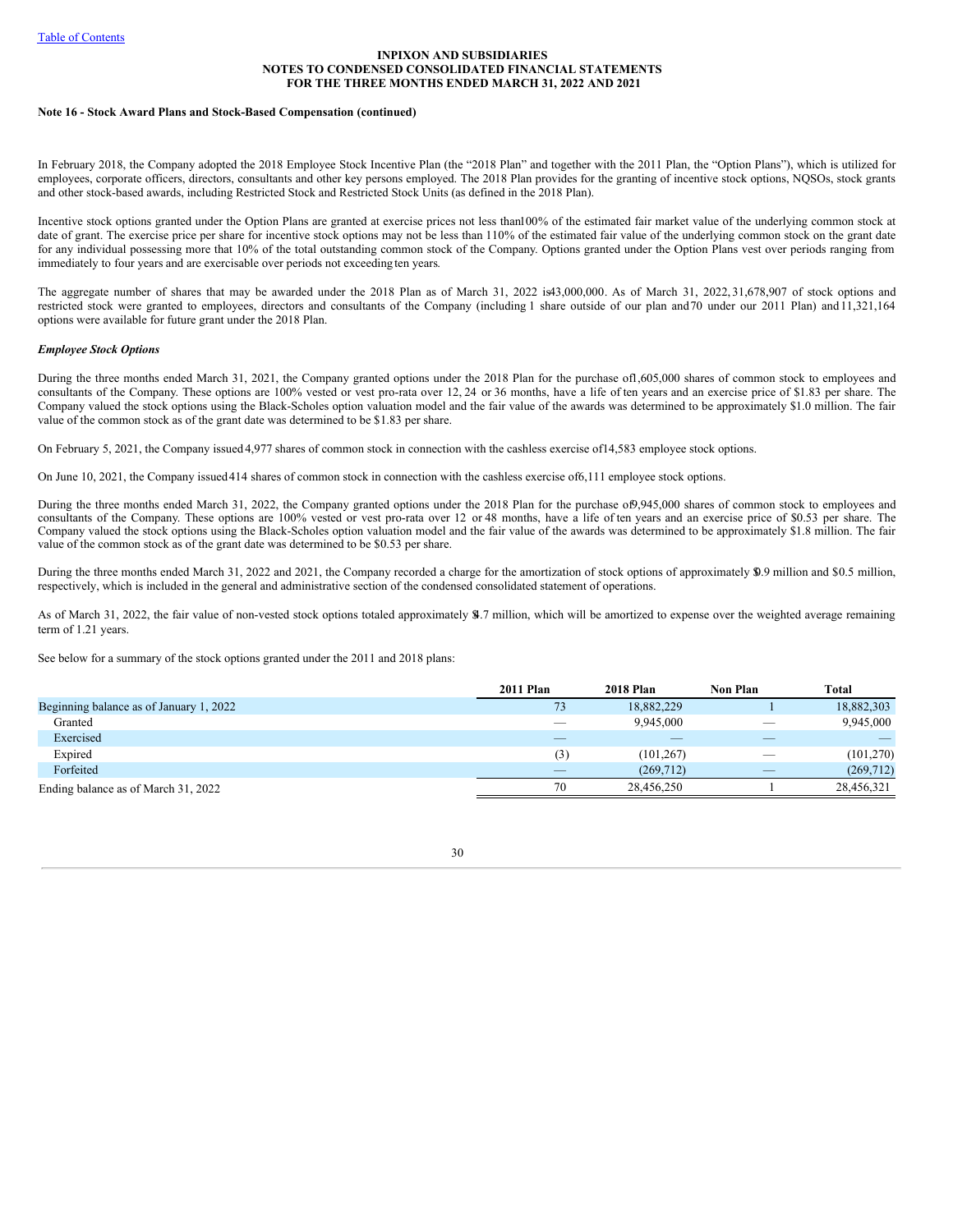#### **Note 16 - Stock Award Plans and Stock-Based Compensation (continued)**

The fair value of each employee option grant is estimated on the date of the grant using the Black-Scholes option-pricing model.Key weighted-average assumptions used to apply this pricing model during three months ended March 31, 2022 were as follows:

|                                         | For the Three Months Ended March 31, 2022 |
|-----------------------------------------|-------------------------------------------|
| Risk-free interest rate                 | 1.50%                                     |
| Expected life of option grants          | 5 years                                   |
| Expected volatility of underlying stock | 37.24%                                    |
| Dividends assumption                    | $- -$                                     |

The expected stock price volatility for the Company's stock options was determined by the historical volatilities for industry peers and used an average of those volatilities. The Company attributes the value of stock-based compensation to operations on the straight-line single option method. Risk free interest rates were obtained from U.S. Treasury rates for the applicable periods. The dividends assumptions was \$0 as the Company historically has not declared any dividends and does not expect to.

### *Restricted Stock Awards*

On February 19, 2021, the Company granted 5,250,000 restricted stock awards to employees of the Company. These stock awards vest either25% on the grant date and 25% on each one year anniversary of the grant date or 50% on the grant date and 50% on the one year anniversary. In accordance with the terms of the restricted stock award agreements 921,838 shares of common stock underlying the awards were withheld by the Company in satisfaction of the employee portion of the payroll taxes required to paid in connection with the grant of such awards.

On April 23, 2021, the Company granted 344,826 restricted stock awards to employees of the Company. These stock awards either vest 50% at the 6 months anniversary and 50% on the one year anniversary or over 2 years pro rata every 6 months.

On August 21, 2021, 337,500 of unvested restricted stock award grants were forfeited in connection with the departure of an employee.

On February 19, 2022, 960,106 restricted stock grants were forfeited for employee taxes.

During the three months ended March 31, 2022 and 2021 the Company recorded a charge of  $\mathfrak{D}$ .7 million and \$4.6 million, respectively, for the amortization of vested restricted stock awards.

The following table summarizes restricted stock based award activity granted:

|                                         | <b>Restricted Stock Grants</b> |
|-----------------------------------------|--------------------------------|
| Beginning balance as of January 1, 2022 | 4,182,692                      |
| Granted                                 | __                             |
| Exercised                               |                                |
| Expired                                 | _                              |
| Forfeited                               | (960, 106)                     |
| Ending balance as of March 31, 2022     | 3,222,586                      |

The Company determined the fair value of these grants based on the closing price of the Company's common stock on the respective grant dates. The compensation expense is being amortized over the respective vesting periods.

**Note 17 - Warrants**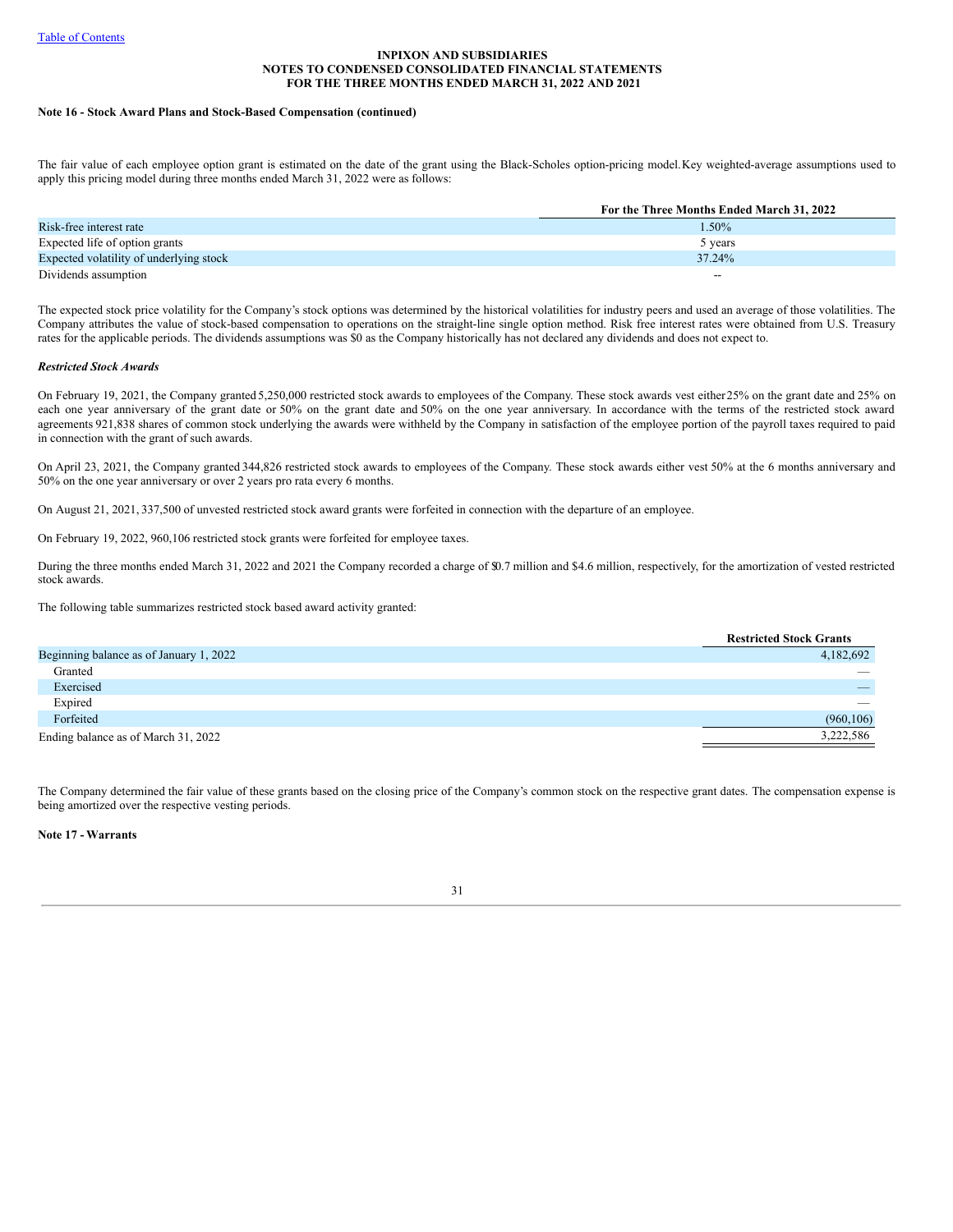### **Note 17 - Warrants (continued)**

On January 24, 2021, Inpixon entered into a securities purchase agreement (the "January 2021 Purchase Agreement") with an institutional investor named therein (the "Investor"), pursuant to which the Company agreed to issue and sell, in a registered direct offering, 5,800,000 shares of the Company's common stock, par value \$0.001 per share, and warrants to purchase up to 19,354,838 shares of common stock (the "Purchase Warrants") at a combined offering price of \$1.55 per share. The Purchase Warrants have an exercise price of \$1.55 per share. Each Purchase Warrant is exercisable for one share of common stock and will be immediately exercisable and will expirefive years from the issuance date.

The Company also offered and sold to the Investor pre-funded warrants to purchase up to3,000,000 shares of common stock (the "Pre-Funded Warrants" and, together with the 5,800,000 shares and the Purchase Warrants, the "Securities"), in lieu of shares of common stock at the Investor's election. Each Pre-Funded Warrant is exercisable forone share of common stock. The purchase price of each Pre-Funded Warrant is \$1.549, and the exercise price of each Pre-Funded Warrant is \$0.001 per share. The Pre-Funded Warrants are immediately exercisable and may be exercised at any time until all of the Pre-Funded Warrants are exercised in full.

During the year ended December 31, 2021, the Company issued13,554,838 shares of common stock in connection with the exercise of13,554,838 Pre-Funded Warrants at \$0.001 per share in connection with the January 2021 Purchase Agreement.

On February 12, 2021, Inpixon entered into a securities purchase agreement (the "February 12, 2021 Securities Purchase Agreement") with an institutional investor named therein (the "Investor"), pursuant to which the Company agreed to issue and sell, in a registered direct offering, 7,000,000 shares of the Company's common stock, par value \$0.001 per share, and warrants to purchase up to 15,000,000 shares of common stock (the "Purchase Warrants") at a combined offering price of \$2.00 per share. The Purchase Warrants have an exercise price of \$2.00 per share. Each Purchase Warrant is exercisable for one share of common stock and will be immediately exercisable and will expire five years from the issuance date.

The Company also offered and sold to the Investor pre-funded warrants to purchase up to8,000,000 shares of common stock (the "Pre-Funded Warrants" and, together with the 7,000,000 shares and the Purchase Warrants, the "Securities"), in lieu of shares of common stock at the Investor's election. Each Pre-Funded Warrant is exercisable for one share of common stock. The purchase price of each Pre-Funded Warrant is \$1.999, and the exercise price of each Pre-Funded Warrant is 0.001 per share. The Pre-Funded Warrants are immediately exercisable and may be exercised at any time until all of the Pre-Funded Warrants are exercised in full.

During the year ended December 31, 2021, the Company issued8,000,000 shares of common stock in connection with the exercise of8,000,000 Pre-Funded Warrants at an exercise price of \$0.001 per share in connection with the February 12, 2021 Securities Purchase Agreement.

On February 16, 2021, Inpixon entered into a securities purchase agreement (the "February 16, 2021 Securities Purchase Agreement") with an institutional investor named therein (the "Investor"), pursuant to which the Company agreed to issue and sell, in a registered direct offering, 3,000,000 shares of the Company's common stock, par value 0.001 per share, and warrants to purchase up to 9,950,250 shares of common stock (the "Purchase Warrants") at a combined offering price of \$2.01 per share. The Purchase Warrants have an exercise price of \$2.01 per share. Each Purchase Warrant is exercisable for one share of common stock and will be immediately exercisable and will expire five years from the issuance date.

The Company also offered and sold to the Investor pre-funded warrants to purchase up to6,950,250 shares of common stock in lieu of shares of common stock at the Investor's election. Each Pre-Funded Warrant is exercisable for one share of common stock. The purchase price of each Pre-Funded Warrant is \$ 2.009, and the exercise price of each Pre-Funded Warrant is 0.001 per share. The Pre-Funded Warrants are immediately exercisable and may be exercised at any time until all of the Pre-Funded Warrants are exercised in full.

During the year ended December 31, 2021, the Company issued6,950,250 shares of common stock in connection with the exercise of6,950,250 pre-funded warrants at \$0.001 per share in connection with the February 16, 2021 Securities Purchase Agreement.

On September 13, 2021, the Company entered into a securities purchase agreement with certain investors pursuant to which the Company agreed to issue and sell, in a registered direct offering sold an aggregate of 58,750 shares of the Company's Series 7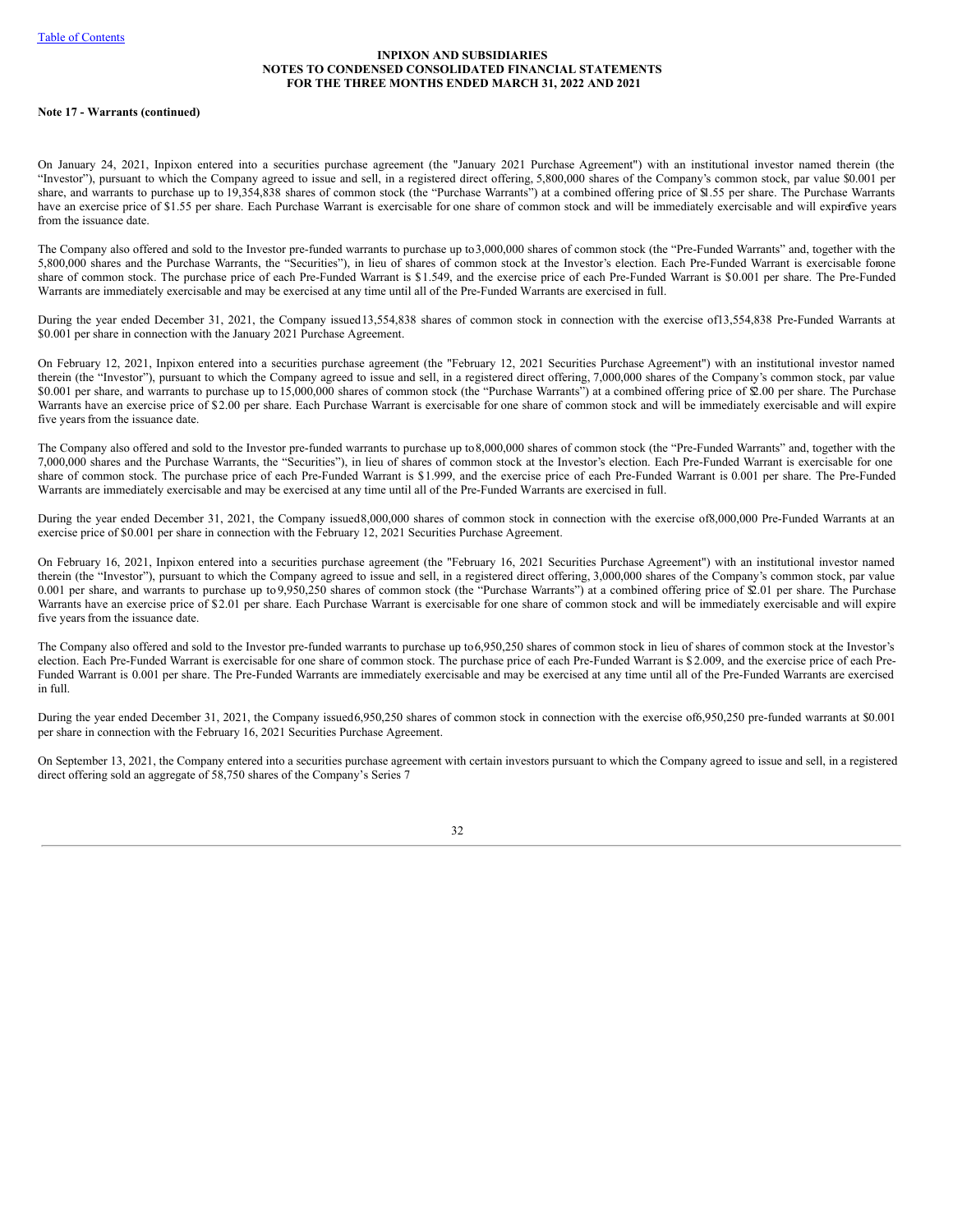### **Note 17 - Warrants (continued)**

Convertible Preferred Shares, par value \$0.001 per share, which are convertible into 47,000,000 shares of the Company's common stock and warrants to purchase up to 47,000,000 shares of common stock. Each share and related warrants were sold together at a subscription amount of \$920, representing an original issue discount of8% of the stated value for an aggregate subscription amount of \$54.1 million.

On January 28, 2022, the Company entered into an exchange agreement with the holder of certain existing warrants of the Company which were exercisable for an aggregate of 49,305,088 shares of the Company's common stock. Pursuant to the exchange agreement, the Company agreed to issue to the warrant holder an aggregate of13,811,407 shares of common stock and rights to receive an aggregate of 3,938,424 shares of common stock in exchange for the existing warrants. The Company accounted for the exchange agreement as a warrant modification. The Company determined the fair value of the existing warrants as if issued on the exchange agreement date and compared that to the fair value of the common stock issued. The Company calculated the fair value of the existing warrants using a Black-Scholes Option pricing model and determined it to be approximately \$0.16 per share. The fair value of the common stock issued was based on the closing stock price of the date of the exchange. The total fair value of the warrants prior to modification was greater than the fair value of the common stock issued, and therefore, there was no incremental fair value related to the exchange.

Between March 15 and March 22, 2022, we received cash redemption notices from the holders of the Company's Series 7 Convertible Preferred Stock issued on September 15, 2021, totaling 49,250 shares of Series 7 Convertible Preferred Stock for aggregate cash required to be paid of approximately \$49.3 million. In addition, upon redemption of the Series 7 Convertible Preferred Stock, each holder forfeited 75% of the related warrants that were issued together with the Series 7 Convertible Preferred Stock (the "Series 7 Warrants"). 29,550,000 corresponding warrants issued in connection with the issuance of the Series 7 Convertible Preferred Stock been forfeited and17,450,000 related warrants remain outstanding.

On March 22, 2022, the Company entered into a securities purchase agreement with certain investors pursuant to which the Company agreed to issue and sell, in a registered direct offering sold an aggregate of 53,197.7234 shares of the Company's Series 8 Convertible Preferred Shares, par value \$0.001 per share, and warrants to purchase up to 112,778,720 shares of common stock. Each share and related warrants were sold together at a subscription amount of \$940, representing an original issue discount of6% of the stated value for an aggregate subscription amount of \$50.0 million.

### **Note 18-Income Taxes**

There is an income tax expense of approximately \$0.1 million and \$0.01 million for the three months ended March 31, 2022 and 2021, respectively. The income tax expense relates primarily to corporate income tax liabilities of Inpixon India.

### **Note 19 - Credit Risk and Concentrations**

Financial instruments that subject the Company to credit risk consist principally of trade accounts receivable and cash and cash equivalents. The Company performs certain credit evaluation procedures and does not require collateral for financial instruments subject to credit risk. The Company believes that credit risk is limited because the Company routinely assesses the financial strength of its customers and, based upon factors surrounding the credit risk of its customers, establishes an allowance for uncollectible accounts and, consequently, believes that its accounts receivable credit risk exposure beyond such allowances is limited.

The Company maintains cash deposits with financial institutions, which, from time to time, may exceed federally insured limits. Cash is also maintained at foreign financial institutions for its Canadian subsidiary, UK subsidiary, German subsidiaries and its majority-owned India subsidiary. Cash in foreign financial institutions as of March 31, 2022 and December 31, 2021 was immaterial. The Company has not experienced any losses and believes it is not exposed to any significant credit risk from cash.

The following table sets forth the percentages of revenue derived by the Company from those customers, which accounted for at least 10% of revenues during the three months ended March 31, 2022 and 2021 (in thousands):

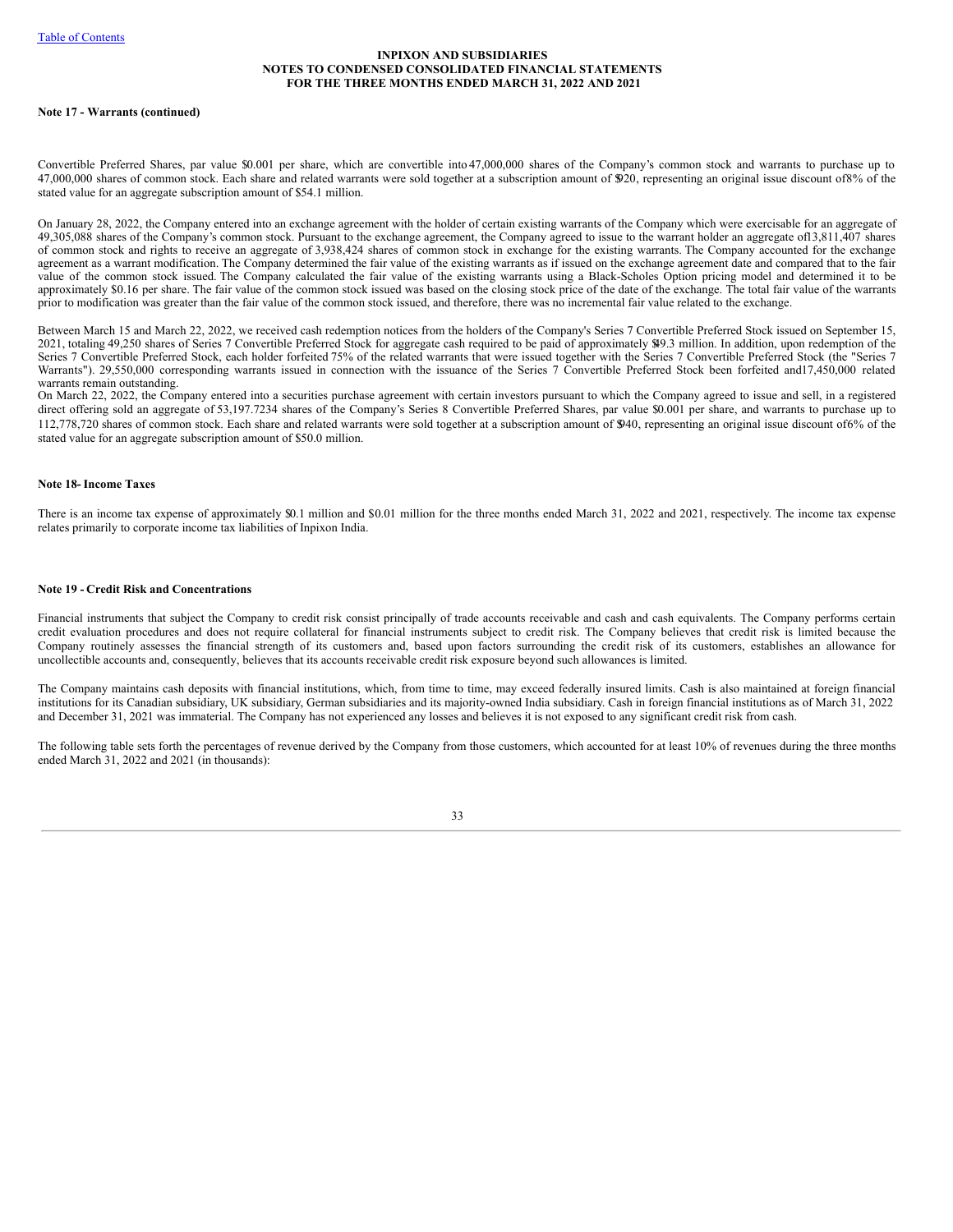# **Note 19 - Credit Risk and Concentrations (continued)**

|            |     | For the three months ended March 31,<br>2022 |     | For the three months ended March 31,<br>2021 |
|------------|-----|----------------------------------------------|-----|----------------------------------------------|
|            |     | $\frac{6}{6}$                                |     | $\frac{0}{0}$                                |
| Customer F | 412 | 11%                                          | $-$ | $- \%$                                       |
| Customer B |     | $-$ %                                        | 51. | 11%                                          |

As of March 31, 2022, two customers represented approximately22% of total accounts receivable.

As of March 31, 2022, three vendors represented approximately48% of total gross accounts payable. There were no purchases from these vendors during the three months ended March 31, 2022.

For the three months ended March 31, 2022, two vendors represented approximately48%,and 14% of total purchases. For the three months ended March 31, 2021, three vendors represented approximately 33%, 25%, and 18% of total purchases.

### **Segments**

The Company's operations consist of three reportable segments based on similar economic characteristics, the nature of products and production processes, end-use markets, channels of distribution, and regulatory environments: Indoor Intelligence, Saves, and Shoom.

During the second quarter of 2021, the Company changed the level of detail at which its Chief Executive Officer ("CEO") acting as the Chief Operating Decision Maker, or "CODM") regularly reviews and manages certain of its businesses, resulting in the bifurcation of its former one segment into three standalone reportable segments: Indoor Intelligence, Saves, and Shoom. The Company now manages and reports its operating results through these three reportable segments. This change allows the Company to enhance its customer focus and better align its business models, resources, and cost structure to the specific current and future growth drivers of each business, while providing increased transparency to the Company's shareholders. The historical segment information has been recast to conform to the current segment structure.

Gross profit is the primary measure of segment profitability used by the Company's CODM.

Revenues and gross profit segments consisted of the following (in thousands):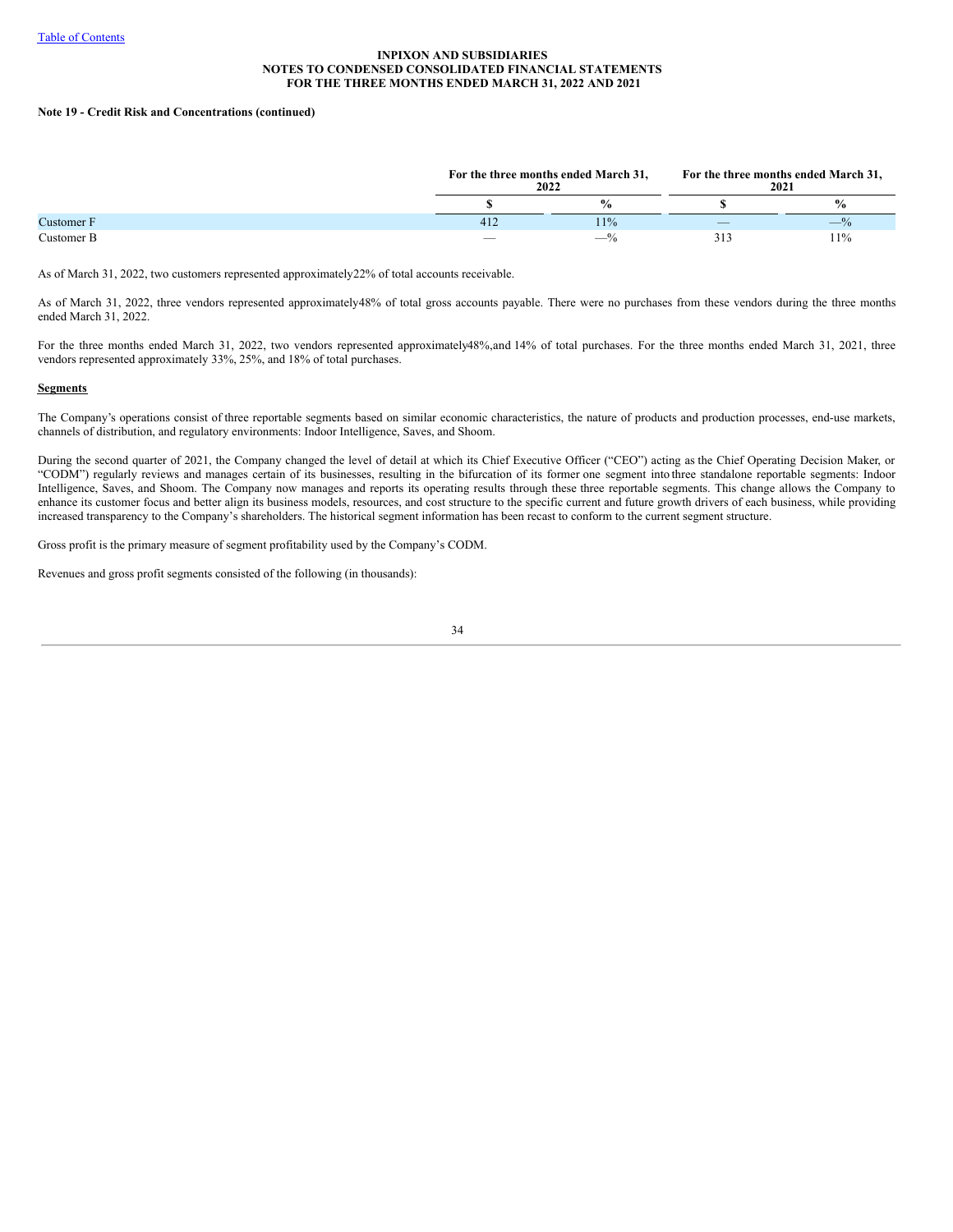# **Note 19 - Credit Risk and Concentrations (continued)**

|                                          | For the Three Months Ended March 31, |      |           |  |  |
|------------------------------------------|--------------------------------------|------|-----------|--|--|
|                                          | 2022                                 |      | 2021      |  |  |
| <b>Revenue by Segment</b>                |                                      |      |           |  |  |
| Indoor Intelligence                      | \$<br>3,979 \$                       |      | 1,617     |  |  |
| <b>Saves</b>                             | 734                                  |      | 832       |  |  |
| Shoom                                    | 518                                  |      | 505       |  |  |
| <b>Total segment revenue</b>             | 5,231                                | - \$ | 2,954     |  |  |
| <b>Gross profit by Segment</b>           |                                      |      |           |  |  |
| Indoor Intelligence                      | \$<br>$2,931$ \$                     |      | 1,015     |  |  |
| <b>Saves</b>                             | 492                                  |      | 632       |  |  |
| Shoom                                    | 422                                  |      | 423       |  |  |
| <b>Gross profit by Segment</b>           | 3,845 \$                             |      | 2,070     |  |  |
| Income (loss) from operations by Segment |                                      |      |           |  |  |
| Indoor Intelligence                      | \$<br>$(10,033)$ \$                  |      | (12, 584) |  |  |
| <b>Saves</b>                             | (253)                                |      | (67)      |  |  |
| Shoom                                    | 222                                  |      | 231       |  |  |
| Income (loss) from operations by Segment | $(10,064)$ \$                        |      | (12, 420) |  |  |

The reporting package provided to the Company's CODM does not include the measure of assets by segment as that information isn't reviewed by the CODM when assessing segment performance or allocating resources.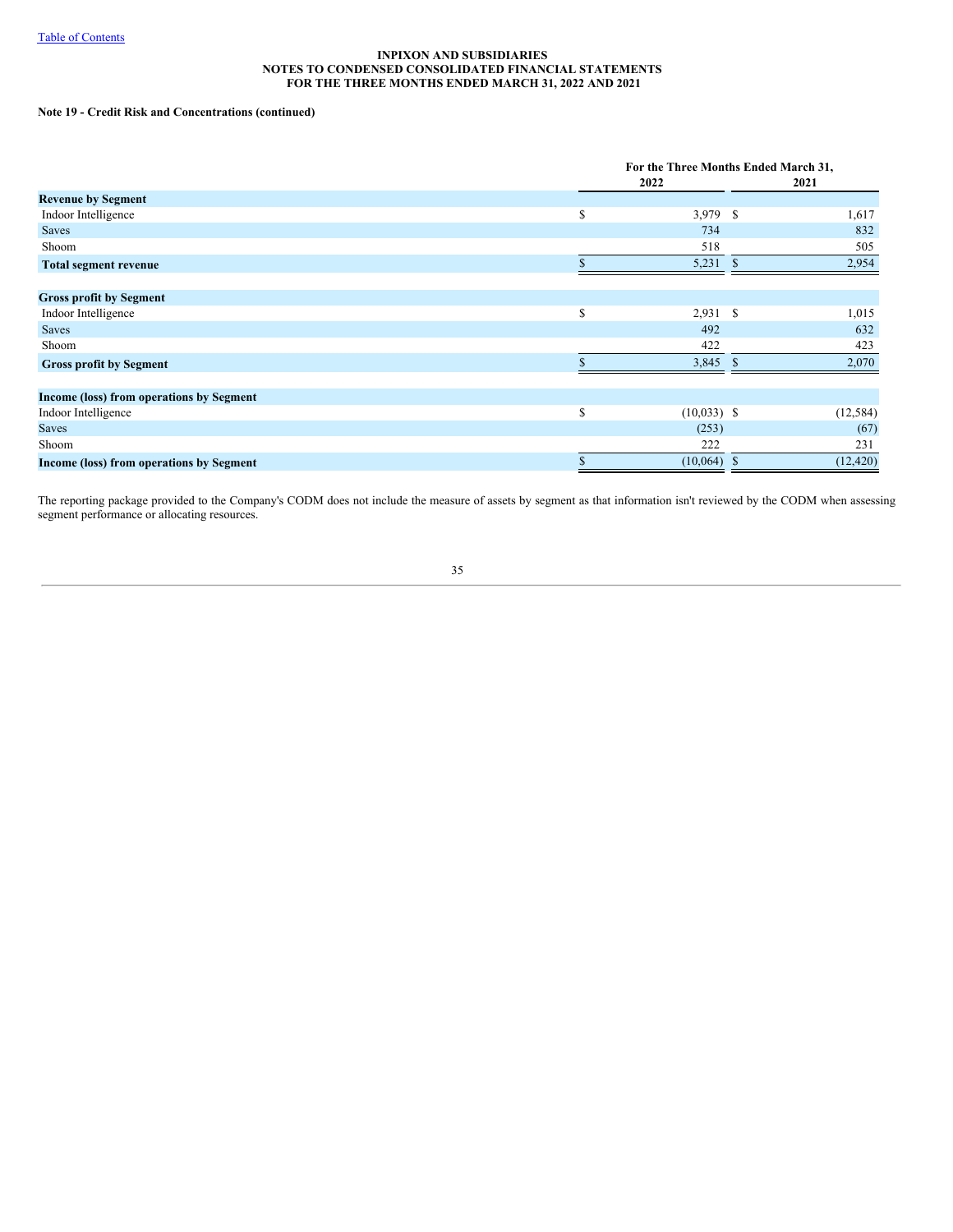## **Note 20 - Fair Value of Financial Instruments**

The Company's estimates of fair value for financial assets and financial liabilities are based on the framework established in ASC 820. The framework is based on the inputs used in valuation and gives the highest priority to quoted prices in active markets and requires that observable inputs be used in the valuations when available. The disclosure of fair value estimates in the ASC 820 hierarchy is based on whether the significant inputs into the valuation are observable. In determining the level of the hierarchy in which the estimate is disclosed, the highest priority is given to unadjusted quoted prices in active markets and the lowest priority to unobservable inputs that reflect the Company's significant market assumptions. We classified our financial instruments measured at fair value on a recurring basis in the following valuation hierarchy.

The Company's assets measured at fair value consisted of the following at March 31, 2022 and December 31, 2021:

|                                  | Fair Value at March 31, 2022 |  |                |  |                                 |  |         |                          |  |  |
|----------------------------------|------------------------------|--|----------------|--|---------------------------------|--|---------|--------------------------|--|--|
|                                  | Total                        |  | <b>Level 1</b> |  | <b>Level 2</b>                  |  | Level 3 |                          |  |  |
| Assets:                          |                              |  |                |  |                                 |  |         |                          |  |  |
| Short-term investments           | 15,035                       |  | 15,035         |  | $\hspace{0.1mm}-\hspace{0.1mm}$ |  |         | $\overline{\phantom{a}}$ |  |  |
| Investments in equity securities | 335                          |  | $-$            |  | $\overline{\phantom{a}}$        |  |         | 335                      |  |  |
| Total assets                     | 15.370                       |  | 15.035         |  | $\hspace{0.1mm}-\hspace{0.1mm}$ |  |         | 335                      |  |  |

|                                  |        | Fair Value at December 31, 2021 |                                 |                          |
|----------------------------------|--------|---------------------------------|---------------------------------|--------------------------|
|                                  | Total  | <b>Level 1</b>                  | <b>Level 2</b>                  | Level 3                  |
| Assets:                          |        |                                 |                                 |                          |
| Short-term investments           | 43,125 | $43,125$ \$                     | $\hspace{0.1mm}-\hspace{0.1mm}$ | $\overline{\phantom{a}}$ |
| Investments in equity securities | 1,838  | $\overline{\phantom{a}}$        | $\overline{\phantom{a}}$        | 1,838                    |
| Total assets                     | 44,963 | 43.125                          |                                 | .838                     |

The following is a discussion of the valuation methodologies used for the Company's assets measured at fair value.

Short-term investments represent U.S. treasury bills with maturities greater than three months. The fair value of the U.S. treasury bills are based on quoted market prices in active markets and are included in the Level 1 fair value hierarchy. The market for U.S. treasury bills is an actively traded market given the high level of daily trading volume.

Investments in equity securities are marked to market based on the respective publicly quoted market prices of the equity securities adjusted for liquidity. The fair value was determined using a pricing model with certain significant unobservable market data inputs.

The following table is a reconciliation of assets for Level 3 investments for which significant unobservable inputs were used to determine fair value For the Three Months Ended March 31, 2022:

|                                      | Level 3 |
|--------------------------------------|---------|
| Level 3 Investments                  |         |
| Balance at beginning of period       | 1,838   |
| Unrealized loss on equity securities | (1,503) |
| Balance at end of period             | 335     |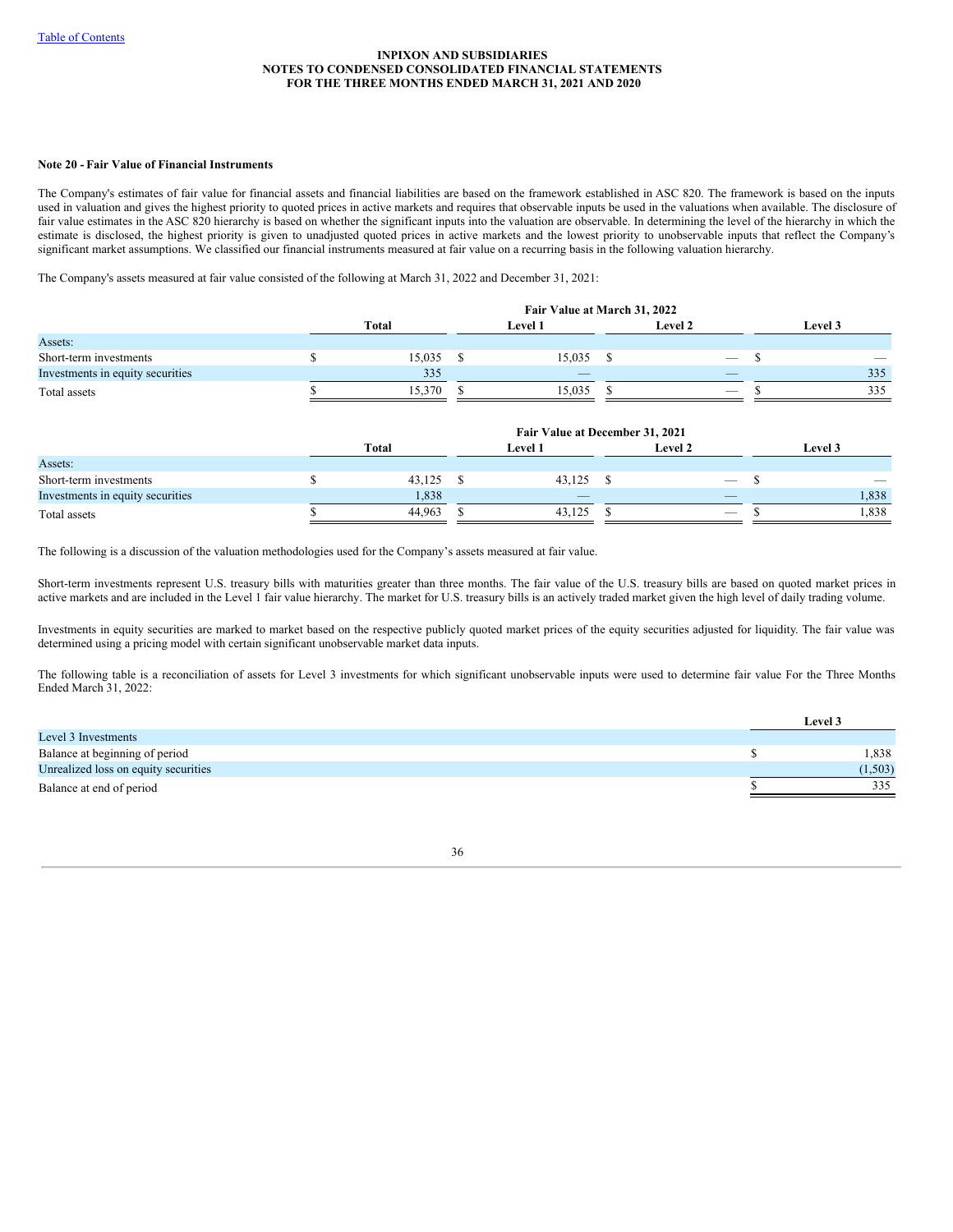# **Note 21 - Foreign Operations**

The Company's operations are located primarily in the United States, Canada, India, Germany, Ireland, and the United Kingdom. Revenues by geographic area are attributed by country of domicile of our subsidiaries. The financial data by geographic area are as follows (in thousands):

|                                               |               | United<br><b>States</b> |            | Canada       |               | India             |               | Germany      |              | <b>United Kingdom</b>    | Ireland       |                                 | <b>Eliminations</b> |                | Total     |
|-----------------------------------------------|---------------|-------------------------|------------|--------------|---------------|-------------------|---------------|--------------|--------------|--------------------------|---------------|---------------------------------|---------------------|----------------|-----------|
| For the Three Months Ended March<br>31, 2022: |               |                         |            |              |               |                   |               |              |              |                          |               |                                 |                     |                |           |
| Revenues by geographic area                   | $\mathbb{S}$  | $3,711$ \$              |            | 601          | $\mathbf{s}$  | 397S              |               | 948          | <sup>S</sup> | 118                      | <sup>\$</sup> | $\mathbf{3}$                    | <b>S</b>            | $(547)$ \$     | 5,231     |
| Operating (loss) income by geographic<br>area | \$            | $(7,399)$ \$            |            | $(1,276)$ \$ |               | 110 \$            |               | $(1,340)$ \$ |              | 12                       | S             | $(161)$ \$                      |                     | $(10)$ \$      | (10,064)  |
| Net (loss) income by geographic area          | \$            | $(8,869)$ \$            |            | $(1,139)$ \$ |               | 12 <sup>2</sup>   | -S            | $(1,373)$ \$ |              | 14                       | <sup>S</sup>  | (202)                           | -S                  | $-$ \$         | (11, 557) |
| For the Three Months Ended March<br>31, 2021: |               |                         |            |              |               |                   |               |              |              |                          |               |                                 |                     |                |           |
| Revenues by geographic area                   | $\mathbb{S}$  | 1,661                   | $^{\circ}$ | 755          | <sup>\$</sup> | $441 \quad$       |               | 895          | <sup>S</sup> | 78                       | $\mathbb{S}$  | $\equiv$                        | <sup>\$</sup>       | $(876)$ \$     | 2,954     |
| Operating (loss) income by geographic<br>area | \$            | $(10,568)$ \$           |            | $(1,213)$ \$ |               | 113S              |               | $(747)$ \$   |              | (5)                      | S             | $\overline{\phantom{0}}$        | -S                  | $-$ \$         | (12, 420) |
| Net (loss) income by geographic area          | $\mathbb{S}$  | $(10,947)$ \$           |            | $(959)$ \$   |               | 102               | -S            | $(725)$ \$   |              | (10)                     | -S            | $\frac{1}{2}$                   | <sup>\$</sup>       | $-$ \$         | (12, 539) |
| As of March 31, 2022:                         |               |                         |            |              |               |                   |               |              |              |                          |               |                                 |                     |                |           |
| Identifiable assets by geographic area        | <sup>\$</sup> | 200,969 \$              |            | 7,201        | - \$          | 673               | -S            | 19,595       | <sup>S</sup> | 268                      | $\mathbf{s}$  | 76 \$                           |                     | $(91, 557)$ \$ | 137,225   |
| Long lived assets by geographic area          | S             | 26,479                  | -S         | 5,758        | -S            | 149               | £.            | 4,270        | S            | 2                        | S             | 2                               | -S                  | $-$ \$         | 36,660    |
| Goodwill by geographic area                   | \$            | $5,914$ \$              |            | 487          | - \$          | $\qquad \qquad -$ | <sup>\$</sup> | 1,255        | <sup>S</sup> | $\overline{\phantom{m}}$ | <sup>\$</sup> | $\hspace{0.1mm}-\hspace{0.1mm}$ | <sup>\$</sup>       | $-$ \$         | 7,656     |
| As of December 31, 2021:                      |               |                         |            |              |               |                   |               |              |              |                          |               |                                 |                     |                |           |
| Identifiable assets by geographic area        | <sup>\$</sup> | 216,338 \$              |            | 7,191        | - \$          | 675               | - \$          | 20,238       | <sup>S</sup> | 283                      | $\mathbf S$   | 69                              | -8                  | $(88, 121)$ \$ | 156,673   |
| Long lived assets by geographic area          | S             | 27,773                  | -S         | 5,864        | - \$          | 181               | -S            | 4,624        | S            | 2                        | S             | 4                               | \$.                 | $-$ \$         | 38,448    |
| Goodwill by geographic area                   | \$            | $5,914$ \$              |            | 480          | - \$          |                   | <b>S</b>      | 1,278        | <sup>S</sup> | $\overline{\phantom{0}}$ | S             | $\overline{\phantom{0}}$        | S                   | $-$ \$         | 7,672     |
|                                               |               |                         |            |              |               |                   |               |              |              |                          |               |                                 |                     |                |           |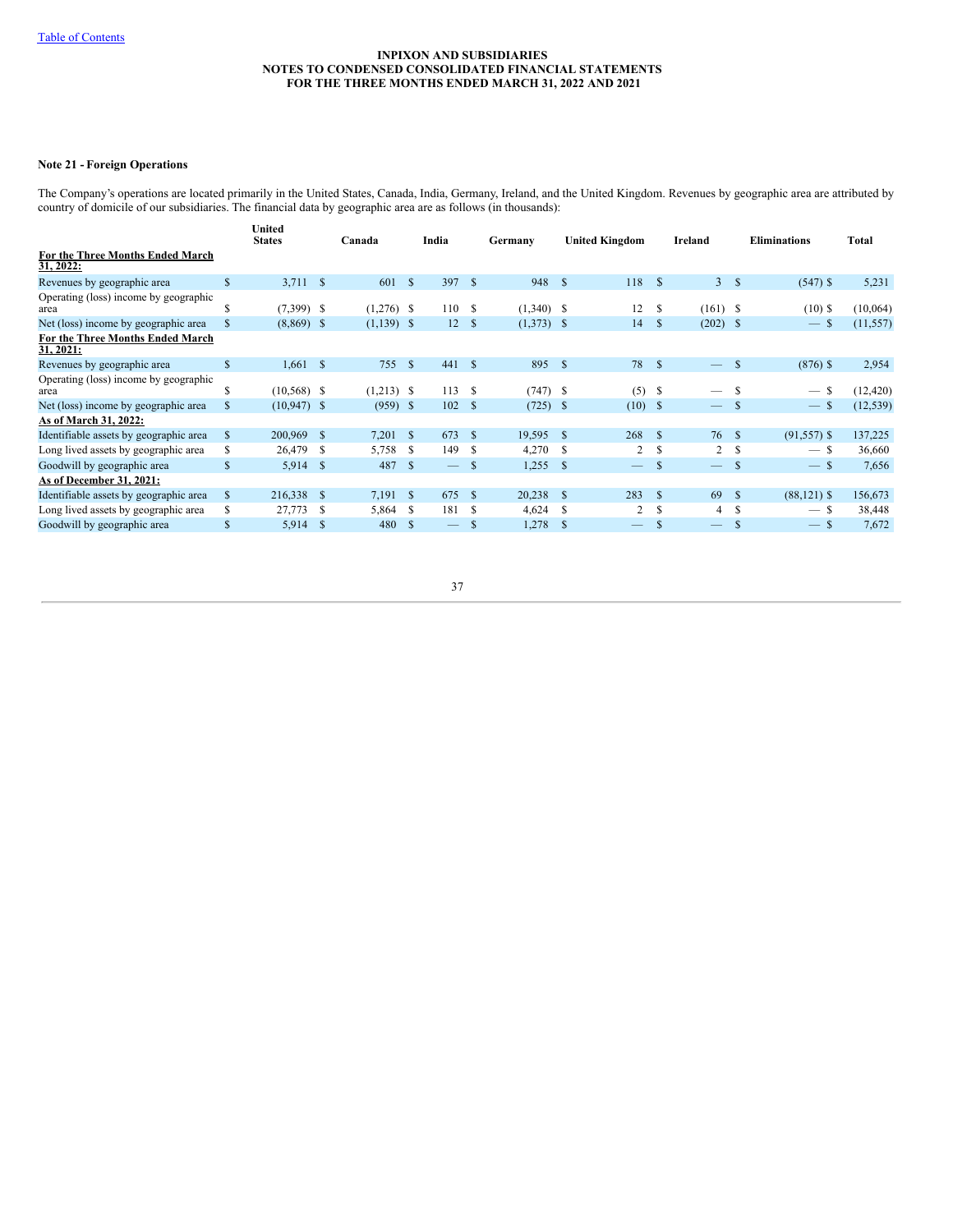## **Note 22 - Related Party Transactions**

Nadir Ali, the Company's Chief Executive Officer and a member of its Board of Directors, was a member of the Board of Directors of Sysorex, Inc. ("Sysorex") until he resigned on May 14, 2021. In addition, Nadir Ali previously entered into a consulting agreement with Sysorex, pursuant to which he agreed to provide certain business services specified in the agreement for the benefit of Sysorex in exchange for shares of Sysorex's common stock. The consulting agreement was terminated on October 14, 2021.

### *Sysorex Note Purchase Agreement*

On December 31, 2018, the Company and Sysorex entered into a note purchase agreement (the "Note Purchase Agreement") pursuant to which the Company agreed to purchase from Sysorex at a purchase price equal to the Loan Amount (as defined below), a secured promissory note (the "Secured Note") for up to an aggregate principal amount of \$3 million (the "Principal Amount"), including any amounts advanced through the date of the Secured Note (the "Prior Advances"), to be borrowed and disbursed in increments (such borrowed amount, together with the Prior Advances, collectively referred to as the "Loan Amount"), with interest to accrue at a rate of 10% percent per annum on all such Loan Amounts, beginning as of the date of disbursement with respect to any portion of such Loan Amount. In addition, Sysorex agreed to pay \$ 20,000 to the Company to cover the Company's legal fees, accounting costs, due diligence, monitoring and other transaction costs incurred in connection with the purchase and sale of the Secured Note (the "Transaction Expense Amount"), all of which amount is included in the Principal Amount. Sysorex may borrow repay and borrow under the Secured Note, as needed, for a total outstanding balance, exclusive of any unpaid accrued interest, not to exceed the Principal Amount at any one time.

All sums advanced by the Company to the Maturity Date (as defined below) pursuant to the terms of the Note Purchase Agreement will become part of the aggregate Loan Amount underlying the Secured Note. All outstanding principal amounts and accrued unpaid interest owing under the Secured Note shall become immediately due and payable on the earlier to occur of (i) 24 month anniversary of the date the Secured Note is issued (the "Maturity Date"), (ii) at such date when declared due and payable by the Company upon the occurrence of an Event of Default (as defined in the Secured Note), or (iii) at any such earlier date as set forth in the Secured Note. All accrued unpaid interest shall be payable in cash. On February 4, 2019, April 2, 2019, and May 22, 2019, the Secured Note was amended to increase the Principal Amount from \$3 million to \$5 million, \$5 million to \$8 million and \$8 million to \$10 million, respectively. On March 1, 2020, the Company extended the maturity date of the Secured Note to December 31, 2022. In addition, the Secured Note was amended to increase the default interest rate from 18% to 21% or the maximum rate allowable by law and to require a cash payment to the Company by Sysorex against the Loan Amount in an amount equal to no less than 6% of the aggregate gross proceeds raised following the completion of any financing, or series of related financings, in which Sysorex raises aggregate gross proceeds of at least \$5 million.

In accordance with the terms of the Systat License Agreement, on June 30, 2020, the Company partitioned a portion of the outstanding balance of the Secured Note into a new note in an amount equal to \$3 million in principal plus accrued interest (the "Closing Note") and assigned the Closing Note and all rights and obligations thereunder to Systat in accordance with the terms and conditions of that certain Promissory Note Assignment and Assumption Agreement ("Assignment Agreement"). An additional \$2.3 million of the principal balance underlying the Sysorex Note was partitioned into a new note and assigned to Systat as consideration payable for the rights granted under the license as of December 31, 2020. During the year ended December 31, 2020, an additional amount of approximately \$2.6 million was advanced under the Secured Note and approximately \$200,000 was repaid. The amount owed for principal as of December 31, 2020 and accrued interest through September 30, 2019 by Sysorex to the Company as of December 31, 2020 was approximately \$7.7 million. These amounts excludes \$275,000 of additional interest that the Company is contractually entitled to accrue from October 1, 2019 through December 31, 2019 and approximately \$1.1 million of additional interest from January 1, 2020 through December 31, 2020 in accordance with the terms of the Sysorex Note, but did not accrue due to the uncertainty of repayment.

During the three months ended March 31, 2020 an additional \$117,000 was advanced under the Secured Note and the Company was entitled to an additional \$251,806 of interest in accordance with the terms of the Note, but did not accrue due to the uncertainty of repayment. An additional \$1 million of the principal balance under the Secured Note was assigned to Systat on March 19, 2021, as the final portion of the total consideration due in connection with the license.

As of April 14, 2021, the Sysorex Note Purchase Agreement was settled, see Sysorex Securities Settlement Agreement below.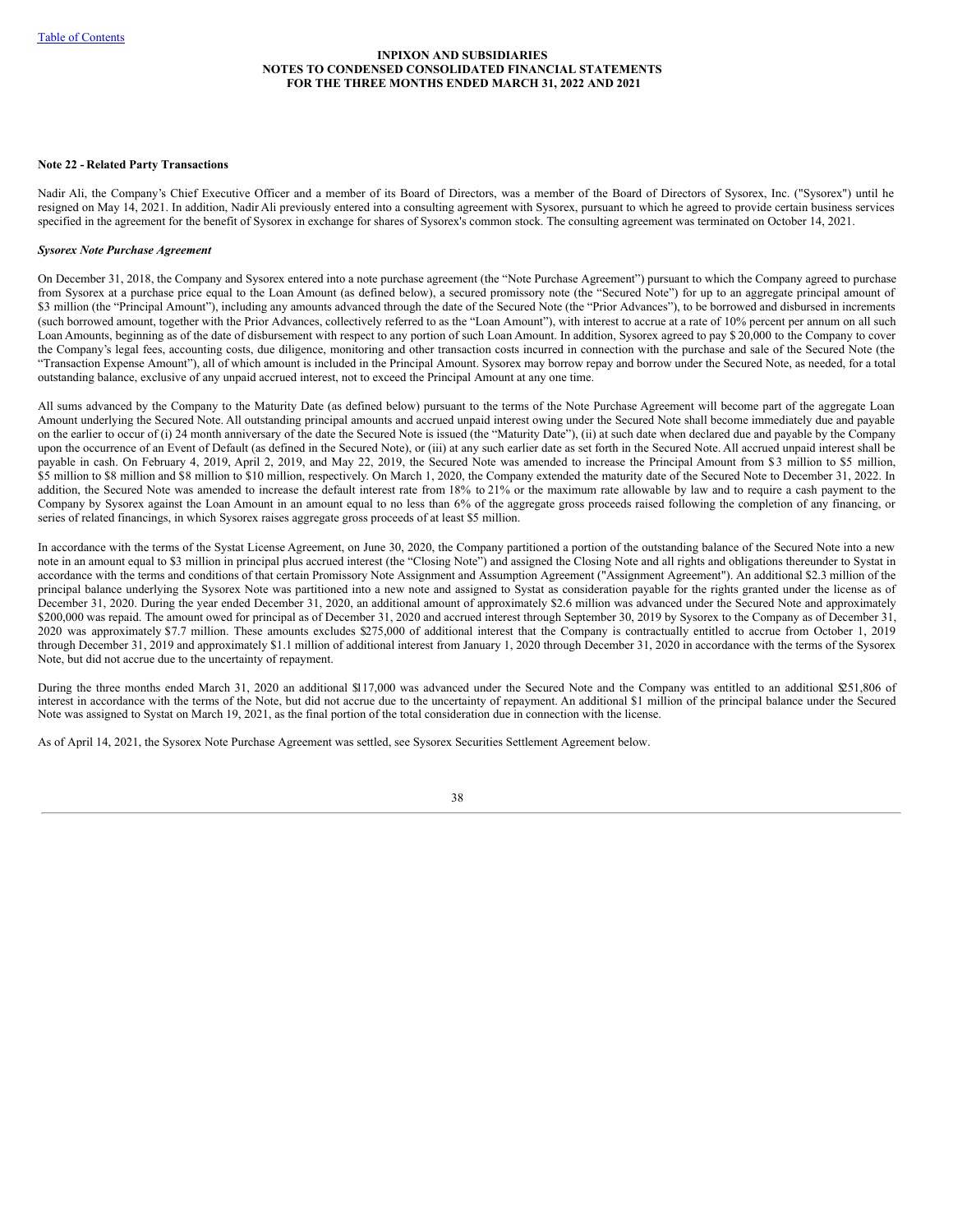### **Note 22 - Related Party Transactions (continued)**

#### *Sysorex Receivable*

On February 20, 2019, the Company, Sysorex and Atlas Technology Group, LLC ("Atlas") entered into a settlement agreement resulting in a net award of \$941,796 whereby Atlas agreed to accept an aggregate of 16,655 shares of freely-tradable common stock of the Company in full satisfaction of the award. The Company and Sysorex each agreed pursuant to the terms and conditions of that certain Separation and Distribution Agreement, dated August 7, 2018, as amended, that 50% of the costs and liabilities related to the arbitration action would be shared by each party following the Spin-off. As a result, Sysorex owes the Company \$0.6 million for the settlement plus the interest accrued during the fiscal year ended December 31, 2020 of \$0.1 million.. The total owed to the Company for this settlement as of December 31, 2021 and 2020 was \$0 and \$0.6 million, respectively. The Company established a full valuation allowance against this balance as of December 31, 2020.

As of April 14, 2021, the Sysorex Receivable was settled, see Sysorex Securities Settlement Agreement below.

#### **Sysorex Securities Settlement Agreement**

On April 14, 2021, the Company entered into a Securities Settlement Agreement (the "SSA") and a Rights Letter Agreement (the "RLA"), each with Sysorex, whereby Sysorex agreed to satisfy in full its outstanding debt, in the aggregate amount of \$9,088,176 as of March 31, 2021, owed to the Company under that certain secured promissory note, originally dated December 31, 2018, as amended from time to time, and in connection with that certain settlement agreement, dated February 20, 2019, by and among the Company, Sysorex and Atlas Technology Group, LLC (the "Debt Settlement"). To effect the Debt Settlement, Sysorex agreed to issue to the Company (i) pursuant to the terms of the SSA, 12,972,189 shares of its common stock, \$0.00001 par value per share, and (ii) rights to acquire 3,000,000 additional shares of its common stock pursuant to the terms of the RLA. The Debt Settlement was entered into in connection with Sysorex's closing of a reverse triangular merger with TTM Digital Assets & Technologies, Inc.

The Company recorded \$7.5 million for the release of the previously recorded valuation allowance, \$1.6 million of interest income, and a gain on settlement of \$49.8 million equal to the difference in the carry value of the promissory note, including interest and value of the common stock and rights to acquire additional shares received in the settlement.

In connection with the Debt Settlement, the Company also entered into a Registration Rights Agreement, dated as of April 14, 2021 (the "RRA"), with Sysorex and certain other shareholders of Sysorex (the "Holders"). Pursuant to the terms of the RRA, Sysorex must, subject to certain limitations, register the resale of the shares of common stock held by the Company and the Holders, with the U.S. Securities and Exchange Commission (the "SEC"), during the period that begins on the 90th day following April 14, 2021. In the event Sysorex fails to register such shares within that timeframe, or otherwise fails to meet its obligations under the RRA, then, subject to certain limitations, the Company and the Holders may be entitled to receive from Sysorex an amount in cash equal to the product of 1.5% multiplied by the value of their shares (as set forth in the RRA), which amount is payable each month following the date of such failure for so long as the failure continues; provided that the shares are considered "Registrable Securities" as defined by the RRA. The shares of Sysorex common stock were not deemed Registrable Securities as defined by the RRA as of the date of the registration obligation.

Also, under the RRA, if Sysorex determines to prepare and file with the SEC a registration statement relating to an offering of any of its equity securities, for its own account or the account of others, then the Company and the Holders will have the right, subject to certain limitations, to require Sysorex to include in such registration statement all or any part of the shares of common stock held by them.

#### **Systat License Agreement**

Nadir Ali, the Company's Chief Executive Officer and a member of its Board of Directors, is a related party in connection with the acquisition of the Licenses as a result of his prior service as a director of Sysorex, the issuer of the Sysorex Note that was assigned in accordance with the terms and conditions of the License Agreement. In addition, Tanveer Khader and Kareem Irfan, members of the Company's Board of Directors, may also be deemed related parties in connection with the acquisition of the Licenses as a result of their respective employment relationships with the Systat Parties.

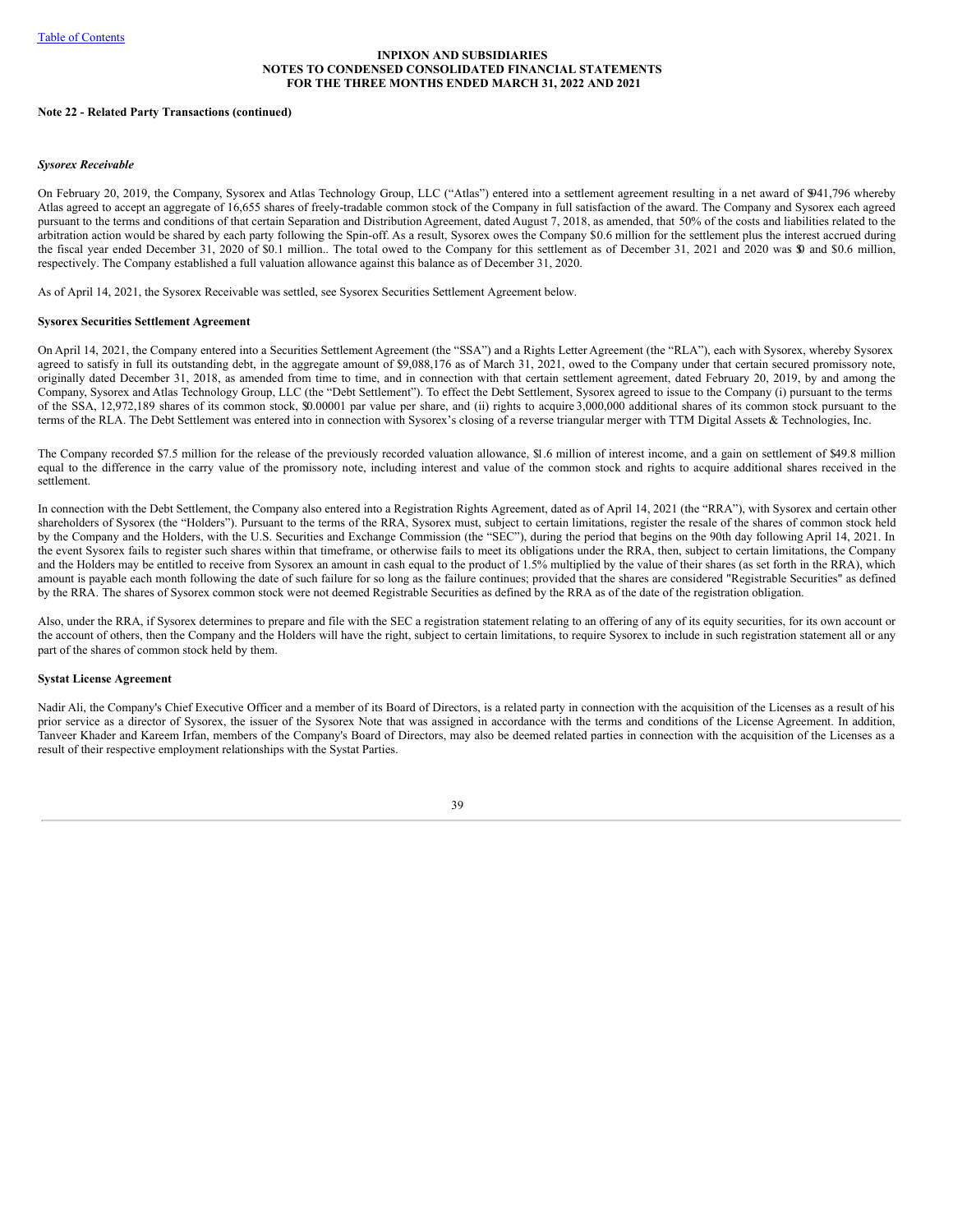### **Note 22 - Related Party Transactions (continued)**

## *Inpixon Canada Promissory Note*

As of March 31, 2022, Inpixon Canada owed the Company \$18.0 million. This note is recorded as a current note receivable on the Company books, however, it is eliminated in the consolidated financial statements.

#### *Cardinal Ventures Holdings Investment*

Nadir Ali, the Company's Chief Executive Officer and a members of its Board of Directors, is also a controlling member of 3AM, LLC which is a member of Cardinal Ventures Holdings ("CVH"), which may, in certain circumstances, be entitled to manage the affairs of CVH. Mr. Ali's relationship may create conflicts of interest between Mr. Ali's obligations to the Company and its shareholders and his economic interests and possible fiduciary obligations in CVH through 3AM. For example, Mr. Ali may be in a position to influence or manage the affairs of CVH in a manner that may be viewed as contrary to the best interests of either the Company or CVH and their respective stakeholders.

#### *Director Services Agreement*

The Company and Kareem Irfan, a director of the Company, have amended Mr. Irfan's Director Services Agreement on May 16, 2022 (as amended, the "Amended Director Services Agreement") to increase his quarterly compensation by an additional \$10,000 per month as consideration for the additional time and efforts dedicated to the Company and management in support of the evaluation of strategic relationships and growth initiatives. The Amended Director Services Agreement supersedes and replaces all prior agreements by and between the Company and Mr. Irfan.

### **Note 23 - Leases**

The Company has operating leases for administrative offices in the United States (California), Canada, India, United Kingdom and Germany.

The Company terminated the lease in Ratingen, Germany in January 2021. The Company entered into two new operating leases for its administrative offices in Ratingen, Germany, both from February 1, 2021 through January 1, 2023. The monthly lease rate is \$2,789 and \$1,122 per month.

As part of the acquisition of IntraNav on December 9, 2021. the Company acquired right-of-use assets and lease liabilities related to an operating lease for an office space (the IntraNav office) located in Frankfurt, Germany. This lease expires on January 6, 2025 and the current lease rate is approximately \$9,753 per month.

The Company has no other operating or financing leases with terms greater than 12 months.

Right-of-use assets are summarized below (in thousands):

|                               | As of March 31, 2022     | As of December 31, 2021 |
|-------------------------------|--------------------------|-------------------------|
| Palo Alto, CA Office          | 631 \$                   | 631                     |
| Hyderabad, India Office       | 352                      | 359                     |
| Coquitlam, Canada Office      | 98                       | 97                      |
| Westminster, Canada Office    | _                        | 10                      |
| Toronto, Canada Office        | 611                      | 949                     |
| Ratingen, Germany Office      | 88                       | 90                      |
| Berlin, Germany Office        | 526                      | 536                     |
| Slough, United Kingdom Office | $\overline{\phantom{a}}$ | 34                      |
| Frankfurt, Germany Office     | 306                      | 312                     |
| Less accumulated amortization | (1,054)                  | (1,282)                 |
| Right-of-use asset, net       | 1,558 \$                 | 1,736                   |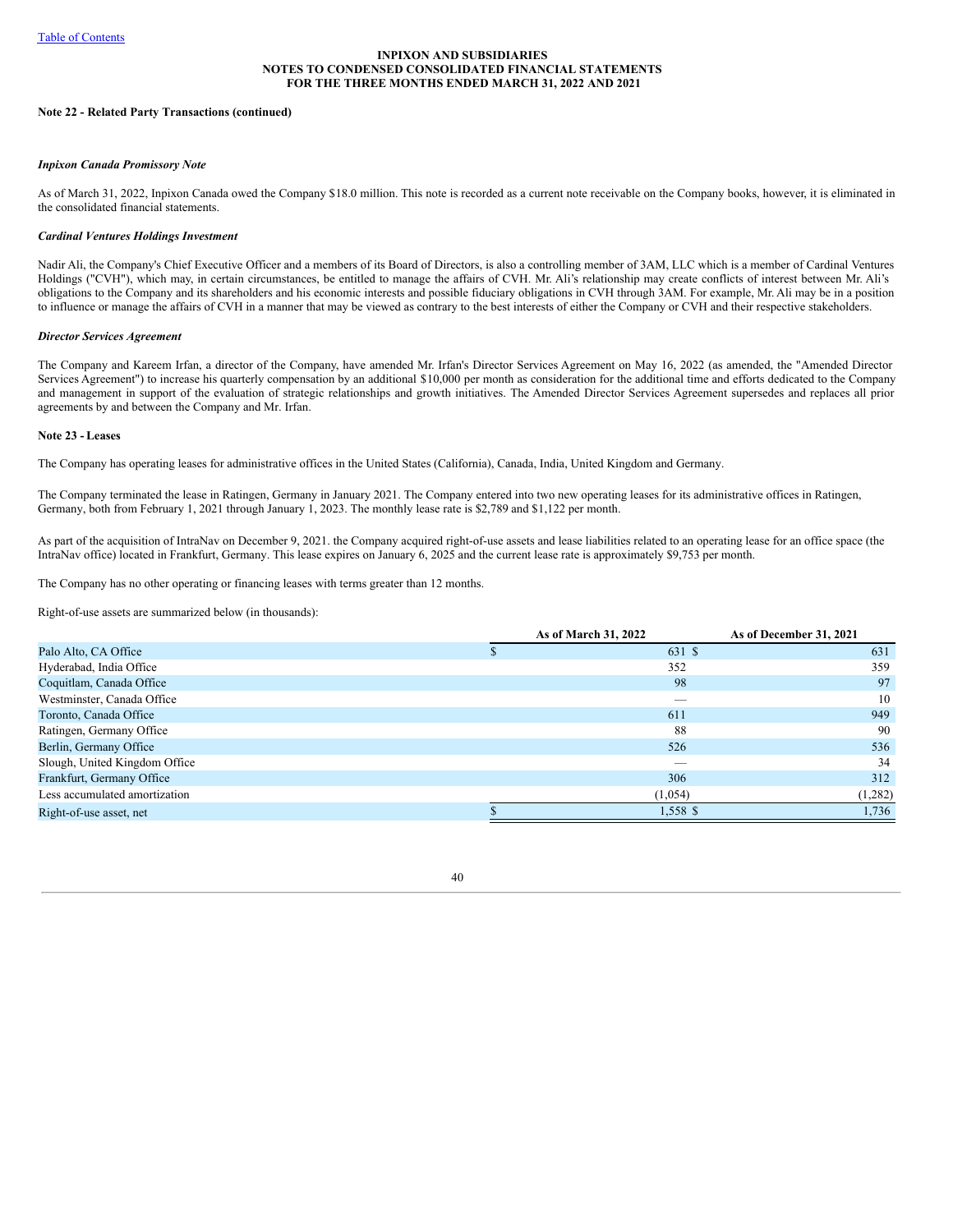## **Note 23 - Leases (continued)**

Lease expense for operating leases recorded in the balance sheet is included in operating costs and expenses and is based on the future minimum lease payments recognized on a straight-line basis over the term of the lease plus any variable lease costs. Operating lease expenses, inclusive of short-term and variable lease expenses, recognized in our consolidated statement of income for the three months ended March 31, 2022 and 2021 was \$0.4 million and \$0.3 million, respectively.

Lease liability is summarized below (in thousands):

|                          | As of March 31, 2022 | As of December 31, 2021 |
|--------------------------|----------------------|-------------------------|
| Total lease liability    | $1.601$ \$           | 751<br>1,791            |
| Less: short term portion | (619)                | (643)                   |
| Long term portion        | 982 <sub>1</sub>     | .108                    |

Maturity analysis under the lease agreement is as follows (in thousands):

| Year ending December 31, 2022 | 566    |
|-------------------------------|--------|
| Year ending December 31, 2023 | 467    |
| Year ending December 31, 2024 | 376    |
| Year ending December 31, 2025 | 258    |
| Year ending December 31, 2026 | 103    |
| Total                         | l.770  |
| Less: Present value discount  | (169)  |
| Lease liability               | l ,601 |
|                               |        |

Operating lease liabilities are based on the net present value of the remaining lease payments over the remaining lease term. In determining the present value of lease payments, the Company used its incremental borrowing rate based on the information available at the date of adoption of ASC 842, *Leases* ("ASC 842"). As of March 31, 2022, the weighted average remaining lease term is 3.2 years and the weighted average discount rate used to determine the operating lease liabilities was6.1%.

## **Note 24 - Commitments and Contingencies**

#### *Litigation*

Certain conditions may exist as of the date the consolidated financial statements are issued which may result in a loss to the Company, but which will only be resolved when one or more future events occur or fail to occur. The Company assesses such contingent liabilities, and such assessment inherently involves an exercise of judgment. In assessing loss contingencies related to legal proceedings that are pending against the Company, or unasserted claims that may result in such proceedings, the Company evaluates the perceived merits of any legal proceedings or unasserted claims, as well as the perceived merits of the amount of relief sought or expected to be sought therein.

If the assessment of a contingency indicates that it is probable that a material loss has been incurred and the amount of the liability can be estimated, then the estimated liability would be accrued in the Company's consolidated financial statements. If the assessment indicates that a potentially material loss contingency is not probable, but is reasonably possible, or is probable but cannot be estimated, then the nature of the contingent liability and an estimate of the range of possible losses, if determinable and material, would be disclosed.

Loss contingencies considered remote are generally not disclosed, unless they involve guarantees, in which case the guarantees would be disclosed. There can be no assurance that such matters will not materially and adversely affect the Company's business, financial position, and results of operations or cash flows.

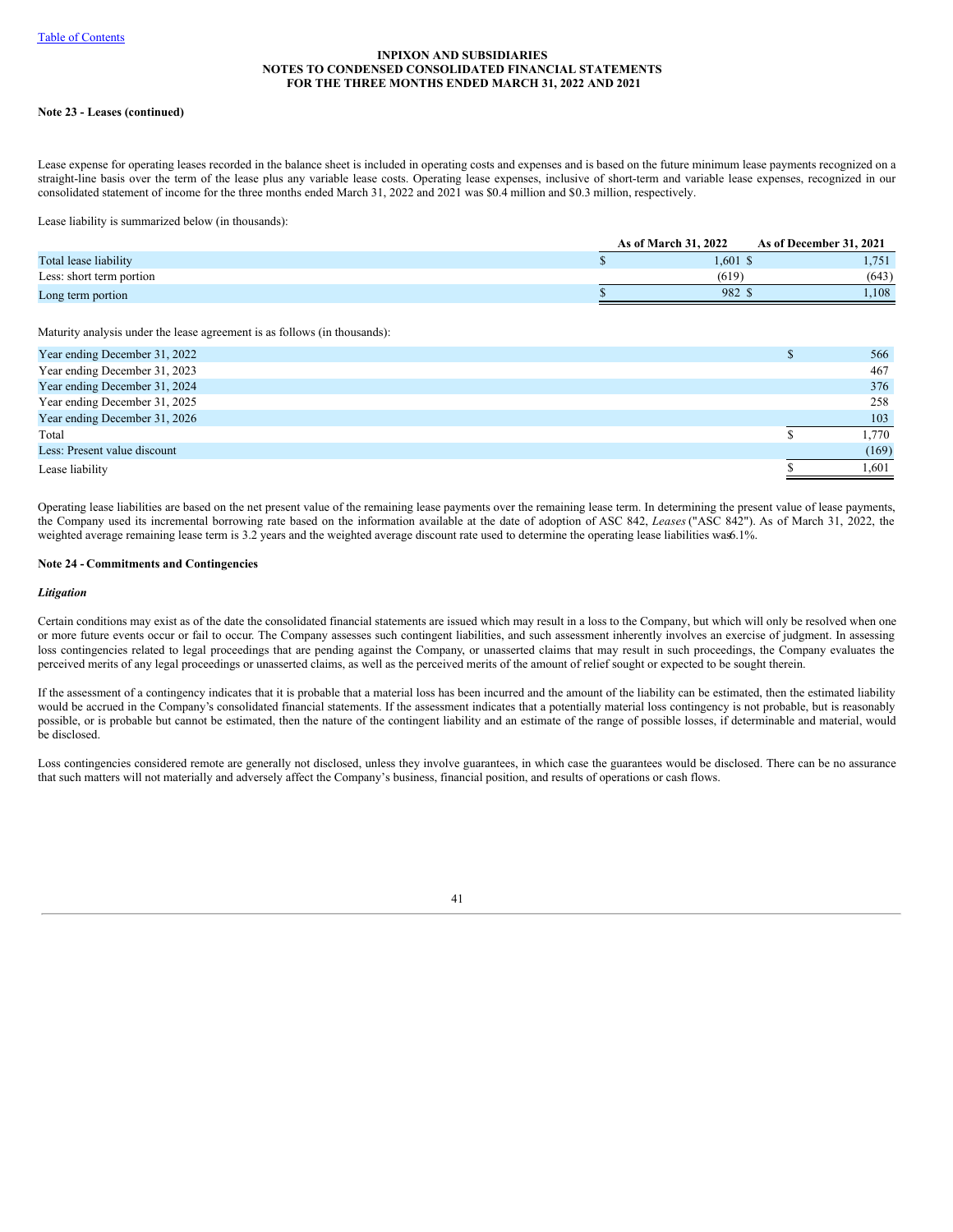#### **Note 25 - Subsequent Events**

### *Debenture Investment*

On April 27, 2022, the Company entered into and consummated the transactions contemplated by a securities purchase agreement (the "Purchase Agreement") with an unaffiliated company operating in the insurance technology sector ("Debenture Seller"), pursuant to which it purchased a 10% Original Issue Discount Senior Convertible Debenture (a "Debenture") issued by the Debenture Seller in an aggregate principal amount of approximately \$6.1 million for a purchase price of \$5.5 million. The Purchase Agreement is one of a series of securities purchase agreements which Debenture Seller has or will enter into under a private placement of Debentures commenced in February 2022. Interest on the Debenture accrues at a rate of 12% per annum, of which 12 months will be guaranteed, and is payable on each conversion date (as to the principal amount being converted) and on the maturity date, in cash, or in shares of Class A common stock of the Debenture Seller upon a conversion of all or a portion of the outstanding principal amount on the Debenture. The Debenture will mature on the date that is 12 months from the original issue date, which may be extended or accelerated pursuant to the terms of the Debenture.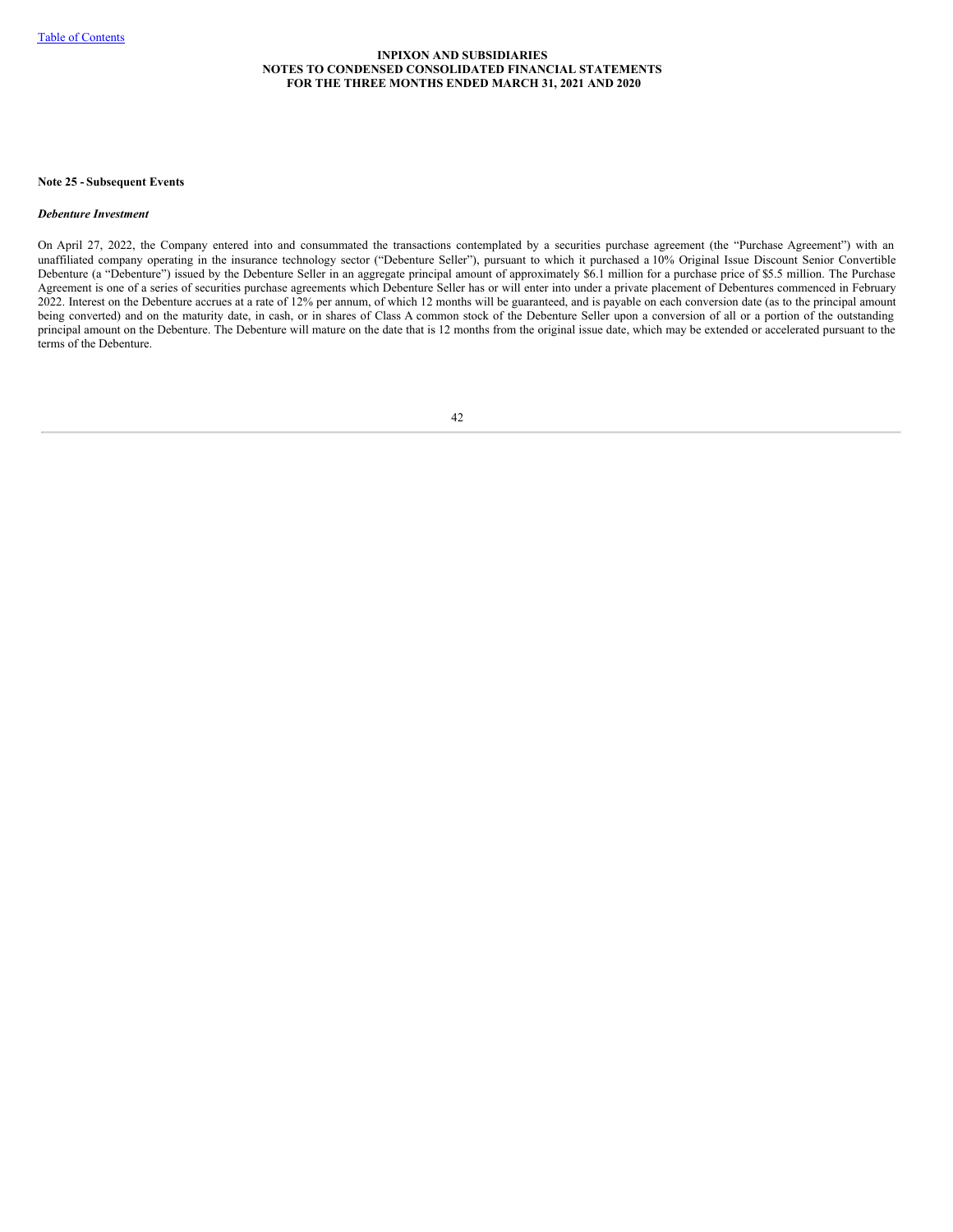### **ITEM 2: MANAGEMENT'S DISCUSSION AND ANALYSIS OF FINANCIAL CONDITION AND RESULTS OF OPERATIONS**

You should read the following discussion of our financial condition and results of operations in conjunction with the condensed consolidated financial statements and the related notes included elsewhere in this Form 10-O and with our audited consolidated financial statements included in our Annual Report on Form 10-K for the year ended December 31, 2021, as filed with the SEC. In addition to our historical condensed consolidated financial information, the following discussion contains forward-looking statements that reflect our plans, estimates, and beliefs. Our actual results could differ materially from those discussed in the forward-looking statements. Factors that could cause or contribute to these differences include those discussed below and elsewhere in this Form 10-O, particularly in Part II, Item 1A, "Risk Factors."

### **Overview of Our Business**

Inpixon is the Indoor Intelligence™ company. Our solutions and technologies help organizations create and redefine exceptional workplace experiences that enable smarter, safer and more secure environments. We leverage our positioning, mapping, analytics and app technologies to achieve higher levels of productivity and performance, increase safety and security, improve worker and employee satisfaction rates and drive a more connected workplace. We have focused our corporate strategy on being the primary provider of the full range of foundational technologies needed in order to offer a comprehensive suite of solutions that make indoor data available and meaningful to organizations and their employees.

Our Indoor Intelligence solutions are used by our customers for a variety of use cases including, but not limited to, employee and visitor experience enhancement through a customer branded app with features such as desk booking, wayfinding and navigation, and the delivery of content to tens of thousands of attendees in hybrid events. Our real time location (RTLS) and asset tracking products offer manufacturing and warehouse logistics optimization and automation, increase workforce productivity, and enhance worker safety and security.

In addition to our Indoor Intelligence technologies and solutions, we also offer:

• Digital solutions (eTearsheets; eInvoice, adDelivery) or cloudbased applications and analytics for the advertising, media and publishing industries y advertising management platform referred to as Shoom by Inpixon; and

• A comprehensive set of data analytics and statistical visualization solutions for engineers and scientists referred to as SAVES by Inpixon.

We report financial results for three segments: Indoor Intelligence, Shoom and SAVES. For Indoor Intelligence, we generate revenue from sales of hardware, software licenses and professional services. For Shoom and SAVES we generate revenue from the sale of software licenses.

We experienced a net loss of approximately \$11.6 million and \$12.5 million three months ended March 31, 2022 and 2021, respectively. We cannot assure that we will ever earn revenues sufficient to support our operations, or that we will ever be profitable. In order to continue our operations, we have supplemented the revenues we earned with proceeds from the sale of our equity and debt securities and proceeds from loans and bank credit lines.

#### **Global Events**

While the impact of the COVID-19 pandemic is generally subsiding, the lasting impact on our business and results of operations continues to remain uncertain. While we were able to continue operations remotely throughout the pandemic, we have experienced supply chain cost increases and constraints and delays in the receipt of certain components of our hardware products impacting delivery times for our products. In addition, to the extent that certain customers continue to be challenged by the lasting effects of the pandemic, we have and may continue to see an impact in the demand of certain products and delays in certain projects and customer orders. Despite these challenges, we were able to realize growth in revenue for the first quarter of 2022 when compared to the same period of 2021 as a result of an increase in sales associated with our indoor intelligence platform including the CXApp and Intranav acquisitions completed in April and December 2021 respectively.

We anticipate that certain global events, such as the continued impact of the pandemic, the recent military conflict between Russia and Ukraine, and inflation on our customers and partners in regions throughout the world, we expect that supply chain interruptions and constraints, and increased costs on parts, materials and labor may continue to be a challenge for our business. The impact that these global events will have on general economic conditions is continuously evolving and the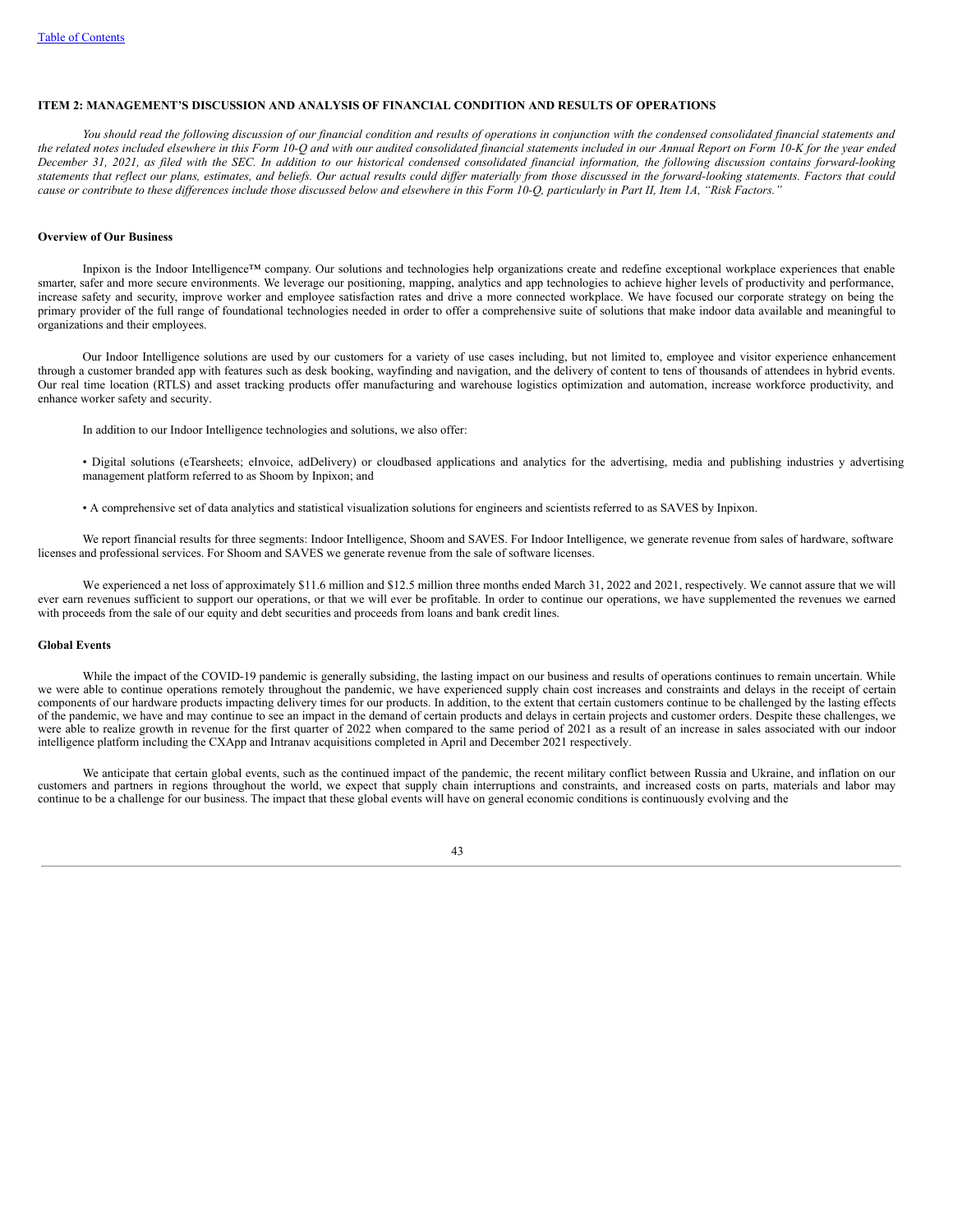ultimate that they will have on our results of operations continues to remain uncertain and there are no assurances that we will be able to continue to experience the same growth or not be materially adversely effected. A further discussion of the impact of the COVID-19 pandemic and the Russia and Ukraine conflict on our business is set forth below in Part II, Item 1A. Risk Factors.

# **Corporate Strategy Update**

Since 2019, management has pursued a corporate strategic acquisition strategy focused on building and developing its business as the Indoor Intelligence<sup>M</sup> provider with the ability to provide end to end solutions ranging from the collection of data to delivering insights from that data to our customers with a focus on securing, digitizing and optimizing premises with our indoor positioning, mapping and analytics solutions for businesses and governments. In furtherance of this strategy, we have completed a series of strategic transactions to enhance our products and solution offerings, including, the acquisition of (1) technologies allowing for wireless device positioning and radio frequency augmentation of video surveillance systems; (2) GPS tracking products, software, technologies, and related intellectual property to provide ground positioning, asset tracking, and situational awareness monitoring for those whose intelligence needs expand outdoors; (3) our indoor mapping solution, Inpixon Mapping, to provide users with the tools to add intelligence to complex indoor spaces by integrating business data with geospatially accurate indoor maps to create relevant views of indoor environments; (4) a suite of ondevice "blue dot" indoor location and motion technologies, including patents, trademarks, software and related intellectual property; (5) IoT solutions for real-time location systems (RTLS) and indoor and outdoor positioning solutions utilizing both industry-standard technologies, such as ultra-wideband (UWB), and patented proprietary wireless communication technologies, such as Chirp Spread Spectrum (CSS); (6) a suite of augmented reality, computer vision, localization, navigation, mapping, and 3D reconstruction technologies, including patents, trademarks, software and related intellectual property; (7) a leading SaaS app platform that enables corporate enterprise organizations to provide a custom-branded, location-aware employee app focused on enhancing the workplace experience and hosting virtual and hybrid events and (8) an industrial IoT, RTLS, and sensor data services provider..

We believe these transactions have positioned us as a market leader with a comprehensive suite of products and solutions allowing us to provide organizations with actionable indoor intelligence to make their indoor spaces smarter, safer and more secure. We also operate and compete in an industry that is characterized by rapid technological innovation, changing customer needs, evolving industry standards and frequent introductions of new products, product enhancements, services and distribution methods. Our success will depend on our ability to develop expertise with these new products, product enhancements, services and distribution methods and to implement solutions that anticipate and respond to rapid changes in technology, the industry, and customer needs. In order to continue to respond to rapid changes and required technological advancements, as well as increase shareholder value, we intend to continue to evaluate various strategic transactions and opportunities that we believe will enhance shareholder value and support our commitment to delivering exceptional experiences and continued innovation with technologies that combine the physical and digital worlds with augmented reality and location based technologies. We are primarily focused on identifying potential targets with business value and operational synergies, however, we will also be opportunistic and may consider other strategic and/or attractive transactions that we believe may increase overall shareholder value, which may include, but not be limited to other alternative investment opportunities, such as minority investments, joint ventures or special purpose acquisition companies. In addition, at the end of last year, our board of directors authorized a review of strategic alternatives, including a possible asset sale, merger with another company or spin-off of one or more of our business units. We have received an inbound preliminary indication of interest which we are currently evaluating. We also intend to retain an investment bank as our financial advisor in order to evaluate any available strategic options that may be available to us, If we make any acquisitions in the future, we expect that we may pay for such acquisitions with cash, equity securities and/or debt in combinations appropriate for each acquisition.

#### **Recent Events**

### *Series 8 Preferred Shares*

On March 22, 2022, we filed a Certificate of Designation (the "Certificate of Designation") establishing the preferences, rights, and limitations of our Series 8 Convertible Preferred Stock, par value \$0.001 per share the (the "Series 8 Shares") with the Secretary of State of the State of Nevada.

The Series 8 Shares rank, with respect to the payment of dividends, redemption or distribution of assets upon a Liquidation (as defined in the Certificate of Designation): (i) senior to the Company's Series 7 Convertible Preferred Stock (subsequent to June 14, 2022), common stock, Series 4 Convertible Preferred Stock and Series 5 Convertible Preferred Stock and to any class of stock it may issue in the future that is not expressly stated to be on parity with or senior to the Series 8 Shares with respect to such dividends, redemption or distributions; (ii) on parity with any class of stock it has issued and may issue in the future that is expressly stated to be on parity with the Series 8 Shares with respect to such dividends, redemption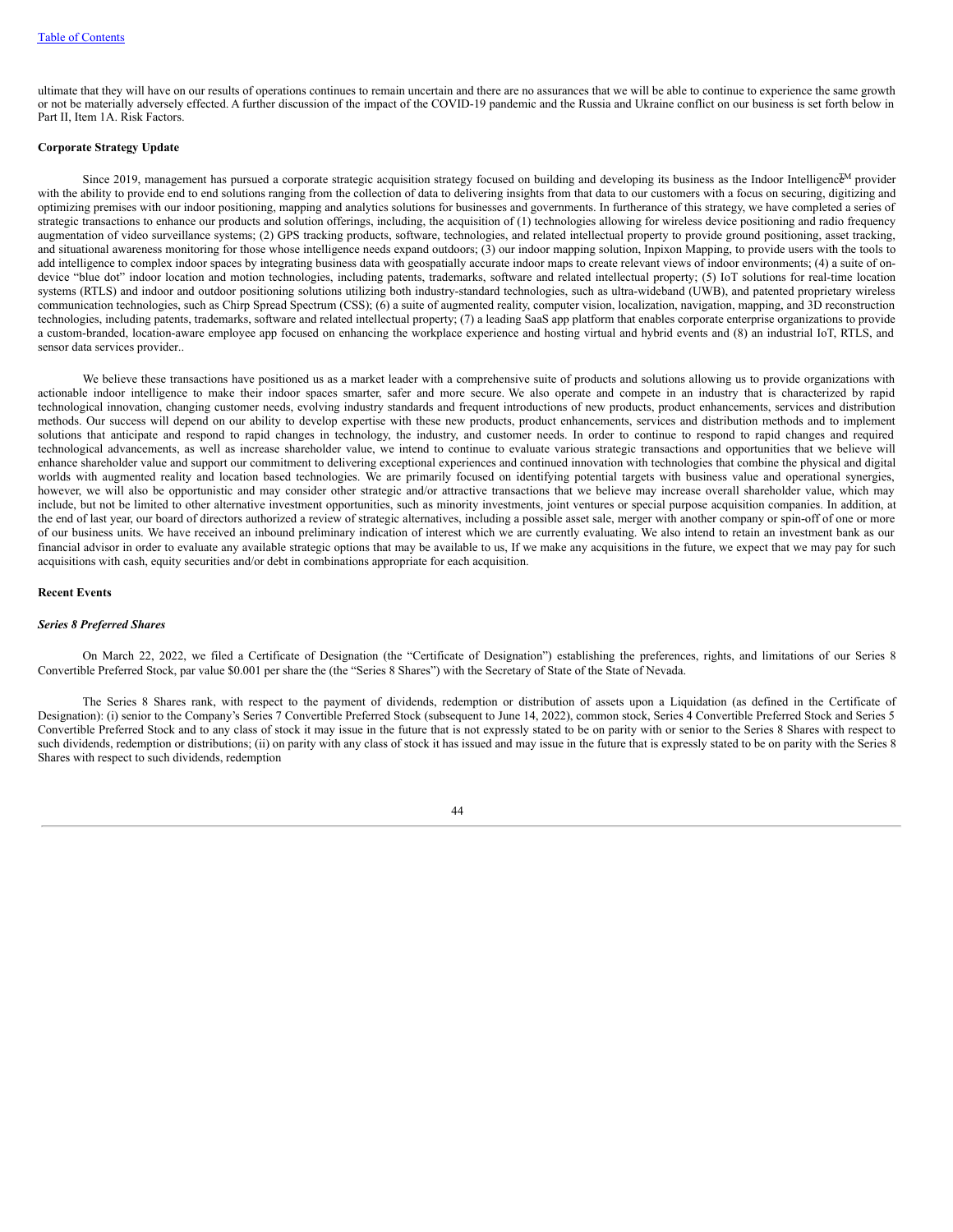and distributions; and (iii) junior to any class of stock we may issue in the future that is expressly stated to be senior to the Series 8 Shares with respect to such dividends, redemption or distributions, if the issuance is approved by the affirmative vote of the holders of a majority of the then outstanding Series 8 Shares.

At any time beginning on October 1, 2022 (the "Series 8 Redemption Triggering Date") and ending ninety (90) days thereafter (the "Series 8 Redemption Period"), each holder of Series 8 Shares may require us to redeem all or part of the Series 8 Shares then held by such holder in cash for a redemption price per share equal to the Series 8 Stated Value (defined below) plus all accrued but unpaid dividends thereon and all liquidated damages and other costs, expenses, or amounts due in respect of such shares (the "Series 8 Redemption Amount"), provided that in certain instances of default more particularly described in the Certificate of Designation, the Series 8 Redemption Amount may be increased to 110% of the Series 8 Stated Value plus all accrued but unpaid dividends thereon and all liquidated damages and other costs, expenses, or amounts due in respect of such shares. If we fail to pay the full Series 8 Redemption Amount timely, we will be obligated to pay interest at a rate equal to the lesser of 18% per annum or the maximum rate permitted by applicable law, accruing daily from the due date until the redemption amount and all interest thereon are paid in full. Correspondingly, beginning on the Series 8 Redemption Triggering Date for so long as the Series 8 Shares remain outstanding we may, at our option redeem all or part of the Series 8 Shares then held by a holder for the Series 8 Redemption Amount, subject to certain equity conditions described in the Certificate of Designation. In the event, we elect to exercise our redemption right, the holder will have an option to convert the Series 8 Shares subject to redemption into common stock in accordance with the Certificate of Designation within thirty (30) days following a written notice sent to the holder. Upon the receipt of the Series 8 Redemption Amount, the holder of the Series 8 Shares will forfeit 50% of the Series 8 Warrants (defined below) issued to the holder.

Under the terms of the Series 8 Shares, until the earlier of the date on which no Series 8 Shares remain outstanding or the end of the Series 8 Redemption Period, unless the holders of at least 51% in Series 8 Stated Value of the then outstanding shares of Series 8 Shares shall have otherwise given prior written consent, we cannot pay cash dividends or distributions on the common stock and all other common stock equivalents other than those securities which are explicitly senior or pari passu to the Series 8 Shares in dividend rights or liquidation preference.

Until the earlier of the conversion or redemption of all Series 8 Shares and January 1, 2023, we are required to maintain a cash balance (in the form of cash and cash equivalents equal to the sum of (i) the Series 8 Stated Value of all of the Series 8 Shares then outstanding, (ii) the stated value of the Company's Series 7 Convertible Preferred Stock then outstanding as set forth in the Series 7 Convertible Preferred Stock Certificate of Designation (provided, however, this will not apply following June 14, 2022), (iii) the aggregate amount of any debt (including trade payables), (iv) the aggregate stated value of any other equity securities that are issued that are senior to, or pari passu with, the Series 8 Shares and (v) the aggregate amount of monetary judgments with respect to the Company, any subsidiary or any of their respective property or assets.

The holders of Series 8 Shares have full voting rights and powers, except as otherwise required by the Articles of Incorporation or applicable law. The holders of Series 8 Shares shall vote together with all other classes and series of stock as a single class on all actions to be taken by the stockholders. Each holder of the Series 8 Shares is entitled to the number of votes equal to the number of shares of common stock into which the Series 8 Shares then held by such holder could be converted on the record date for the vote which is being taken, provided, however, that the voting power of a holder together with its Attribution Parties (as defined in the Certificate of Designation), may not exceed 19.99% (or such greater percentage allowed by the Nasdaq Listing Rules without any shareholder approval requirements).

# *Financings*

On March 22, 2022 (the "Effective Date"), we entered into a Securities Purchase Agreement (the "March 2022 Purchase Agreement") with certain institutional investors named therein (the "March 2022 Purchasers"), pursuant to which we issued and sold in a registered direct offering (i) 53,197.7234 shares of our Series 8 Shares convertible into approximately 112,778,720 shares of our common stock, which is equal to the Series 8 Stated Value divided by the conversion price of \$0.4717 per share, and (ii) related warrants to purchase an aggregate of 112,778,720 shares of common stock (the "Series 8 Warrants"). The Series 8 Warrants have an exercise price of \$0.4717 per share, will be immediately exercisable and will expire five years from the issuance date. Each Series 8 Share and related Series 8 Warrants will be sold together at a subscription amount of \$940, representing an original issue discount of 6% of the Series 8 Stated Value for an aggregate subscription amount of \$50.0 million. The closing of the transactions pursuant to the March 2022 Purchase Agreement occurred on March 24, 2022 (the "Closing Date") and net proceeds received were approximately \$46.9 million after placement agent commissions.

Pursuant to the March 2022 Purchase Agreement, subject to certain exceptions, we agreed not to (i) issue, enter into any agreement to issue or announce the issuance or proposed issuance of any shares of common stock or securities convertible into common stock or (ii) file any registration statement or any amendment or supplement thereto, or a registration statement on

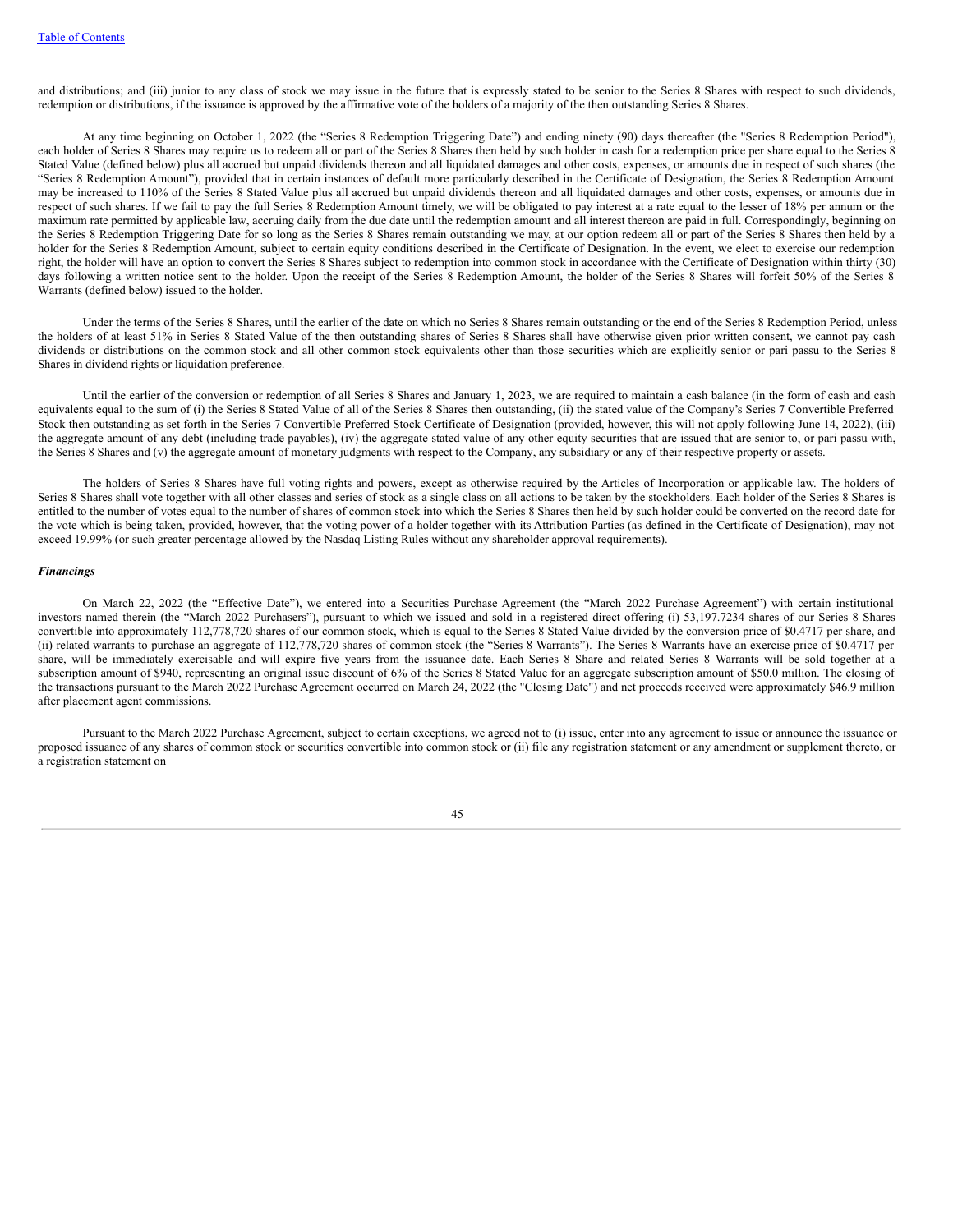Form S-8, until the forty-fifth (45th) day after the Closing Date (as defined below) (such period, the "Standstill Period"). We also agreed not to enter into any "variable rate transactions" until the earlier of (i) such time as none of the March 2022 Purchasers holds any of the Warrants or (ii) December 31, 2023, other than the issuance of common stock in an "at-the-market" offering; provided, that any such issuance shall not occur until the expiration of the Standstill Period.

Maxim Group LLC acted as the sole placement agent (the "Placement Agent") on a "reasonable best efforts" basis, in connection with the Series 8 offering pursuant to a placement agency agreement (the "Placement Agency Agreement"), dated and entered as of March 22, 2022. In accordance with the Placement Agency Agreement, the Placement Agent received a cash fee of 6% of the gross proceeds raised in the offering and reimbursement of certain out-of-pocket expenses including attorney's fees.

#### *Series 7 Preferred Stock Redemption and Warrant Forfeiture*

Between March 15 and March 22, 2022, we received cash redemption notices from the holders of our Series 7 Convertible Preferred Stock issued on September 15, 2021 (the "Series 7 Shares"), totaling 49,250 Series 7 Shares for aggregate cash required to be paid of approximately \$49.25 million. In addition, upon redemption of the Series 7 Shares, each holder forfeited 75% of the related warrants that were issued together with the Series 7 Shares (the "Series 7 Warrants"). Therefore, as of the date of this report, no shares of Series 7 Shares remain outstanding, 29,550,000 corresponding warrants issued in connection with the issuance of the Series 7 Shares been forfeited and 17,450,000 Series 7 Warrants remain outstanding. Following such redemption, there will be no shares of Series 7 Convertible Preferred Stock outstanding.

#### *Warrant and Note Exchanges*

On January 28, 2022, the Company entered into an Exchange Agreement with the holder of certain existing warrants of the Company (the "Warrant Holder") which were exercisable for an aggregate of 49,305,088 shares of the Company's common stock. Pursuant to the Exchange Agreement, the Company has agreed to issue an aggregate of 13,811,407 shares of common stock and rights to receive an aggregate of 3,938,424 shares of common stock to the Warrant Holder in exchange for the existing warrants.

On February 1, 2022, the Company entered into an exchange agreement with Iliad Research and Trading, L.P. ("Iliad"), pursuant to which the Company: (i) partitioned a new promissory note in the form of the promissory note issued by the Company to Iliad in March of 2020 (the "March 2020 10% Note") in a principal amount equal to \$0.5 million and then cause the outstanding balance of the March 2020 10% Note to be reduced by \$0.5 million; and (ii) exchange the partitioned note for the delivery of 1,191,611 shares of the Company's common stock, at an effective price per share equal to \$0.4196.

On February 18, 2022, the Company entered into an exchange agreement with Iliad, pursuant to which the Company and Iliad: (i) partitioned a new promissory note in the form of the March 2020 10% Note equal to \$0.4 million and then cause the outstanding balance of the March 2020 10% Note to be reduced by \$0.4 million; and (ii) exchange the partitioned note for the delivery of 966,317 shares of the Company's common stock, at an effective price per share equal to \$0.3622.

On March 15, 2022, the Company entered into an exchange agreement with Iliad, pursuant to which the Company and Iliad: (i) partitioned a new promissory note in the form of the March 2020 10% Note equal to \$0.7 million and then cause the outstanding balance of the March 2020 10% Note to be reduced by \$0.7 million; and (ii) exchange the partitioned note for the delivery of 2,152,317 shares of the Company's common stock, at an effective price per share equal to \$0.3020.

Effective as of March 16, 2022, we entered into a third amendment (the "Third Amendment") to the March 2020 10% Note, pursuant to which the maturity date of the March 2020 10% Note was extended from March 18, 2022 to March 18, 2023 (the "Maturity Date Extension"). In exchange for the Maturity Date Extension, we agreed to pay a 2% extension fee in the amount of approximately \$56,860 (the "Extension Fee"), which was added to the outstanding balance of the Original Note.

#### *Investments*

### *Debenture*

On April 27, 2022, the Company entered into and consummated the transactions contemplated by a securities purchase agreement (the "Purchase Agreement") with an unaffiliated company operating in the insurance technology sector (the "Debenture Seller"), pursuant to which it purchased a 10% Original Issue Discount Senior Convertible Debenture (a "Debenture") issued by the Debenture Seller in an aggregate principal amount of approximately \$6.1 million for a purchase price of \$5.5 million. The Purchase Agreement is one of a series of securities purchase agreements which the Debenture Seller has or will enter into under a private placement of Debentures commenced in February 2022. Interest on the Debenture accrues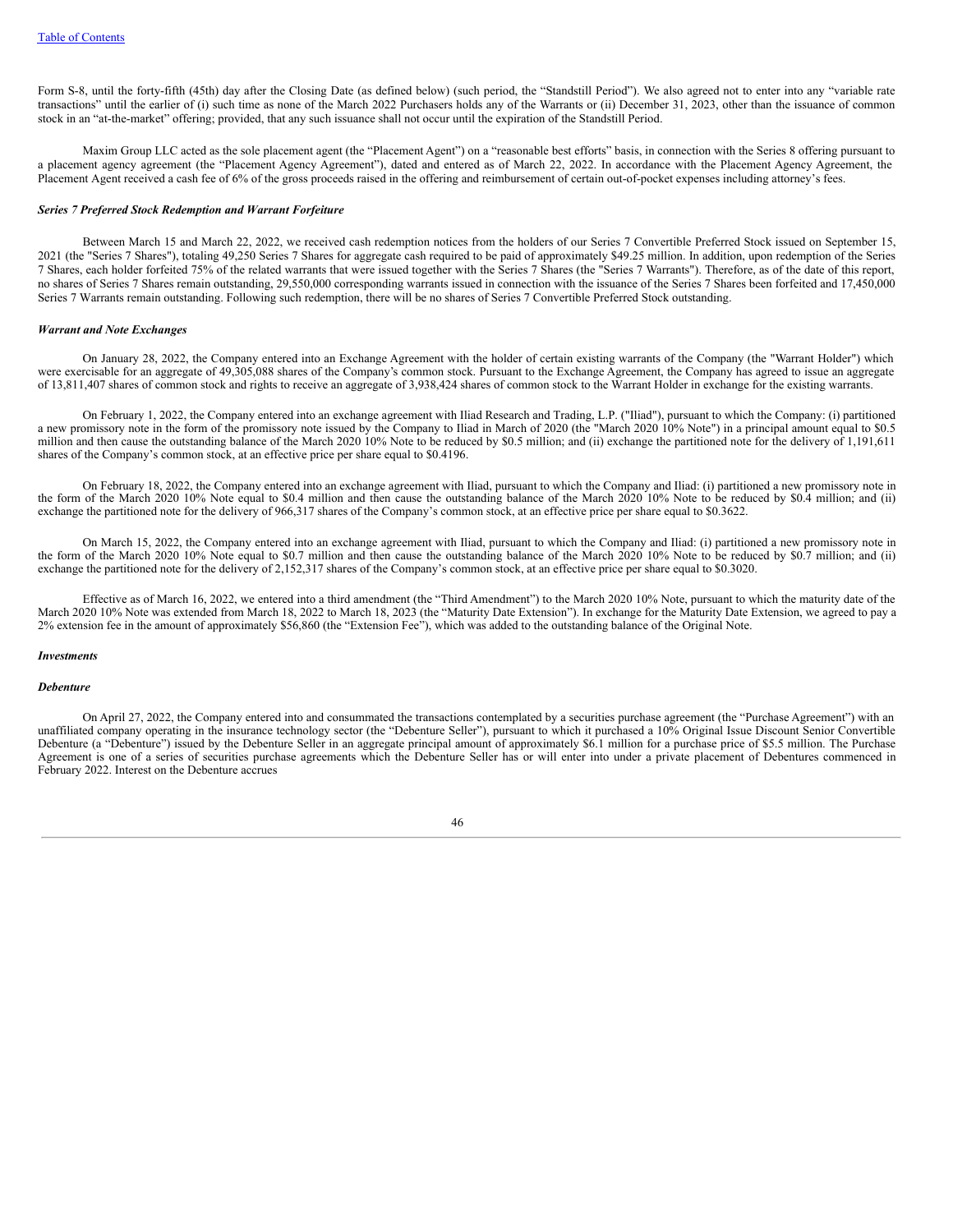at a rate of 12% per annum, of which 12 months will be guaranteed, and is payable on each conversion date (as to the principal amount being converted) and on the maturity date, in cash, or in shares of Class A common stock of the Debenture Seller upon a conversion of all or a portion of the outstanding principal amount on the Debenture. The Debenture will mature on the date that is 12 months from the original issue date, which may be extended or accelerated pursuant to the terms of the Debenture.

#### *GYG Promissory Notes*

Pursuant to the terms of Securities Purchase Agreements, dated January 18, 2022 and March 2022, Game Your Game, Inc., a majority owned subsidiary of the Company ("GYG") issued promissory notes in an aggregate principal amount equal to \$875,000 (the "2022 GYG Notes"), including an aggregate of \$511,000 to the Company and \$364,000 to a third party. The 2022 GYG Notes are in addition to promissory notes in an aggregate principal amount of \$500,000 issued by GYG to the same parties on October 29, 2021 (the "2021 GYG Notes", together with the 2022 GYG Notes, the "GYG Notes"), of which \$261,000 was issued to the Company and \$239,000 was issued to a third party, All of the GYG Notes have an interest rate of 8% and are due on or before December 31, 2022. The proceeds received from the issuance of the GYG Notes were used to satisfy GYG working capital requirements.

# **Critical Accounting Policies and Estimates**

Our consolidated financial statements are prepared in accordance with U.S. generally accepted accounting principles ("GAAP"). In connection with the preparation of our consolidated financial statements, we are required to make assumptions and estimates about future events, and apply judgments that affect the reported amounts of assets, liabilities, revenue, expenses and the related disclosures. We base our assumptions, estimates and judgments on historical experience, current trends and other factors that management believes to be relevant at the time our consolidated financial statements are prepared. On a regular basis, we review the accounting policies, assumptions, estimates and judgments to ensure that our consolidated financial statements are presented fairly and in accordance with GAAP. However, because future events and their effects cannot be determined with certainty, actual results could differ from our assumptions and estimates, and such differences could be material.

Our significant accounting policies are discussed in Note 3 of the condensed consolidated financial statements. We believe that the following accounting estimates are the most critical to aid in fully understanding and evaluating our reported financial results, and they require our most difficult, subjective or complex judgments, resulting from the need to make estimates about the effect of matters that are inherently uncertain. There have been no changes to estimates during the periods presented in the filing. Historically changes in management estimates have not been material.

There have been no significant changes to our critical accounting policies and estimates from the information provided in Item 7, "Management's Discussion and Analysis of Financial Condition and Results of Operations," included in the Company's Annual Report on Form 10-K for the year ended December 31, 2021.

# *Goodwill, Acquired Intangible Assets and Other Long-Lived Assets - Impairment Assessments*

We have recorded goodwill and other indefinite-lived assets in connection with our acquisitions of Shoom, Locality, Jibestream, GTX, the Systat Parties, Nanotron, CXApp, Game Your Game and IntraNav. Goodwill, which represents the excess of acquisition cost over the fair value of the net tangible and intangible assets of the acquired company, is not amortized. Indefinite-lived intangible assets are stated at fair value as of the date acquired in a business combination. The recoverability of goodwill is evaluated at least annually and when events or changes in circumstances indicate that the carrying amount may not be recoverable. A significant amount of judgment is involved in determining if an indicator of goodwill impairment has occurred. We have determined that it operates and reports in three reporting units: Indoor Intelligence, Saves, and Shoom. Goodwill as of March 31, 2022 is approximately \$7.7 million.

We have selected December 31 as the date to perform our annual goodwill impairment test. Goodwill is the only intangible asset with an indefinite useful life. Circumstances that could indicate impairment and require us to perform a quantitative impairment test include a significant decline in our financial results, a significant decline in our enterprise value relative to our net book value, a sustained decline in our stock price, or an unanticipated change in competition or our market share and a significant change in our strategic plans. As of December 31, 2021, we concluded that our fair value did not exceed our carrying value in our Indoor Intelligence reporting unit and an impairment charge of \$14.8 million was recorded. At December 31, 2021, the fair value of the Saves reporting unit exceeded its carrying value by greater than 100%. There is no goodwill assigned to the Shoom reporting unit. Since December 31, 2021, the price of our common stock has declined

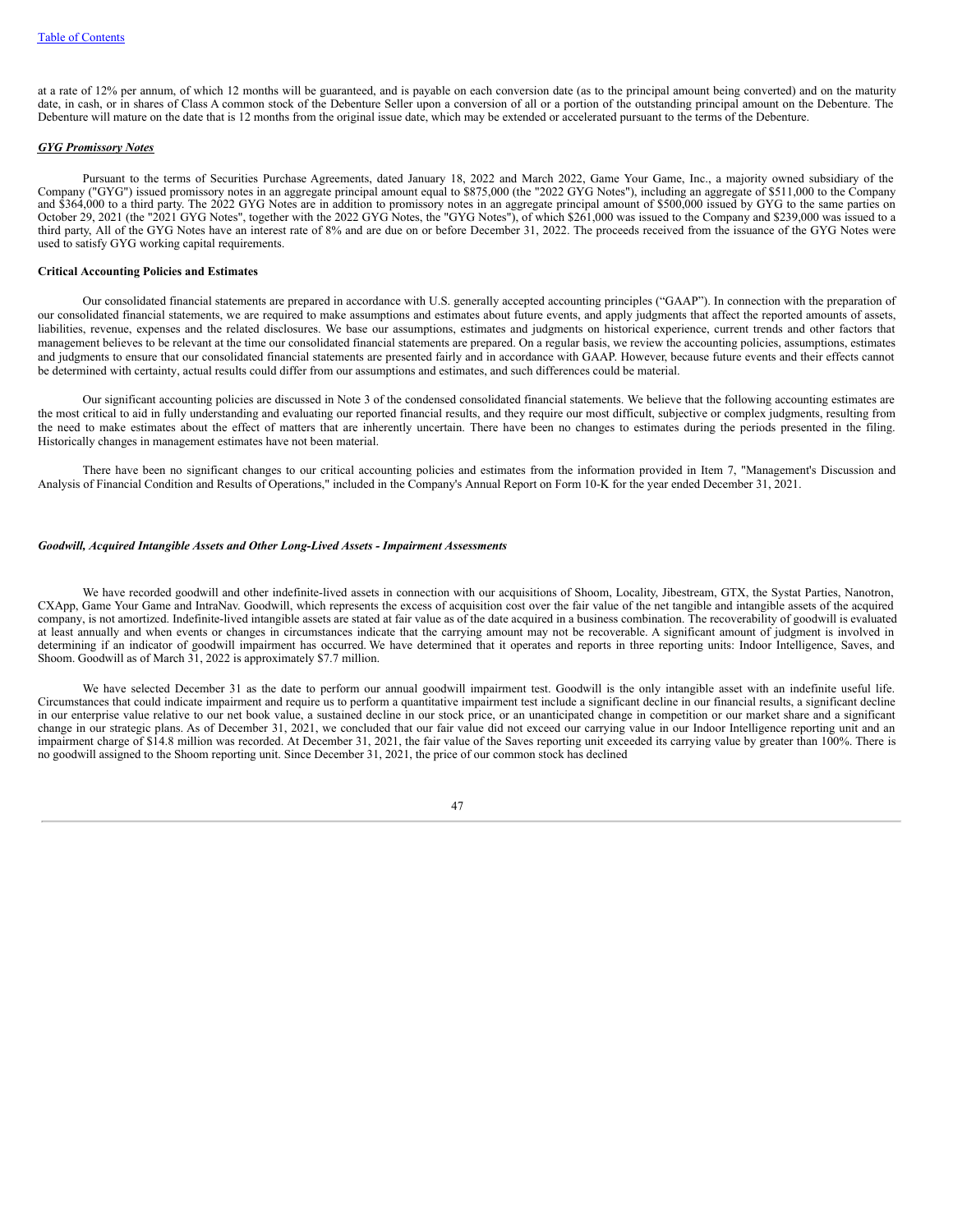significantly and may continue to fluctuate in future periods. A sustained decrease in the price of our common stock is one of the qualitative factors to be considered as part of an impairment test when evaluating whether events or changes in circumstances may indicate that it is more likely than not that a potential goodwill impairment exists. We will continue monitoring the analysis of the qualitative and quantitative factors used as a basis for the goodwill impairment test during fiscal year 2022. In performing the assessment, we performed a qualitative assessment and determined there were no indicators of impairment. To corroborate this conclusion, we compared our equity carrying value to our market capitalization and concluded that there was no goodwill impairment during the three months ended March 31, 2022. If the negative volatility of our market capitalization is sustained, it is possible that our remaining goodwill could become impaired, which could result in a material charge and adversely affect our results of operations.

### **RESULTS OFOPERATIONS**

# *Three Months Ended March 31, 2022 compared to the Three Months Ended March 31, 2021*

The following table sets forth selected consolidated financial data as a percentage of our revenue and the percentage of period-over-period change:

|                                    |     |           | For the Three Months Ended March 31. |           |                           |           |                          |
|------------------------------------|-----|-----------|--------------------------------------|-----------|---------------------------|-----------|--------------------------|
|                                    |     |           | 2022                                 | 2021      |                           |           |                          |
| (in thousands, except percentages) |     | Amount    | $%$ of<br>Revenues                   | Amount    | $%$ of<br><b>Revenues</b> | \$ Change | $\frac{0}{0}$<br>Change* |
| Revenues                           | P.  | 5,231     | $100 \%$ \$                          | 2,954     | $100\%$ \$                | 2,277     | $77 \frac{9}{6}$         |
| Cost of revenues                   | D.  | 1,386     | $27 \%$ \$                           | 884       | $30 \%$ \$                | 502       | 57 %                     |
| Gross profit                       | \$. | 3,845     | 73 % \$                              | 2,070     | $70 \%$ \$                | 1,775     | 86 %                     |
| Operating expenses                 |     | 13.909    | $266 \%$ \$                          | 14,490    | 491 % \$                  | (581)     | $(4) \%$                 |
| Loss from operations               | \$  | (10,064)  | $(192) \%$ \$                        | (12, 420) | $(420) \%$ \$             | 2,356     | $(19)$ %                 |
| Net income (loss)                  | \$  | (11, 557) | $(221) \%$ \$                        | (12, 539) | $(424) \%$ \$             | 982       | $(8) \%$                 |
|                                    |     | (11,211)  | $(214) \%$ \$                        | (12, 557) | $(425) \%$ \$             | 1,346     | $(11)$ %                 |

Amounts used to calculate dollar and percentage changes are based on numbers in the thousands. Accordingly, calculations in this item, which may be rounded to the nearest hundred thousand, may not produce the same results.

## **Revenues**

Revenues for the three months ended March 31, 2022 were \$5.2 million compared to \$2.95 million for the comparable period in the prior year for an increase of approximately \$2.3 million, or approximately 77%. This increase is primarily attributable to the increase in Indoor Intelligence sales including the addition of the CXApp product line during the second quarter of 2021 and the addition of the IIoT product line in the fourth quarter of 2021.

# **Cost of Revenues**

Cost of revenues for the three months ended March 31, 2022 were \$1.4 million compared to \$0.9 million for the comparable period in the prior year. This increase in cost of revenues of approximately \$0.5 million, or approximately 57%, was primarily attributable to the increased sales during the quarter.

### **Gross Profit**

The gross profit margin for the three months ended March 31, 2022 was 73% compared to 70% for the three months ended March 31, 2021.

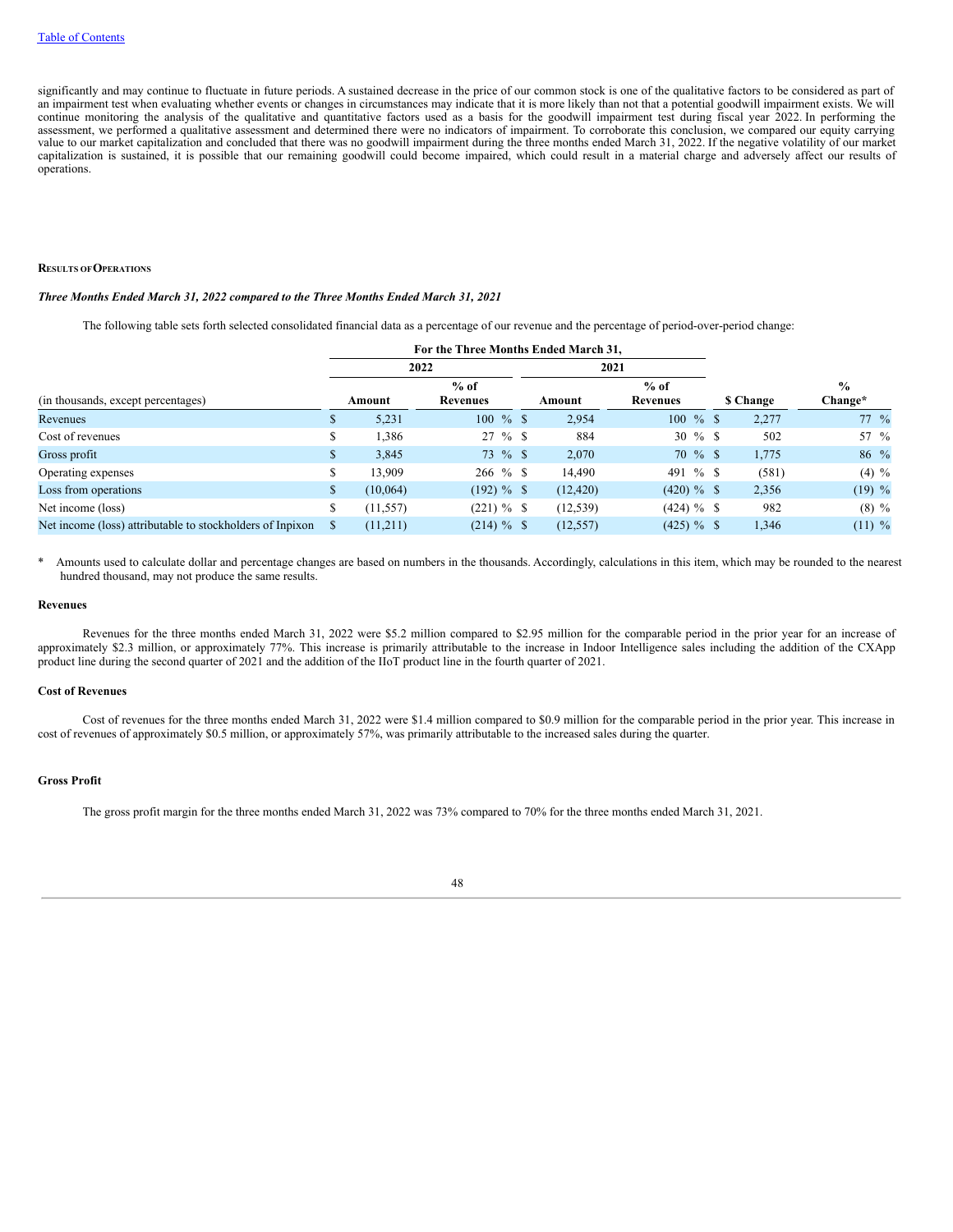#### **Operating Expenses**

Operating expenses for the three months ended March 31, 2022 were \$13.9 million and \$14.5 million for the comparable period ended March 31, 2021. This decrease of \$0.6 million is primarily attributable to lower stock-based compensation and the benefit on the earnout payable due to the change in common share value offset by higher compensation, professional fees, infrastructure costs and amortization of intangibles primarily as a result of the entities acquired in 2021.

## **Loss From Operations**

Loss from operations for the three months ended March 31, 2022 was \$10.06 million as compared to \$12.42 million for the comparable period in the prior year. This decrease in loss of approximately \$2.4 million was primarily attributable to increased gross profit and lower operating costs as described above.

#### **Other Income (Expense)**

Other income/expense for the three months ended March 31, 2022 was a loss of \$1.4 million compared to a loss of \$0.1 million for the comparable period in the prior year. This increase in other loss of approximately \$1.3 million is primarily attributable to the unrealized loss on the Sysorex shares.

### **Provision for Income Taxes**

There is an income tax provision of approximately \$0.1 million and \$0.01 million for the three months ended March 31, 2022 and 2021, respectively. The income tax expense relates primarily to corporate income tax liabilities of Inpixon India.

#### **Net Income (Loss) Attributable To Non-Controlling Interest**

Net income (loss) attributable to non-controlling interest for the three months ended March 31, 2022 and 2021 was a loss of \$346,000 and income of \$18,000, respectively. This increase in loss of \$364,000 was attributable to the loss of the Game Your Game entity.

#### **Net Loss Attributable To Stockholders of Inpixon**

Net loss attributable to stockholders of Inpixon three months ended March 31, 2022 was a loss of \$11.21 million compared to a loss of \$12.56 million for the comparable period in the prior year. This decrease in loss of approximately \$1.3 million was primarily attributable to increased gross profit of \$1.8 million, lower operating costs of \$0.6 million and higher non-controlling interest of \$0.4 million offset by the \$1.5 million unrealized loss on the Sysorex shares.

#### **Non-GAAP Financial information**

# *EBITDA*

EBITDA is defined as net income (loss) before interest, provision for (benefit from) income taxes, and depreciation and amortization. Adjusted EBITDA is used by our management as the matrix in which it manages the business. It is defined as EBITDA plus adjustments for other income or expense items, non-recurring items and non-cash stock-based compensation.

Adjusted EBITDA for the three months ended March 31, 2022 was a loss of \$8.8 million compared to a loss of \$5.6 million for the prior year period.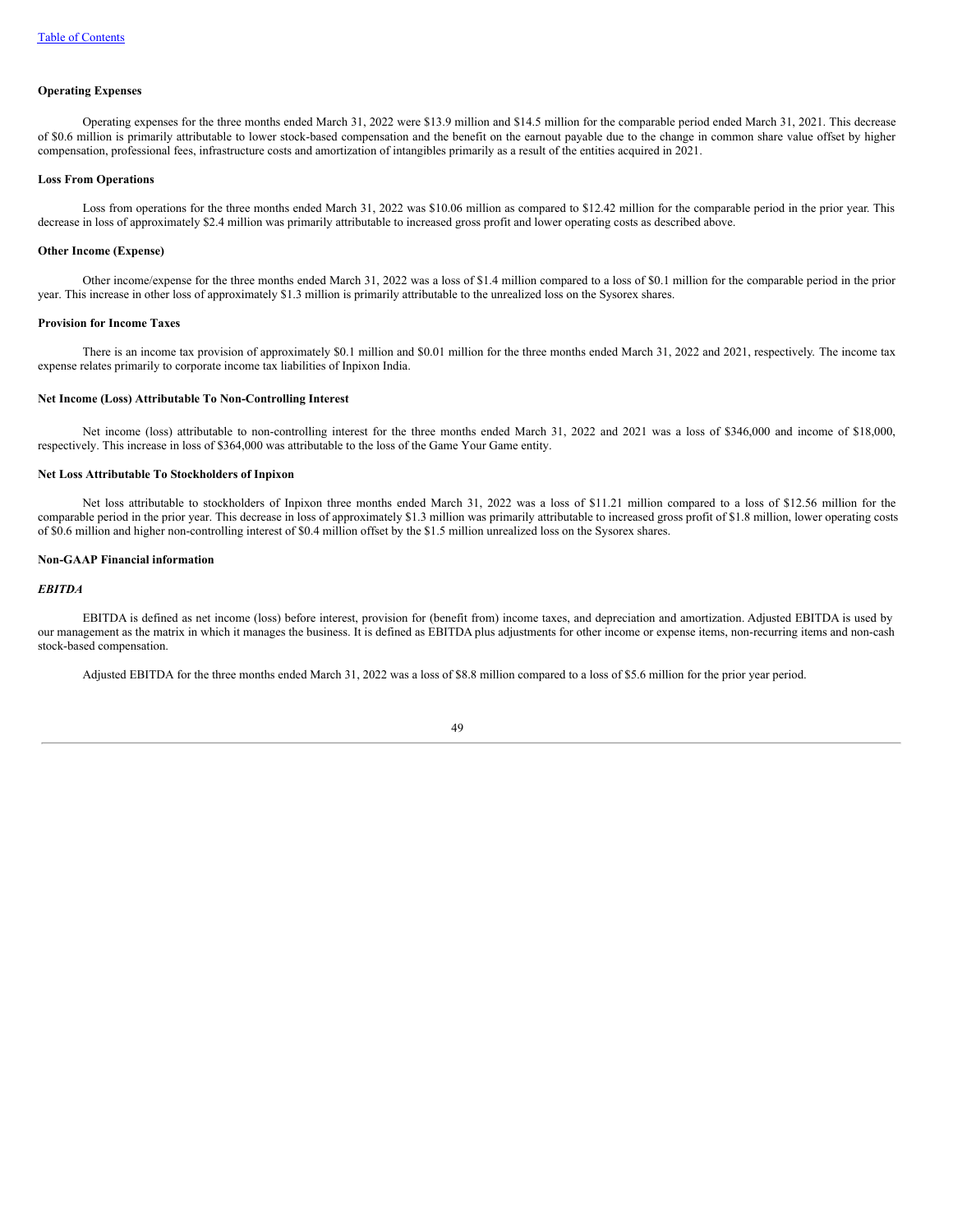The following table presents a reconciliation of net income (loss) attributable to stockholders of Inpixon, which is our GAAP operating performance measure, to Adjusted EBITDA for the three months ended March 31, 2022 and 2021 (in thousands):

|                                                                                                                 |   | 31,           | <b>For the Three Months Ended March</b> |
|-----------------------------------------------------------------------------------------------------------------|---|---------------|-----------------------------------------|
|                                                                                                                 |   | 2022          | 2021                                    |
| Net income loss attributable to common stockholders                                                             | S | $(17,362)$ \$ | (12, 557)                               |
| Adjustments:                                                                                                    |   |               |                                         |
| Non-recurring one-time charges:                                                                                 |   |               |                                         |
| Loss on exchange of debt for equity                                                                             |   |               | 30                                      |
| Provision for valuation allowance on held for sale loan                                                         |   |               | 117                                     |
| Unrealized loss on equity securities                                                                            |   | 1,503         |                                         |
| Acquisition transaction/financing costs                                                                         |   | 121           | 470                                     |
| Earnout compensation benefit                                                                                    |   | (2,827)       |                                         |
| Accretion of series 7 preferred stock                                                                           |   | 4,555         |                                         |
| Accretion of series 8 preferred stock                                                                           |   | 548           |                                         |
| Deemed dividend for the modification related to series 8 preferred stock                                        |   | 2,627         |                                         |
| Deemed contribution for the modification related to warrants issued in connection with series 8 preferred stock |   | (1, 469)      |                                         |
| Amortization premium-modification related to series 8 preferred stock                                           |   | (110)         |                                         |
| Professional service fees                                                                                       |   | 8             | 349                                     |
| Unrealized losses/(gains) on notes, loans, investments                                                          |   | 89            | (363)                                   |
| Stock-based compensation - compensation and related benefits                                                    |   | 1,533         | 5,096                                   |
| <b>Severance Costs</b>                                                                                          |   | 111           |                                         |
| Interest (income)/expense, net                                                                                  |   | (2)           | 349                                     |
| Income tax provision                                                                                            |   | 100           | 9                                       |
| Depreciation and amortization                                                                                   |   | 1,806         | 943                                     |
| <b>Adjusted EBITDA</b>                                                                                          |   | $(8,769)$ \$  | (5, 557)                                |

We rely on Adjusted EBITDA, which is a non-GAAP financial measure for the following:

- To review and assess the operating performance of our Company as permitted by Accounting Standards Codification Topic 280, Segment Reporting;
- To compare our current operating results with corresponding periods and with the operating results of other companies in our industry;
- As a basis for allocating resources to various projects;
- As a measure to evaluate potential economic outcomes of acquisitions, operational alternatives and strategic decisions; and
- To evaluate internally the performance of our personnel.

We have presented Adjusted EBITDA above because we believe it conveys useful information to investors regarding our operating results. We believe it provides an additional way for investors to view our operations, when considered with both our GAAP results and the reconciliation to net income (loss). By including this information, we can provide investors with a more complete understanding of our business. Specifically, we present Adjusted EBITDA as supplemental disclosure because of the following:

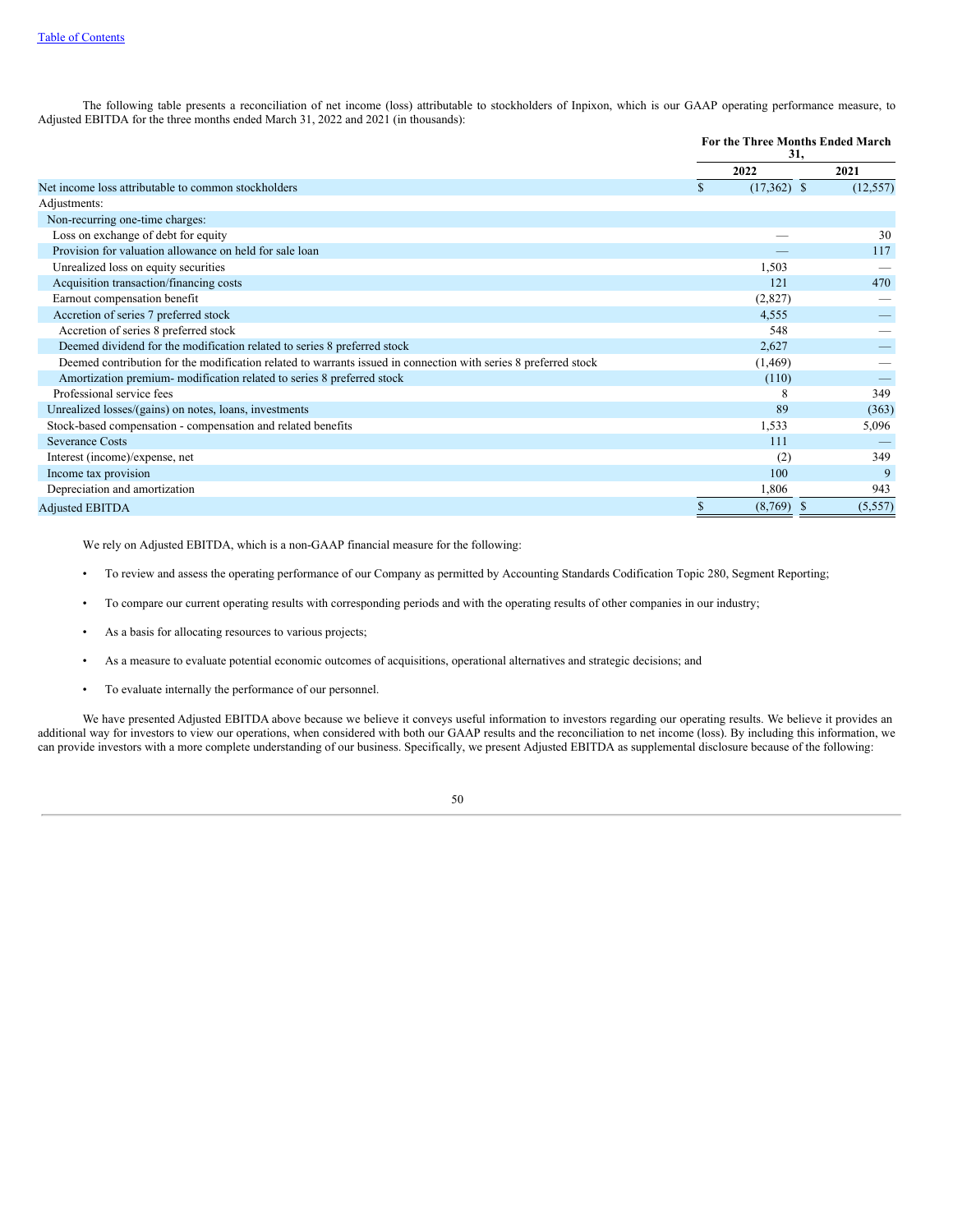- We believe Adjusted EBITDA is a useful tool for investors to assess the operating performance of our business without the effect of interest, income taxes, depreciation and amortization and other non-cash items including stock based compensation, amortization of intangibles, change in the fair value of shares to be issued, change in the fair value of derivative liability, impairment of goodwill and one time charges including gain/loss on the settlement of obligations, severance costs, provision for doubtful accounts, acquisition costs and the costs associated with the public offering.
- We believe that it is useful to provide to investors with a standard operating metric used by management to evaluate our operating performance; and
- We believe that the use of Adjusted EBITDA is helpful to compare our results to other companies.

Even though we believe Adjusted EBITDA is useful for investors, it does have limitations as an analytical tool. Thus, we strongly urge investors not to consider this metric in isolation or as a substitute for net income (loss) and the other consolidated statement of operations data prepared in accordance with GAAP. Some of these limitations include the fact that:

- Adjusted EBITDA does not reflect our cash expenditures or future requirements for capital expenditures or contractual commitments;
- Adjusted EBITDA does not reflect changes in, or cash requirements for, our working capital needs;
- Adjusted EBITDA does not reflect the significant interest expense or the cash requirements necessary to service interest or principal payments on our debt;
- Although depreciation and amortization are non-cash charges, the assets being depreciated and amortized will often have to be replaced in the future, and Adjusted EBITDA does not reflect any cash requirements for such replacements;
- Adjusted EBITDA does not reflect income or other taxes or the cash requirements to make any tax payments; and
- Other companies in our industry may calculate Adjusted EBITDA differently than we do, thereby potentially limiting its usefulness as a comparative measure.

Because of these limitations, Adjusted EBITDA should not be considered a measure of discretionary cash available to us to invest in the growth of our business or as a measure of performance in compliance with GAAP. We compensate for these limitations by relying primarily on our GAAP results and providing Adjusted EBITDA only as supplemental information.

## *Proforma Non-GAAP Net Income (Loss) per Share*

Basic and diluted net income (loss) per share for the three months ended March 31, 2022 was a loss of \$0.13 compared to a loss of \$0.16 for the prior year period. The decrease in loss per share in 2022 was attributable to the changes discussed in our results of operations.

Proforma non-GAAP net income (loss) per share is used by our Company's management as an evaluation tool as it manages the business and is defined as net income (loss) per basic and diluted share adjusted for non-cash items including stock based compensation, amortization of intangibles and one time charges including gain on the settlement of obligations, severance costs, provision for doubtful accounts, change in the fair value of shares to be issued, acquisition costs and the costs associated with the public offering.

Proforma non-GAAP net loss per basic and diluted common share for the three months ended March 31, 2022 was a loss of \$0.07 per share compared to a loss of \$0.08 per share for the prior year period.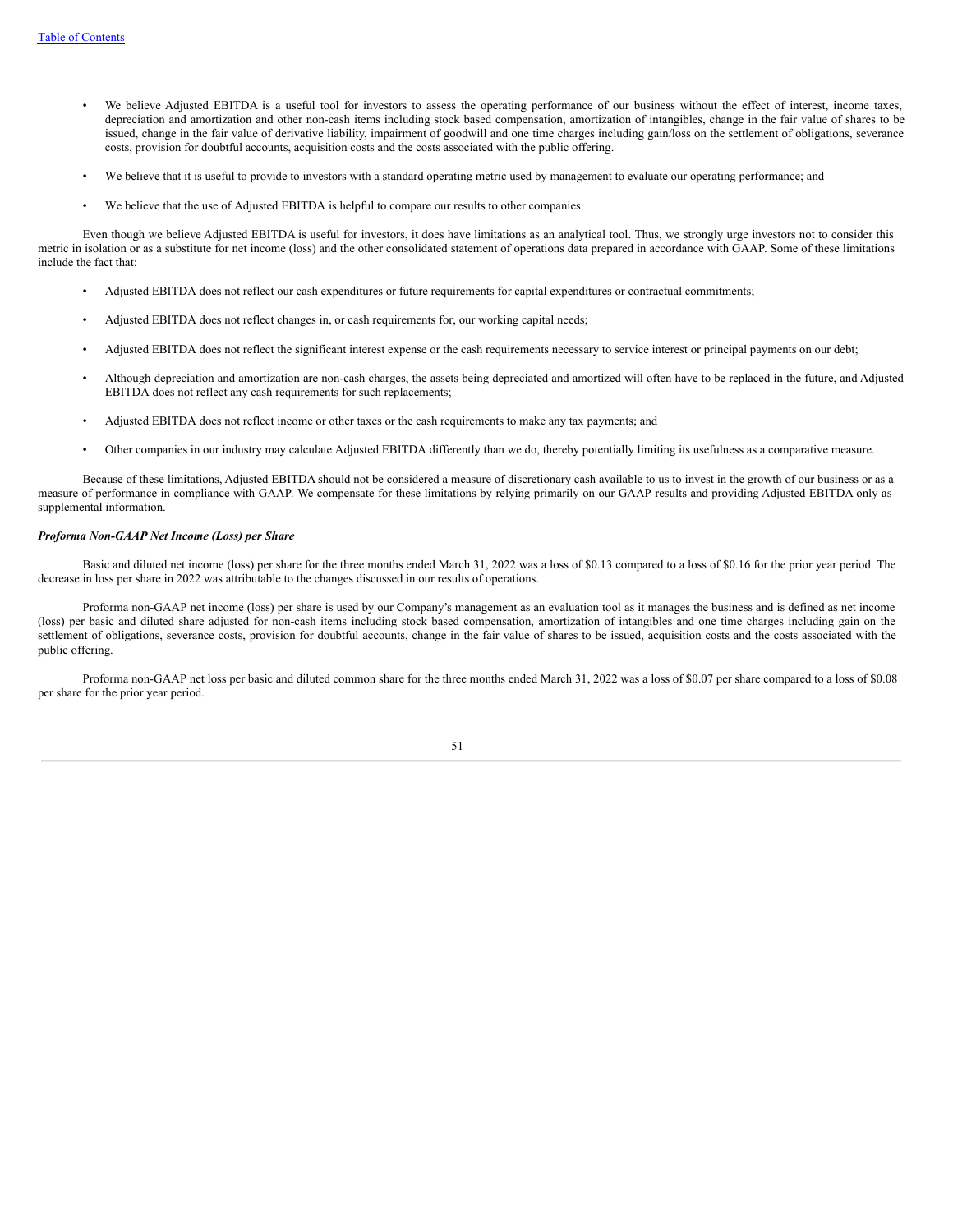The following table presents a reconciliation of net loss per basic and diluted share, which is our GAAP operating performance measure, to proforma non-GAAP net loss per share for the periods reflected (in thousands, except per share data):

|                                                                                                                 | For the Three Months Ended March<br>31, |              |            |
|-----------------------------------------------------------------------------------------------------------------|-----------------------------------------|--------------|------------|
| (thousands, except per share data)                                                                              | 2022                                    |              | 2021       |
| Net loss attributable to common stockholders                                                                    | \$<br>(17,362)                          | <sup>S</sup> | (12, 557)  |
| Adjustments:                                                                                                    |                                         |              |            |
| Non-recurring one-time charges:                                                                                 |                                         |              |            |
| Loss on the exchange of debt for equity                                                                         |                                         |              | 30         |
| Provision for valuation allowance on held for sale loan                                                         |                                         |              | 117        |
| Unrealized loss on equity securities                                                                            | 1,503                                   |              |            |
| Acquisition transaction/financing costs                                                                         | 121                                     |              | 470        |
| Earnout compensation benefit                                                                                    | (2,827)                                 |              |            |
| Accretion of series 7 preferred stock                                                                           | 4,555                                   |              |            |
| Accretion of series 8 preferred stock                                                                           | 548                                     |              |            |
| Deemed dividend for the modification related to series 8 preferred stock                                        | 2,627                                   |              |            |
| Deemed contribution for the modification related to warrants issued in connection with series 8 preferred stock | (1, 469)                                |              |            |
| Amortization premium- modification related to series 8 preferred stock                                          | (110)                                   |              |            |
| Professional service fees                                                                                       | 8                                       |              | 349        |
| Unrealized losses/(gains) on investments                                                                        | 89                                      |              | (363)      |
| Stock-based compensation - compensation and related benefits                                                    | 1,533                                   |              | 5,096      |
| <b>Severance Costs</b>                                                                                          | 111                                     |              |            |
| Amortization of intangibles                                                                                     | 1,489                                   |              | 650        |
| Proforma non-GAAP net loss                                                                                      | (9,184)                                 |              | (6,208)    |
| Proforma non-GAAP net loss per common share - Basic and Diluted                                                 | (0.07)                                  |              | (0.08)     |
| Weighted average basic and diluted common shares outstanding                                                    | 138,502,493                             |              | 78,942,697 |

We rely on proforma non-GAAP net income (loss) per share, which is a non-GAAP financial measure:

- To review and assess the operating performance of our Company as permitted by Accounting Standards Codification Topic 280, Segment Reporting;
- To compare our current operating results with corresponding periods and with the operating results of other companies in our industry;
- As a measure to evaluate potential economic outcomes of acquisitions, operational alternatives and strategic decisions; and
- To evaluate internally the performance of our personnel.

We have presented proforma non-GAAP net income (loss) per share above because we believe it conveys useful information to investors regarding our operating results. We believe it provides an additional way for investors to view our operations, when considered with both our GAAP results and the reconciliation to net income (loss), and that by including this information we can provide investors with a more complete understanding of our business. Specifically, we present proforma non-GAAP net income (loss) per share as supplemental disclosure because:

• We believe proforma non-GAAP net income (loss) per share is a useful tool for investors to assess the operating performance of our business without the effect of non-cash items including stock based compensation,

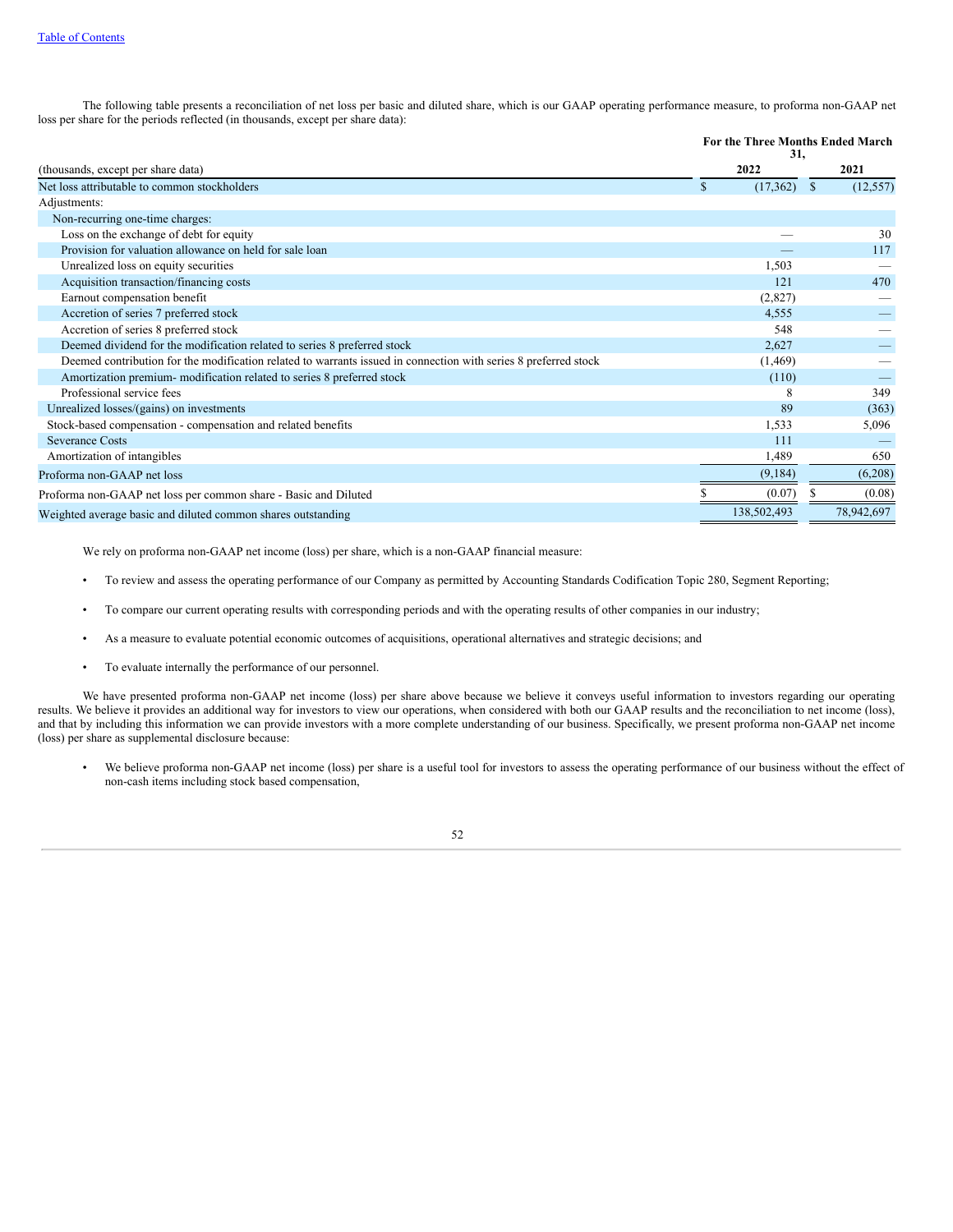amortization of intangibles and one time charges including gain on the settlement of obligations, severance costs, provision for doubtful accounts, change in the fair value of shares to be issued, acquisition costs and the costs associated with the public offering.

- We believe that it is useful to provide to investors a standard operating metric used by management to evaluate our operating performance; and
- We believe that the use of proforma non-GAAP net income (loss) per share is helpful to compare our results to other companies.

# **Liquidity and Capital Resources as of March 31, 2022**

Our current capital resources and operating results as of and through March 31, 2022, consist of:

- 1) an overall working capital surplus of approximately \$74.3 million;
- 2) cash of approximately \$60.9 million and short-term investments of approximately \$15.0 million;
- 3) net cash used by operating activities for the three months ended March 31, 2022 of \$15.3 million.

The breakdown of our overall working capital deficit is as follows (in thousands):

| <b>Working Capital</b>                        | <b>Assets</b>  |                          | Liabilities              |    | <b>Net</b> |
|-----------------------------------------------|----------------|--------------------------|--------------------------|----|------------|
| Cash and cash equivalents                     | 60,852 \$<br>Ф |                          | $\overline{\phantom{m}}$ | D  | 60,852     |
| Accounts receivable, net / accounts payable   | 3,454          |                          | 1,066                    |    | 2,388      |
| Inventory                                     | 1,766          |                          |                          |    | 1,766      |
| Short-term investments                        | 15,035         |                          |                          |    | 15,035     |
| <b>Accrued liabilities</b>                    |                | $\overline{\phantom{a}}$ | 3,863                    |    | (3,863)    |
| Operating lease obligation                    |                |                          | 619                      |    | (619)      |
| Deferred revenue                              |                | _                        | 4,133                    |    | (4,133)    |
| Notes and other receivables / Short-term debt | 284            |                          | 2,411                    |    | (2,127)    |
| Other                                         | 8,474          |                          | 3,436                    |    | 5,038      |
| Total                                         | 89,865 \$      |                          | 15,528                   | -8 | 74,337     |
|                                               |                |                          |                          |    |            |

#### *Contractual Obligations and Commitments*

Contractual obligations are cash that we are obligated to pay as part of certain contracts that we have entered during our course of business. Our contractual obligations consists of operating lease liabilities and acquisition liabilities that are included in our consolidated balance sheet and vendor commitments associated with agreements that are legally binding. As of March 31, 2022, the total obligation for operating leases is approximately \$1.8 million, of which approximately \$0.7 million is expected to be paid in the next twelve months. Our vendor commitments are approximately \$0.5 million all of which is expected in the next twelve months. As of March 31, 2022, our obligation for acquisition liabilities is approximately \$3.5 million of which approximately \$3.4 million is expected to be paid in the next twelve months. In addition, any time during the Series 8 Redemption Period, each holder of our Series 8 Shares is entitled to require us to redeem all or part of the Series 8 Shares then held by such holder in cash for a redemption price per share equal to the Series 8 Redemption Amount. Any holder that elects to redeem its shares of Series 8 Preferred Stock will be required to forfeit 50% of the corresponding warrants held by such holder. The aggregate Redemption Amount that we may be required to pay is equal to \$53.2 million (which may be increased to \$58.5 million in the event of certain events of default) plus any accrued but unpaid dividends, liquidated damages and other costs, expenses, or amounts due in respect of the shares, to the extent applicable.

# *Promissory Notes*

As of March 31, 2022, the Company owed approximately \$2.4 million in principal under promissory notes with which is payable within the next twelve months inclusive of interest owed. The interest rate charged under the notes range from 8% to 10%. See Note 11 of the Notes to Consolidated Financial Statements included elsewhere in this quarterly Report.

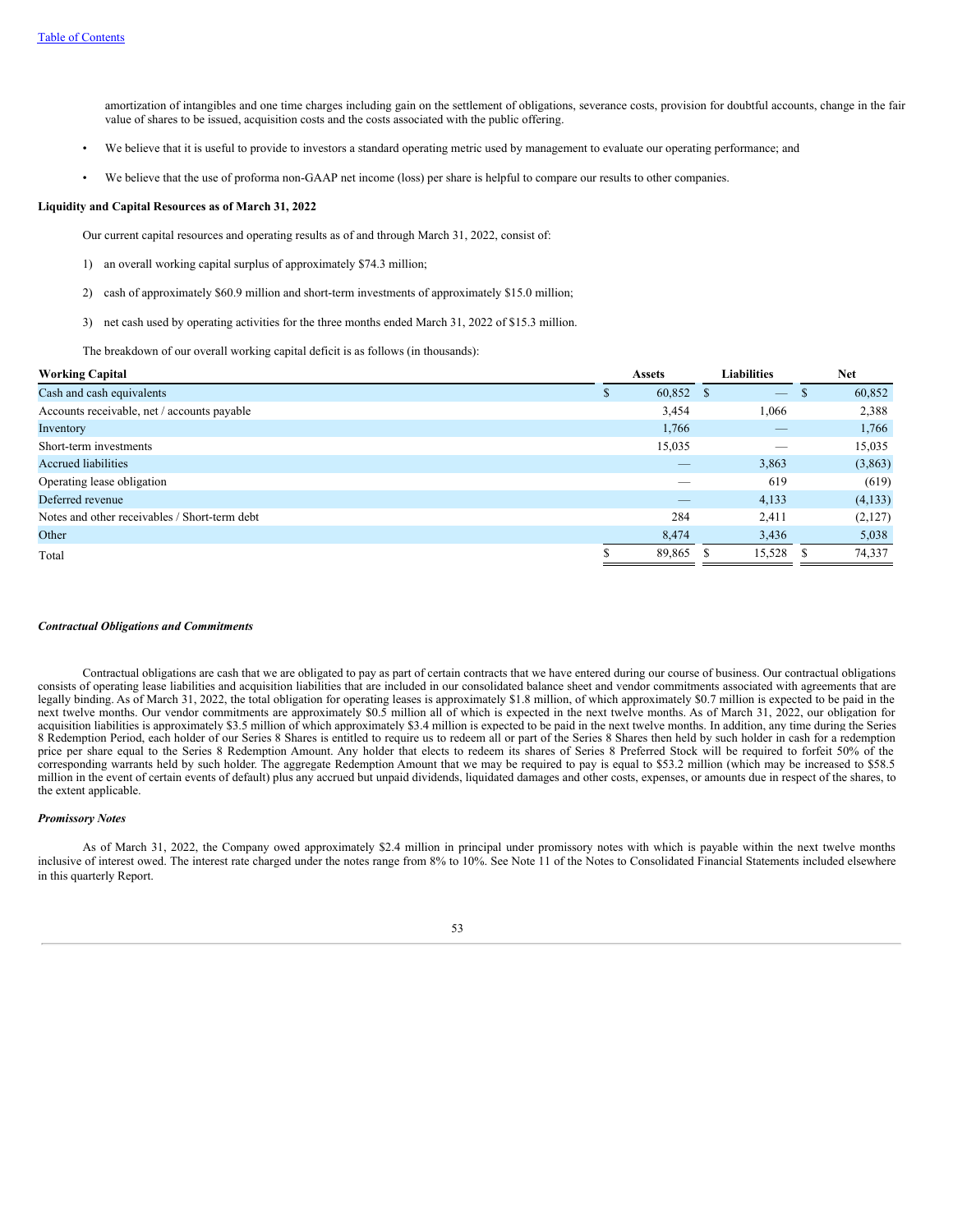Net cash used in operating activities during the three months ended March 31, 2022 of \$15.3 million consists of a net loss of \$11.6 million offset by non-cash adjustments of approximately \$2.2 million less net cash changes in operating assets and liabilities of approximately \$5.9 million. Although the Company has sustained significant losses during three months ended March 31, 2022, we raised net proceeds of approximately \$46.9 million after placement agent commissions and other offering costs from the sale of our securities in connection with a registered direct offering. Given our current cash balances and budgeted cash flow requirements, the Company believes such funds are sufficient to satisfy its working capital needs, capital asset purchases, debt repayments and other liquidity requirements associated with its existing operations for the next 12 months from the issuance date of the financial statements. However, general economic or other conditions resulting from COVID 19 or other events materially may impact the liquidity of our common stock or our ability to continue to access capital from the sale of our securities to support our growth plans. Our business has been impacted by the COVID-19 pandemic and may continue to be impacted. While we have been able to continue operations remotely, we have and continue to experience supply chain cost increases and constraints and delays in the receipt of certain components of our products impacting delivery times for our products. We have also seen some impact in the demand of certain products and delays in certain projects and customer orders either because they require onsite services which could not be performed as a result of new rules and regulations resulting from the pandemic, customer facilities being partially or fully closed during the pandemic or because of the uncertainty of the customer's financial position and ability to invest in our technology.

Despite these challenges, we were able to realize growth in revenue for the first quarter of 2022 when compared to the same period of 2021 as a result of an increase in sales associated with our indoor intelligence platform including the CXApp and Intranav acquisitions completed in April and December 2021 respectively. The total impact that COVID-19 will have on general economic conditions is continuously evolving and the impact it may continue to have on our results of operations continues to remain uncertain and there are no assurances that we will be able to continue to experience the same growth or not be materially adversely effected. The Company may continue to pursue strategic transactions and may raise such additional capital as needed, using our equity securities and/or cash and debt financings in combinations appropriate for each acquisition.

### **Liquidity and Capital Resources as of March 31, 2022 Compared With March 31, 2021**

The Company's net cash flows used in operating, investing and financing activities for the three months ended March 31, 2022 and 2021 and certain balances as of the end of those periods are as follows (in thousands):

|                                                 |                         | For the Three Months Ended March 31, |  |                            |  |
|-------------------------------------------------|-------------------------|--------------------------------------|--|----------------------------|--|
|                                                 | 2022                    |                                      |  | 2021                       |  |
| Net cash used in operating activities           |                         | $(15,319)$ \$                        |  | (5,661)                    |  |
| Net cash used in investing activities           |                         | 27.813                               |  | (43,321)                   |  |
| Net cash provided by financing activities       |                         | (4,103)                              |  | 77,269                     |  |
| Effect of foreign exchange rate changes on cash |                         | (19)                                 |  | (10)                       |  |
| Net increase in cash and cash equivalents       |                         | 8.372                                |  | 28,277                     |  |
|                                                 | As of March 31,<br>2022 |                                      |  | As of December 31,<br>2021 |  |
| Cash and cash equivalents                       | 60,852                  |                                      |  | 52,480                     |  |
| Working capital surplus                         | 74,337                  |                                      |  | 78,831                     |  |

#### **Operating Activities for the three months ended March 31, 2022**

Net cash used in operating activities during the three months ended March 31, 2022 was approximately \$15.3 million. The cash flows related to the three months ended March 31, 2022 consisted of the following (in thousands):

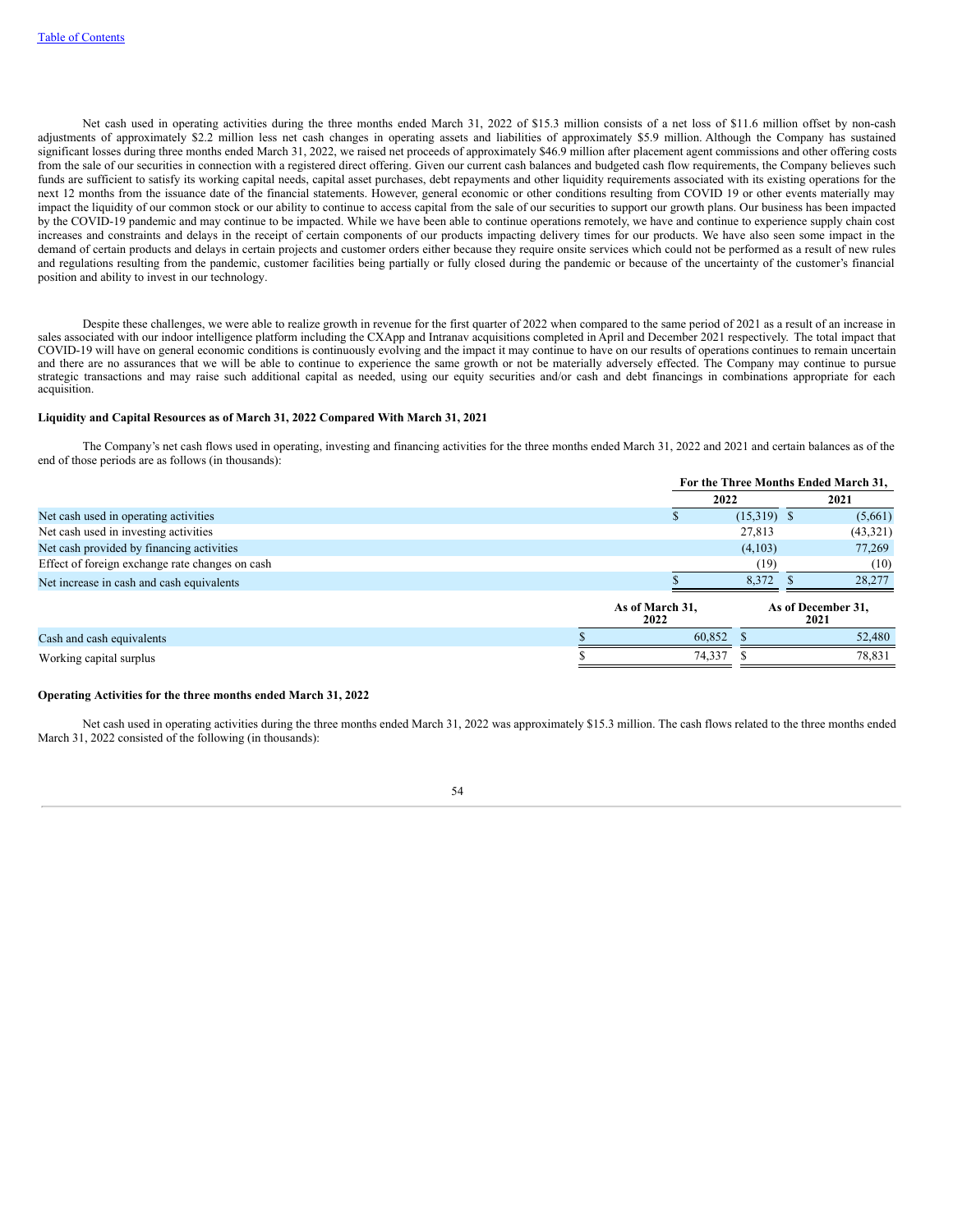| Net income (loss)                              | (11, 557) |
|------------------------------------------------|-----------|
| Non-cash income and expenses                   | 2,163     |
| Net change in operating assets and liabilities | (5, 925)  |
| Net cash used in operating activities          | (15,319)  |

The non-cash income and expense of approximately \$2.2 million consisted primarily of the following (in thousands):

| $\mathbb{S}$ |       | Depreciation and amortization expenses (including amortization of intangibles) primarily attributable to the Shoom, AirPatrol, LightMiner, Locality,<br>GTX, Jibestream, Systat, Ten Degrees, Nanotron, Game Your Game, Visualix, CXApp and IntraNav, which were acquired effective August 31, 2013,<br>April 16, 2014, November 21, 2016, May 21, 2019, June 27, 2019, August 15, 2019, June 30, 2020, August 19, 2020, October 6, 2020, April 9, 2021,<br>1,806 April 23, 2021, April 30, 2021, December 9, 2021 respectively. |
|--------------|-------|----------------------------------------------------------------------------------------------------------------------------------------------------------------------------------------------------------------------------------------------------------------------------------------------------------------------------------------------------------------------------------------------------------------------------------------------------------------------------------------------------------------------------------|
|              | 169   | Amortization of right of use asset                                                                                                                                                                                                                                                                                                                                                                                                                                                                                               |
|              | 1.533 | Stock-based compensation expense attributable, warrants, restricted stock grants and options issued as part of Company operations                                                                                                                                                                                                                                                                                                                                                                                                |
|              |       | (2,827) Earnout payment expense                                                                                                                                                                                                                                                                                                                                                                                                                                                                                                  |
|              |       | (167) Unrealized gain/loss on note                                                                                                                                                                                                                                                                                                                                                                                                                                                                                               |
|              | 1.503 | Unrealized loss on equity securities                                                                                                                                                                                                                                                                                                                                                                                                                                                                                             |
|              | 146   | Other                                                                                                                                                                                                                                                                                                                                                                                                                                                                                                                            |
|              | 2,163 | Total non-cash expenses                                                                                                                                                                                                                                                                                                                                                                                                                                                                                                          |

The net cash used in the change in operating assets and liabilities aggregated approximately \$5.9 million and consisted primarily of the following (in thousands):

|         | (239) Increase in accounts receivable and other receivables                         |
|---------|-------------------------------------------------------------------------------------|
|         | (3,385) Increase in inventory, other current assets and other assets                |
|         | $(1,345)$ Decrease in accounts payable                                              |
|         | (149) Decrease in accrued liabilities, income tax liabilities and other liabilities |
|         | (141) Decrease in operating lease liabilities                                       |
|         | (666) Decrease in deferred revenue                                                  |
| (5,925) | Net cash used in the changes in operating assets and liabilities                    |

# **Operating Activities for the three months ended March 31, 2021**

Net cash used in operating activities during the three months ended March 31, 2021 was approximately \$5.7 million. The cash flows related to the three months ended March 31, 2021 consisted of the following (in thousands):

| Net income (loss)                              | (12, 539) |
|------------------------------------------------|-----------|
| Non-cash income and expenses                   | 6.237     |
| Net change in operating assets and liabilities | 641       |
| Net cash used in operating activities          | (5,661)   |

The non-cash income and expense of approximately \$6.2 million consisted primarily of the following (in thousands):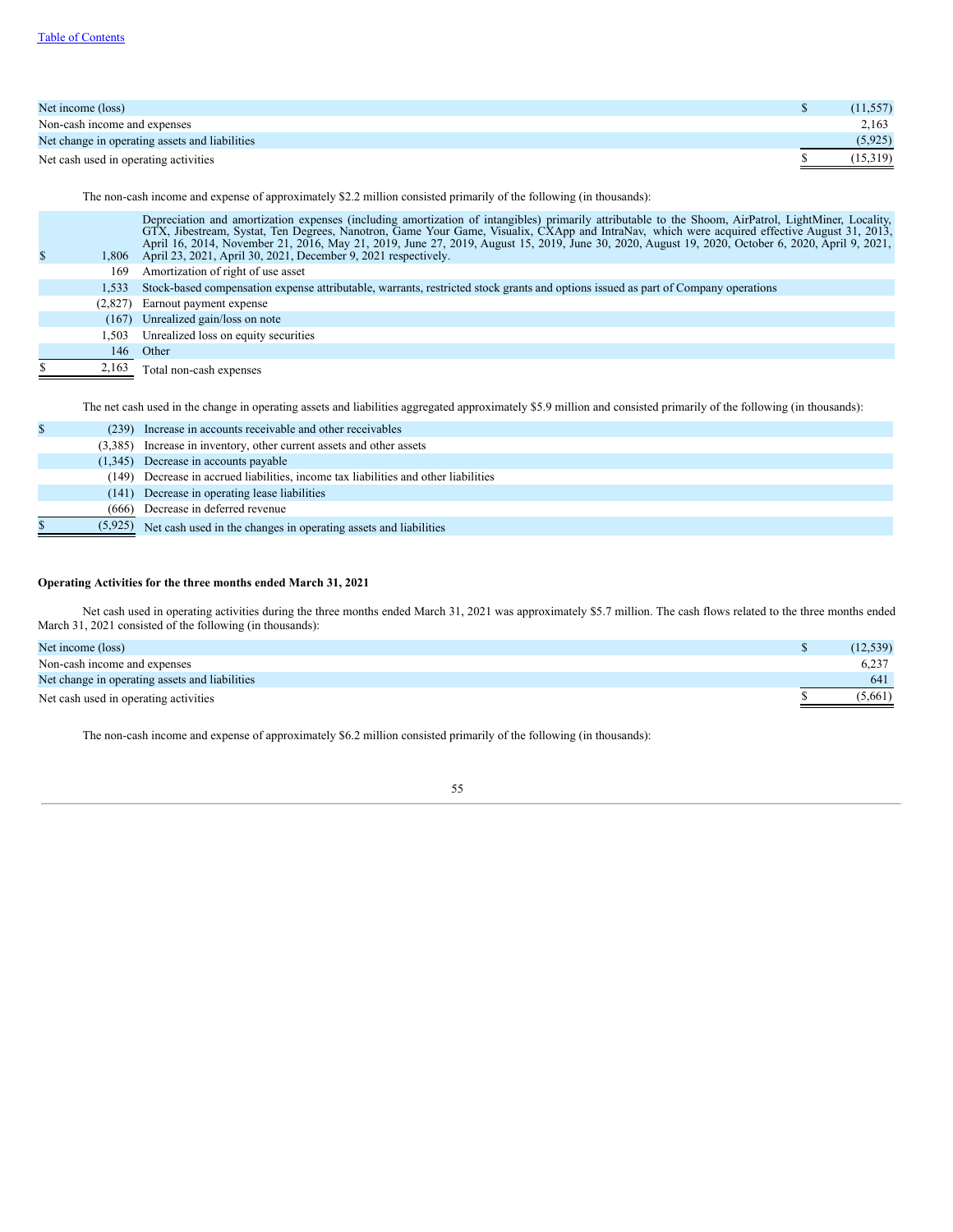|       | Depreciation and amortization expenses (including amortization of intangibles) primarily attributable to the Shoom, AirPatrol, LightMiner, Locality,<br>GTX, Jibestream, Systat, Ten Degrees and Nanotron, which were acquired effective August 31, 2013, April 16, 2014, November 21, 2016, May 21,<br>943 2019, June 27, 2019, August 15, 2019, June 30, 2020, August 19, 2020 and October 6, 2020, respectively. |
|-------|---------------------------------------------------------------------------------------------------------------------------------------------------------------------------------------------------------------------------------------------------------------------------------------------------------------------------------------------------------------------------------------------------------------------|
| 181   | Amortization of right of use asset                                                                                                                                                                                                                                                                                                                                                                                  |
|       | 5,096 Stock-based compensation expense attributable to warrants and options issued as part of Company operations                                                                                                                                                                                                                                                                                                    |
| 30    | Loss on exchange of debt for equity                                                                                                                                                                                                                                                                                                                                                                                 |
| 224   | Amortization of debt discount                                                                                                                                                                                                                                                                                                                                                                                       |
| 117   | Provision for the valuation allowance for held for sale loan                                                                                                                                                                                                                                                                                                                                                        |
|       | (363) Related Party note, gain of foreign currency transaction                                                                                                                                                                                                                                                                                                                                                      |
|       | Income tax expense                                                                                                                                                                                                                                                                                                                                                                                                  |
| 6,237 | Total non-cash expenses                                                                                                                                                                                                                                                                                                                                                                                             |

The net use of cash in the change in operating assets and liabilities aggregated approximately \$0.6 million and consisted primarily of the following (in thousands):

|     | 426 Decrease in accounts receivable and other receivables               |
|-----|-------------------------------------------------------------------------|
|     | (371) Increase in inventory, other current assets and other assets      |
|     | 480 Increase in accounts payable                                        |
| 517 | Increase in accrued liabilities and other liabilities                   |
|     | (176) Decrease in operating lease liabilities                           |
|     | (235) Decrease in deferred revenue                                      |
| 641 | Net use of cash used in the changes in operating assets and liabilities |

# **Cash Flows from Investing Activities as of March 31, 2022 and 2021**

Net cash flows used in investing activities during the three months ended March 31, 2022 was approximately \$27.8 million compared to net cash flows used in investing activities during the three months ended March 31, 2021 of approximately \$43.3 million. Cash flows related to investing activities during the three months ended March 31, 2022 include \$0.08 million for the purchase of property and equipment, \$0.1 million for investment in capitalized software, and \$28.0 million of sales of treasury bills. Cash flows related to investing activities during the three months ended March 31, 2021 include \$0.1 million for the purchase of property and equipment, \$0.3 million investment in capitalized software, \$42.1 million for the purchase of short term investments, and \$0.9 million for cash paid for the Systat License Agreement.

#### **Cash Flows from Financing Activities as of March 31, 2022 and 2021**

Net cash flows used in financing activities during the three months ended March 31, 2022 was \$4.1 million. Net cash flows provided by financing activities during the three months ended March 31, 2021 was \$77.3 million. During the three months ended March 31, 2022, the Company received incoming cash flows of \$46.9 million for the issuance of preferred stock and warrants, paid \$49.3 million for the redemption of preferred series 7 stock, paid \$1.8 million of the CXApp acquisition liability, and paid \$0.3 million for the settlement of employee taxes on restricted stock. During the three months ended March 31, 2021, the Company received incoming cash flows of \$77.9 million from the issuance of common stock, loaned \$0.1 million to a related party, and paid a \$0.5 million acquisition liability to the pre-acquisition shareholders of Locality.

# **Off-Balance Sheet Arrangements**

We do not have any off-balance sheet guarantees, interest rate swap transactions or foreign currency contracts. We do not engage in trading activities involving nonexchange traded contracts.

# **Recently Issued Accounting Standards**

For a discussion of recently issued accounting pronouncements, please see Note 3 to our financial statements, which are included in this report beginning on page F-1.

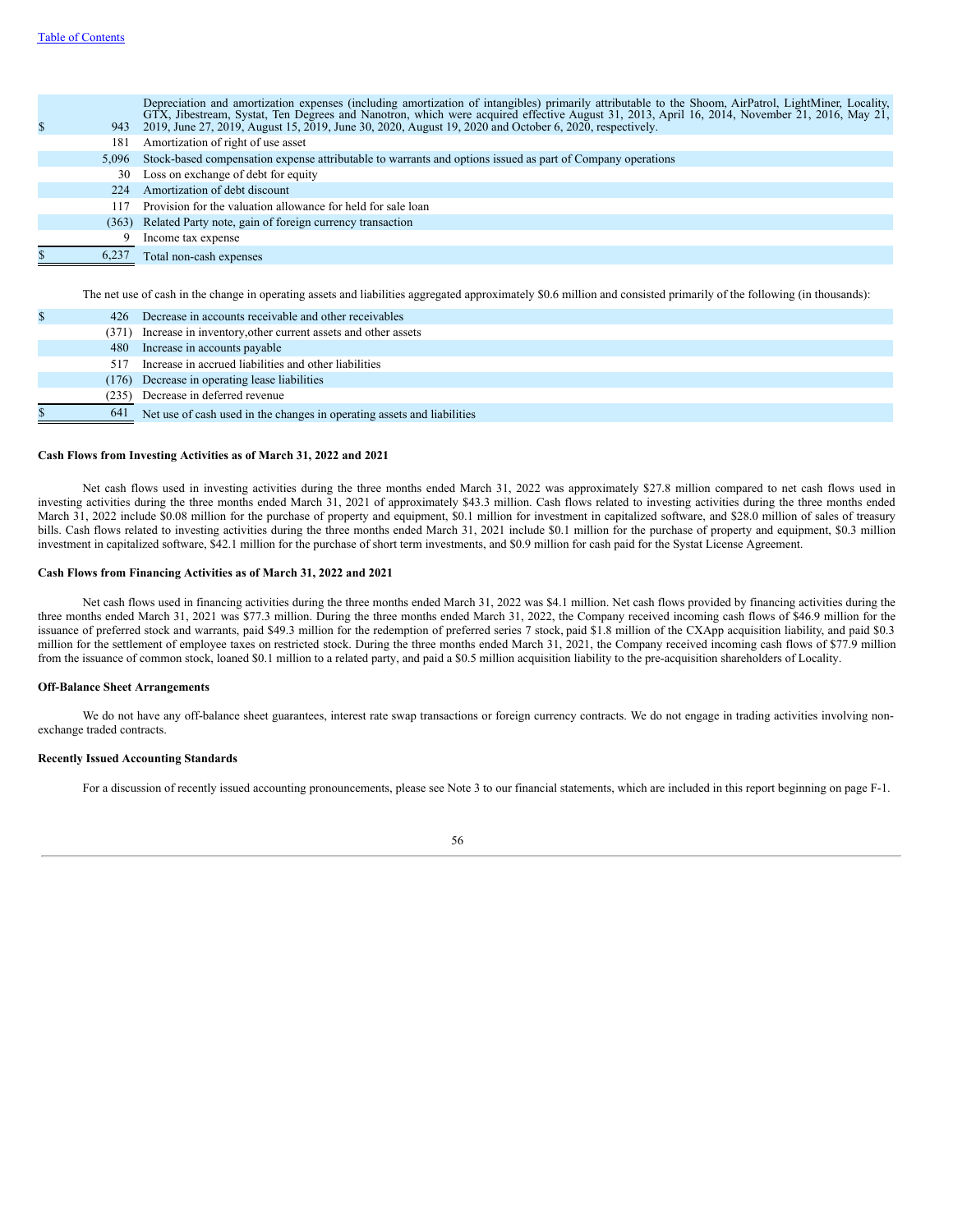#### **Item 3. Quantitative and Qualitative Disclosures About Market Risk**

Not applicable.

# **Item 4. Controls and Procedures**

## *Disclosure Controls and Procedures*

Disclosure controls are procedures that are designed with the objective of ensuring that information required to be disclosed in our reports filed under the Exchange Act, such as this Form 10-Q, is recorded, processed, summarized and reported within the time periods specified in the SEC's rules and forms. Disclosure controls are also designed with the objective of ensuring that such information is accumulated and communicated to our management, including the Principal Executive Officer and Principal Financial Officer, as appropriate, to allow timely decisions regarding required disclosure. Internal controls are procedures which are designed with the objective of providing reasonable assurance that (1) our transactions are properly authorized, recorded and reported; and (2) our assets are safeguarded against unauthorized or improper use, to permit the preparation of our condensed consolidated financial statements in conformity with GAAP.

In connection with the preparation of this Form 10-Q, management, with the participation of our Principal Executive Officer and Principal Financial Officer, evaluated the effectiveness of the design and operation of our disclosure controls and procedures (as defined in Exchange Act Rule 13a-15(e) and 15d-15(e)). Based upon that evaluation, our Principal Executive Officer and Principal Financial Officer concluded that, as of the end of the period covered by this Form 10-Q, our disclosure controls and procedures were effective.

#### *Changes in Internal Controls*

There have been no changes in our internal control over financial reporting identified in connection with the evaluation required by paragraph (d) of Rule 13a-15 or 15d-15 under the Exchange Act that occurred during the quarter ended March 31, 2022 that has materially affected, or is reasonably likely to materially affect, our internal control over financial reporting. The Company's management determined that there were no material changes needed to internal controls as a result of the COVID-19 pandemic.

## *Limitations of the Ef ectiveness of Control*

A control system, no matter how well conceived and operated, can provide only reasonable, not absolute, assurance that the objectives of the control system are met. Because of the inherent limitations of any control system, no evaluation of controls can provide absolute assurance that all control issues, if any, within a company have been detected.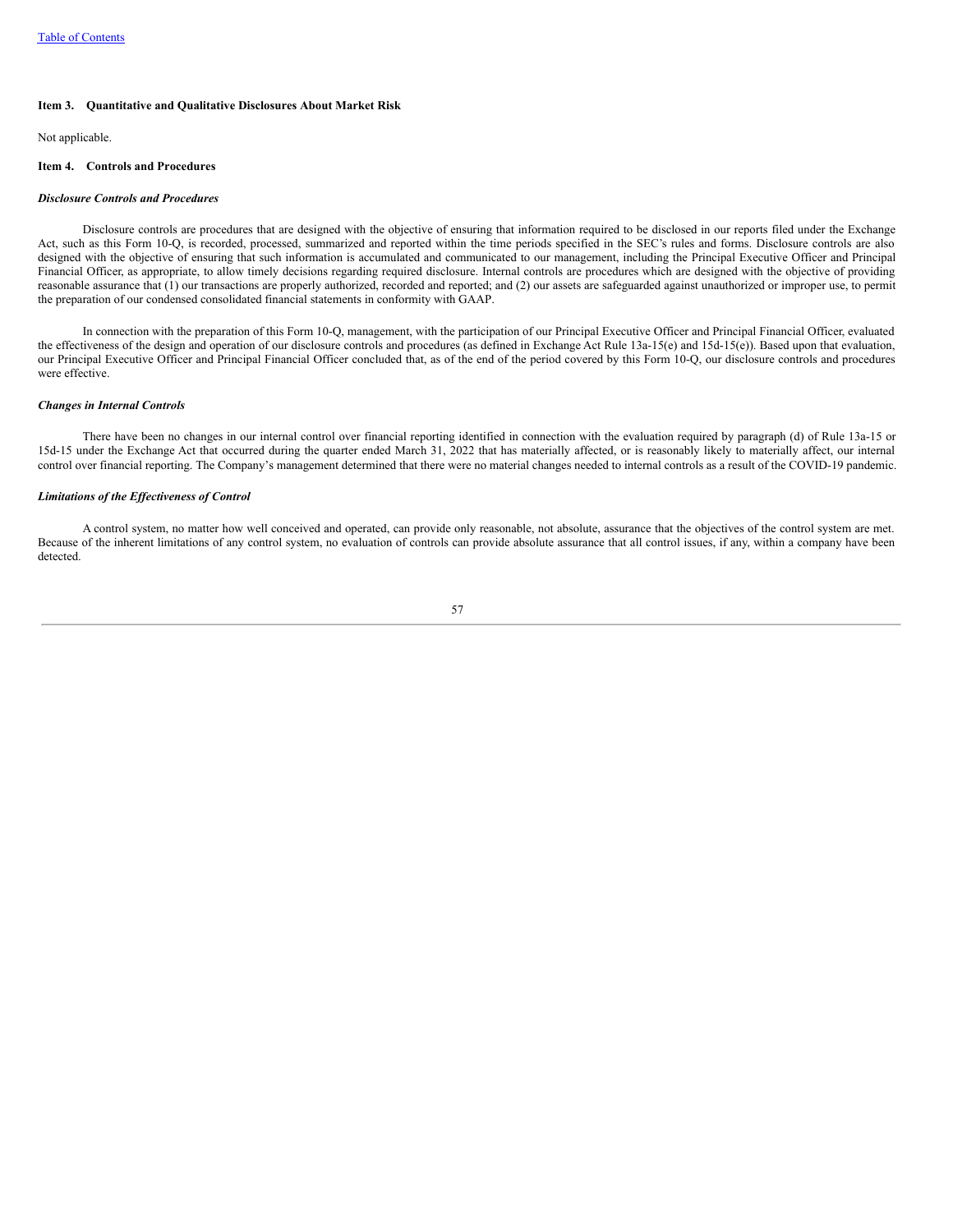#### **PART II — OTHER INFORMATION**

# **Item 1. Legal Proceedings**

There are no material pending legal proceedings as defined by Item 103 of Regulation S-K, to which we are a party or of which any of our property is the subject, other than ordinary routine litigation incidental to the Company's business.

There are no proceedings in which any of the directors, officers or affiliates of the Company, or any registered or beneficial holder of more than 5% of the Company's voting securities, is an adverse party or has a material interest adverse to that of the Company.

### **Item 1A. Risk Factors**

We face a number of significant risks and uncertainties in connection with our operations. Our business, results of operations and financial condition could be materially adversely affected by these risks. In addition to the risk factors set forth below and the other information set forth in this Form 10-Q, you should carefully consider the factors disclosed in Part I, Item 1A, "Risk Factors," in our Annual Report on Form 10-K for the year ended December 31, 2021, filed with the SEC on March 16, 2022, which report is incorporated by reference herein, all of which could materially affect our business, financial condition and future results. *Changes in the value of the Sysorex common stock we own may result in material fluctuations (increases*

#### *or decreases) in our total asset value and net income on a quarterly basis.*

We entered into a note purchase agreement with Sysorex, as amended from time to time, pursuant to which we agreed to loan Sysorex up to an aggregate principal amount of \$10,000,000 on a revolving credit basis (the "Sysorex Note").

On March 1, 2020, we agreed to extend the maturity date of the note from December 31, 2020 to December 31, 2022. On April 14, 2021, we entered into a Securities Settlement Agreement (the "SSA") and a Rights Letter Agreement (the "RLA"), with Sysorex, whereby it agreed to satisfy in full its outstanding debt, in the aggregate amount of \$9,088,176 as of March 31, 2021, owed to the Company, including but, not limited to, amounts outstanding under the Sysorex Note (the "Debt Settlement"). To effect the Debt Settlement, Sysorex agreed to issue to us (i) pursuant to the terms of the SSA, 12,972,189 shares of its common stock and (ii) rights to acquire 3,000,000 additional shares of its common stock pursuant to the terms of the RLA. The Debt Settlement was entered into in connection with Sysorex's closing of a reverse triangular merger with TTM Digital Assets & Technologies, Inc.

The Company recorded \$7.5 million for the release of the previously recorded valuation allowance related to the Sysorex Note, \$1.6 million of interest income, and a gain on settlement of \$49.8 million equal to the difference in the carry value of the Sysorex Note, including interest, and the value of the common stock and rights to acquire additional shares received in the settlement. As of March 31, 2022, the value of these securities decreased to approximately \$0.3 millionas a result of the corresponding decrease in Sysorex's common stock price. Accordingly, a \$1.5 million unrealized loss on the Sysorex note was included in the condensed consolidated statements of operations.

Consequently, the shares of common stock of Sysorex we own, which are inherently volatile. Accordingly, the value of our total assets and as a consequence, the price of our common stock may decline or increase regardless of our operating performance, which may result in losses for investors purchasing shares of our common stock. Further, to the extent that we experience unrealized losses in connection with such securities from declines in securities values that management determines to be other than temporary, the book value of those securities will be adjusted to their estimated recovery value and we will recognize a charge to earnings in the quarter during which we make that determination. Additionally, the Company has no control over the price the Company will eventually receive as a result of the disposition of such assets and may be unable to sell the aforementioned securities at favorable prices quickly or when desired.

### We previously received a notice of failure to satisfy a continued listing rule from the Nasdaq which may ultimately result in delisting of our common stock.

In several instances in the past, including as recently as on October 25, 2021, we received written notification from Nasdaq informing us that because the closing bid price of our common stock was below \$1.00 for 30 consecutive trading days, our shares no longer complied with the minimum closing bid price requirement for continued listing on Nasdaq under the Nasdaq Listing Rules. Each time, we were given a period of 180 days from the date of the notification to regain compliance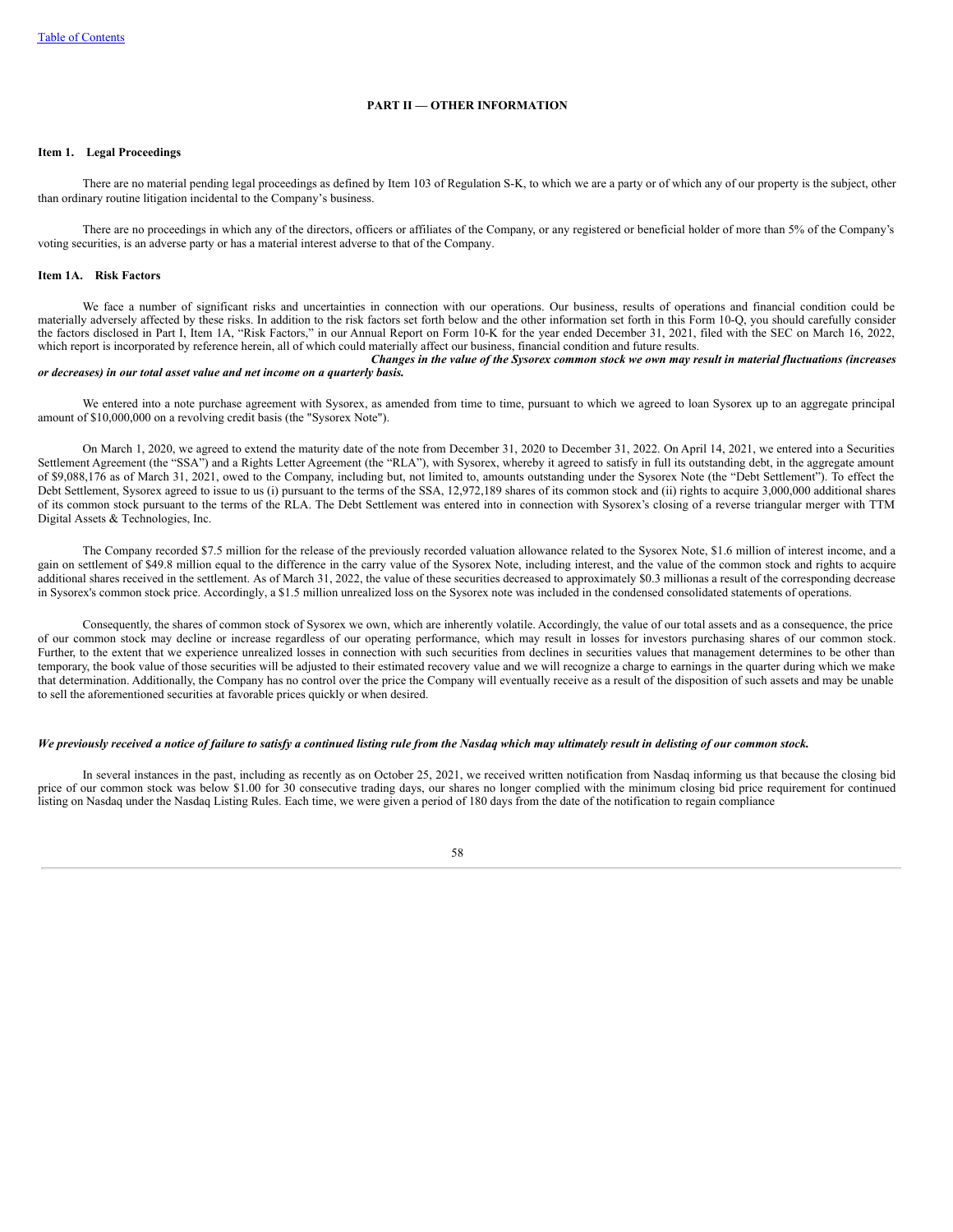with Nasdaq's listing requirements by having the closing bid price of our common stock listed on Nasdaq be at least \$1.00 for at least 10 consecutive trading days.

While we have regained compliance within the applicable time periods in the past but not in connection with the October 25, 2021 notice. In accordance with Nasdaq Listing Rule 5810(c)(3)(A), we were provided a period of 180 calendar days, or until April 25, 2022, in which to regain compliance. In order to regain compliance with the minimum bid price requirement, the closing bid price of our common stock must be at least \$1.00 per share for a minimum of ten consecutive business days during this 180 day period. In the event that we did not regain compliance within this 180-day period, we were eligible to seek an additional compliance period of 180 calendar days if we meet the continued listing requirement for market value of publicly held shares and all other initial listing standards for the Nasdaq Capital Market, with the exception of the bid price requirement, and provide written notice to Nasdaq of our intent to cure the deficiency during this second compliance period, by effecting a reverse stock split, if necessary. We provided Nasdaq written notice of our intention to cure the bid price deficiency during the second compliance period and on April 26, 2022, we received notice from Nasdaq that we were granted an additional 180 days, or until October 24, 2022 to regain compliance with this requirement. If we are not able to cure the deficiency prior to October 24, 2022, Nasdaq will provide notice to us that our common stock will be subject to delisting.

Delisting could adversely affect our ability to raise additional capital through the public or private sale of equity securities, would significantly affect the ability of investors to trade our securities and would negatively affect the value and liquidity of our common stock. Delisting could also have other negative results, including the potential loss of confidence by employees, the loss of institutional investor interest and fewer business development opportunities.

#### The shares of our Series 8 Shares are subject to a holder's redemption right and requires us to maintain a minimum cash balance.

At any time beginning on October 1, 2022 and ending ninety (90) days thereafter, each holder of such shares may require us to redeem all or part of the Series 8 Shares then held by such holder in cash for a redemption price per share equal to the stated value plus all accrued but unpaid dividends thereon and all liquidated damages and other costs, expenses, or amounts due in respect of such shares (the "Series 8 Redemption Amount"), provided that in certain instances of our default more particularly described in the Series 8 Preferred Stock Certificate of Designation, the Redemption Amount is increased to 110% of the stated value plus all accrued but unpaid dividends thereon and all liquidated damages and other costs, expenses, or amounts due in respect of such shares. If we fail to pay the full Redemption Amount timely, we will be obligated to pay interest thereon at a rate equal to the lesser of 18% per annum or the maximum rate permitted by applicable law, accruing daily from the due date until the Redemption Amount and all interest thereon are paid in full. Until the earlier of the conversion or redemption of all shares of Series 8 Preferred Stock and January 1, 2023, we will maintain a cash balance (in the form of cash and cash equivalents equal to the sum of (i) the stated value of all of the Series 8 Preferred Stock then outstanding, (ii) the stated value of the Company's Series 7 Convertible Preferred Stock then outstanding as set forth in the Series 7 Convertible Preferred Stock Certificate of Designation (provided, however, this will not apply following June 14, 2022), (iii) the aggregate amount of any debt (including trade payables), (iv) the aggregate stated value of any other equity securities that are issued that are senior to, or pari passu with, the Series 8 Preferred Stock and (v) the aggregate amount of monetary judgments with respect to the Company, any subsidiary or any of their respective property or assets.

## The covenants of the Certificate of Designation of the Series 8 Shares may limit our operating and financial flexibility and hinder our ability to deploy capital.

Pursuant to the Certificate of Designation of the Series 8 Shares, until the earlier of the conversion or redemption of all Series 8 Shares and January 1, 2023, we have to maintain a cash balance (in the form of cash and cash equivalents equal to the sum of (i) the stated value of all of the Series 8 Shares then outstanding, (ii) the aggregate amount of any debt (including trade payables) and other securities that are issued that are senior to, or pari passu with, Series 8 Shares, and (iii) the aggregate amount of monetary judgments with respect to us and our subsidiaries or any of our respective property or assets. As such, the Certificate of Designation of the Series 8 Shares may significantly limit our ability to deploy capital which may leave us with may leave us with insufficient cash resources to operate our business.

# If we are required to redeem the Series 8 Shares pursuant to the Certificate of Designation of the Series 8 Shares, our business, operating results, and financial condition *would be adversely af ected.*

Pursuant to the Certificate of Designation of the Series 8 Shares, at any time beginning on October 1, 2022 and ending ninety (90) days thereafter, each holder of Series 8 Shares may require us to redeem all or part of such shares then held by such holder in cash for a redemption price per share equal to the stated value plus all accrued but unpaid dividends thereon and all liquidated damages and other costs, expenses, or amounts due in respect of such shares, provided that in certain instances of our default more particularly described in the Series 8 Preferred Stock Certificate of Designation, the such amount is increased to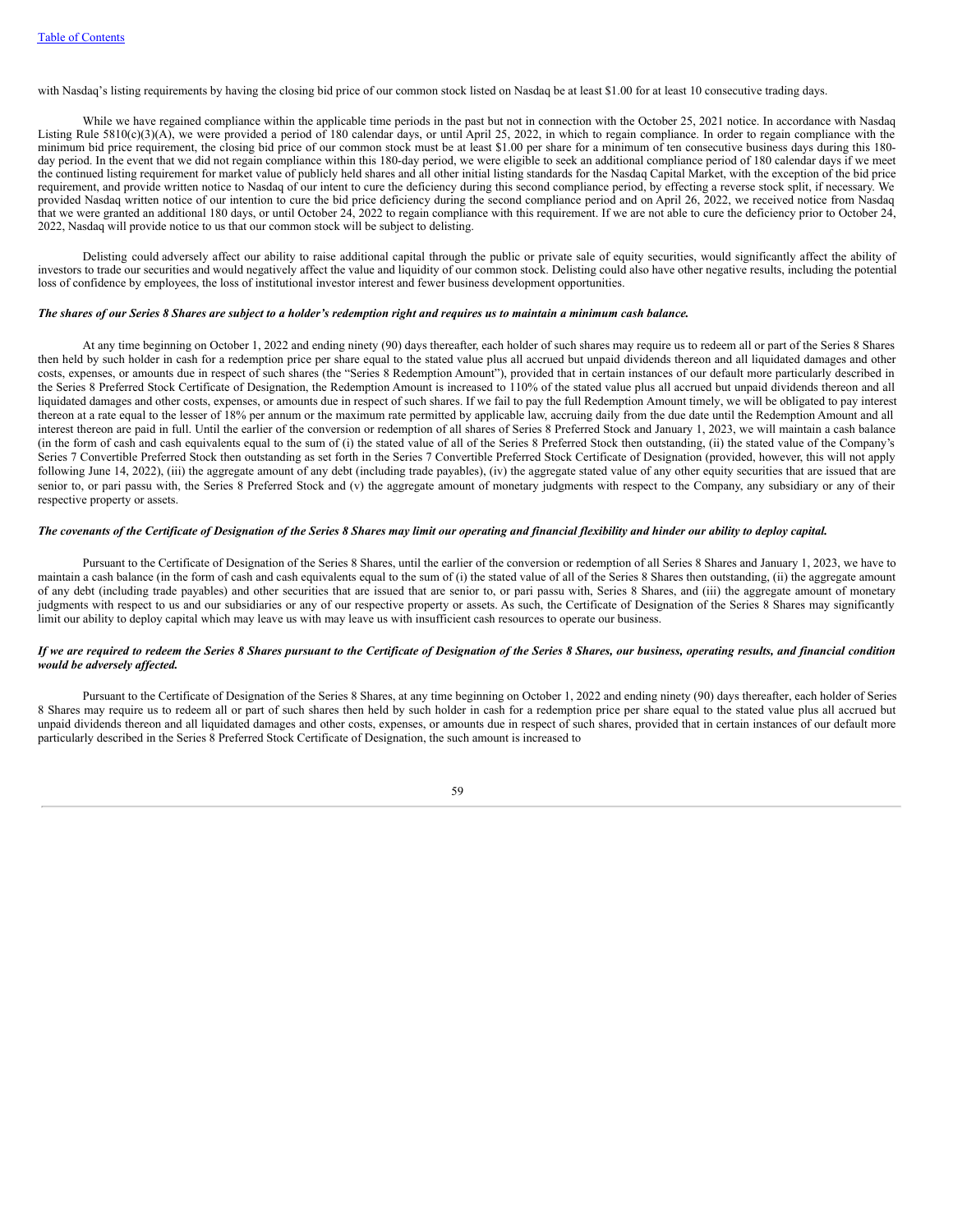110% of the stated value plus all accrued but unpaid dividends thereon and all liquidated damages and other costs, expenses, or amounts due in respect of such shares. In the event that we are required to redeem such Series 8 Shares this could have a material adverse effect on our business, financial condition, and results of operations.

## The lasting effects of the COVID-19 pandemic could adversely affect our business, operations, financial condition and results of operations, and the extent to which the effects of the pandemic will impact our business, operations, financial condition and results of operations remains uncertain.

While the unprecedented challenges posed by the COVID-19 pandemic over the last few years is subsiding, there continue to be lasting effects that may continue to result in significant volatility and business and economic disruptions and uncertainty. We have taken steps to protect our employees and we continue to operate all of our services, but the extent to which the remaining effects of the pandemic will impact our business, operations, financial condition and results of operations is uncertain, and hard to predict and will depend on numerous evolving factors that we may not be able to control or predict, including:

- the duration and scope of the pandemic;
- the extent and effectiveness of responsive actions by authorities and the impact of these and other factors on our employees, customers and vendors;
- the impact of the pandemic on our employees, including key personnel;
- the extent to which we are able to maintain and replace critical internet infrastructure components, when necessary;
- any disruption of our supply chain and the impact of such disruptions on our suppliers or our ability to deliver products and services to our customers;
- our continued ability to execute on business continuity plans for the maintenance of our critical internet infrastructure, to allow our employees to work remotely; and
- any negative impact on the demand for our services and products resulting from the economic disruption caused by the pandemic and responses thereto.

If we are unable to successfully respond to and manage the lasting effects of the pandemic, and the resulting responses to it, our business, operations, financial condition and results of operations could be adversely impacted.

# The impact of the the military conflict between Russia and Ukraine has resulted in an increase in the likelihood of supply chain constraints, contributed to inflation driving up the cost of material and labor required to make our products, the effects of which remains uncertain and may have a material adverse impact on our business, *operations and financial condition.*

The military conflict between Russia and Ukraine has increased the likelihood of supply interruptions which may hinder our ability to find the materials we need to make our products. Supply disruptions are making it harder for us to find favorable pricing and reliable sources for the materials we need, putting upward pressure on our costs and increasing the risk that we may be unable to acquire the materials and services we need to continue to make certain products. The wider implications of the conflict has contributed to inflation driving up the costs of labor and materials required to make our products.. The fluidity and continuation of the conflict may result in additional economic sanctions and other impacts which could have a negative impact on the Company's financial condition, results of operations and cash flows, including decreased sales; supply chain and logistics disruptions; volatility in foreign exchange rates and interest rates; inflationary pressures on materials and labor; and heightened cybersecurity threats. The overall impact on our business of these events continues to remain uncertain and there are no assurances that we will be able to continue to experience the same growth or not be materially adversely effected.

# **Item 2. Unregistered Sales of Equity Securities and Use of Proceeds**

*a) Sales of Unregistered Securities*

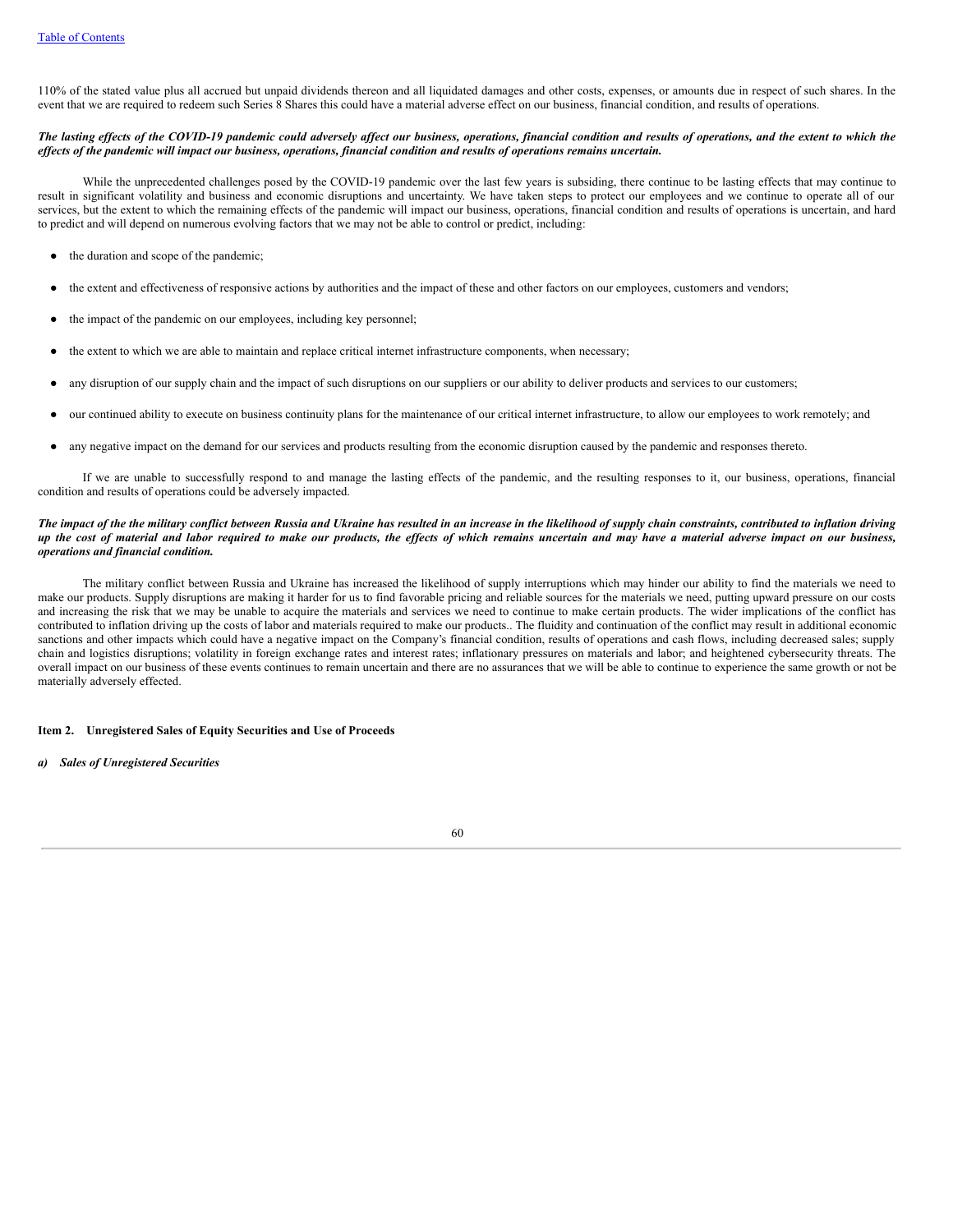During the quarter ended March 31, 2022, the Company exchanged approximately \$1.5 million of the outstanding principal and interest under the March 2020 10% Note Purchase Agreement and Promissory Note for 4,310,245 shares of the Company's common stock at exchange rates between \$0.3020 and \$0.4196 per share, in each case calculated in accordance with Nasdaq's "minimum price" as defined by Nasdaq Listing Rule 5635(d).

The offer and sale of such shares was not registered under the Securities Act in reliance on an exemption from registration under Section 3(a)(9) of the Securities Act, in that (a) the shares of common stock were issued in exchange for a partitioned note which was another outstanding security of the Company; (b) there was no additional consideration of value delivered in connection with the exchange; and (c) there were no commissions or other remuneration paid by the Company in connection with the exchange.

# *c) Issuer Purchases of Equity Securities*

None.

#### **Item 3. Defaults Upon Senior Securities**

Not applicable.

# **Item 4. Mine Safety Disclosure**

Not applicable.

## **Item 5. Other Information**

None.

# **Item 6. Exhibits**

See the Exhibit index following the signature page to this Form 10-Q for a list of exhibits filed or furnished with this report, which Exhibit Index is incorporated herein by reference.

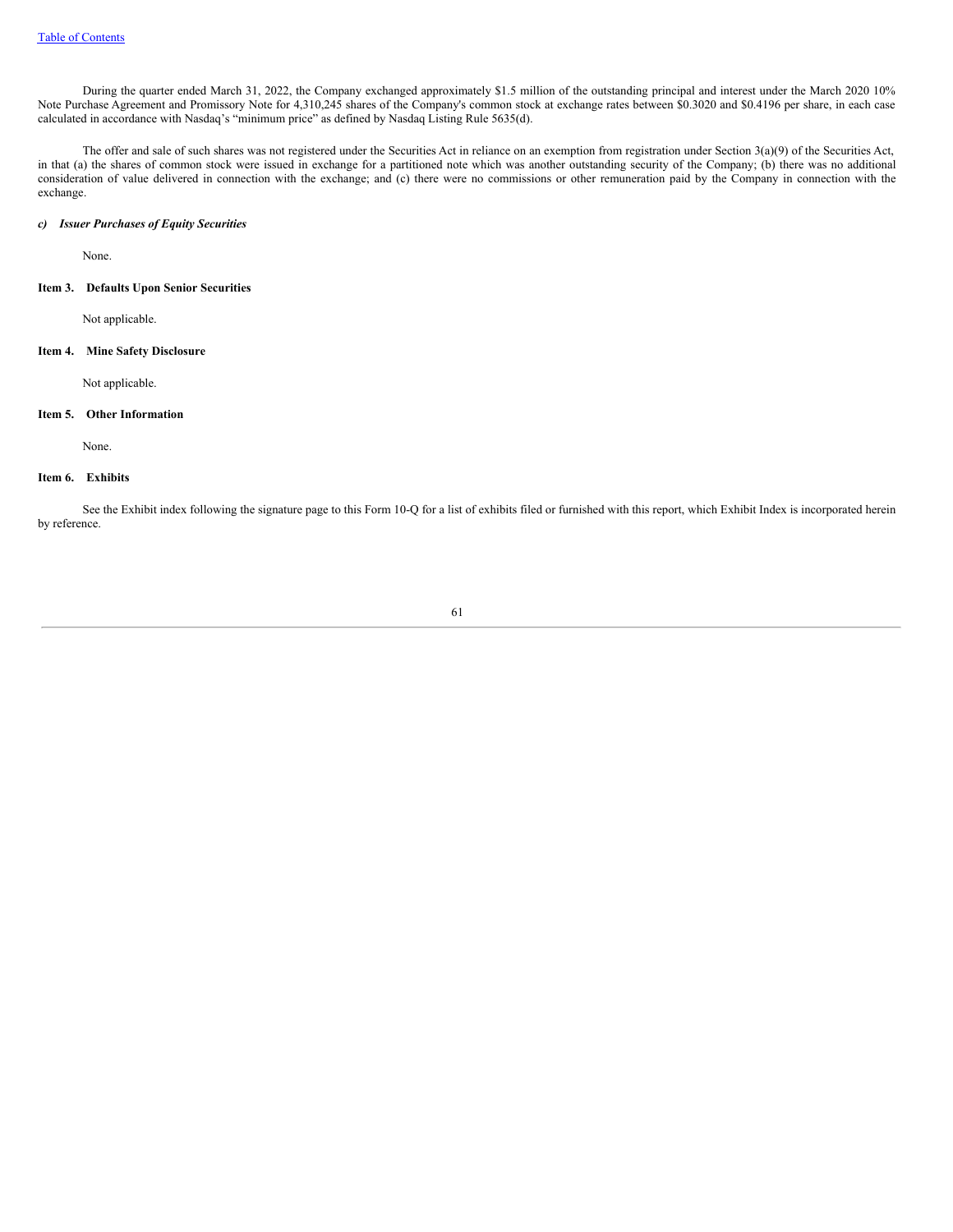# **SIGNATURES**

Pursuant to the requirements of the Securities Exchange Act of 1934, the registrant has duly caused this report to be signed on its behalf by the undersigned thereunto duly authorized.

Date: May 16, 2022 By: /s/ Nadir Ali

# **INPIXON**

Nadir Ali Chief Executive Officer (Principal Executive Officer)

By: /s/ Wendy Loundermon

Wendy Loundermon Chief Financial Officer (Principal Financial Officer)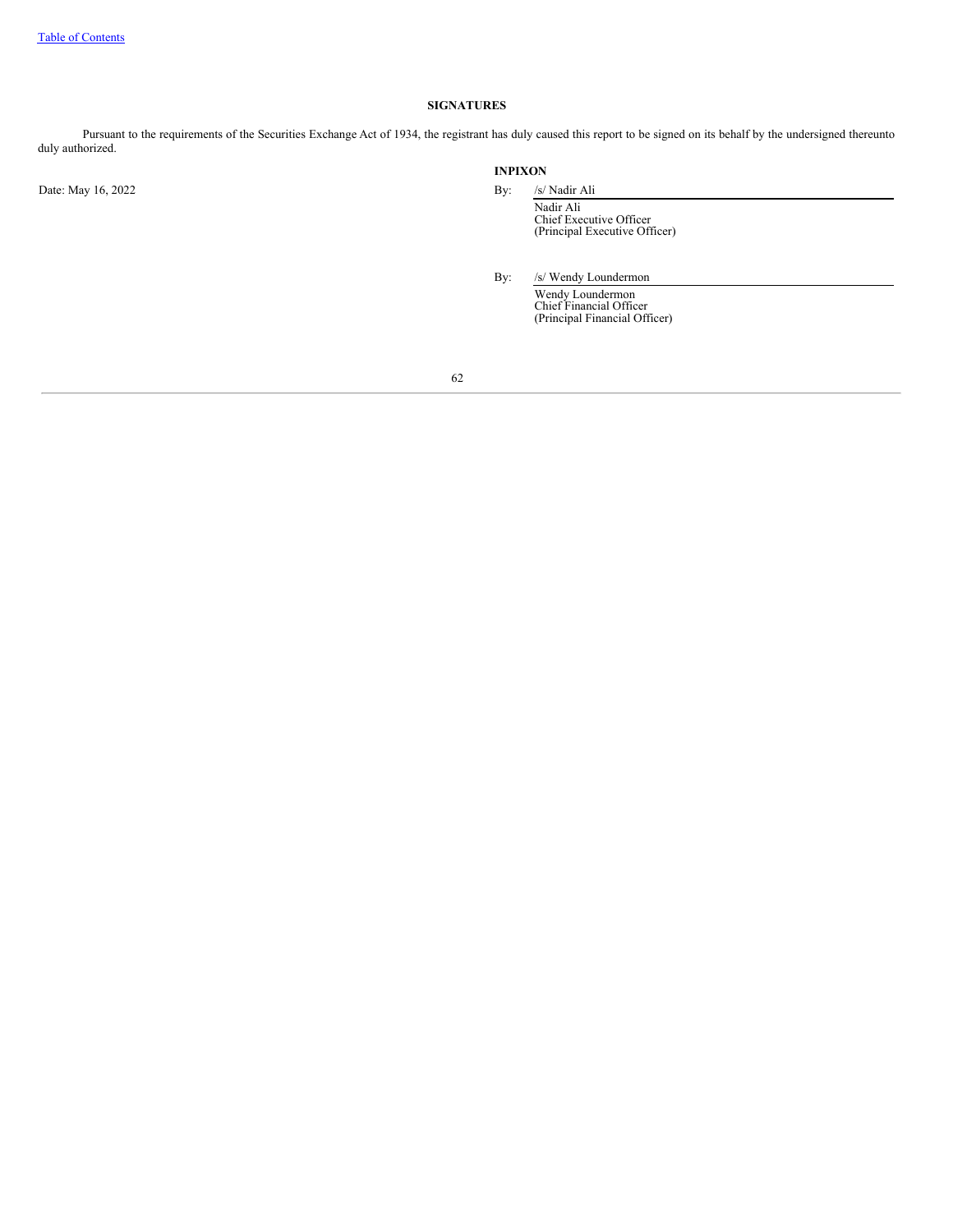# **EXHIBIT INDEX**

| Exhibit<br><b>Number</b> | <b>Exhibit Description</b>                                                                                                                                                                                                                                                                                                                                    | Form  | File No.   | Exhibit | <b>Filing Date</b> | <b>Filed Herewith</b> |
|--------------------------|---------------------------------------------------------------------------------------------------------------------------------------------------------------------------------------------------------------------------------------------------------------------------------------------------------------------------------------------------------------|-------|------------|---------|--------------------|-----------------------|
| $2.1\dagger$             | Stock Purchase Agreement, dated as of April 30,<br><u>2021, among Inpixon, Design Reactor, Inc., dba The</u><br>CXApp, the sellers set forth on the signature page<br>thereto and each other person who owns outstanding<br>capital stock of The CXApp and executes a Joinder<br>to Stock Purchase Agreement, and Leon Papkoff, as<br>Sellers' Representative | $8-K$ | 001-36404  | 2.1     | May 6, 2021        |                       |
| $2.2\dagger$             | Share Sale and Purchase Agreement, dated as of<br>December 8, 2021, between Nanotron Technologies<br>GmbH and the Shareholders of IntraNav GmbH.                                                                                                                                                                                                              | $8-K$ | 001-36404  | 2.1     | December 13, 2021  |                       |
| 2.3                      | Amendment to Stock Purchase Agreement, dated as<br>of December 30, 2021, by and between Inpixon and<br>Leon Papkoff, in his capacity as the Sellers'<br>Representative.                                                                                                                                                                                       | $8-K$ | 001-36404  | 2.1     | December 30, 2021  |                       |
| 3.1                      | <b>Restated Articles of Incorporation.</b>                                                                                                                                                                                                                                                                                                                    | $S-1$ | 333-190574 | 3.1     | August 12, 2013    |                       |
| 3.2                      | Certificate of Amendment to Articles of<br><b>Incorporation (Increase Authorized Shares).</b>                                                                                                                                                                                                                                                                 | $S-1$ | 333-218173 | 3.2     | May 22, 2017       |                       |
| 3.3                      | <b>Certificate of Amendment to Articles of</b><br><b>Incorporation (Reverse Split).</b>                                                                                                                                                                                                                                                                       | $8-K$ | 001-36404  | 3.1     | April 10, 2014     |                       |
| 3.4                      | Articles of Merger (renamed Sysorex Global).                                                                                                                                                                                                                                                                                                                  | $8-K$ | 001-36404  | 3.1     | December 18, 2015  |                       |
| 3.5                      | Articles of Merger (renamed Inpixon).                                                                                                                                                                                                                                                                                                                         | $8-K$ | 001-36404  | 3.1     | March 1, 2017      |                       |
| 3.6                      | Certificate of Amendment to Articles of<br>Incorporation (Reverse Split).                                                                                                                                                                                                                                                                                     | $8-K$ | 001-36404  | 3.2     | March 1, 2017      |                       |
| 3.7                      | Certificate of Amendment to Articles of<br>Incorporation (authorized share increase).                                                                                                                                                                                                                                                                         | $8-K$ | 001-36404  | 3.1     | February 5, 2018   |                       |
| 3.8                      | <b>Certificate of Amendment to Articles of</b><br><b>Incorporation (Reverse Split).</b>                                                                                                                                                                                                                                                                       | $8-K$ | 001-36404  | 3.1     | February 6, 2018   |                       |
| 3.9                      | Certificate of Amendment to Articles of<br>Incorporation (Reverse Split).                                                                                                                                                                                                                                                                                     | $8-K$ | 001-36404  | 3.1     | November 1, 2018   |                       |
| 3.10                     | Certificate of Amendment to Articles of<br>Incorporation, effective as of January 7, 2020<br>(Reverse Split).                                                                                                                                                                                                                                                 | $8-K$ | 001-36404  | 3.1     | January 7, 2020    |                       |
|                          |                                                                                                                                                                                                                                                                                                                                                               |       |            |         |                    |                       |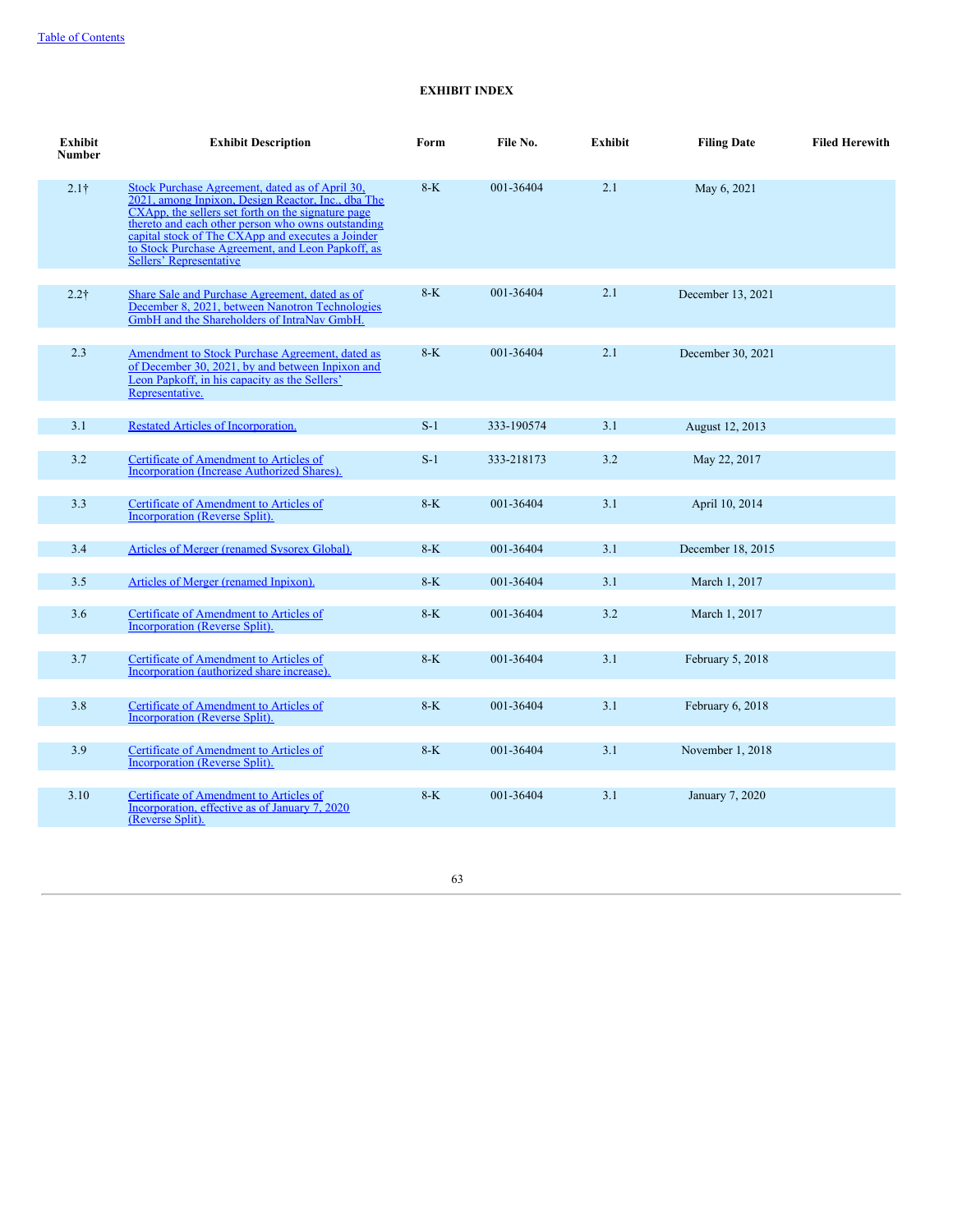| Exhibit<br><b>Number</b> | <b>Exhibit Description</b>                                                                                                                                                                                                                       | Form  | File No.   | Exhibit | <b>Filing Date</b> | <b>Filed Herewith</b> |  |  |
|--------------------------|--------------------------------------------------------------------------------------------------------------------------------------------------------------------------------------------------------------------------------------------------|-------|------------|---------|--------------------|-----------------------|--|--|
| 3.11                     | Certificate of Amendment to the Articles of<br>Incorporation increasing the number of authorized<br>shares of Common Stock from 250,000,000 to<br>2,000,000,000 filed with the Secretary of State of the<br>State of Nevada on November 18, 2021 | $8-K$ | 001-36404  | 3.1     | November 19, 2021  |                       |  |  |
| 3.12                     | Bylaws, as amended.                                                                                                                                                                                                                              | $S-1$ | 333-190574 | 3.2     | August 12, 2013    |                       |  |  |
| 3.13                     | <b>Bylaws Amendment.</b>                                                                                                                                                                                                                         | $8-K$ | 001-36404  | 3.2     | September 13, 2021 |                       |  |  |
| 3.14                     | Form of Certificate of Designation of Preferences,<br><b>Rights and Limitations of Series 4 Convertible</b><br><b>Preferred Stock.</b>                                                                                                           | $8-K$ | 001-36404  | 3.1     | April 24, 2018     |                       |  |  |
| 3.15                     | Certificate of Designation of Series 5 Convertible<br>Preferred Stock, dated as of January 14, 2019.                                                                                                                                             | $8-K$ | 001-36404  | 3.1     | January 15, 2019   |                       |  |  |
| 3.16                     | Series 7 Convertible Preferred Stock Certificate of<br>Designation, filed with the Secretary of State of the<br>State of Nevada and effective September 13, 2021                                                                                 | $8-K$ | 001-36404  | 3.1     | September 15, 2021 |                       |  |  |
| 3.17                     | Series 8 Convertible Preferred Stock Certificate of<br>Designation, filed with the Secretary of State of the<br>State of Nevada and effective March 22, 2022                                                                                     | $8-K$ | 001-36404  | 3.1     | March 24, 2022     |                       |  |  |
| 4.1                      | Form of Warrant                                                                                                                                                                                                                                  | $8-K$ | 001-36404  | 4.1     | March 22, 2022     |                       |  |  |
| 10.1                     | Exchange Agreement, dated January 28, 2022, by<br>and between Inpixon and the Warrant Holder                                                                                                                                                     | $8-K$ | 001-36404  | 10.1    | January 28, 2022   |                       |  |  |
| $10.2\dagger$            | Form of Securities Purchase Agreement*.                                                                                                                                                                                                          | $8-K$ | 001-36404  | 10.1    | March 22, 2022     |                       |  |  |
| 10.3                     | Form of Lock-up Agreement                                                                                                                                                                                                                        | $8-K$ | 001-36404  | 10.2    | March 22, 2022     |                       |  |  |
| 31.1                     | Certification of the Company's Principal Executive Officer pursuant to Section 302 of the Sarbanes-Oxley Act of 2002, with respect to<br>the registrant's Quarterly Report on Form 10-Q for the quarter ended March 31, 2022.                    |       |            |         |                    | X                     |  |  |
| 31.2                     | Certification of the Company's Principal Financial Officer pursuant to Section 302 of the Sarbanes-Oxley Act of 2002, with respect to<br>the registrant's Ouarterly Report on Form 10-O for the quarter ended March 31, 2022.                    |       |            |         |                    | X                     |  |  |
| 32.1#                    | Certification of the Company's Principal Executive Officer and Principal Financial Officer pursuant to 18 U.S.C. Section 1350, as<br>adopted pursuant to Section 906 of the Sarbanes-Oxley Act of 2002.                                          |       |            |         |                    |                       |  |  |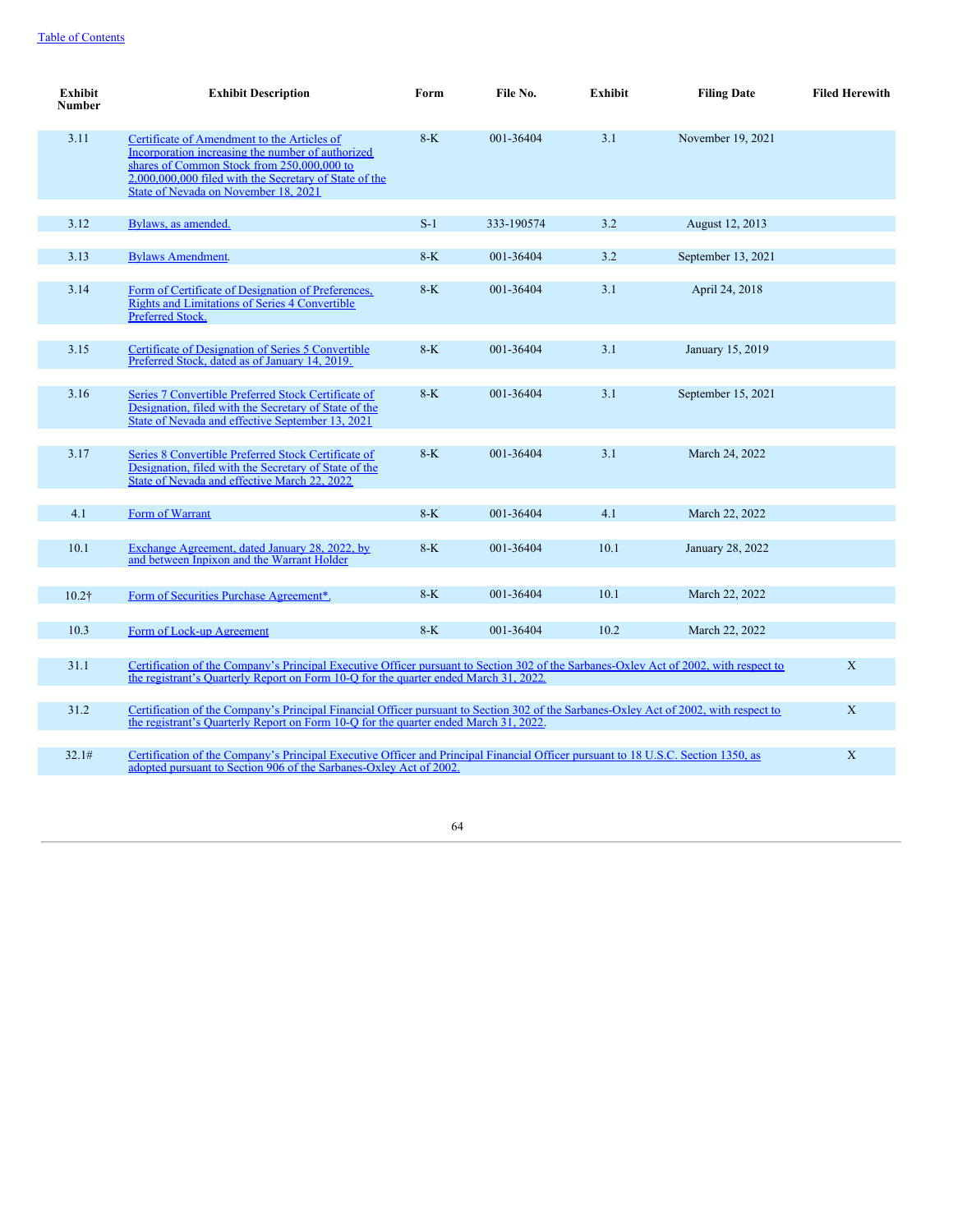| <b>Exhibit Number</b> | <b>Exhibit Description</b>                                                                                                                                                   | Form | File No. | Exhibit | <b>Filing Date</b> | <b>Filed Herewith</b> |
|-----------------------|------------------------------------------------------------------------------------------------------------------------------------------------------------------------------|------|----------|---------|--------------------|-----------------------|
| 101.INS               | Inline XBRL Instance Document - the instance document does not<br>appear in the Interactive Data File because its XBRL tags are<br>embedded within the Inline XBRL document. |      |          |         |                    | $\mathbf{X}$          |
| 101.SCH               | Inline XBRL Taxonomy Extension Schema Document.                                                                                                                              |      |          |         |                    | X                     |
| 101.CAL               | Inline XBRL Taxonomy Extension Calculation Linkbase Document.                                                                                                                |      |          |         |                    | X                     |
| 101.DEF               | Inline XBRL Taxonomy Extension Definition Linkbase Document.                                                                                                                 |      |          |         |                    | X                     |
| 101.LAB               | Inline XBRL Taxonomy Extension Label Linkbase Document.                                                                                                                      |      |          |         |                    | $\mathbf{X}$          |
| 101.PRE               | Inline XBRL Taxonomy Extension Presentation Linkbase<br>Document.                                                                                                            |      |          |         |                    | $\mathbf{X}$          |
| 104                   | Cover Page Interactive Data File (formatted as inline<br>XBRL with applicable taxonomy extension<br>information contained in Exhibits 101).                                  |      |          |         |                    | $\mathbf{X}$          |

† Exhibits, schedules and similar attachments have been omitted pursuant to Item 601 of Regulation S-K and the registrant undertakes to furnish supplemental copies of any of the omitted exhibits and schedules upon request by the SEC.

# This certification is deemed not filed for purposes of Section 18 of the Exchange Act or otherwise subject to the liability of that section, nor shall it be deemed incorporated by reference into any filing under the Securities Act or the Exchange Act.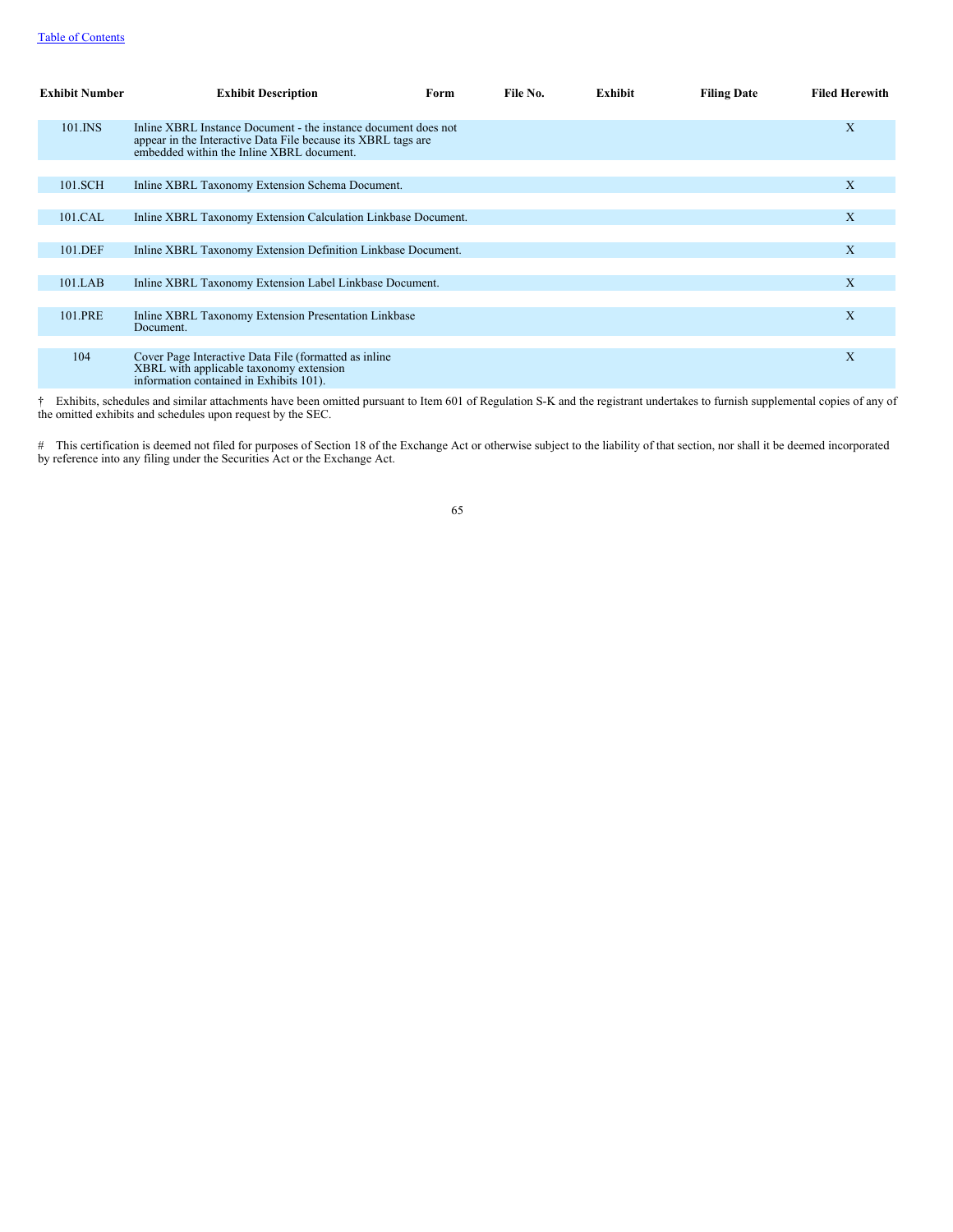# **CERTIFICATION**

<span id="page-70-0"></span>I, Nadir Ali, certify that:

- 1. I have reviewed this Quarterly Report on Form 10-Q of Inpixon;
- 2. Based on my knowledge, this report does not contain any untrue statement of a material fact or omit to state a material fact necessary to make the statements made, in light of the circumstances under which such statements were made, not misleading with respect to the period covered by this report;
- 3. Based on my knowledge, the financial statements, and other financial information included in this report, fairly present in all material respects the financial condition, results of operations and cash flows of the registrant as of, and for, the periods presented in this report;
- 4. The registrant's other certifying officer(s) and I are responsible for establishing and maintaining disclosure controls and procedures (as defined in Exchange Act Rules 13a-15(e) and 15-d-15(e)) and internal control over financial reporting (as defined in Exchange Act Rules 13a-15(f) and 15d-15(f)) for the registrant and have:
	- a) Designed such disclosure controls and procedures, or caused such disclosure controls and procedures to be designed under our supervision, to ensure that material information relating to the registrant, including its consolidated subsidiaries, is made known to us by others within those entities, particularly during the period in which this report is being prepared;
	- b) Designed such internal control over financial reporting, or caused such internal control over financial reporting to be designed under our supervision, to provide reasonable assurance regarding the reliability of financial reporting and the preparation of financial statements for external purposes in accordance with generally accepted accounting principles;
	- c) Evaluated the effectiveness of the registrant's disclosure controls and procedures and presented in this report our conclusions about the effectiveness of the disclosure controls and procedures, as of the end of the period covered by this report based on such evaluation; and
	- d) Disclosed in this report any change in the registrant's internal control over financial reporting that occurred during the registrant's most recent fiscal quarter (the registrant's fourth fiscal quarter in the case of an annual report) that has materially affected, or is reasonably likely to materially affect, the registrant's internal control over financial reporting; and
- 5. The registrant's other certifying officer(s) and I have disclosed, based on our most recent evaluation of internal control over financial reporting, to the registrant's auditors and the audit committee of the registrant's board of directors (or persons performing the equivalent functions):
	- a) All significant deficiencies and material weaknesses in the design or operation of internal control over financial reporting which are reasonably likely to adversely affect the registrant's ability to record, process, summarize and report financial information; and
	- b) Any fraud, whether or not material, that involves management or other employees who have a significant role in the registrant's internal control over financial reporting.

Date: May 16, 2022

*/s/ Nadir Ali* Nadir Ali Chief Executive Officer (Principal Executive Officer)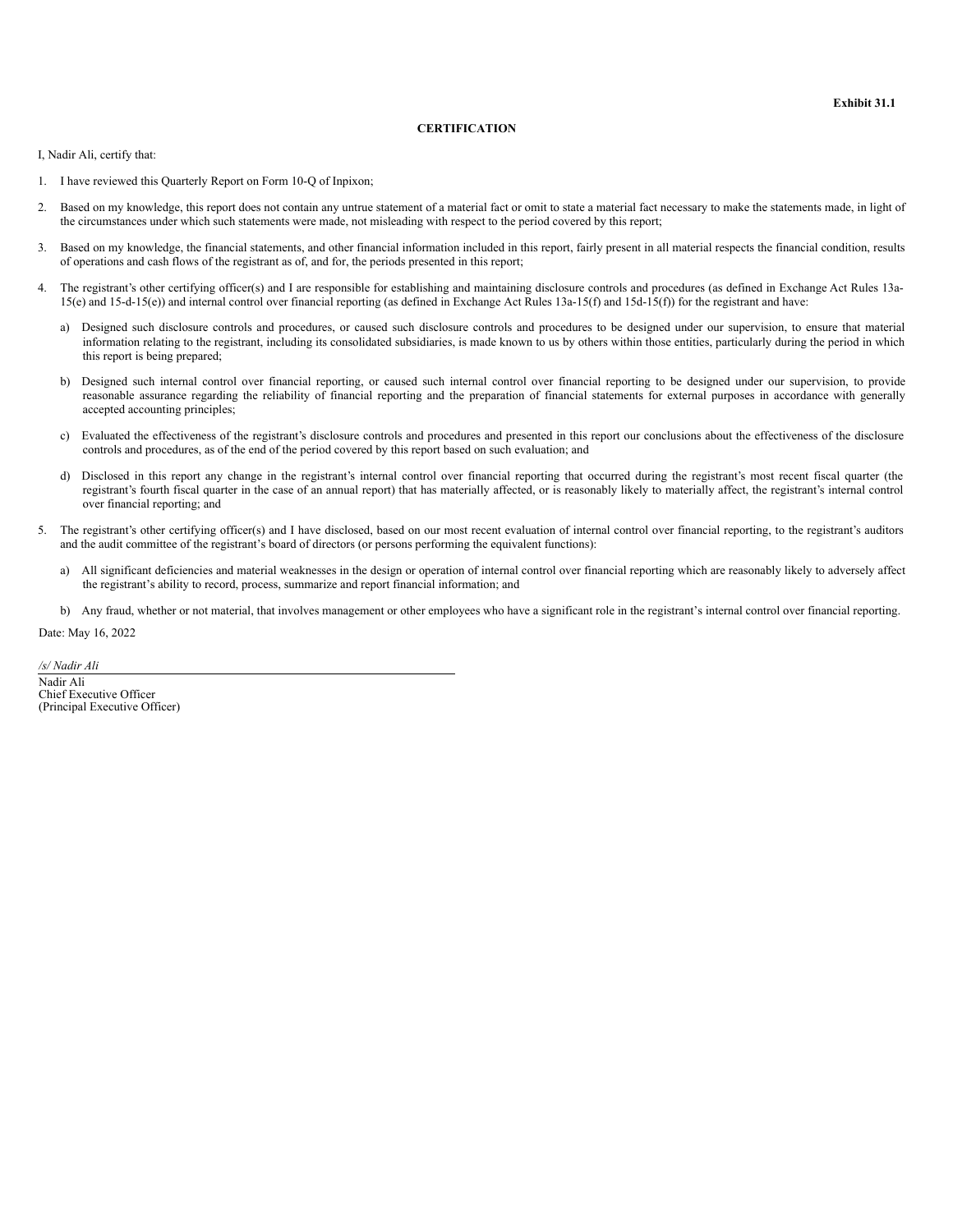# **CERTIFICATION**

<span id="page-71-0"></span>I, Wendy Loundermon, certify that:

- 1. I have reviewed this Quarterly Report on Form 10-Q of Inpixon;
- 2. Based on my knowledge, this report does not contain any untrue statement of a material fact or omit to state a material fact necessary to make the statements made, in light of the circumstances under which such statements were made, not misleading with respect to the period covered by this report;
- 3. Based on my knowledge, the financial statements, and other financial information included in this report, fairly present in all material respects the financial condition, results of operations and cash flows of the registrant as of, and for, the periods presented in this report;
- 4. The registrant's other certifying officer(s) and I are responsible for establishing and maintaining disclosure controls and procedures (as defined in Exchange Act Rules 13a-15(e) and 15-d-15(e)) and internal control over financial reporting (as defined in Exchange Act Rules 13a-15(f) and 15d-15(f)) for the registrant and have:
	- a). Designed such disclosure controls and procedures, or caused such disclosure controls and procedures to be designed under our supervision, to ensure that material information relating to the registrant, including its consolidated subsidiaries, is made known to us by others within those entities, particularly during the period in which this report is being prepared;
	- b). Designed such internal control over financial reporting, or caused such internal control over financial reporting to be designed under our supervision, to provide reasonable assurance regarding the reliability of financial reporting and the preparation of financial statements for external purposes in accordance with generally accepted accounting principles;
	- c). Evaluated the effectiveness of the registrant's disclosure controls and procedures and presented in this report our conclusions about the effectiveness of the disclosure controls and procedures, as of the end of the period covered by this report based on such evaluation; and
	- d). Disclosed in this report any change in the registrant's internal control over financial reporting that occurred during the registrant's most recent fiscal quarter (the registrant's fourth fiscal quarter in the case of an annual report) that has materially affected, or is reasonably likely to materially affect, the registrant's internal control over financial reporting; and
- 5. The registrant's other certifying officer(s) and I have disclosed, based on our most recent evaluation of internal control over financial reporting, to the registrant's auditors and the audit committee of the registrant's board of directors (or persons performing the equivalent functions):
	- a). All significant deficiencies and material weaknesses in the design or operation of internal control over financial reporting which are reasonably likely to adversely affect the registrant's ability to record, process, summarize and report financial information; and
	- b). Any fraud, whether or not material, that involves management or other employees who have a significant role in the registrant's internal control over financial reporting.

Date: May 16, 2022

*/s/ Wendy Loundermon*

Wendy Loundermon Chief Financial Officer (Principal Financial and Accounting Officer)